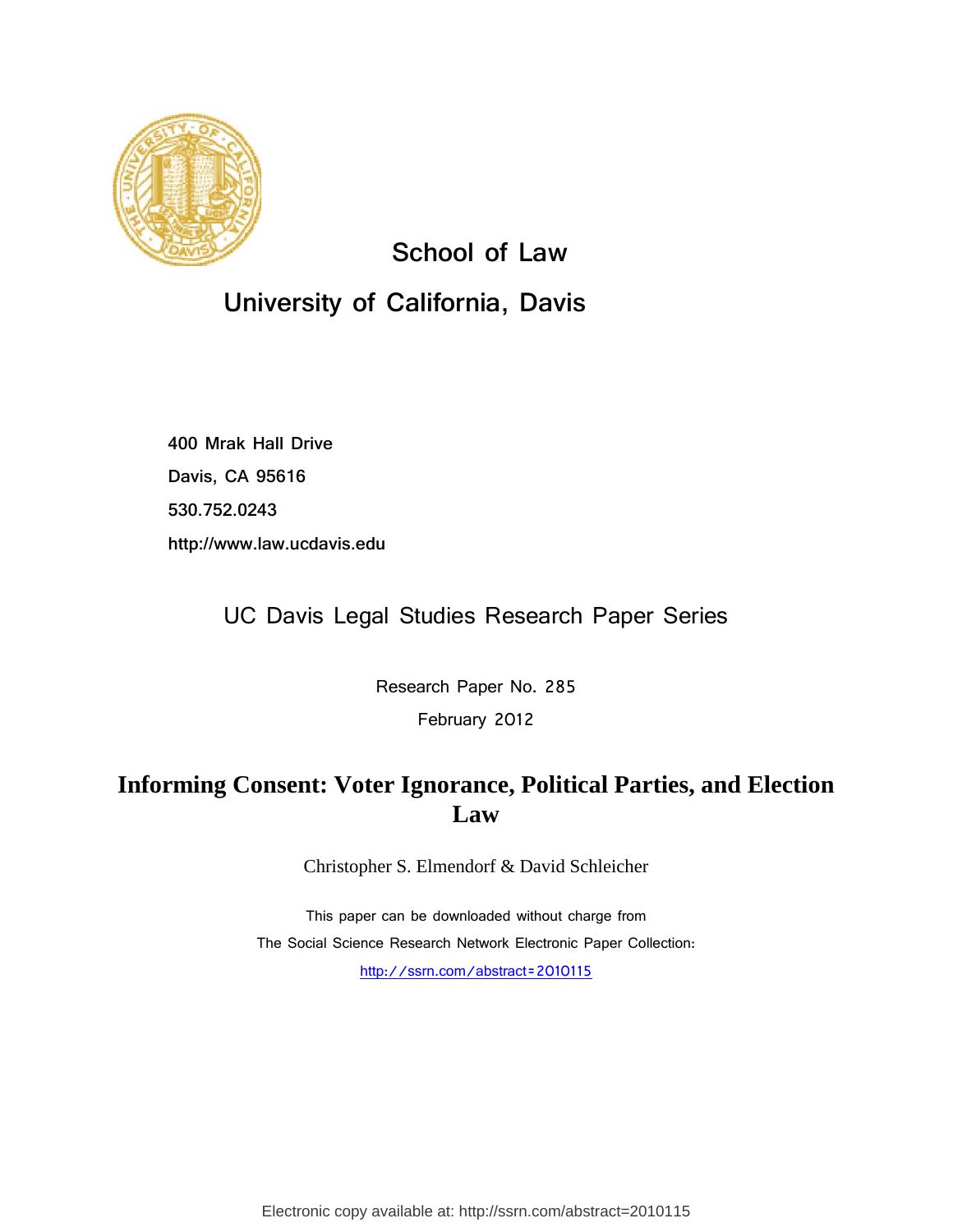

# **INFORMING CONSENT: VOTER IGNORANCE, POLITICAL PARTIES, AND ELECTION LAW**

**Christopher S. Elmendorf, School of Law, University of California, Davis**

**David Schleicher, George Mason University School of Law**

**George Mason University Law and Economics Research Paper Series**

**12-24**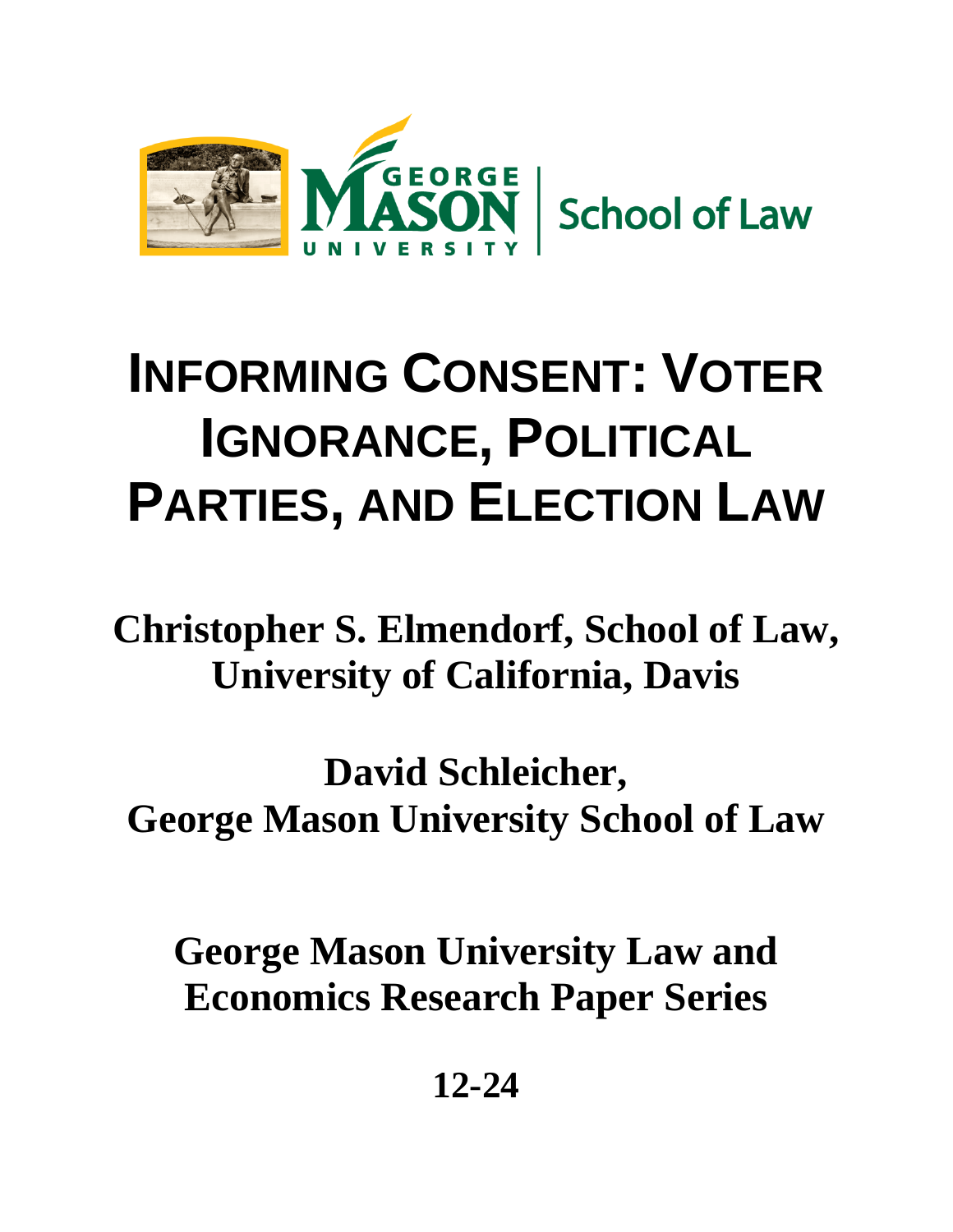# **Informing Consent: Voter Ignorance, Political Parties, and Election Law**

# Christopher S. Elmendorf & David Schleicher[\\*](#page-2-0) February 17, 2012

#### Abstract:

This paper examines what law can do to enable an electorate comprised of mostly ignorant voters to obtain meaningful representation and to hold elected officials accountable for the government's performance. Drawing on a half century of research by political scientists, we argue that political parties are both the key to good elections and a common cause of electoral dysfunction. Party labels can help rational, low-information voters by providing them with credible, low-cost, and easily understood signals of candidates' ideology and policy preferences. But in federal systems, any number of forces may result in party cues that are poorly calibrated to the electorate and issue space of subnational governments. Further, the geographic clustering of partisan voters can lead to persistently dysfunctional elections at subnational levels, however well calibrated the major-party cues, because in these communities the aggregation of votes will not neutralize (as it otherwise would) the ballots cast by citizens whose party ties reflect their upbringing and social milieu more than their observations about what the government has done. To date, these problems have largely been the province of political science and sociology. We argue that they are problems of, and for, election law. Statutes and court decisions govern what appears on the ballot, who selects a party's candidates, and any number of other variables that affect the meaning and utility of party labels. Our analysis challenges the focus of decades of political science and legal scholarship, and sheds new light on important questions about party regulation, ballot design, the choice between partisan and nonpartisan elections, and the constitutional law of party rights.

<span id="page-2-0"></span> <sup>\*</sup> Elmendorf is Professor of Law, University of California at Davis. Schleicher is Associate Professor of Law, George Mason University School of Law, and Visiting Professor of Law, New York University School of Law. For their enormously helpful feedback we are indebted to Cheryl Boudreau, Bruce Cain, Guy Charles, Joey Fishkin, Heather Gerken, Ethan Leib, Justin Levitt, Rick Pildes, Mike Pitts, Jed Purdy, Ilya Somin, Nick Stephanopoulos, and Matt Stephenson, and to faculty workshop and seminar participants at Duke Law School, UC Hastings College of the Law, and Yale Law School. Thanks also to Mark Quist and Mary Watson for their work as research assistants.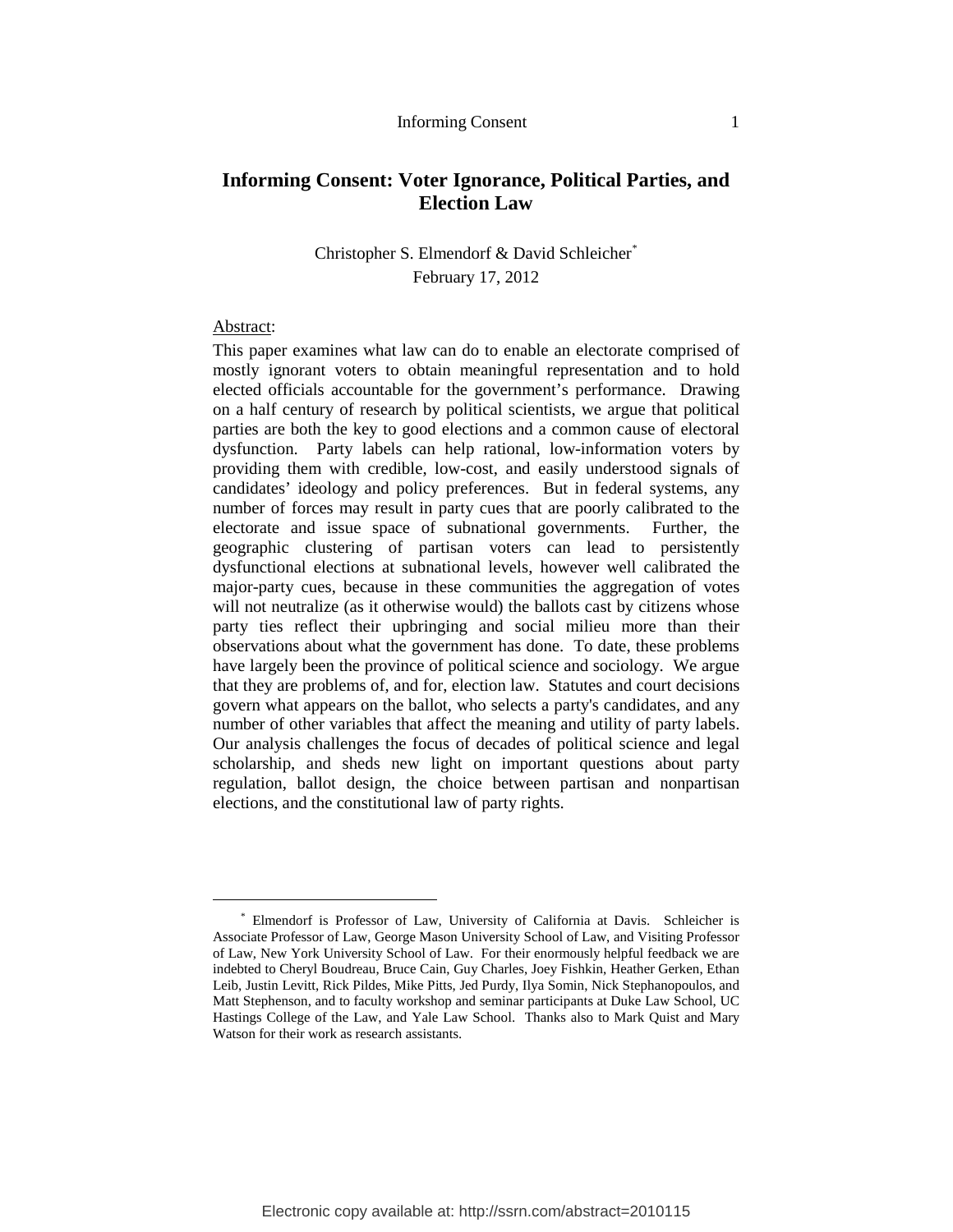| "Constantly Bamboozled"? The American Voter as Political<br>A.                   |
|----------------------------------------------------------------------------------|
|                                                                                  |
| All in the Family: The American Voter and Party Identification11<br><b>B.</b>    |
| "A Reasonably Rational Fellow": The Running Tally, the Miracle<br>$\mathcal{C}$  |
|                                                                                  |
| "Partisan Hearts and Minds": Dissent from the Running Tally and<br>D.            |
|                                                                                  |
| $E_{\rm{m}}$                                                                     |
|                                                                                  |
| Elections Without Party Brands: Nonpartisan, Primary, and Direct<br>$A_{-}$      |
|                                                                                  |
| $1_{-}$                                                                          |
| 2.                                                                               |
| 3.                                                                               |
| Elections With Dysfunctional Party Brands: Mismatch and<br><b>B.</b>             |
| $\mathbf{1}$ .                                                                   |
| $\overline{2}$ .                                                                 |
| 3.<br>The Mechanics of "Party Breakdown" in Subnational                          |
|                                                                                  |
| 4.                                                                               |
|                                                                                  |
| Better Voting: On Parties and Party Substitutes47<br>A.                          |
| 1.                                                                               |
| 2 <sup>1</sup>                                                                   |
| <b>B.</b>                                                                        |
| 1.                                                                               |
|                                                                                  |
|                                                                                  |
| How to Think About "Burdens" on Political Party Association.65<br>2.<br>$IV_{-}$ |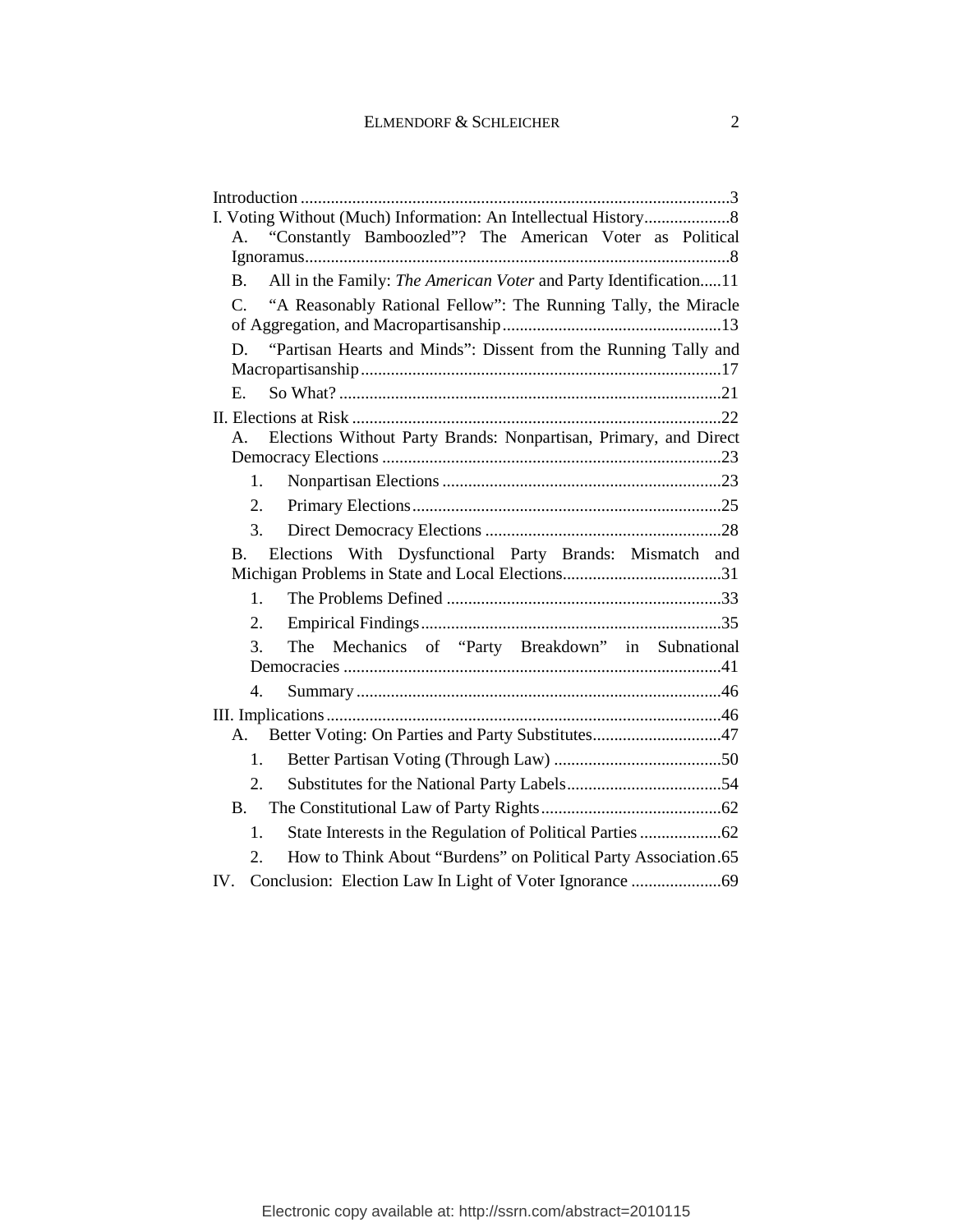#### <span id="page-4-0"></span>**INTRODUCTION**

<span id="page-4-3"></span>Most voters are astonishingly ignorant of basic facts about government and politics. Pioneering survey research by University of Michigan political scientists focused the discipline's attention on this problem half a century ago.<sup>[1](#page-4-1)</sup> In the years since, successive generations of political scientists have tried to understand whether—and if so, how—elections yield meaningfully democratic outcomes notwithstanding widespread voter ignorance.

<span id="page-4-4"></span>The political science debate about how well elections work, given voter ignorance, has largely passed legal scholarship by.<sup>2</sup> This paper provides the beginnings of a corrective. Our aim is to depict the essential contours of the voter-information problem and to explain how election law might change in response. We also hope to shift the focus of political science research on voting and elections. The dominant question in the field for the last fifty years has been, "Do elections work, given the voter information problem?" We think it more profitable to ask, "*Which* elections work least well, and *what can law do to make them work better*?"

We begin, in Part I, by recapping the political science of voter ignorance. Though there is no disciplinary consensus about whether elections "work," given what voters know, political science has revealed certain mechanisms through which a low-information electorate may behave

<span id="page-4-1"></span> $1$  Angus Campbell, Phillip E. Converse, Warren E. Miller & Donald Stokes, The American Voter 15-16 (1960) (hereafter, "The American Voter").

<span id="page-4-2"></span> $2^2$  To the extent that election law scholars address questions of voter information and competence, they do so largely in writing about campaign finance. *See infra* notes [179](#page-48-1)[-186](#page-49-0) and accompanying text. There are, of course, some exceptions. *See, e.g.*, HEATHER GERKEN, THE DEMOCRACY INDEX 7-16 (2009) (proposing ranking of states based on election performance, in part to provide under informed voters with voting cue for Secretary of State races); Christopher S. Elmendorf, *Representation Reinforcement Through Advisory Commissions: The Case of Election Law*, 80 N.Y.U.L. REV. 1366 (2005) (arguing that advisory election commissions could improve election law policymaking by providing salient heuristics); Elizabeth Garrett, *The Law and Economics of "Informed Voter" Ballot Notations*, 85 VA. L. REV. 1533, 1584-86 (1999) (proposing use of candidate statements on ballot to improve voter performance).; Heather K. Gerken & Douglas B. Rand, *Creating Better Heuristics for the Presidential Primary: The Citizen Assembly*, 125 POL. SCI. Q. 233 (2009) (exploring early primaries and citizens commission as heuristic guides for low-information voters in Presidential primaries); Richard H. Pildes, *Why the Center Does Not Hold: The Causes of Hyperpolarized Democracy in America*, 99 CAL. L. REV. 273 (2011) (noting that polarized political parties may improve voter competence); David Schleicher, *What if Europe Held an Election and No One Cared?*, 52 HARV. INT'L L.J. 109 (2011) (explaining failures of European Parliament elections in terms of "mismatched" party system, election law, and rational voter ignorance); David Schleicher, *Why Is There No Partisan Competition in City Council Elections? The Role of Election Law*, 23 J. L. & POL. 419 (2007) (arguing that city council elections are not competitive because the interaction between voter ignorance, election laws and "mismatched" parties); Ilya Somin, *Political Ignorance and the Countermajoritarian Difficulty: A New Perspective on the Central Obsession of Constitutional Theory*, 89 IOWA L. REV. 1287,1310, 1313-14 (2004) (arguing that countermajoritarian difficulty is less difficult when voter ignorance is considered).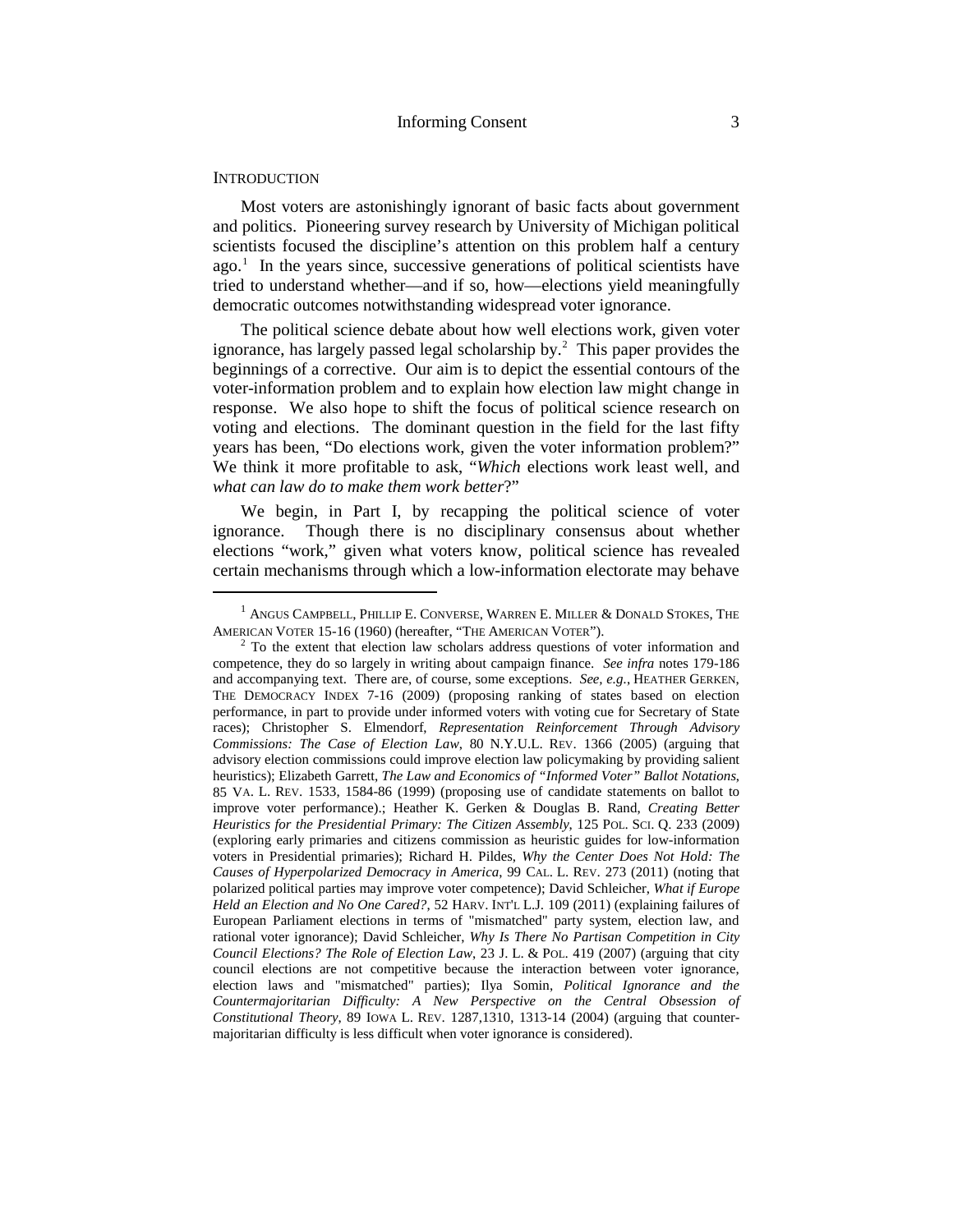as if reasonably well informed. To the extent that the electorate performs well, the credit is largely due to political parties, and to the statistical properties of aggregation (which can neutralize uninformed votes). At their best, political parties provide voters with simple, reliable, and easily learned cues about candidates' ideology and policy preferences. Meanwhile, the organization of legislatures along party lines enables voters to identify the dominant governing coalition and to connect their stray observations of politics and policy to the party then in charge. This process, aggregated across the electorate as a whole, can yield collectively rational responses to information about governmental undertakings. As the political scientist E.E. Schattschneider famously noted, "Modern democracy is unthinkable save in terms of parties."[3](#page-5-0)

<span id="page-5-3"></span>But the existence of political parties is not a panacea. Voters may fail to discern the partisan balance of power, or the issue positions of the parties. Voters may blame the governing coalition for events beyond its control, or judge its performance myopically. Moreover, not all voters see and respond to parties in informational terms. Many have an essentially affective rather than instrumental relationship to their party of choice. Partisanship for them is largely an incident of upbringing, one which resembles nothing so much as felt ties to family, religion, clan, or tribe. We shall refer to these citizens as "Michigan voters," in recognition of foundational research on the sociology of partisanship by political scientists at the University of Michigan.<sup>[4](#page-5-1)</sup>

Thus, although parties are necessary for the operation of mass democracy given voter inattention to politics, they do not "solve" the problem of voter ignorance tout court or even improve it to the same degree in all places and at all times. Rather, party cues work more or less well depending on factors that vary predictably across different types of electionsThis is our central point in Part II, which takes up the question of which elections are likely to suffer the most on account of voter ignorance, and why. (Throughout this paper, we will treat elections as performing well insofar as they yield the result that would have obtained if voters followed politics and policy closely and voted based on their policy preferences and expectations about government performance.<sup>[5](#page-5-2)</sup>)

<span id="page-5-4"></span>

<span id="page-5-1"></span><span id="page-5-0"></span><sup>&</sup>lt;sup>3</sup> E. E. SCHATTSCHNEIDER, PARTY GOVERNMENT 1 (1942).<br><sup>4</sup> For ease of exposition this paper generally treats citizens as ideal types—either pure "Michigan voters" or pure "Bayesian updaters," i.e., voters who neutrally use new information to update their priors about the consequences of putting one party or the other into power. No doubt most people are mixed types; we all have a bit of Maize and Blue in our party identifications. The important question is the aggregate degree and distribution of affective partisanship in the electorate. 5 Many political scientists make essentially the same move. *See*, *e.g.*, Larry M. Bartels,

<span id="page-5-2"></span>*Uninformed Votes: Information Effects in Presidential Elections*, 40 AM. J. POL. SCI. 194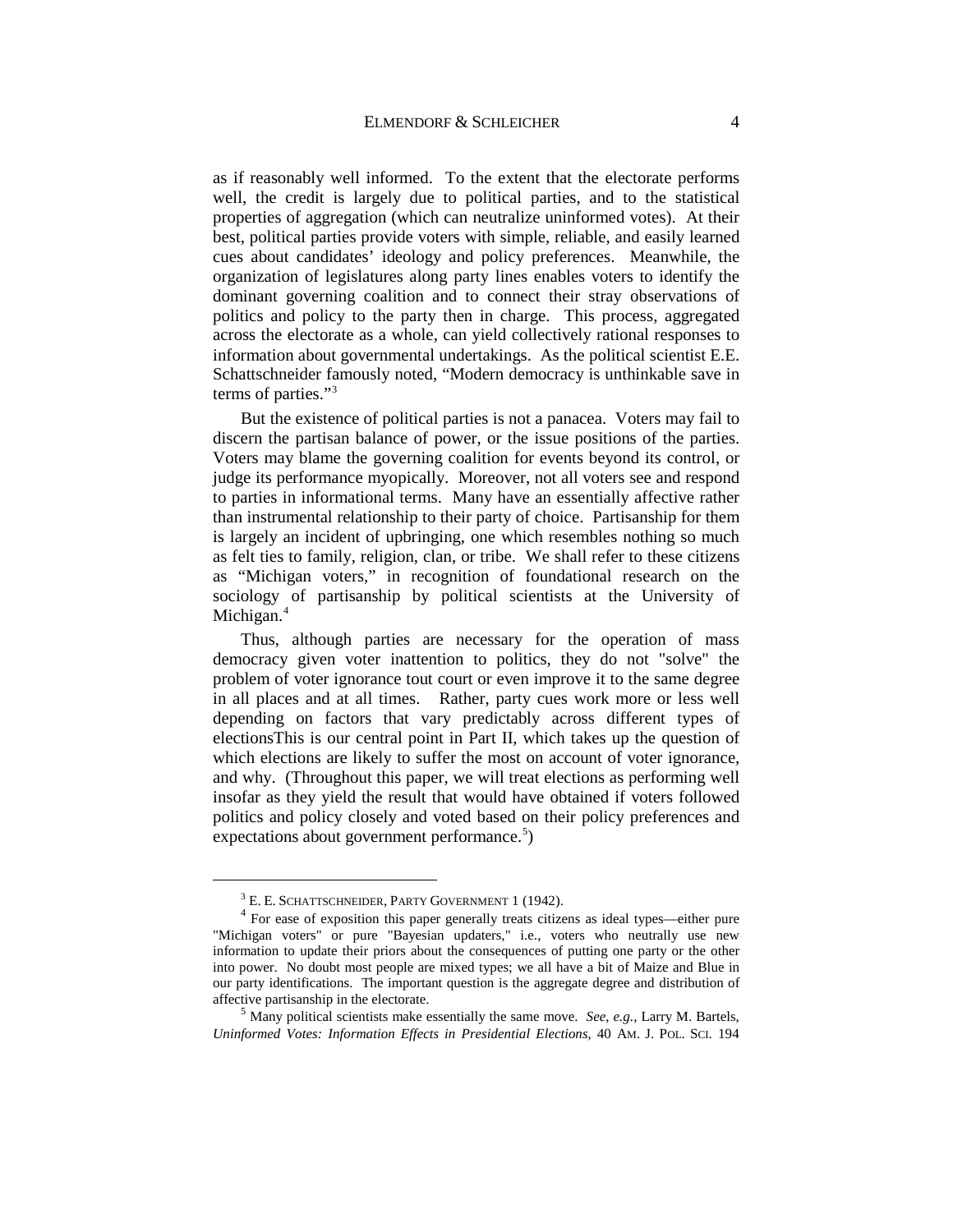#### Informing Consent 5

National elections, which receive the bulk of political scientists' attention, present comparatively propitious conditions for collective competence. The national parties—Democrats and Republicans—have ideologically differentiated platforms that are reasonably stable over time. The parties also organize the legislature into clear voting blocs, enabling voters to see who's in charge. Party labels on the ballot make it easy for voters to link parties and candidates. And, critically, the major-party brands are substantively well-tailored to the national issue space and electorate. By this we mean (1) that learning a candidate's party affiliation enables voters to infer the candidate's position on most significant issues of national policy; (2) that the packaging of policy positions into party labels tracks latent preference correlations within the electorate (so that voters who favor the Democratic position on issue  $x$  are also likely to favor the Democratic stance on issue *y*); and (3) that the major party brands divide the electorate fairly evenly, such that roughly half of the electorate prefers the Democratic brand to the Republican brand and vice versa.

One probable and salutary consequence of the balance between Democratic and Republican identifiers in the national electorate is neutralization of the Michigan vote. That is, votes cast by affective Democrats are likely to cancel out those of affective Republicans, leaving control of Congress and the White House in the hands of voters whose partisan preferences respond to information.

By contrast, many state and local elections (as well as primary elections at all levels) present significant cause for concern. As Part II will explain, this is not simply because voters pay less attention to these elections. It is also because our system of election law does not provide voters in these elections with on-ballot voting cues of comparable quality to the party labels used in national elections.

Party labels are absent from the ballot in initiative and referendum elections, most local government elections, and some elections for statelevel office. In other subnational elections, party labels are present but substantively "mismatched"—not well tailored—to the issue space and electorate for the government in question. Where subnational wings of the national parties do not compete for the local median voter on the basis of issues specific to the corresponding level of government, the party brands will not fulfill their proper informational role. (We will argue that failures of rebranding can occur for a variety of legal and strategic reasons.)

Subnational elections often suffer as well from mismatch at the level of perceptions: many voters do not see and respond to the local policy content of the major-party brands. Oblivious or confused, these voters base their

-

<sup>(1996);</sup> Richard R. Lau & David P. Redlawsk, *Voting Correctly*, 91 AM. POL. SCI. REV. 585 (1997).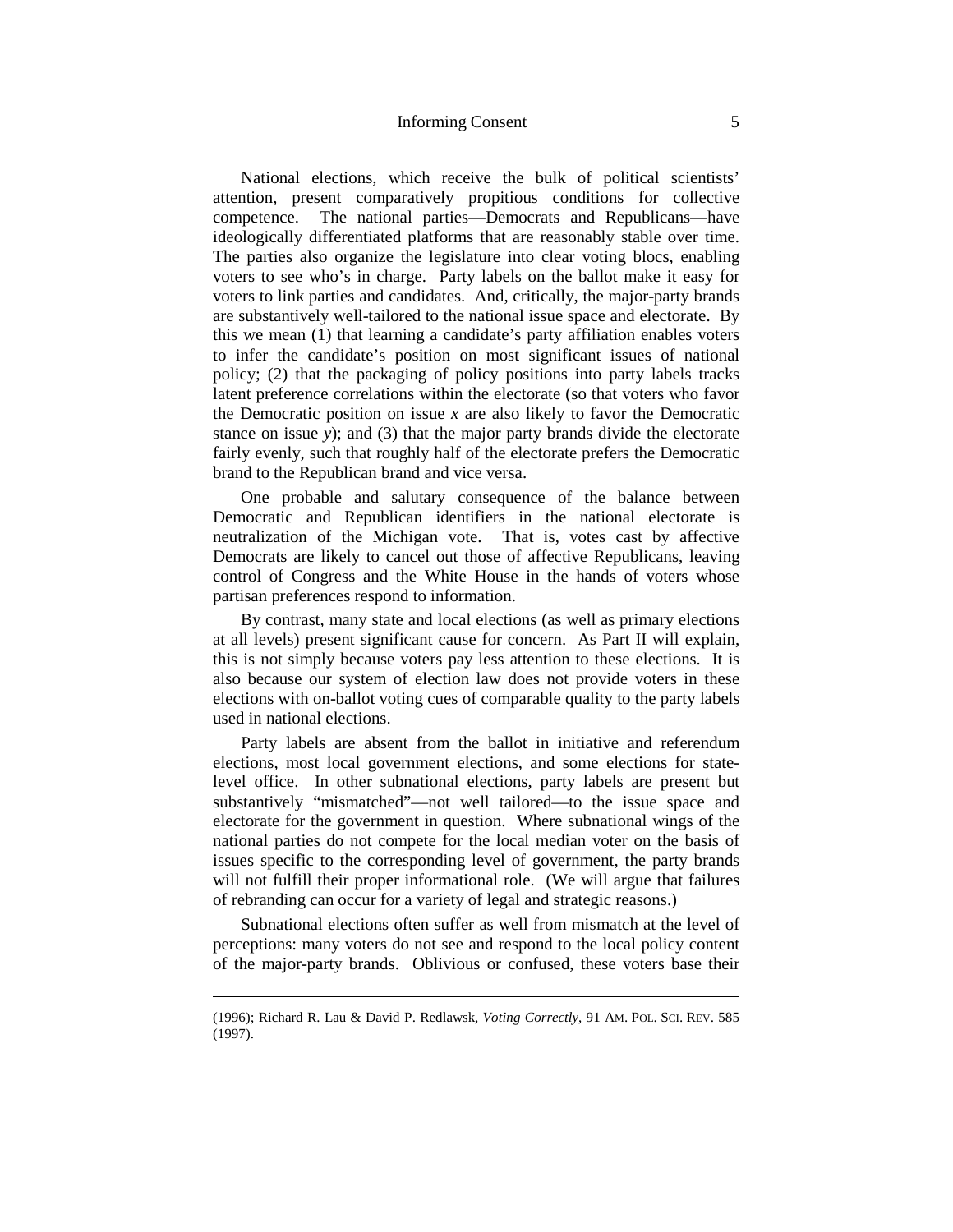decisions in subnational elections on what they know about the parties' position-taking and performance at the national level. A further problem is that in subnational polities that are overwhelmingly Democratic or Republican by national party ID, the Michigan vote is *not* likely to be selfcanceling. It will, instead, foreordain the general election winners, relegating the choice of lawmakers and control of government to unlabeled, information-poor primary elections in which the voters who participate make up a small, unrepresentative slice of the population eligible to vote. What results are elections that provide little guidance to elected officials on issues specific to the government in question, and do little to hold the governing coalition accountable for its performance .

What follows for law and legal scholarship? That is the question of Part III. The most important implication and the subject of Part III.A is that legal scholars and good-government reformers should start thinking about law's potential to influence the quality and availability of major-party cues or their functional equivalents.

Ballots could, for example, "label" the existing partisan balance in government in addition to labeling candidates, thereby enabling retrospective voting by citizens who would otherwise be in the dark about which party is responsible for recent policy initiatives and social conditions. Party labels could be introduced into elections where they are currently missing, such as initiative and referendum elections, as well as nonpartisan state and local elections. And party labels could be modified to better distinguish the party at different levels of government, which may facilitate the development of locally differentiated party brands and make it easier for voters to see their content. To the same end, voter registration laws could be revised to make it easier for voters to change parties between local and national elections, encouraging localized rebranding from the bottom up.

But what of elections for governments as to which the major parties cannot be induced to develop well-tailored brands, or where the conventional party brands otherwise cause more harm than good (e.g., due to a severe imbalance of Michigan voters)? Here we urge the removal of conventional party labels, in favor of party substitutes. We suggest two party-substitute cues that would approximate the desirable properties of well-calibrated major-party cues, and that could be printed on the ballot in formally nonpartisan elections.

The first of the party-substitutes, the *executive cue*, would signal endorsement by the most powerful elected official in the government at issue, e.g., the mayor or governor. Because of their visibility, mayors and governors can develop party-like personal brands. Labeling candidates for lower-profile offices on the ballot with the chief executive's endorsement would help voters to locate these candidates in the issue space of local politics.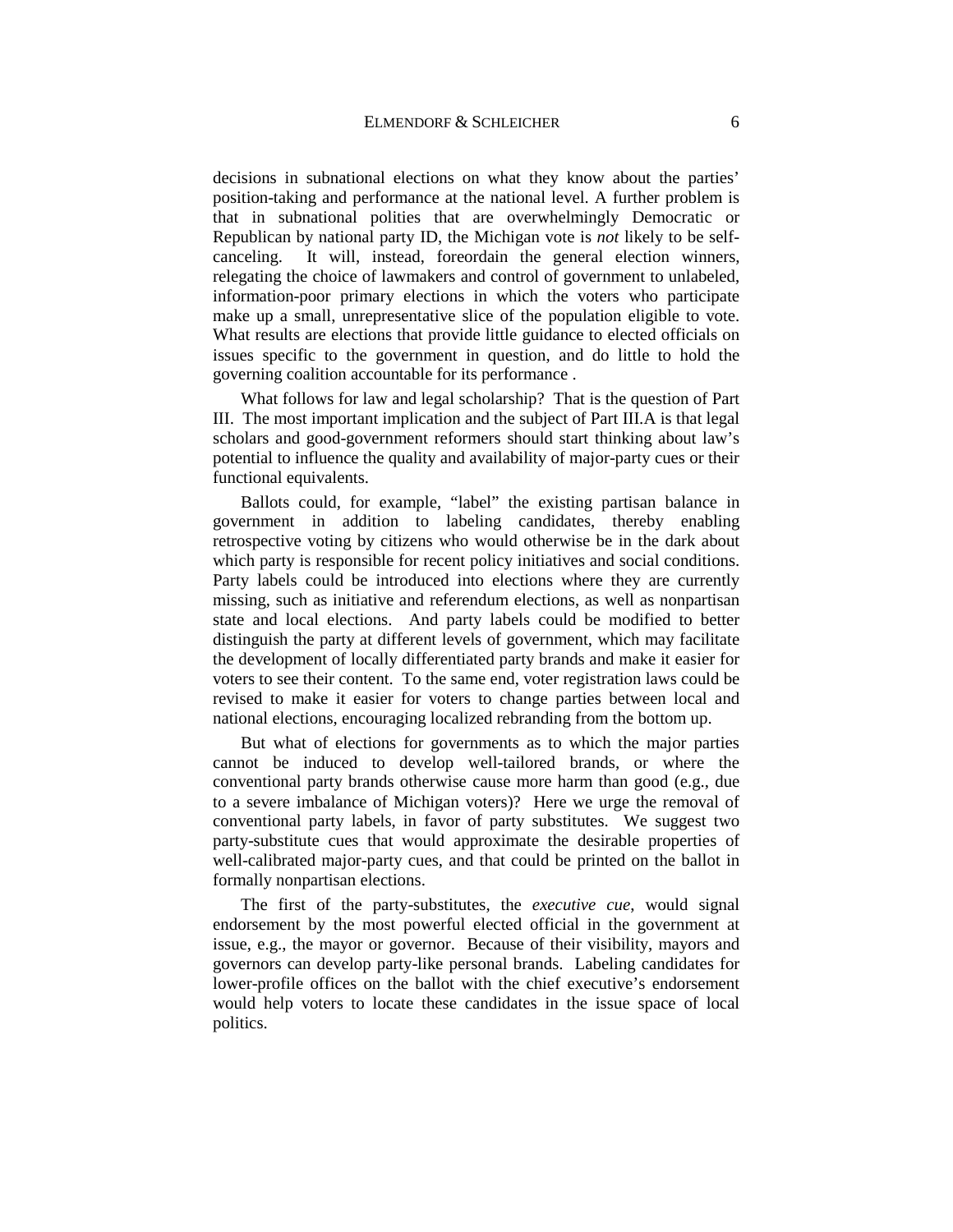# Informing Consent 7

Alternatively, states or cities could combine formally nonpartisan elections with a system of advisory open primaries designed to induce the formation of new party-like brands specific to subnational governments. Under the regime we envision, candidates would qualify for the ballot through a nonpartisan process, such as by submitting signatures from a certain number of registered voters. Political entrepreneurs would be invited to conduct advisory primary elections *open to candidates and voters irrespective of their affiliation with official political parties*. (In recognition of the open character of the advisory primaries, organizers would not be permitted to name their event after a political party with which voters have registered.) Candidates and voters would be limited to participating in one advisory primary per election cycle for the government in question. The winners of the two most popular advisory primaries, measured by the number of voters who opt in, would be designated as such on the ballot. This would lead to the development of a "two-notation system" in which the most popular advisory primaries function as *de facto* party cues calibrated to the government at issue.

As this preview makes clear, our prescriptions range from the simple to the fanciful, and are largely untested. We offer them not as a regimen for reform, but rather to illustrate how law might improve the performance of those elections most at risk due to voter ignorance, and as an opening gambit in a conversation with legal scholars, political scientists, and policy entrepreneurs. Oddly enough, despite half a century's work on the problem of voter ignorance, political scientists have paid little attention to the effects of law on party branding, and to the possibilities for better labeling of ballots.

Whether election law can realize the meliorative function we ascribe to it will depend not only on the ingenuity of reformers, but also on the cooperation of the courts. The Supreme Court has curtailed public regulation of political parties through its "associational rights" jurisprudence. This body of law—our subject in Part III.B—expressly presumes that the ordinary voter is highly informed and engaged. Reasoning from this mistaken premise, the Court has declared that there is no legitimate state interest in trying to ensure that the major political parties establish and maintain ideologically coherent and electorally competitive brands. This cannot be right.

Part III.B concludes with some thoughts on what party-associational interests the First Amendment should be understood to protect. Parties, we suggest, should be treated as private associations with the designated public function of enabling a low-information electorate to steer public policy and hold the governing coalition accountable for results. On the approach we suggest, *every* citizen would have an interest in associating with *any* major political party, and *no person or collectivity* would have a privileged right to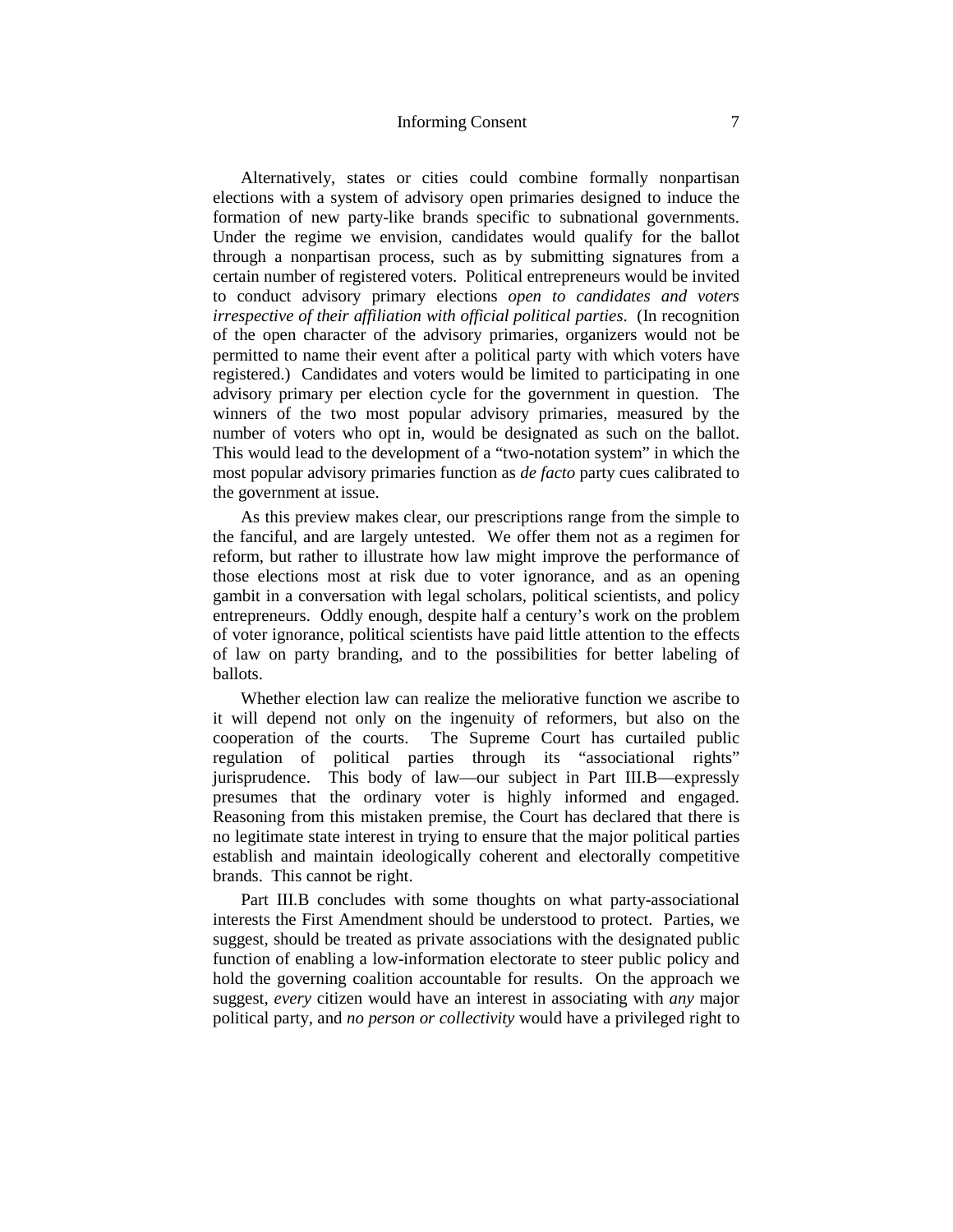speak "on behalf" of the party. Courts would characterize burdens on political association by assessing whether the form of association sought by the plaintiff would further, or retard, the party's performance of its public function.

A caveat before proceeding: It is not our intention in this paper to provide a comprehensive overview of all the ways in which election law might mitigate or aggravate the voter-ignorance problem. We focus on parties and party labels because of their manifest importance and because the law has long regulated and subsidized the party cue, but we would certainly agree that there are other veins for legal scholars concerned with voter ignorance to mine.<sup>[6](#page-9-2)</sup>

# <span id="page-9-3"></span><span id="page-9-0"></span>I. VOTING WITHOUT (MUCH) INFORMATION: AN INTELLECTUAL **HISTORY**

Two questions have anchored voting research for the nearly half a century. Given a vast amount of evidence that voters lack much in the way of relevant factual knowledge of politics and policy, how do they make voting decisions? And what can we say about the quality of these decisions? This Part reviews the political science literature on voter competence, and shows that the answers on offer are varied, rich and full of disagreements. However, some common points appear. Voters benefit greatly from onballot tools, such as political party labels, that help them translate their policy preferences or retrospective evaluations into responsive votes. The aggregation of votes across large numbers of citizens can (but may not) yield coherent, seemingly well-informed outcomes even if most voters have little relevant knowledge. And partisanship is a bit of a double-edged sword: the organization of politics through political parties helps voters to infer what candidates are likely to do in office and makes the dominant governing coalition legible, but partisanship can also distort voters' factual perceptions and attributions of responsibility.

# <span id="page-9-1"></span>A. "Constantly Bamboozled"? The American Voter as Political Ignoramus

Contemporary critics of the American voter's ignorance have a long and illustrious lineage. In the first part of the Twentieth Century, the nation's two most prominent journalists – Walter Lippmann and H.L. Mencken –

<span id="page-9-2"></span> $6$  In a companion paper we mine some of these veins ourselves. See Christopher S. Elmendorf & David Schleicher, *Districting for a Low-Information Electorate* 121 YALE L.J.\_\_ (forthcoming 2012).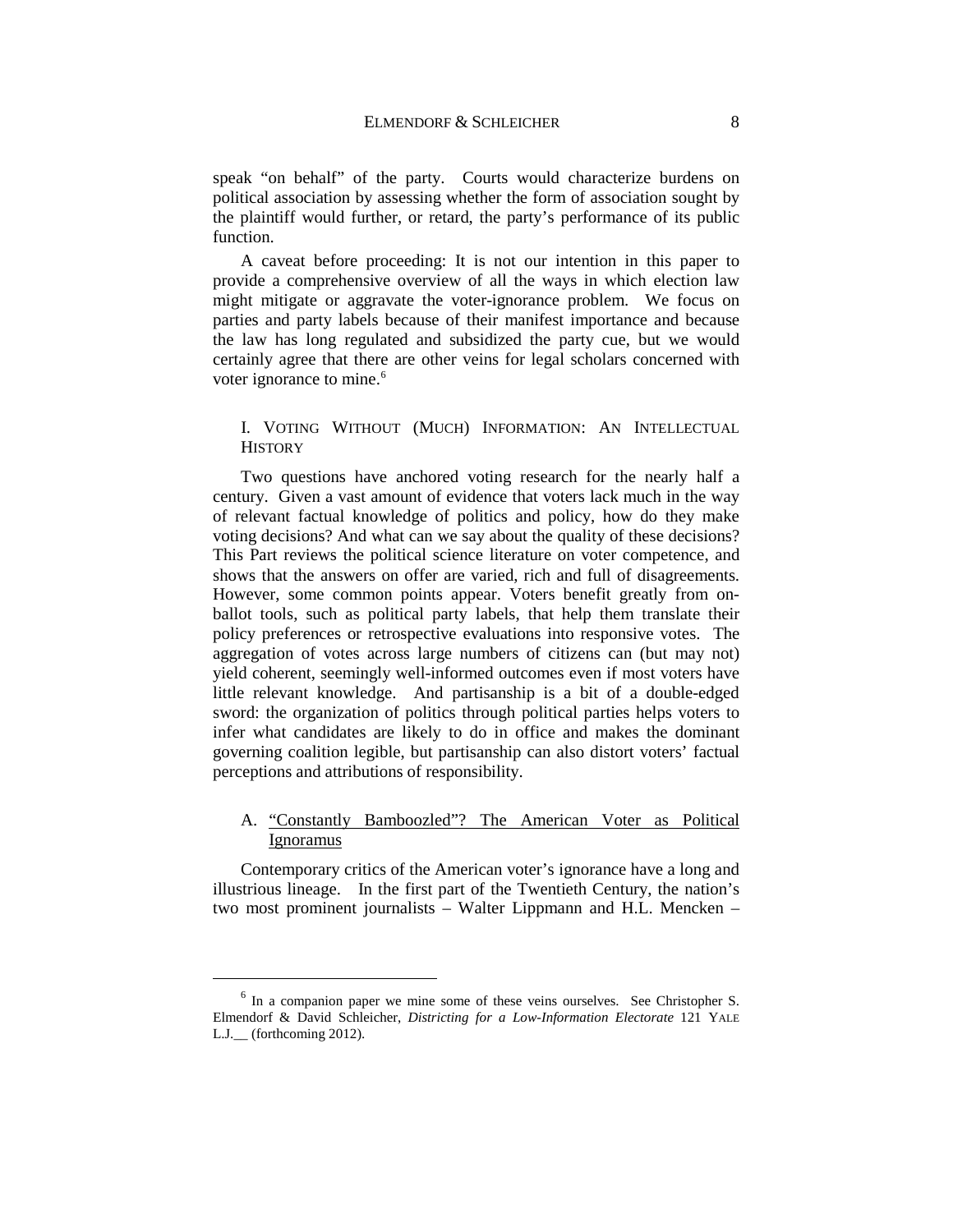<span id="page-10-0"></span>were savage in their treatment of the ordinary voter.<sup>[7](#page-10-1)</sup> "The individual man does not have opinions on all public affairs," wrote Lippman.<sup>[8](#page-10-2)</sup> "He does not know what is happening, why it is happening, what ought to happen."<sup>[9](#page-10-3)</sup>

The great political theorist Joseph Schumpeter extended and refined this critique. In his classic work, *Capitalism, Socialism and Democracy*, Schumpeter broke with classical democratic theory and denied the existence of a common will or even public opinion anterior to political elites' contest for power. [10](#page-10-4) Citizens, he observed, have little incentive to learn about politics, in contrast to their strong monetary and social incentives to be good at their jobs. They are relegated by their lack of information to the essentially passive role of judging contests between political leaders, as opposed to forcing leaders to represent their pre-existing preferences.<sup>[11](#page-10-5)</sup> (Anthony Downs would formalize Schumpeter's incentives-and-information argument some years later.<sup>[12](#page-10-6)</sup>)

<span id="page-10-12"></span><span id="page-10-11"></span>Schumpeter's conjecture about voter ignorance was not paired with systematic national evidence until the middle of the century, when University of Michigan political scientists developed nationwide surveys of voters, now known as the American National Election Studies. [13](#page-10-7) The results were collected in the landmark volume, *The American Voter*. [14](#page-10-8) "Our detailed inquiry into public attitudes regarding what we took to be the most prominent political issues of the time," the authors concluded, "reveals a substantial lack of familiarity with these policy questions.... We have, then, a portrait of an electorate almost wholly without detailed information about decision making in government."[15](#page-10-9)

Since *The American Voter*, there have been countless surveys showing the ignorance of American citizens about politics and policy.<sup>[16](#page-10-10)</sup> Michael

<span id="page-10-1"></span> <sup>7</sup> WALTER LIPPMANN, THE PHANTOM PUBLIC 29-55 (1993) (originally published in 1927); H. L. MENCKEN, NOTES ON DEMOCRACY 86 (2009) (first published 1926). <sup>8</sup> LIPPMANN, *supra* not[e 7,](#page-10-0) at 29.

<span id="page-10-4"></span><span id="page-10-3"></span><span id="page-10-2"></span><sup>&</sup>lt;sup>10</sup> JOSEPH SCHUMPETER, CAPITALISM, SOCIALISM AND DEMOCRACY 251-68 (1943). Discussions of voter ignorance have been part of political theory at least as far back as Thucydides. Thucydides, *History of the Peloponnesian War* § 6.1.1. (Trans. Rex Warner

<span id="page-10-7"></span><span id="page-10-6"></span><span id="page-10-5"></span><sup>&</sup>lt;sup>11</sup> *Id.* at 262-68<br><sup>12</sup> ANTHONY DOWNS, AN ECONOMIC THEORY OF DEMOCRACY 238-60 (1957).<br><sup>13</sup> American National Election Studies, The Origins of the NES,

<span id="page-10-10"></span><span id="page-10-9"></span><span id="page-10-8"></span>http://www.electionstudies.org/overview/origins.htm.<br><sup>14</sup> THE AMERICAN VOTER, *supra* note [1,](#page-4-3) at 15-16.<br><sup>15</sup> *Id.* at 542-543.<br><sup>16</sup> Voter ignorance applies not only to political facts, but also to political opinion, with voters frequently holding opinions on, for instance, economic issues that are at odds with those of professional economists who share the voter's ideology. *See* BRYAN CAPLAN, THE MYTH OF THE RATIONAL VOTER: WHY DEMOCRACIES CHOOSE BAD POLICIES (2007).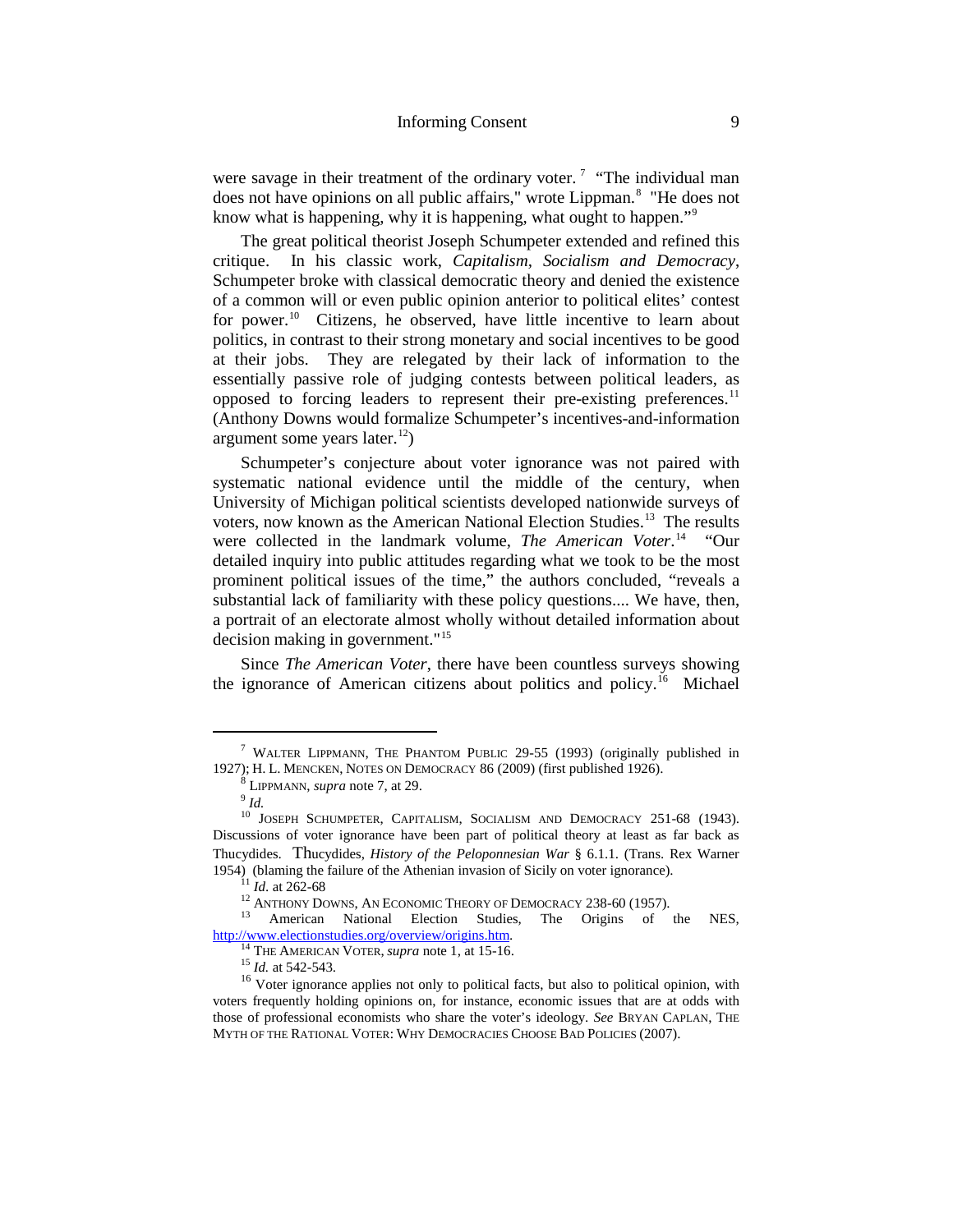Delli Carpini and Scott Keeter pulled the key findings together in the mid-1990s.<sup>17</sup> Their book is a horror-show of specifics. Here are some examples:

#### *Institutions and Processes[18](#page-11-1)*

- Only 55% of citizens know there are two senators from each state and only 25% know the length of a Senatorial term
- 21% can define fiscal policy, 18% can define monetary policy and 39% can define free trade
- 19% can name all three branches of government

# *People and Players<sup>19</sup>*

- 35% could name both Senators from their state
- 59% knew whether their Governor was a Democrat or Republican

# *Domestic Politics[20](#page-11-3)*

- 54% knew what the Watergate scandal was about in 1973
- 31% knew what Affirmative Action means

# *Foreign Affairs*<sup>21</sup>

- 49% knew that the US is the only country to have deployed a nuclear weapon
- 18% knew Israel was the largest recipient of U.S. aid in 1986

#### *General Political Knowledge[22](#page-11-5)*

- Only 21% can get within 10% of how much of the population has no health insurance
- Only 30% can get within 10% of how much of the federal budget is devoted to defense or social security

There has been some criticism of such measures of voter knowledge, as they may be sensitive to the way questions are asked or to voters' ability to

<span id="page-11-5"></span><span id="page-11-4"></span><span id="page-11-3"></span><span id="page-11-2"></span><span id="page-11-1"></span><span id="page-11-0"></span><sup>&</sup>lt;sup>17</sup> MICHAEL X. DELLI CARPINI & SCOTT KEETER, WHAT AMERICANS KNOW ABOUT POLITICS AND WHY IT MATTERS (1996).<br><sup>18</sup> *Id.* at 75.<br><sup>19</sup> *Id.* at 75.<br><sup>20</sup> *Id.* at 80.<br><sup>21</sup> *Id.* at 83.<br><sup>22</sup> *Id.* at 93.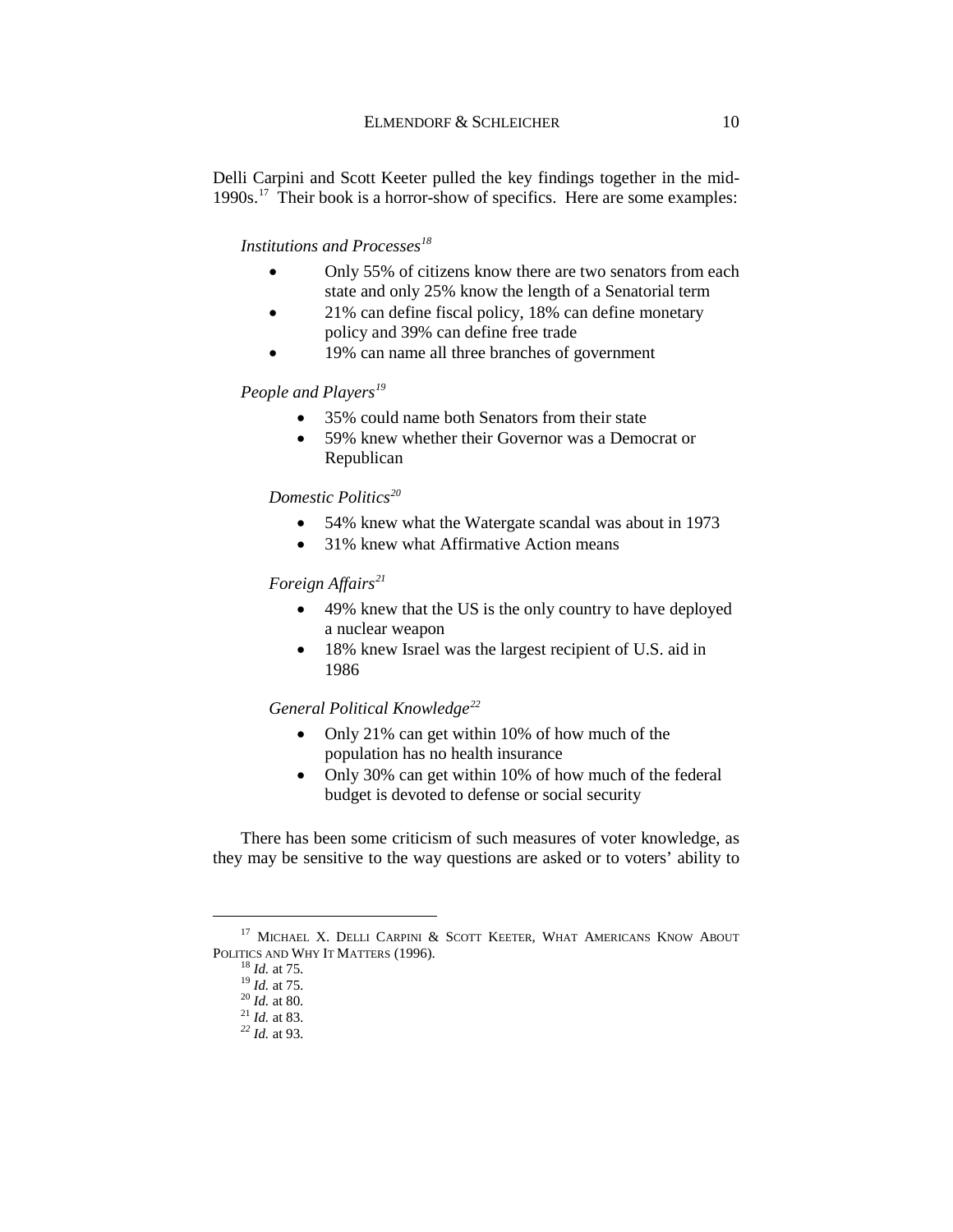recall information quickly, rather than at all.<sup>23</sup> Even so, few researchers believe that voters are anything other than poorly informed about politics and policy. $24$ 

However, American politicians *behave* as if they faced a somewhat informed populace. In speeches and in ads, politicians discuss facts that improved during their tenure in office (and mention facts that got worse during their opponents' tenure); they make policy arguments in political commercials; they change their positions in strategic ways, towards the extremes during primary campaigns and towards the center in general elections; and they generally attempt to appeal to voters through substantive (as well as non-substantive) political rhetoric.

It is hard to square this behavior among actors with a personal interest in winning votes with the largely unthinking picture of the electorate painted in survey data. It is equally difficult, though, to look at American politics and imagine that voters are policy-obsessed wonks who somehow just test badly when asked political questions by researchers. Something else must be going on. Political scientists have spent the last 50 years trying to identify what that something else is.

#### B. All in the Family: *The American Voter* and Party Identification

<span id="page-12-0"></span>One model of voters and parties has achieved dominance in legal scholarship. Developed by Anthony Downs, it posits that political parties compete by proposing policies along a right-to-left axis, and that voters select the candidate of whichever party comes closest to their preferences along the same axis.<sup>[25](#page-12-3)</sup> In a two-party race, the parties will converge as the party that wins the voter in the middle will have won 50% plus one of the votes, and hence the election. This is the famed median voter hypothesis.<sup>26</sup>

Downs's model fit with the dominant understanding of party behavior at the time, the Responsible Party Government (RPG) school. This project, which began with the work of Woodrow Wilson and Frank J. Goodnow at the turn of the 20th Century, reached its apex in the 1950s in the work of

<span id="page-12-1"></span> <sup>23</sup> *See, e.g.*, James L. Gibson & Gregory A. Caldeira, *Knowing the Supreme Court? A Reconsideration of Public Ignorance of the High Court*, 71 J. POL. 429, 430 (2009) (demonstrating greater knowledge of Supreme Court than conventional survey questions reveal); Markus Prior & Arthur Lupia, *Money, Time, and Political Knowledge: Distinguishing Quick Recall and Political Learning Skills*, 52 AM. J. POL. SCI, 169, 170 (2008) (giving respondents more time improves answers to political information questions by 11%-24%).

<span id="page-12-3"></span><span id="page-12-2"></span><sup>24</sup> *See* Somin, *Political Ignorance*, *supra* note [2,](#page-4-4) at 1305-06. <sup>25</sup> DOWNS, *supra* not[e 12](#page-10-11)*,* at 115-22. <sup>26</sup> *Id*; Schleicher, *Why,* at 428-29.

<span id="page-12-4"></span>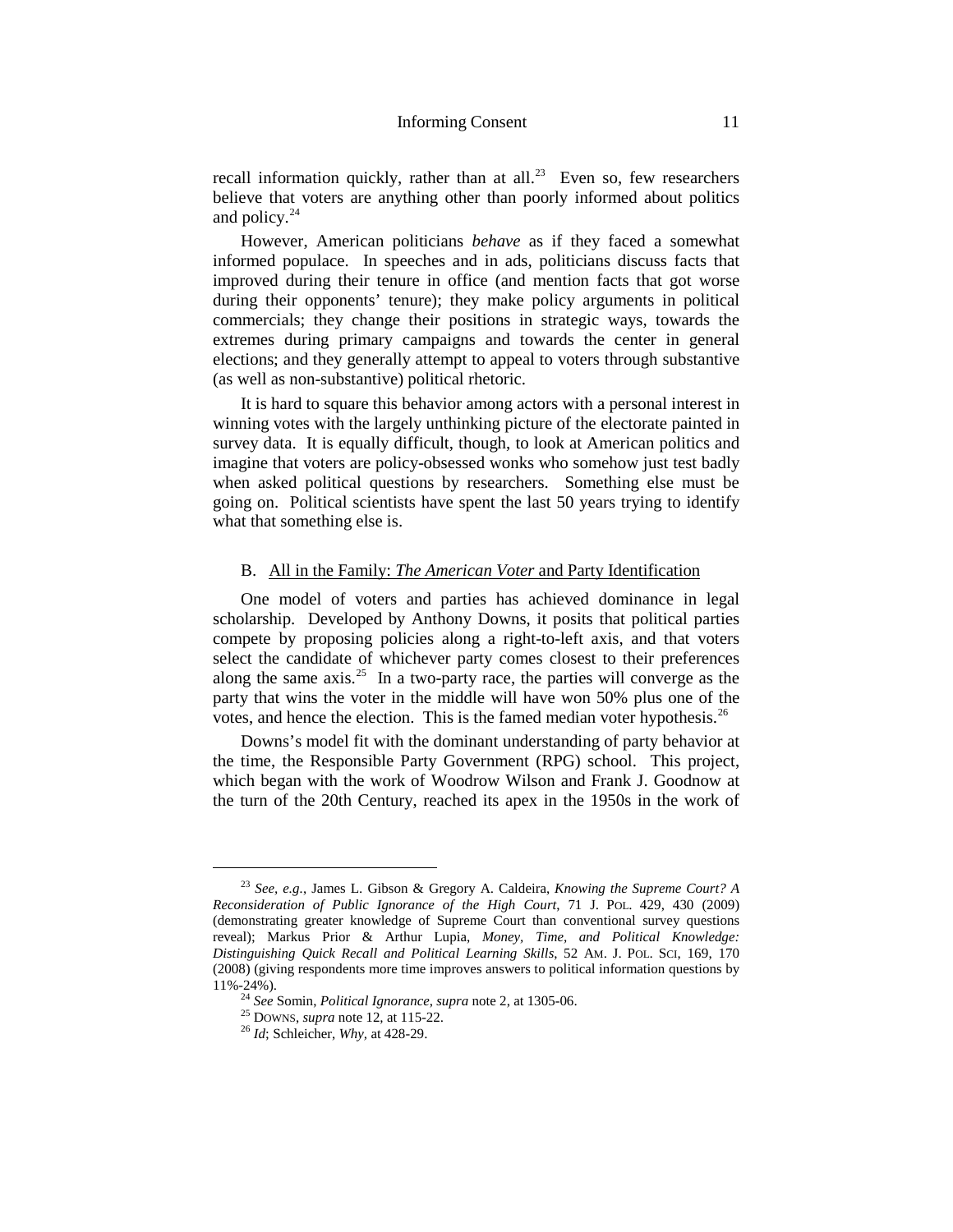Austin Ranney and E.E. Schattschneider.<sup>27</sup> RPG scholars argued voters could only contribute to governance in a complicated modern democracy if political parties presented clear platforms and had enough internal coherence to bring them about upon winning conrol of the government. Such "responsible" parties were a precondition for meaningful voter participation, as large masses of people could never sift through the gamut of policy alternatives. "The people are a sovereign whose vocabulary is limited to two words, 'Yes' and 'No.'"[28](#page-13-1) 

But Downs and the RPG school still assumed a lot: that voters have well-formed policy preferences, that voters observe the policy outputs of government, and that voters make neutral assessments of facts and credit or blame the responsible governmental actors.<sup>29</sup> Confidence in these assumptions took a blow with the publication of *The American Voter.*

*The American Voter* was – and probably still is – the single most important book ever written about voting in America. Marshalling the results of the first nationwide voter surveys, Angus Campbell, Phillip Converse, Warren Miller and Donald Stokes concurred that parties are the key to voter decisionmaking, but rejected the Downs/RPG hypothesis that voters choose their party on policy grounds. Rather, the voter of *The American Voter* is effectively tribal in his partisan allegiances. Partisanship is pre-political; a "psychological identification" more than an intellectual one.[30](#page-13-3) One's parents, most importantly, and later one's friends and social cohort, drive the decision to identify with a political party. $31$ 

Partisan ties once formed – "party identification" or "party ID" in the nomenclature of the book and henceforth in the political science literature – exert a powerful pull on voters' choices and even their opinions on issues. *The American Voter* found that party ID better predicted vote choice than the individual's assessment of the candidates. This was a stark discovery: People who identified as Republicans were more likely to vote for President Eisenhower than were people who said they had a favorable impression of President Eisenhower.[32](#page-13-5)

*The American Voter* acknowledged that some people who identify with one party occasionally vote for candidates of another, but the vast majority

<span id="page-13-2"></span><span id="page-13-1"></span><span id="page-13-0"></span> <sup>27</sup> For a history of the work on Responsible Party Government*, see* AUSTIN RANNEY, THE DOCTRINE OF RESPONSIBLE PARTY GOVERNMENT (1962). For the its most famous distillations, see SCHATTSCHNEIDER, *supra* note [3;](#page-5-3) TOWARD A MORE RESPONSIBLE TWO-PARTY SYSTEM: A REPORT OF THE COMMITTEE ON POLITICAL PARTIES OF THE AMERICAN POLITICAL SCIENCE ASSOCIATION vii (1950).<br><sup>28</sup> SCHATTSCHNEIDER, *supra* note 3, at 52.<br><sup>29</sup> See Somin, *Political Ignorance*, *supra* note [2,,](#page-4-4) at 1298-1300.<br><sup>30</sup> THE AMERICAN VOTER, *supra* note [14](#page-10-12), at 121.<br><sup>31</sup> Id. at 16

<span id="page-13-5"></span><span id="page-13-4"></span><span id="page-13-3"></span>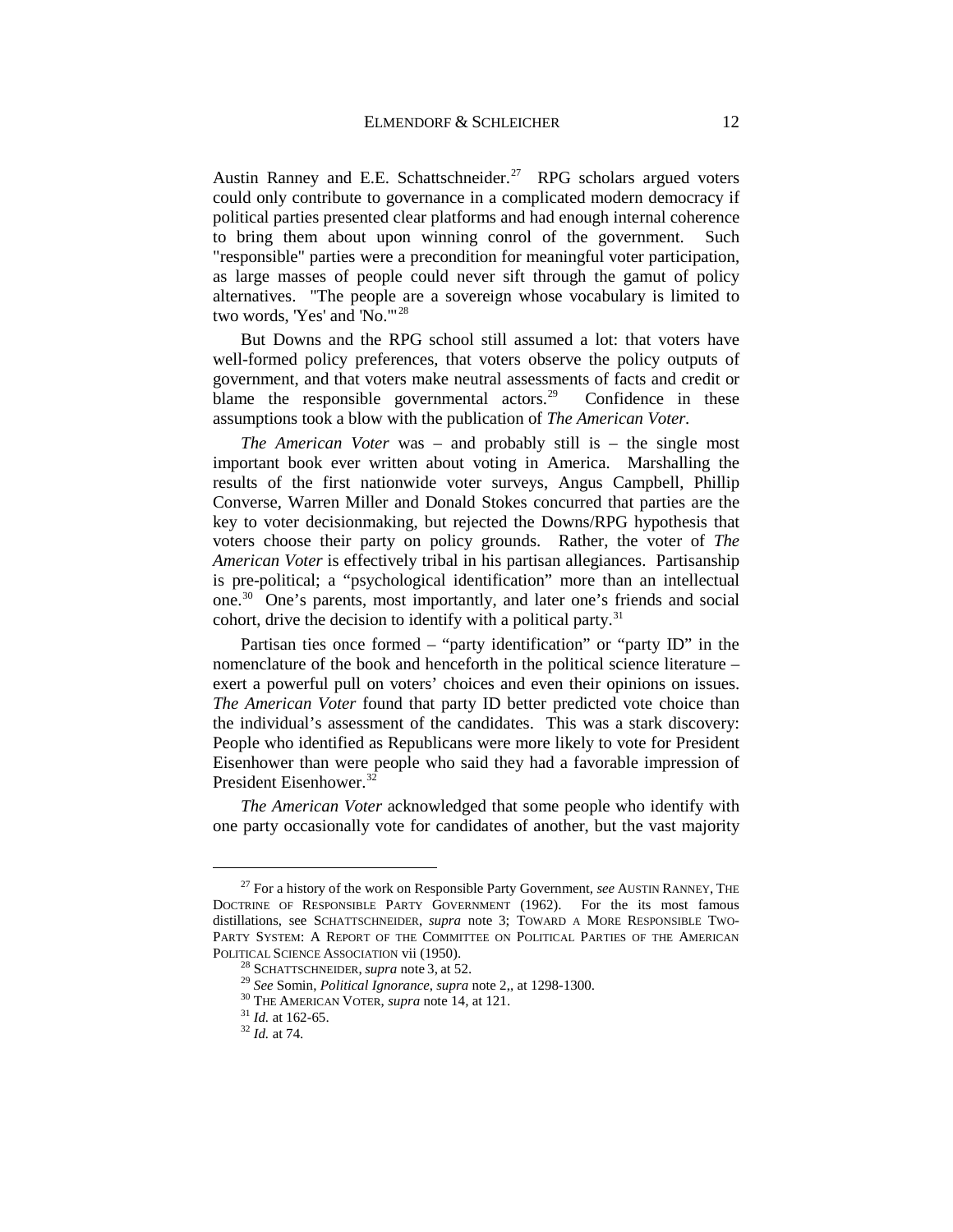<span id="page-14-11"></span>vote the party line virtually all the time.<sup>[33](#page-14-2)</sup> Only major realigning elections and social shifts change party identification.<sup>[34](#page-14-3)</sup> Party identification is the "unmoved mover" of everything else that happens in politics.<sup>[35](#page-14-4)</sup> Opinions on issues are largely epiphenomenal, a consequence rather than a cause of party identification. [36](#page-14-5)

But what about vote switchers? *The American Voter* showed that the citizens most likely to support candidates of different parties from one election to the next were the least informed. This directly challenged the RPG view of elections as searching referenda on government performance.<sup>[37](#page-14-6)</sup>

*The American Voter* was (and is) a difficult pill to swallow for anyone committed to the democratic idea. But it made sense in context of its time. Political parties in the 1950s and early 1960s were not nearly as coherent ideologically as parties today, [38](#page-14-7) yet the parties had intensely loyal followings nonetheless. [39](#page-14-8)

# <span id="page-14-1"></span><span id="page-14-0"></span>C. "A Reasonably Rational Fellow": The Running Tally, the Miracle of Aggregation, and Macropartisanship

*The American Voter* dominated the field for more than twenty years, and it remains the central text for those studying voting behavior in America.<sup>[40](#page-14-9)</sup> Indeed, it was so dominant that, many years later, Morris Fiorina said he "distinctly remembered a feeling of mild anxiety" when he first ran a regression with party identification as the dependent variable.<sup>[41](#page-14-10)</sup> But Fiorina pressed on and developed a model that attempted to reconcile the data in *The American Voter* with the work of Downs and the RPG school.

<span id="page-14-4"></span><span id="page-14-3"></span><span id="page-14-2"></span><sup>33</sup> *Id.* at 138-141. <sup>34</sup> *Id.* at 151. <sup>35</sup> Thomas A. Carsey & Geoffrey Layman, *Changing Sides or Changing Minds? Party Identification and Policy Preferences in the American Electorate*, 50 AM. J. POL. SCI. 464 (2006) (characterizing *The American Voter* thus: "[P]arty identification is an 'unmoved mover': a deeply held psychological attachment that is (1) largely unchanging over time even as events change, and (2) a filter through which citizens view and interpret new political information. From this perspective, party identification shapes policy preferences and other political attitudes, but is largely unchanged by them.")

<span id="page-14-5"></span><sup>&</sup>lt;sup>36</sup> *Id.*; Phillip Converse, *The Nature of Belief Systems in Mass Publics*, *in* IDEOLOGY AND ITS DISCONTENTS 206-56 (David Apter ed. 1964).

<span id="page-14-7"></span><span id="page-14-6"></span><sup>&</sup>lt;sup>37</sup> The American Voter, *supra* [1,](#page-4-3) at 143.<br><sup>38</sup> See Sean M. Theriault, Party Polarization in Congress 24-27 (2008).<br><sup>39</sup> Norman H. Nie, Sidney Verba & John R. Petrocik, The Changing American VOTER 28-35 (1999). <sup>40</sup> Morris P. Fiorina, *Parties and Partisanship: A 40-Year Retrospective*, 24 POL.

<span id="page-14-10"></span><span id="page-14-9"></span><span id="page-14-8"></span>BEHAVIOR 93, 97 (2002). *The American Voter* did face criticism from some prominent political scientists, notably V.O. Key. *See* V.O. KEY, THE RESPONSIBLE ELECTORATE:

<sup>&</sup>lt;sup>41</sup> Fiorina, *Parties and Partisanship*, *supra* not[e 40,](#page-14-1) at 98-99.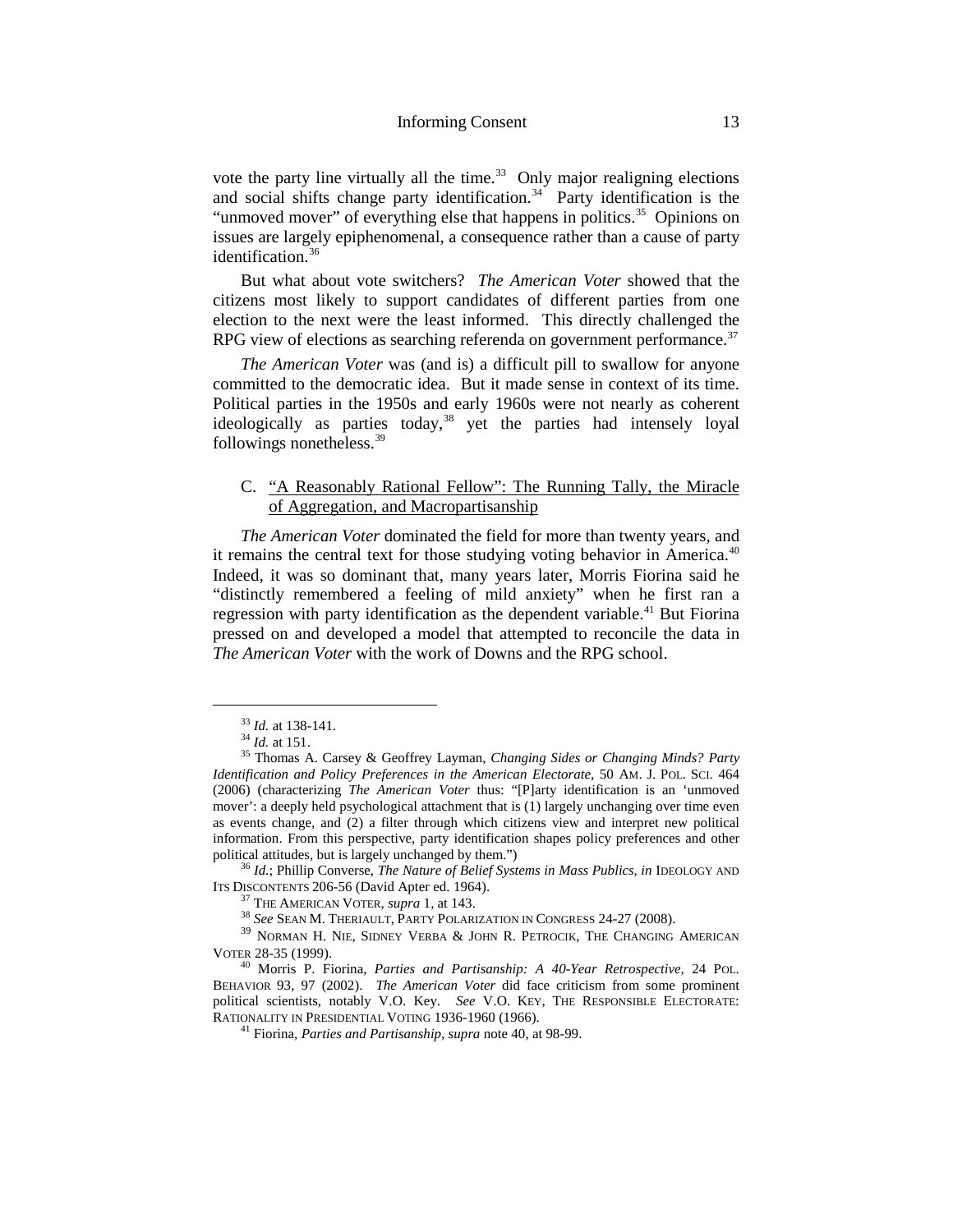<span id="page-15-6"></span>Fiorina argued that generally inattentive voters can develop a decent understanding of what parties do and stand for by incorporating their stray observations about politics and policy into a "running tally" assessment of the political parties.<sup>42</sup> Party identification is simply a lifelong sum of the plusses and minuses a person observes about the performance of political parties. As long as the parties are consistent over time, one's running tally provides a serviceable guide to voting decisions. [43](#page-15-1) Fiorina's data showed that party identification and voting patterns moved over time, if slowly, and his theory provided an explanation for this finding.<sup>[44](#page-15-2)</sup>

Far from the unquestioning ignoramus of *The American Voter*, the ordinary voter per Fiorina is "a reasonably rational fellow."<sup>[45](#page-15-3)</sup> He does not know much about today's hot political issues, but his judgment about the political parties adds usefully to the project of self-governance. Christopher Achen formalized this model, arguing that the voter starts with her parent's preferences and updates them in a Bayesian fashion. The more observations she makes, the firmer her partisan identification.<sup>[46](#page-15-4)</sup> Achen's formalization proved that the stylized facts of *The American Voter* – the widespread lack of knowledge of today's issues, the consistency between the political beliefs of parents and children, the hardening of party identification over time, and the correlation between a lack of information and weak partisan attachments – were compatible with a world in which policy observations rather than group attachments are the key determinant of voting behavior. Experimental work by Milton Lodge and others added to the project by showing that voters exposed to campaign stimuli base their judgments on much more information than they can subsequently recall. $47$  Survey-based measures of political knowledge miss the latent "tally" on which voters rely.

Fiorina's work highlights the importance of political parties and party labels for competent voting. It must be clear to voters which party is in charge so that they can link their policy-outcome observations to a party.

<span id="page-15-0"></span> $^{42}$  MORRIS P. FIORINA, RETROSPECTIVE VOTING IN AMERICAN NATIONAL ELECTIONS 89, 89-106 (1981).

<span id="page-15-4"></span><span id="page-15-3"></span><span id="page-15-2"></span><span id="page-15-1"></span><sup>89-106 (1981).</sup> <sup>43</sup> *Id.* at 83. 44 *Id.* at 129. <sup>45</sup> *Id.* at 199. <sup>46</sup> Christopher H. Achen, *Parental Socialization and Rational Party Identification*, 24 POL. BEHAVIOR 15, 153-67 (2002) Christopher H. Achen, *Social Psychology, Demographic Variables, and Linear Regression: Breaking the Iron Triangle in Voting Research*, 14 POL.

<span id="page-15-5"></span><sup>&</sup>lt;sup>47</sup> See, e.g., Milton Lodge & Charles S. Taber, *Three Steps Toward a Theory of Motivated Reasoning*, in ELEMENTS OF POLITICAL REASON: UNDERSTANDING AND EXPANDING THE LIMITS OF RATIONALITY (Arthur Lupia, Mathew McCubbins & Samuel Popkin eds. 2000); Milton Lodge, Kathleen M. McGeaw Marco R. Steenburgen & Shawn Brau, *The Responsive Voter: Campaign Information and the Dynamics of Candidate Evaluation*, 89 AM. POL. SCI. REV. 309 (1995); Milton Lodge & Ruth Hamill, *A Partisan Schema for Political Information Processing*, 80 AM. POL. SCI. REV. 505 (1986).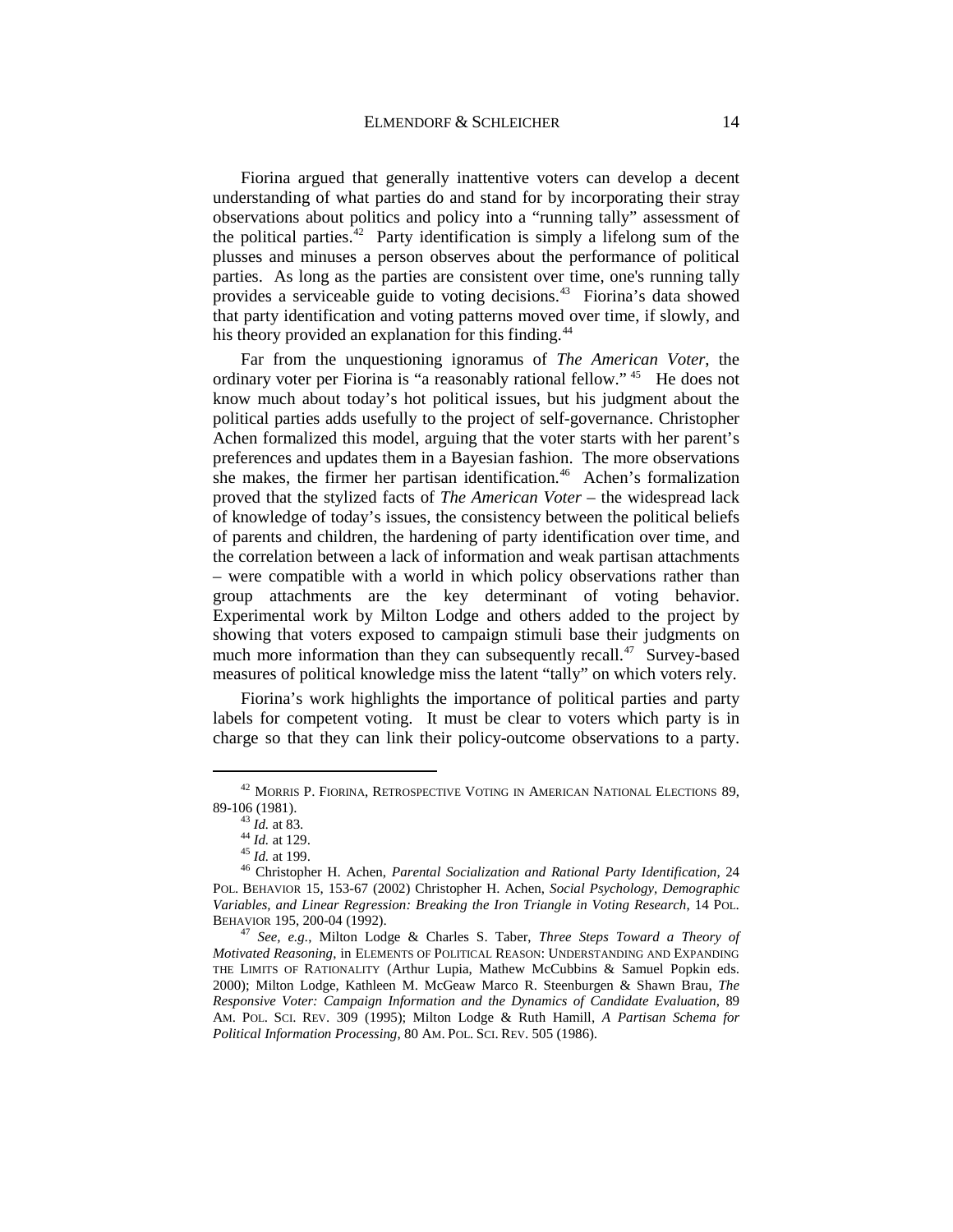Party positions and objectives must be reasonably consistent over time, so that the running tally actually differentiates the parties. Party labels must be assigned to candidates in a reliable fashion, lest voters be misled about what a candidate stands for. And the parties' endorsements must be known to the voter when she makes her decision. Clear and consistent party labels enable low-information voters to play a meaningful role in elections.

For our purposes, this is the key point: uninformed voters need tools in order to turn their retrospective (or prospective) policy evaluations into votes. And, as we will argue in Part II, state and federal law determines the availability and quality of those tools.

Fiorina's model was not the only challenge to *The American Voter* consensus. Samuel Popkin and Donald Wittman argued that voters get all sorts of politically relevant information from daily life, without a votemotivated search. Everything from buying gas to paying taxes exposes citizens to policy-relevant information, resulting in a better-informed electorate than one would expect based on the instrumental value of voting.[48](#page-16-0) Stephen Ansolabehere, Jonathan Rodden, and James Snyder recently revisited the evidence of consistency and constraint in policy opinion.[49](#page-16-1) They argued that *The American Voter*'s conclusions were likely due to measurement error, and that the simple corrective of measuring issue preferences by averaging across multiple survey items yields a picture of the ordinary voter as reasonably consistent and ideologically constrained in his policy opinions.

<span id="page-16-3"></span>Arthur Lupia and Mathew McCubbins deduced a series of propositions about how voters with little information about the issues could rely on cues provided by interest groups as well as parties.<sup>[50](#page-16-2)</sup> A rational citizen who understands the cue-givers' interests, informedness, and incentives for truthtelling can position herself between cues, as it were, and make decisions that are much like those of voters with detailed policy knowledge.

Finally, much revisionist work has centered on the aggregate competence of the electorate. Benjamin Page and Robert Shapiro pointed out that bits of information that register with a few voters will nonetheless move mass opinion so long as unobservant voters stay constant in their

<span id="page-16-0"></span> <sup>48</sup> *See* SAMUEL POPKIN, THE REASONING VOTER: COMMUNICATION AND PERSUASION IN PRESIDENTIAL CAMPAIGNS 22-26 (1994); DONALD WITTMAN, THE MYTH OF DEMOCRATIC FAILURE: WHY POLITICAL INSTITUTIONS ARE EFFICIENT 11-12 (1995).

<span id="page-16-1"></span><sup>49</sup> Stephen Ansolabehere, Jonathan Rodden, & James M. Snyder, Jr., *The Strength of Issues: Using Multiple Measures to Gauge Preference Stability, Ideological Constraint, and* 

<span id="page-16-2"></span><sup>&</sup>lt;sup>50</sup> ARTHUR LUPIA & MATHEW D. MCCUBBINS, THE DEMOCRATIC DILEMMA: CAN CITIZENS LEARN WHAT THEY NEED TO KNOW? 69-77 (1998).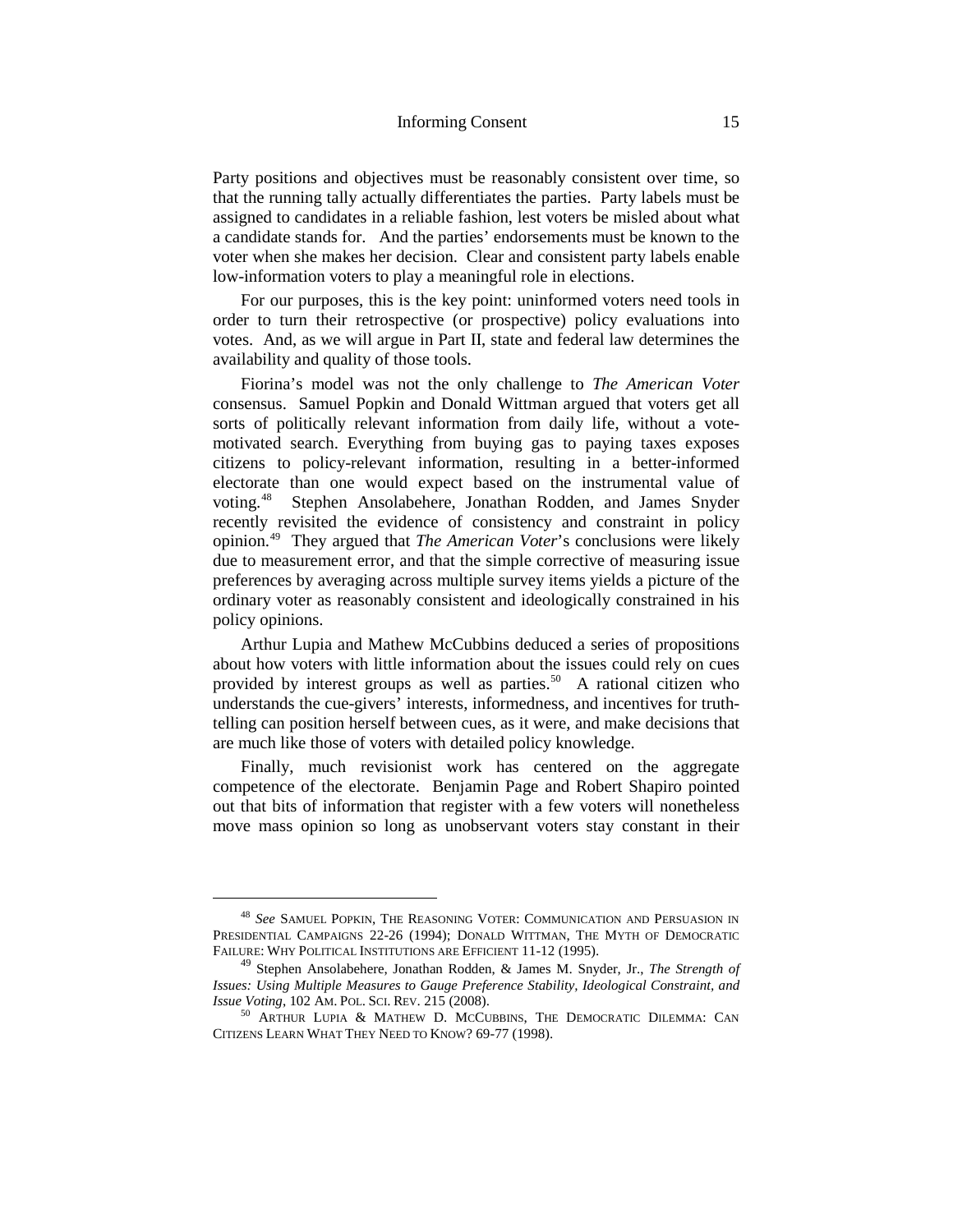views, or shift their views in some random, uncorrelated fashion.<sup>[51](#page-17-0)</sup> Moreover, the famed Condorcet Jury Theorem shows that a mass of individuals each of whom has only a slightly better than 50-50 chance of getting the right answer to a question will collectively get the answer right almost 100% of the time, so long as the individuals act independently of one another.<sup>[52](#page-17-1)</sup> This has become known as the miracle of aggregation: acting together, even barely informed individuals can function as a well-informed collective.

<span id="page-17-4"></span>Robert Erikson, Michael MacKuen and James Stimson turned these insights into a massive research project on how the electorate processes political information.[53](#page-17-2) Acknowledging that most voters are uninformed and static in their preferences, Erickson et al. showed in *The Macro Polity*  that the national electorate as a whole shifts partisan preferences in response to real-world political and economic events. Enough voters respond to political inputs for "macropartisanship" to resemble Fiorina-style updating, notwithstanding that many voters are Michigan types.

Fiorina and the aggregation literature created a clear micro- and macrolevel theory that could restore a general faith in democracy, despite widespread voter ignorance of politics. Their work since has come under fire, as the next section will explain. Regardless of who is right, though, their work reflected its times much as *The American Voter* spoke of its own. Voters in the highly-charged world of the late 1960s and 70s seemed more informed and inflamed by politics than in the staid 1950s. The parties were also weaker, particularly after Watergate, with party line voting in Congress falling to all-time lows and candidate-centered campaigns on the rise.<sup>[54](#page-17-3)</sup> Research on voting followed suit, treating voters not as blind partisans but, particularly in the aggregate, as rationally responsive to events and policy decisions. However, the world did not stand still, and neither did the literature.

<span id="page-17-0"></span> $^{51}$ BENJAMIN I. PAGE & ROBERT Y. SHAPIRO THE RATIONAL PUBLIC: FIFTY YEARS OF TRENDS IN AMERICANS' POLICY PREFERENCES 15-26 (1992)..

<span id="page-17-1"></span> $52$  *Id.* at 26. Of course, Page and Shapiro note that the errors voters make are not uncorrelated. However, correlated errors do not destroy the Condorcet result but the more correlated vote patterns are, the better voters have to be on average. Krishna K. Ladha, *The Condorcet Jury Theorem, Free Speech, and Correlated Votes*, 36 AM. J. POL. SCI. 617, 632 (1992).

<span id="page-17-3"></span><span id="page-17-2"></span><sup>&</sup>lt;sup>53</sup> ROBERT S. ERIKSON, MICHAEL B. MACKUEN & JAMES A. STIMSON, THE MACRO POLITY (2002) (hereafter, "MACRO POLITY").

<sup>&</sup>lt;sup>54</sup> Fiorina, *Parites and Partisanship*, *surpa* note [40,](#page-14-1) at 94-99.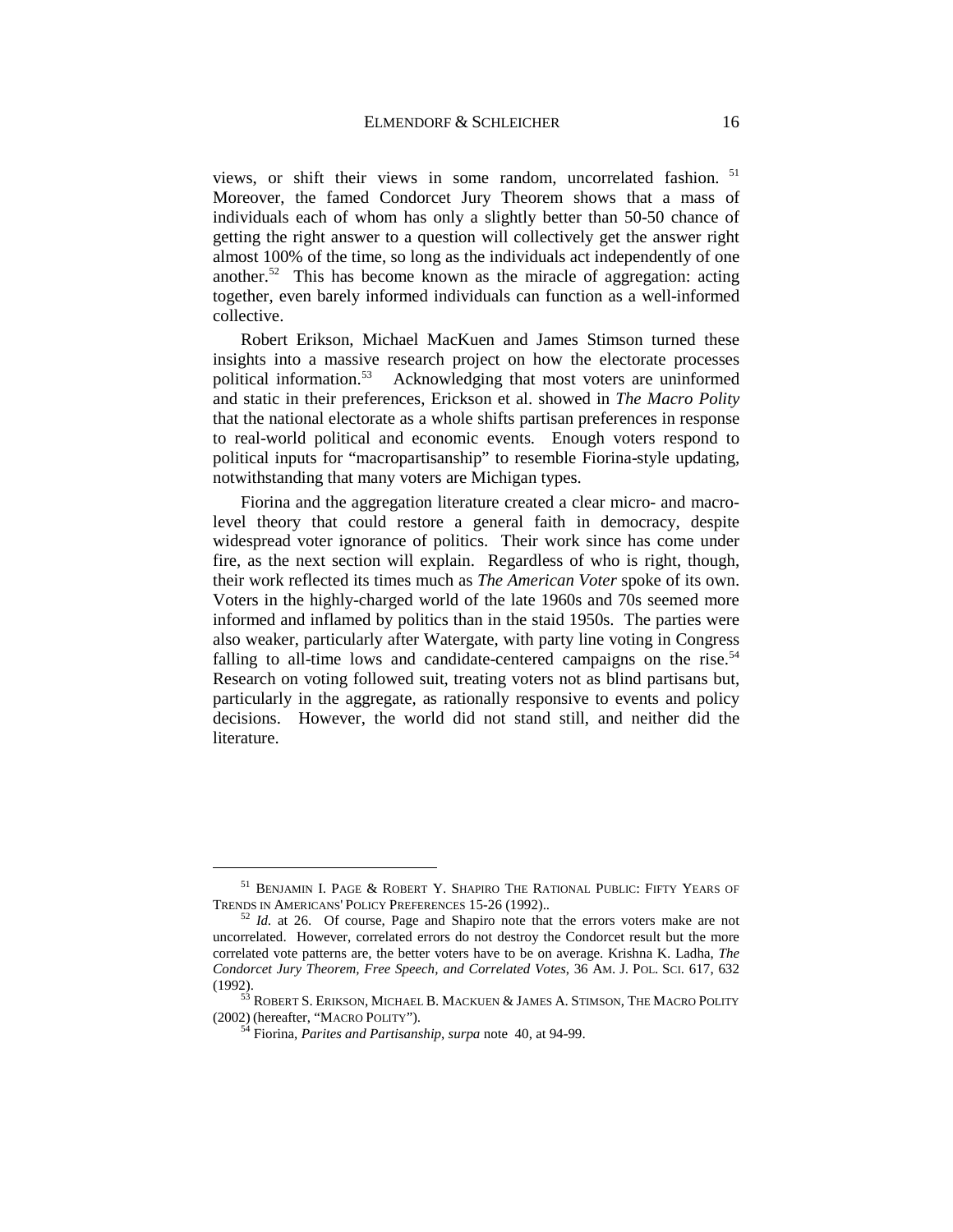#### Informing Consent 17

## <span id="page-18-0"></span>D. "Partisan Hearts and Minds": Dissent from the Running Tally and Macropartisanship

If the 1970s was a period of decline for parties and partisanship inside legislatures and among voters, the recent era has seen an enormous revival. In a trend that started in the 1980s, the parties became more ideologically distinct from one another, party line voting in Congress became more consistent and voters became less likely to vote against their long-run party identification or to split their tickets.<sup>[55](#page-18-1)</sup> This change in experience has been matched by a change in views, with political scientists and economists attacking the "voter (or electorate) as a relatively reasonable fellow" synthesis of the 1980s.

Larry Bartels challenged the miracle of aggregation by documenting gaps between the actual vote shares of presidential candidates and the vote shares one would expect from a well-informed electorate.<sup>[56](#page-18-2)</sup> (He calculated the latter using the reported votes of high-knowledge individuals and normalizing for population traits.<sup>57</sup>) Donald Green, Bradley Palmquist, and Eric Shickler went after the statistical underpinnings of *The Macro Polity*; their models suggest that macropartisanship is much less responsive to economic conditions and public policy. [58](#page-18-4) This occasioned an impassioned response from the authors of *The Macro Polity*. [59](#page-18-5) The debate is on-going and feverish.

The assumptions behind the micro- and macro-stories about voter competence also have been challenged. The optimists supposed that voters independently and fairly assess whatever new information they acquire and attribute policies and policy results to the proper politicians or institutions. But party identification affects voters' perceptions of the facts. For instance, many voters of both parties got the answer wrong when asked whether the budget deficit increased or decreased during Bill Clinton's eight years in office (it decreased a lot) but there was a systematic partisan difference, with 52% of Republicans thinking it increased, compared with 32% of

<span id="page-18-1"></span> <sup>55</sup> *Id.* at 99-103; MATTHEW LEVENDUSKY, THE PARTISAN SORT: HOW LIBERALS BECAME DEMOCRATS AND CONSERVATIVES BECAME REPUBLICANS 1-2 (2008); Larry M. Bartels, *Partisanship and Voting Behavior*, 1952-1996, 44 AM. J. Pol. Sci. 35, 44 (2000).

<span id="page-18-3"></span><span id="page-18-2"></span><sup>&</sup>lt;sup>56</sup> Bartels, *supra* note **Error! Bookmark not defined.**..<br><sup>57</sup> That is, he showed that a low-information voters with given demographic traits (class, race, religion, etc.) voted differently from high-information voters with the same demographic traits.

<span id="page-18-4"></span> $^{58}$  Donald Green, Bradley Palmquist & Eric Shickler, Partisan Hearts and Minds: Political Parties and the Social Identities of Voters vii-viii, 85-108 (2002).

<span id="page-18-5"></span><sup>&</sup>lt;sup>59</sup> MACRO POLITY, *supra* note [53,](#page-17-4) at 142-45; Robert S. Erikson, Michael B. Mackuen & James A. Stimson, *What Moves Macropartisanship? A Response to Green, Palmquist, and Schickler*, 92 AM. POL. SCI. REV. 901 (1998).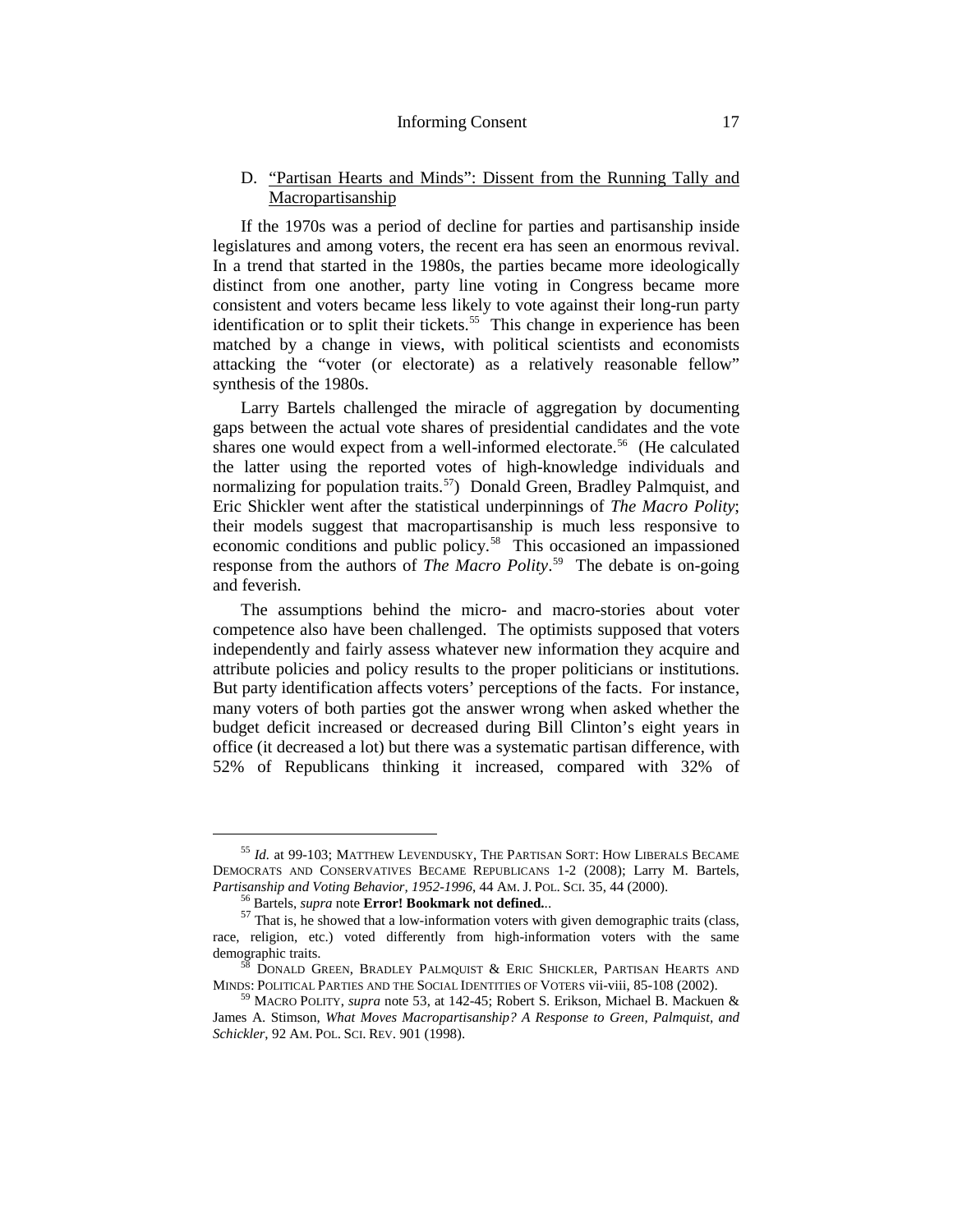Democrats. <sup>60</sup> The same thing in reverse was true for evidence of reduced unemployment and inflation under Reagan.<sup>61</sup> Further, shocks to partisan affiliation affect issue stances, with voters who became Democrats after Watergate becoming more liberal across a range of issues.<sup>[62](#page-19-2)</sup> Rather than adding information neutrally to running tallies, voters conform their beliefs to their partisan identification. They have, as Green and his co-authors put it, "partisan hearts and minds."

<span id="page-19-8"></span>They are also shortsighted. Presidents facing reelection are assessed largely on income growth during the election year (and to a lesser degree on income growth during the year before the election year) and not at all on income growth in the first two years of a Presidency. $63$  Some discounting of the early part of Presidential term may be warranted, but failing to take it into account at all is myopic.

Finally, voters often lack the basic information about institutional responsibility and political control required for running-tally decisionmaking. Polls taken before the 2002 election revealed that only about a third to a half of all Americans knew that Republicans controlled the House of Representatives.<sup>[64](#page-19-4)</sup> And knowledge of party control without knowledge of responsibilities isn't much help—it could result (for example) in voters blaming the President for unemployment caused by the Federal Reserve. <sup>[65](#page-19-5)</sup> When voters credit or blame politicians for events beyond their control, both individual and aggregate running tallies become pointlessly volatile.

Using a variety of natural experiments, political scientists and economists have demonstrated that people lay credit or place blame on elected officials for all sorts of exogenous events. Voters in oil-producing states give Governors credit for increases in the world price of oil, even though there is no plausible argument that gubernatorial policies affect the global oil market.<sup>66</sup> State-level incumbents generally benefit from national

<span id="page-19-7"></span><span id="page-19-0"></span> <sup>60</sup> Chistopher H. Achen & Larry M. Bartels, *It Feels Like We're Thinking: The Rectoral Democracy* (working paper, 2006), [http://www.princeton.edu/~bartels/papers;](http://www.princeton.edu/~bartels/papers) Larry M. Bartels, *Beyond the Running Tally:* 

<span id="page-19-3"></span><span id="page-19-2"></span><span id="page-19-1"></span><sup>&</sup>lt;sup>61</sup> *Id.*<br><sup>62</sup> *Id.* at 29-31.<br><sup>63</sup> LARRY BARTELS, UNEQUAL DEMOCRACY: THE POLITICAL ECONOMY OF THE NEW GILDED AGE 100-104 (2008).

<span id="page-19-4"></span> $64$  For instance, polls taken before the 2002 election revealed that only about a third to a half of all Americans knew that Republicans controlled the House of Representatives. Somin, *Political Ignorance*, *supra* note [2,](#page-4-4) at 1308, 1313. <sup>65</sup> DELLI CARPINI & KEETER, *supra* note **Error! Bookmark not defined.**, at 69-71

<span id="page-19-5"></span>

<span id="page-19-6"></span><sup>(</sup>finding that voters lack much knowledge about legislative and political processes).<br>
<sup>66</sup> Justin Wolfers, *Are Voters Rational? Evidence from Gubernatorial Elections*<br>
(working paper, Jan. 30, 2011) (working paper, Jan. 30, 2011) [http://bpp.wharton.upenn.edu/jwolfers/Papers/Voterrationality%28latest%29.pdf.](http://bpp.wharton.upenn.edu/jwolfers/Papers/Voterrationality%28latest%29.pdf)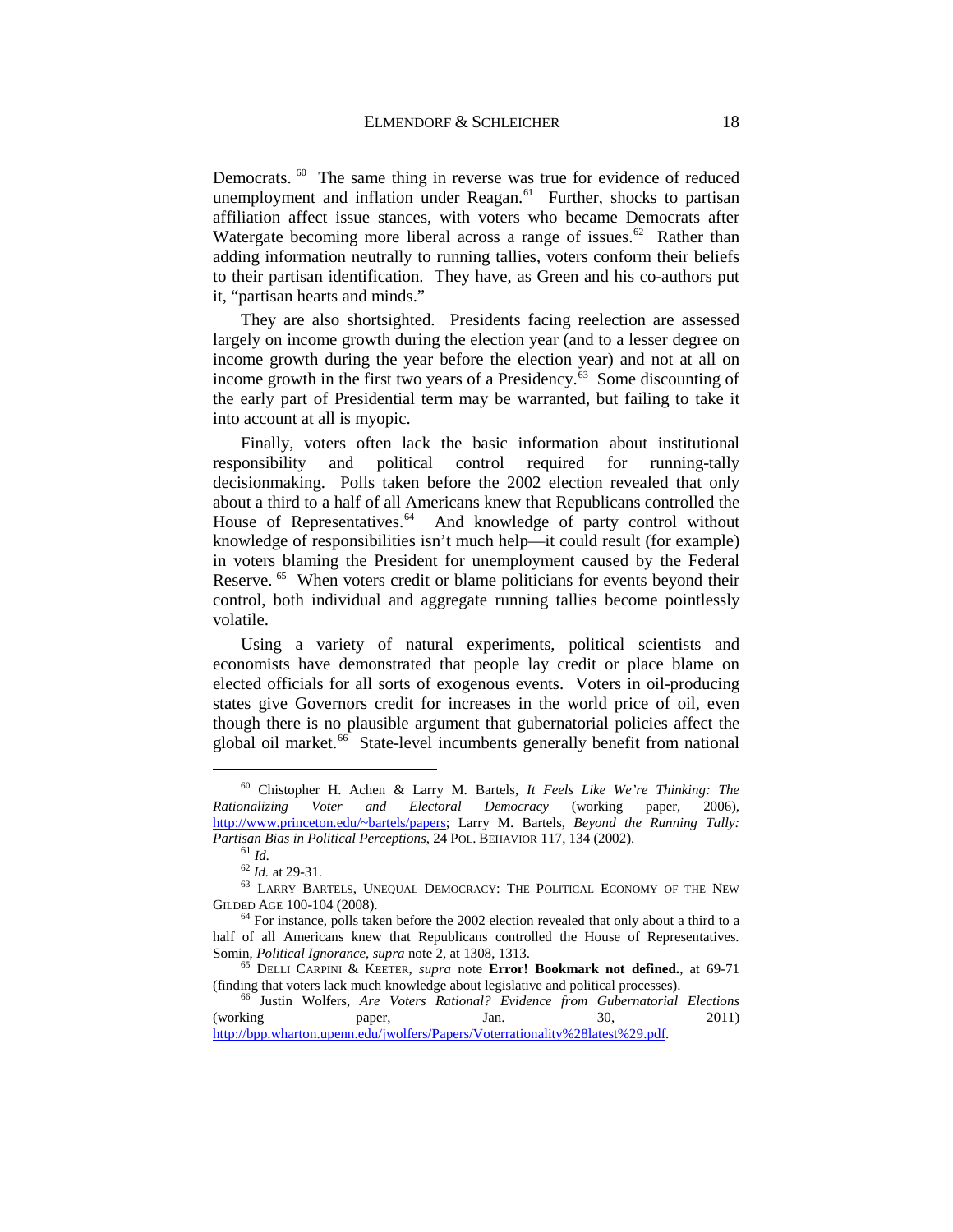<span id="page-20-0"></span>economic booms.<sup>67</sup> Conversely, incumbents pay a price for such random adversities as shark attacks,  $68$  floods,  $69$  and tornadoes.  $70$  But they do get a significant boost when the home team wins the college football game the Saturday before an election.<sup>[71](#page-20-5)</sup>

Yet a closer look at these studies reveals that voters are less hapless than they first appear. Voters give state politicians less credit for national and international booms than local ones; and voters "show partial success in not attributing blame for economic downturns to governors during national recessions."[72](#page-20-6) As Justin Wolfers notes, this makes voters "[a]rguably…as successful at this task as corporate boards are when setting CEO compensation."[73](#page-20-7) Following floods, voters are highly sensitive to the success of relief efforts, with incumbents faring far better when they respond well to the crisis.<sup>[74](#page-20-8)</sup> Voters reward disaster relief spending on tornados, with strong responses leaving politicians better off than if no tornado had occurred<sup>[75](#page-20-9)</sup>

<span id="page-20-12"></span>Even the overwhelming recent polarization of political parties has been given a soft rationalist spin. In his recent book, *The Disappearing Center*, Alan Abramowitz argued that, although most citizens are centrist in their beliefs, most engaged voters are not, and political leaders are responsive to the engaged part of the electorate.<sup>76</sup> The increased polarization among regular voters reflects a greater correlation between education and political participation; educated voters are more likely to have ideologically coherent preferences.<sup>[77](#page-20-11)</sup> Meanwhile, the emergence of stark party-based differences in

<span id="page-20-1"></span> <sup>67</sup> *See* Andrew Leigh & Mark McLeish, *Are State Elections Affected by the National* 

<span id="page-20-2"></span><sup>&</sup>lt;sup>68</sup> Larry M. Bartels & Christopher Achen, *Blind Retrospection: Electoral Responses to Drought, Flu, and Shark Attacks* (working paper, 2009), http://www.allacademic.com/meta/p65097\_index.html. <sup>69</sup> Shawn A. Cole, Andrew Healy, and Eric D. Werker, *Do Voters Appreciate* 

<span id="page-20-3"></span>*Responsive Governments? Evidence from Indian Disaster Relief*, Harvard Business School Working Paper, No. 09-050, October 2008, available a[t http://www.hbs.edu/research/pdf/09-](http://www.hbs.edu/research/pdf/09-050.pdf)

<span id="page-20-4"></span>[<sup>050.</sup>pdf.](http://www.hbs.edu/research/pdf/09-050.pdf) <sup>70</sup> Andrew Healy & Neil Malhotra. *Random Events, Economic Losses, and Retrospective Voting: Implications for Democratic Competence*, 5. Q. J. POL. SCI. 193 (2010).<br><sup>71</sup> Andrew J. Healy, Neil Malhotra & Cecilia H. Mo, *Personal Emotions and Political* 

<span id="page-20-5"></span>*Decision Making: Implications for Voter Competence* (Stanford Graduate School of Business Research **Paper** 2034, 2009),

<span id="page-20-8"></span><span id="page-20-7"></span><span id="page-20-6"></span>https://gsbapps.stanford.edu/researchpapers/detail1.asp?Document\_ID=3269.<br><sup>72</sup> Wolfers, *supra* note [66,](#page-19-7) at 3.<br><sup>73</sup> Id. at 1.<br><sup>74</sup> Cole et al., *supra* note [69,](#page-20-0) at 3.<br><sup>75</sup> Andrew J. Healy & Neil Malhotra. *Myopic Voters an* AM. POL. SCI. REV. 387 (2009). This has its own pathologies, however, as voters reward disaster relief spending, but not spending on disaster prevention.

<span id="page-20-11"></span><span id="page-20-10"></span><span id="page-20-9"></span> $^{76}$  ALAN I. ABRAMOWITZ, THE DISAPPEARING CENTER: ENGAGED CITIZENS, POLARIZATION & AMERICAN DEMOCRACY 34-57 (2010). <sup>77</sup> *Id.* at 120-27.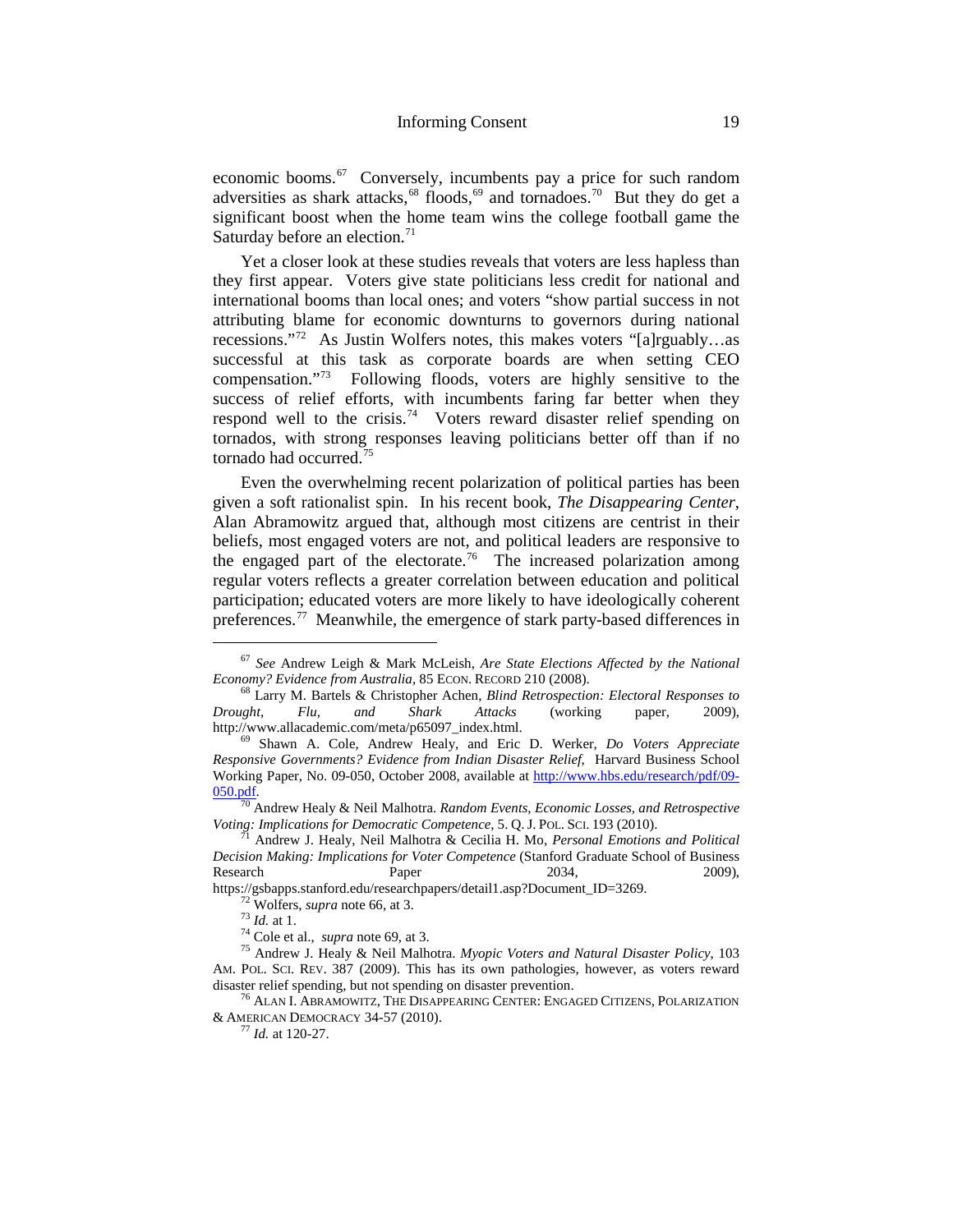candidate positioning has increased turnout and made voting decisions easier (as predicted by the RPG scholars).<sup>[78](#page-21-1)</sup> Far from being a sign of irrationality, polarization per Abramowitz is both a consequence and a cause of increased voter rationality.

<span id="page-21-0"></span>The latter point is backed up by Richard Lau and David Redlawsk's work on "correct voting" in presidential elections.<sup>[79](#page-21-2)</sup> Lau and Redlawsk use experimental and econometric techniques for determining whether stated voter preferences about issues match voter preferences about candidates. They code a candidate preference as incorrect when it contradicts the voter's issue preferences. Voters frequently support the wrong candidate, as many as 49% in some Presidential years.<sup>80</sup> However, the last election in Lau and Redlawsk's study—heavily polarized 2004—was the best ever for correct voting, suggesting that clear choices can help voters overcome their ignorance.<sup>81</sup>

Who has gotten the better of the debate between running-tally and macropartisanship scholars and their critics is still somewhat in question, but a middle ground seems to be emerging. Some recent work suggests that voters' partisanship tracks their (prior) policy preferences on the issues most salient to them, whereas party ID determines policy preferences on lowsalience issues.<sup>82</sup> *The American Voter Revisited*, a recent volume dedicated to the original authors, suggests that the "unmoved mover" theory of partisan identification misses something, although partisan identification is still quite sticky.<sup>83</sup> Fiorina has joked, "[T]he debate has struck me as reminiscent of the classic anecdote, the punchline of which is 'Madame, we are only quibbling about the price….[E]ven if 1980-ish statistical estimates of the responsiveness of individual-level party ID ultimately prove to be too high, the 1990s critiques fall short of convincing me that party ID is an unmoved mover.... Party ID may move slowly, but it moves."<sup>[84](#page-21-7)</sup>

<span id="page-21-2"></span><span id="page-21-1"></span><sup>78</sup> *Id.* at 158-60. <sup>79</sup> David Andersen, Richard R. Lau & David P. Redlawsk, *An Exploration of Correct Voting in Recent U.S. Presidential Elections*, 52 AM. J. POL. SCI. 395, 396-8 (2008); Lau & Redlawsk, *supra* note **Error! Bookmark not defined.**<br><sup>80</sup> Andersen et al., *supra* not[e 79,](#page-21-0) at 401.<br><sup>81</sup> *Id*. They find an on-going correlation between candidates' distinctness from one

<span id="page-21-4"></span><span id="page-21-3"></span>another and "correct" voting. *Id*. at 407. *See also* David R. Jones, *Partisan Polarization and Congressional Accountability in House Elections*, 54 AM. J. POL. SCI. 323 (2010) (finding

<span id="page-21-5"></span><sup>&</sup>lt;sup>2</sup> See Carsey & Layman, *supra* note [35,](#page-14-11) at 464. *See also* Benjamin Highton & Cindy D. Kam, *The Long-Term Dynamics of Partisanship and Issue Orientations*, 73 J. POL. 202 (2011); Rune Slothuus, *When Can Political Parties Lead Public Opinion? Evidence from a*  Natural Experiment, 27 POL. COMM. 158 (2010).<br><sup>83</sup> MICHAEL S. LEWIS-BECK ET AL., THE AMERICAN VOTER REVISITED 134-35 (2008).<br><sup>84</sup> Fiorina, *Parties and Partisanship, supra* note [40,](#page-14-1) at 98-99. *See also* Bartels, *supra* 

<span id="page-21-7"></span><span id="page-21-6"></span>note [5,](#page-5-4) at 194 (finding that aggregation reduces but does not eliminate deviations of actual vote from fully informed vote).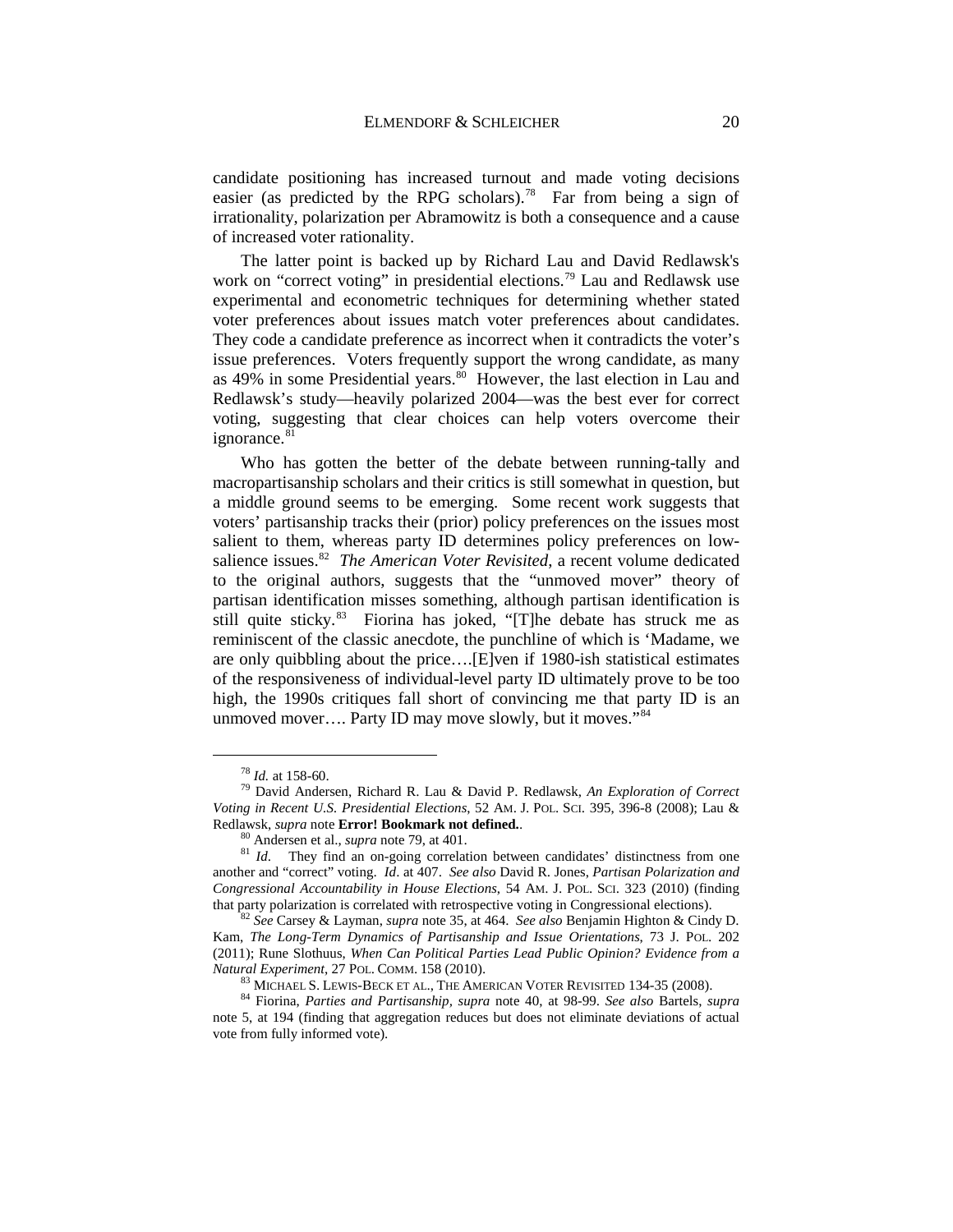#### Informing Consent 21

Without resolving this internecine battle, we can draw a few lessons. Voters make mistakes, both individually and in the aggregate. They overrate the importance of recent periods, give politicians credit for the wrong things, view facts through a partisan lens, and have some simply outlandish opinions. However, the electorate is nonetheless capable of providing useful feedback when armed with clear party labels (and perhaps other heuristics) that are consistent over time and available at the moment of decision. [85](#page-22-1) Equipped with good tools, the electorate looks responsive if human in its failings. This makes sense when you consider how candidates and parties behave, generally treating the electorate like it is a reasoning body, but also feeding its rationalizing (and just strange) sides.

#### <span id="page-22-0"></span>E. So What?

The political science of voter ignorance has engendered two kinds of normative claims or projects. One consists of lamentations or celebrations of how well democracy works.<sup>[86](#page-22-2)</sup> The other takes the form of prescriptions to minimize the continued significance of ordinary elections through sweeping constitutional reforms $\frac{87}{7}$  $\frac{87}{7}$  $\frac{87}{7}$  or heroic voter education projects.<sup>88</sup> The common theme in all these works is that the authors, groping for alternatives to the status quo, spend little time examining where elections work comparatively well or poorly under the status quo.

Judgments about "whether democracy works," given what voters know, are both irreducibly normative and hard to make. The political science literature does, however, enable one to form reasonable conjectures about which elections are likely to work relatively well or comparatively poorly. (Like many political scientists, we treat elections as performing well insofar they yield outcomes that resemble those that would have resulted in a world of high-information, policy-and-performance minded voters.) Once one sees the variation across elections and its likely causes, it becomes possible to identify small-bore policy reforms that show promise for improving the

<span id="page-22-1"></span> $85$  The importance of printing the label on the ballot itself—making it available to lowinformation voters at the moment of decision—becomes clear when one examines the performance of nonpartisan elections. See infra Part II.A.1.

<span id="page-22-2"></span><sup>&</sup>lt;sup>86</sup> Contrast the happy optimism of *The Macro Polity* with Larry Bartels' finding that U.S. Senators are completely unresponsive to the issue preferences of their poor constituents.<br>See UNEOUAL DEMOCRACY, supra note 63, at 101-15.

<span id="page-22-3"></span><sup>&</sup>lt;sup>87</sup> Exemplars include Ilya Somin's fascinating series of arguments for smaller federal government and aggressive judicial enforcement of rights with little concern for the "countermajoritarian difficulty" and Ethan Leib's proposal for a new "popular branch" of government modeled on the jury. ETHAN J. LEIB, DELIBERATIVE DEMOCRACY IN AMERICA: A PROPOSAL FOR A POPULAR BRANCH OF GOVERNMENT (2004); Somin, *Political Ignorance*, *supra* not[e2,](#page-4-4) Ilya Somin & Neal Devins*, Can We Make the Constitution More Democratic*, 55 DRAKE L. REV. 971 (2007). 88 *See*, *e.g*., BRUCE ACKERMAN & JAMES S. FISHKIN, DELIBERATION DAY (2002).

<span id="page-22-4"></span>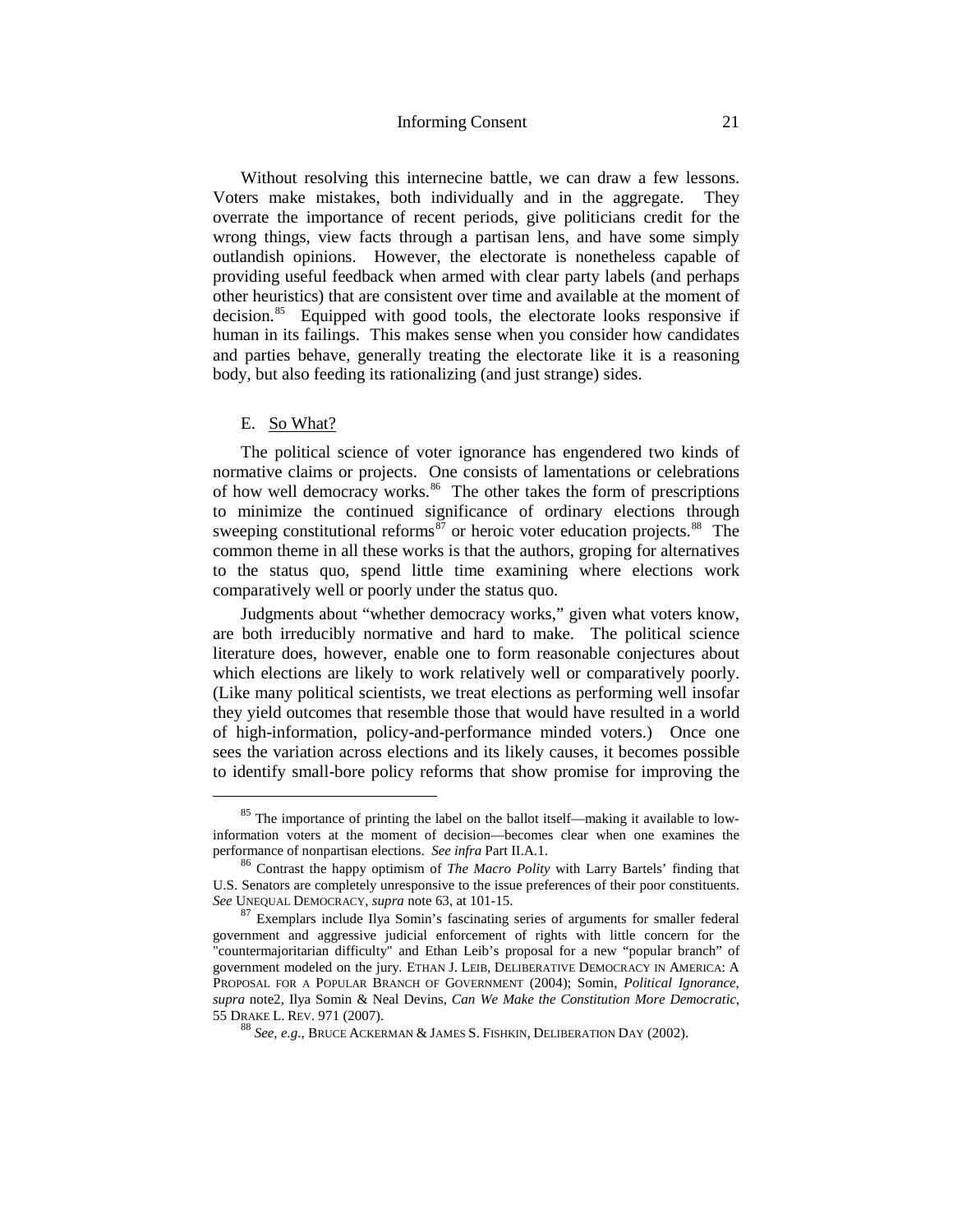performance of those elections most at risk of going awry due to voter ignorance. This is the argument we develop in Parts II and III of this Article. Our central contention is that law plays a tremendously important role in determining whether everyday elections perform ordinarily well. This point has largely escaped the notice of political scientists and law professors alike.

#### II. ELECTIONS AT RISK

<span id="page-23-0"></span>The last Part surveyed the debate over how (and how well) voters make decisions without much specific knowledge about policies and politics. As we saw, there is much disagreement about how voters behave, how they process information, and the extent to which heuristics, like party labels on the ballot, enable voters to reliably translate their observations into electoral feedback. But the canonical works have one important commonality: they focus on national politics and elections. The circumstances of national elections are comparatively propitious for informed voting. In national elections, voters have party labels on the ballot that correspond to the main ideological divisions within the electorate, that are associated with highprofile figures like the President, and that are reasonably consistent over time.<sup>[89](#page-23-1)</sup> Elections that will determine the presidency or control of Congress also receive relatively intense media coverage.<sup>90</sup> And candidates and outside groups spend huge sums of money to get their messages across.<sup>[91](#page-23-3)</sup> All of these factors help voters to link their policy preferences and their observations of the world around them to the choices they make in the voting booth.

This Part shows that the prospects for aggregate voter competence in many other American elections are far worse. We will argue, moreover, that these elections suffer in part due to the choices states have made in regulating the electoral process. Voter competence is endogenous to election law.

<span id="page-23-2"></span><span id="page-23-1"></span><sup>&</sup>lt;sup>89</sup> *See generally* ABRAMOWITZ, *supra* not[e 76,](#page-20-12) at 84-120.<br><sup>90</sup> *See*, *e.g.*, Martin Kaplan, Ken Goldstein & Matthew Hale, *Local News Coverage of the 2004 Campaigns: An Analysis of Nightly Broadcasts in 11 Markets* 10-11, 29 (Lear Center Local News Archive Report, 2005), <http://www.localnewsarchive.org/pdf/LCLNAFinal2004.pdf> (finding, in study of local television coverage in 2004, that 61% of campaign stories were devoted to the Presidential race, while about 1% were devoted to state legislative races). Media coverage affects the extent of voter ignorance. *See* Christopher Berry & William Howell, *Accountability and Local Elections: Rethinking Retrospective Voting*, 69 J. POL. 844, 844 (2007) (finding that voters in school board elections took student performance metrics into account when they

<span id="page-23-3"></span>were heavily covered in the media, but not when media coverage had died down).<br><sup>91</sup> Total spending in the 2008 election was more than \$3 billion. *Editorial: Letting Big Money In*, PHIL. INQ. November 8, 2009 at C4.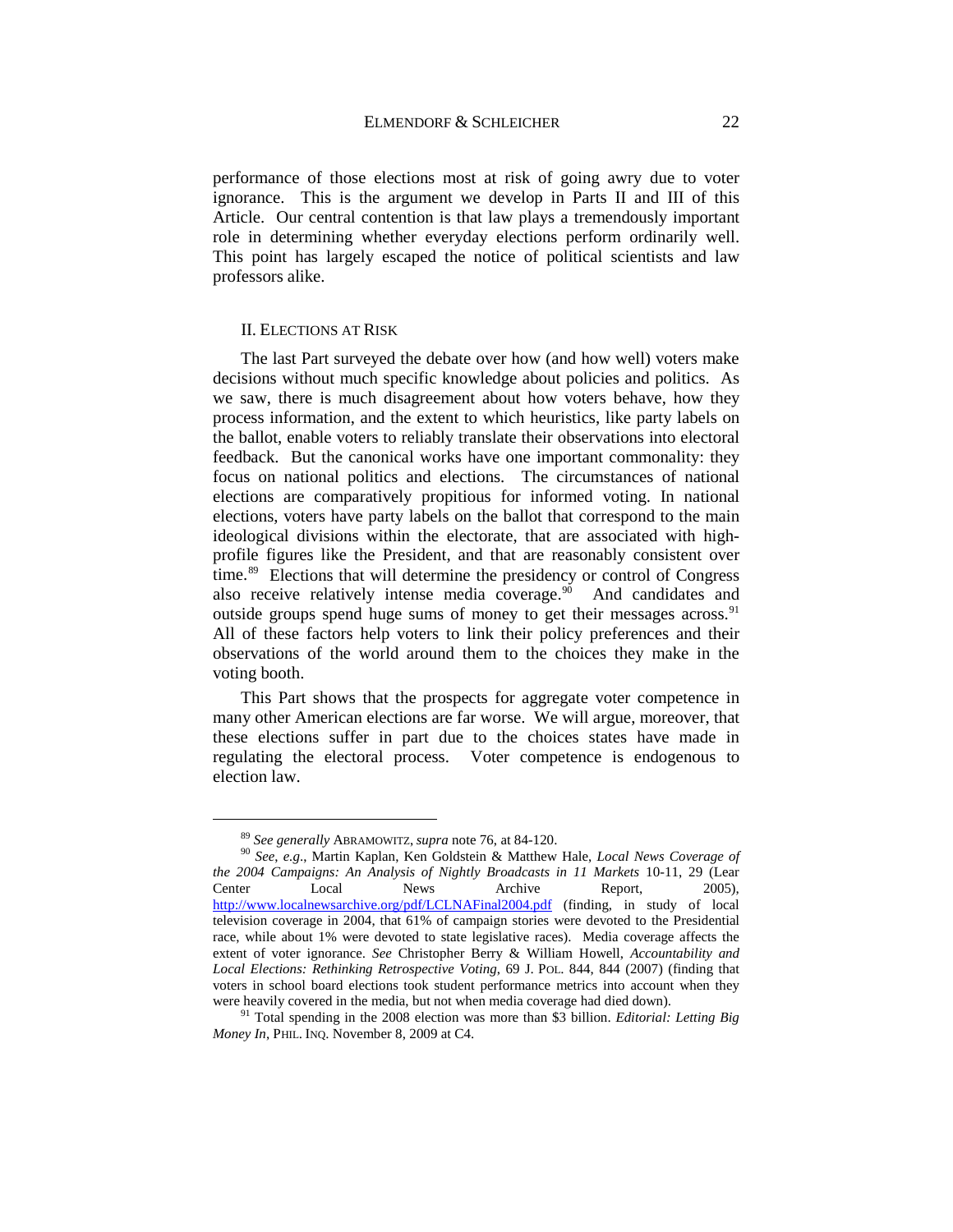This is so because election law influences both the availability and the quality of party cues. Some elections are required by law to be "unlabeled," i.e., conducted without political party designations on the ballot, and as Part II.A explains, the available evidence suggests that these elections work poorly. .Initiative and referendum elections, most local government elections, and primary elections fall into this category.

In other elections partys are present but dysfunctional, either because they are substantively "mismatched" to the issue space and electorate for the government in question, because Bayesian voters do not see the party brands in terms of their local content, or because an imbalance of Michigan types essentially predetermines which party will control the government. These problems seem to plague some state and many local government elections. Though they are not at first glance legal problems, we will argue that law has considerable potential to exacerbate or ameliorate them.

# <span id="page-24-0"></span>A. Elections Without Party Brands: Nonpartisan, Primary, and Direct Democracy Elections

Political scientists have studied the performance of nonpartisan elections, primary elections, and ballot-initiative and referendum elections. What they have found largely confirms the hypothesis that party cues play an absolutely central role in enabling citizens to choose ideologically congenial candidates, and to hold the government accountable for performance.

#### <span id="page-24-6"></span>*1. Nonpartisan Elections*

<span id="page-24-1"></span>The laws governing many state and local elections bar any reference to political parties on the ballot. Nearly 70% of American cities have nonpartisan elections, as do almost all other local governing bodies, like school boards.<sup>[92](#page-24-2)</sup> A majority of judicial elections are nonpartisan,<sup>[93](#page-24-3)</sup> and a number of other state officials around the country are elected on a formally nonpartisan basis, ranging from the entirety of the unicameral Nebraska legislature<sup>[94](#page-24-4)</sup> to the California State Superintendent of Public Instruction.<sup>95</sup>

Virtually everything we know about these races indicates that voters are harmed by the lack of relevant party information. Turnout is lower in

<span id="page-24-2"></span> <sup>92</sup> *See* Chandler Davidson & Luis Ricardo Fraga, *Slating Groups as Parties in a "Nonpartisan Setting*,*"* 41 WEST. POL. Q. 373 (1988).

<span id="page-24-3"></span><sup>&</sup>lt;sup>53</sup> Steven P. Croley, *The Majoritarian Difficulty: Elective Judiciaries and the Rule of Law*, 62 U. CHI. L. REV. 689, 725 (1995).

<span id="page-24-4"></span><sup>&</sup>lt;sup>94</sup> Gerald C. Wright & Brian F. Schaffner, *The Influence of Party: Evidence from the State Legislatures*, 96 AM. POL. SCI. REV. 367 (2002).

<span id="page-24-5"></span><sup>&</sup>lt;sup>95</sup> Brian F. Schaffner & Matthew J. Streb, *The Partisan Heuristic in Low-Information Elections*, 66 PUB. OPINION Q. 559 (2002).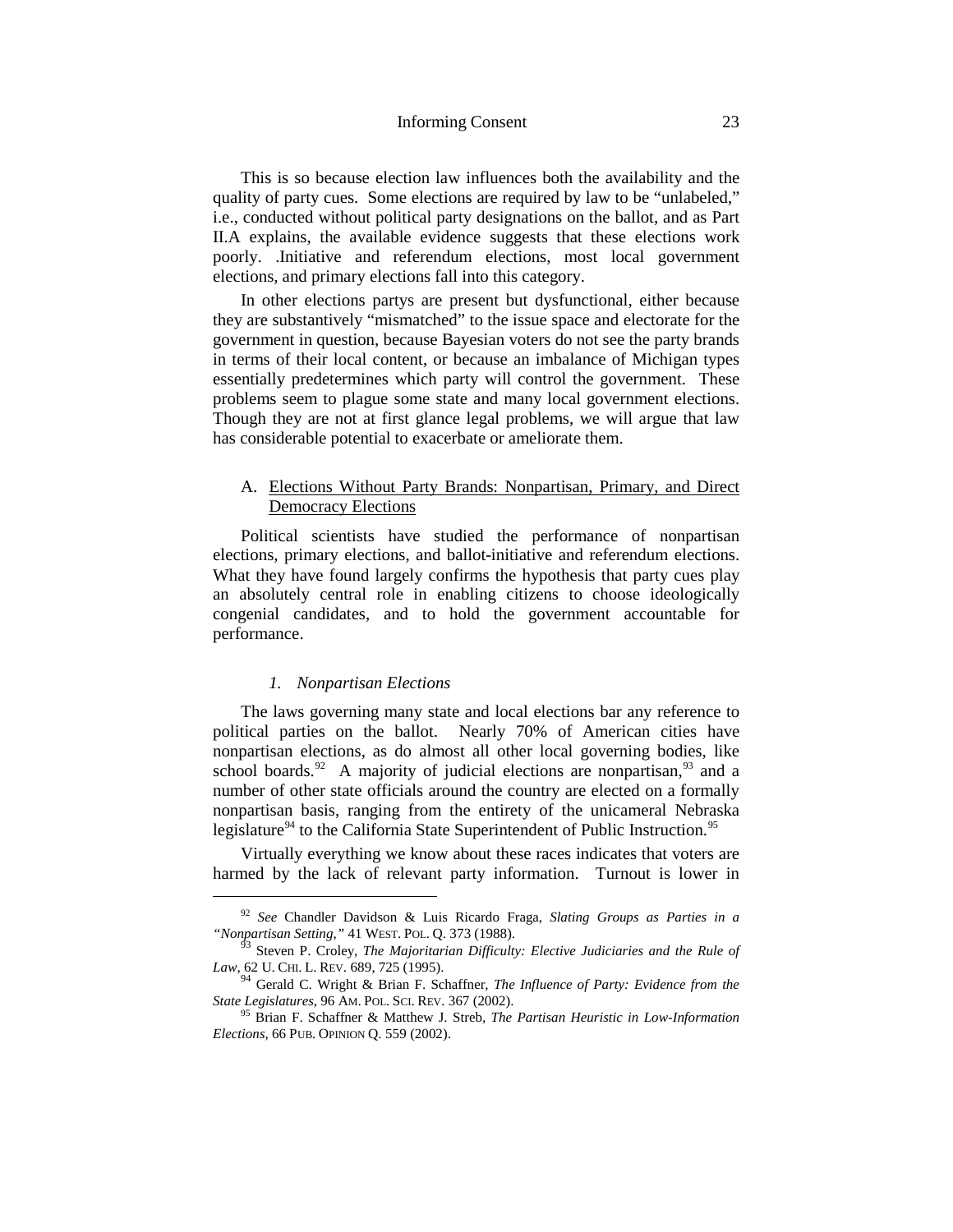nonpartisan elections, and incumbents are stronger, suggesting that informed voting is costly and voters rely more on name recognition and familiarity when denied information about party.<sup>[96](#page-25-1)</sup> Voters deprived of easy access to partisan cues also give much more weight to candidates' race, ethnicity, religion and social status,.<sup>[97](#page-25-2)</sup>

<span id="page-25-0"></span>Voters in formally nonpartisan elections do respond to evidence of candidates' party membership—if they find out about it. For example, if voters learn which Governor appointed a judge facing a retention election, that signal of partisanship becomes the only variable that has a discernable effect on the election.<sup>[98](#page-25-3)</sup> Local political party organizations in some cities make and disseminate candidate endorsements, but many voters don't hear the message. Minority parties consistently outperform in nonpartisan elections, garnering more votes than would be expected based on the fraction of the electorate that identifies with the party.<sup>99</sup> This is the predictable consequence of holding elections under circumstances in which a large fraction of voters are likely to make the wrong choice relative to their underlying preferences.

The correlation between what candidates say when running for office and how they vote if elected is also weaker in the case of legislatures elected on a nonpartisan basis. "Nonpartisan" legislators don't act as if they were worried about ideological challengers who might hold their feet to the fire, which is no surprise given the powerful incumbency advantage in nonpartisan elections.<sup>[100](#page-25-5)</sup>

Nonpartisan elections also hinder retrospective voting because they obscure the identity of the dominant coalition (if there is one) in the

<span id="page-25-1"></span><sup>&</sup>lt;sup>96</sup> *Id.* at 579 (comparing partisan and nonpartisan elections for statewide office); Brain Schaffner, Matthrew Streb & Gerald Wright, *Teams Without Uniforms: The Nonpartisan Ballot in State and Local Elections*, 54 POL. RESEARCH Q. 7-25 (2001) (finding in legislative races that in most cases turnout falls and in all cases the effect of incumbency increases).

<span id="page-25-2"></span><sup>&</sup>lt;sup>97</sup> Gerald C. Wright, *Charles Adrian and the Study of Nonpartisan Elections*, 61 POL. RESEARCH Q. 13, 13-16 (2008). *See also* Phillip L. Dubois, *Voting Cues in Nonpartisan Trial Courts: An Assessment*, 18 LAW & SOC'Y REV. 395, 430 (1984); Marsha Matson & Terri Susan Fine, *Gender, Ethnicity, and Ballot Information: Ballot Cues in Low-Information Elections*, 6 STATE POL. AND POLICY Q. 49 (2006); Schaffner & Streb, *supra* note [95,](#page-24-6) at 605; Peverill Squire & Eric R. A. N. Smith. *The Effect of Partisan Information on Voters in Nonpartisan Elections*. 50 J. POL. 169, 173-74 (1988). Regarding racial voting cues in nonpartisan elections, see Christopher S. Elmendorf, *Revitalizing Section 2*, 160 U. PA. L. REV. (forthcoming 2011), and sources cited therein.

<span id="page-25-3"></span><sup>98</sup> Squire & Smith, *supra* note [97,](#page-25-0) at 177. *See also* Cindy D. Kam, *Implicit Attitudes, Explicit Choices: When Subliminal Priming Predicts Candidate Preference*, 29 POL. BEHAV. 343, 344-45 (2007) (reporting experimental results showing that introduction of party cue into judicial retention elections negates the effect of implicit and explicit racial biases on vote choice). 99 Brian F. Schaffner, Matthew J. Streb & Gerald C. Wright, *A New Look at the* 

<span id="page-25-5"></span><span id="page-25-4"></span>*Republican Bias in Nonpartisan Elections*, 60 POL. RES. Q. 240, 240 (2007). <sup>100</sup> Wright & Schaffner, *supra* note [95,](#page-24-6) at 375-77.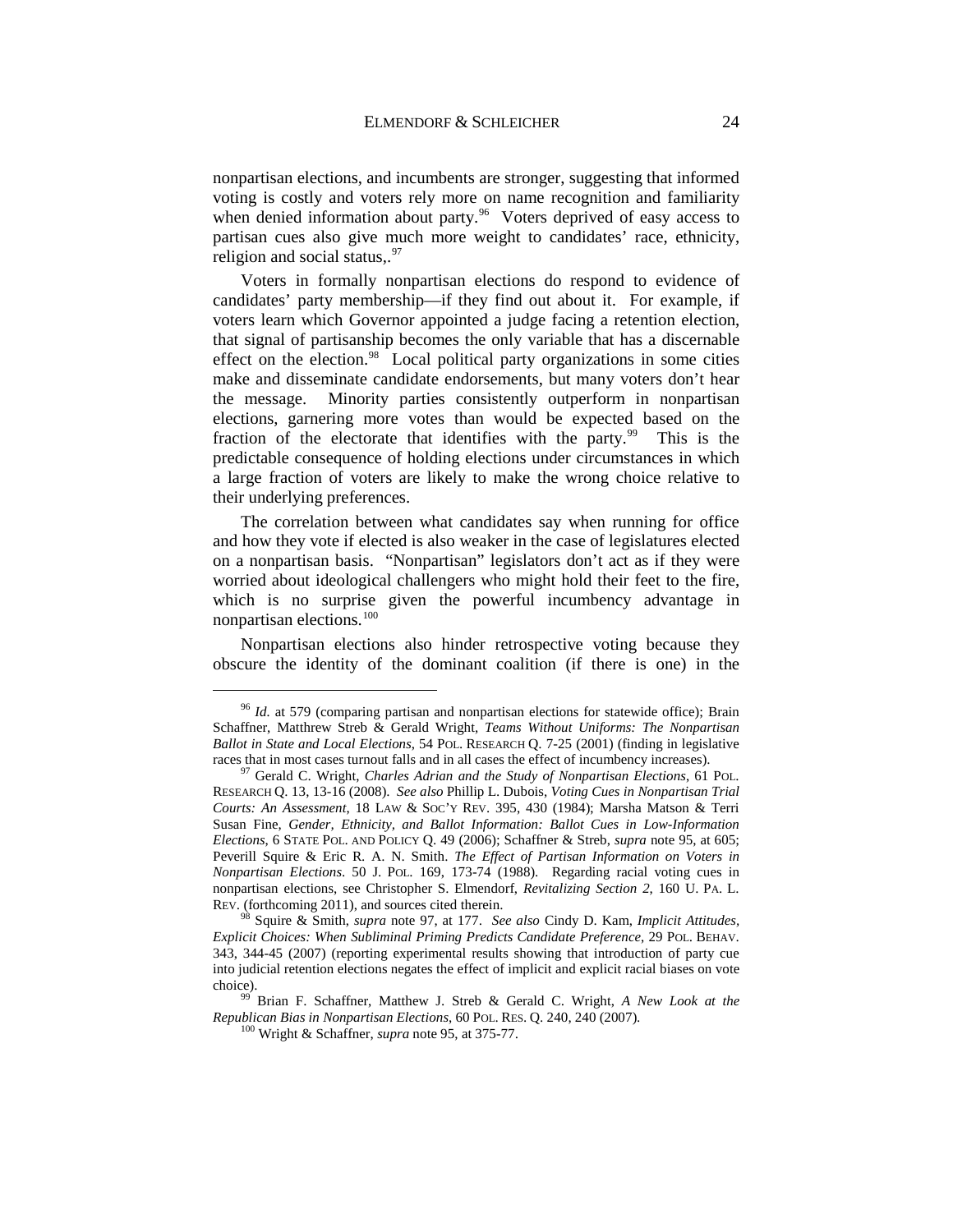legislative body, and because they deprive voters of a simple, ballot-based indicator of whether a given candidate would join the dominant coalition or work against it. As two leading researchers put it: "nonpartisan elections effectively break the policy linkage between citizens and their representatives…."[101](#page-26-1)

<span id="page-26-4"></span>Seth Masket's penetrating study of California legislative elections during the era of "cross filing" well-illustrates the problem.<sup>102</sup> From 1910-1952, California permitted candidates to seek the nomination of more than one political party, and did not require candidates to list their party affiliation on the primary ballot. Incumbent legislators regularly sought, and won, the nomination of both political parties. The legislature during this era was unproductive and corrupt. Powerful, well-organized interests such as liquor distributors were well served, but broad ideological visions left no mark on policy. Disappointed by the legislature's failure to adopt progressive, New Deal policies, unions eventually turned to the ballot initiative to force candidates' party affiliation to be printed on the primary ballot. This seemingly trivial reform had sweeping consequences. Primary voters quit nominating other-party incumbents. Lawmakers started facing general election competition. And the California legislature soon looked, and behaved, like a normal legislature organized on party lines.

What is striking about Masket's story is not only that legislative indolence and graft flourished in the absence of party-enabled retrospective accountability, but also that the mass electorate was unable to figure out the most rudimentary indicator of even incumbents' ideological orientation their party affiliation—until it was printed on the ballot.<sup>103</sup>

#### *2. Primary Elections*

<span id="page-26-0"></span>Although cross-filing is not to our knowledge permitted in any state today, the problem of voter ignorance in primary elections remains. The standard primary election is just a nonpartisan election conducted with party-based restrictions on who may participate as a candidate or voter. The exclusion of other-party candidates suffices to avoid the farce that was California during the era of cross-filing, but it does not help voters to make an informed choice among candidates willing to affiliate with the party. And the available evidence suggests that primary elections are at best a weak mechanism for selecting candidates who are proximate to the median

<span id="page-26-1"></span><sup>101</sup> *Id.* at 377. 102 SETH E. MASKET, NO MIDDLE GROUND: HOW INFORMAL PARTY ORGANIZATIONS

<span id="page-26-3"></span><span id="page-26-2"></span>CONTROL NOMINATIONS AND POLARIZE LEGISLATURES 55-86 (2009).<br><sup>103</sup> To be sure, cross-filing had the effect of depriving party brands of much of their ideological content. But the brands clearly retained *some* ideological content, as evidenced by the changes that followed the reintroduction of party labels.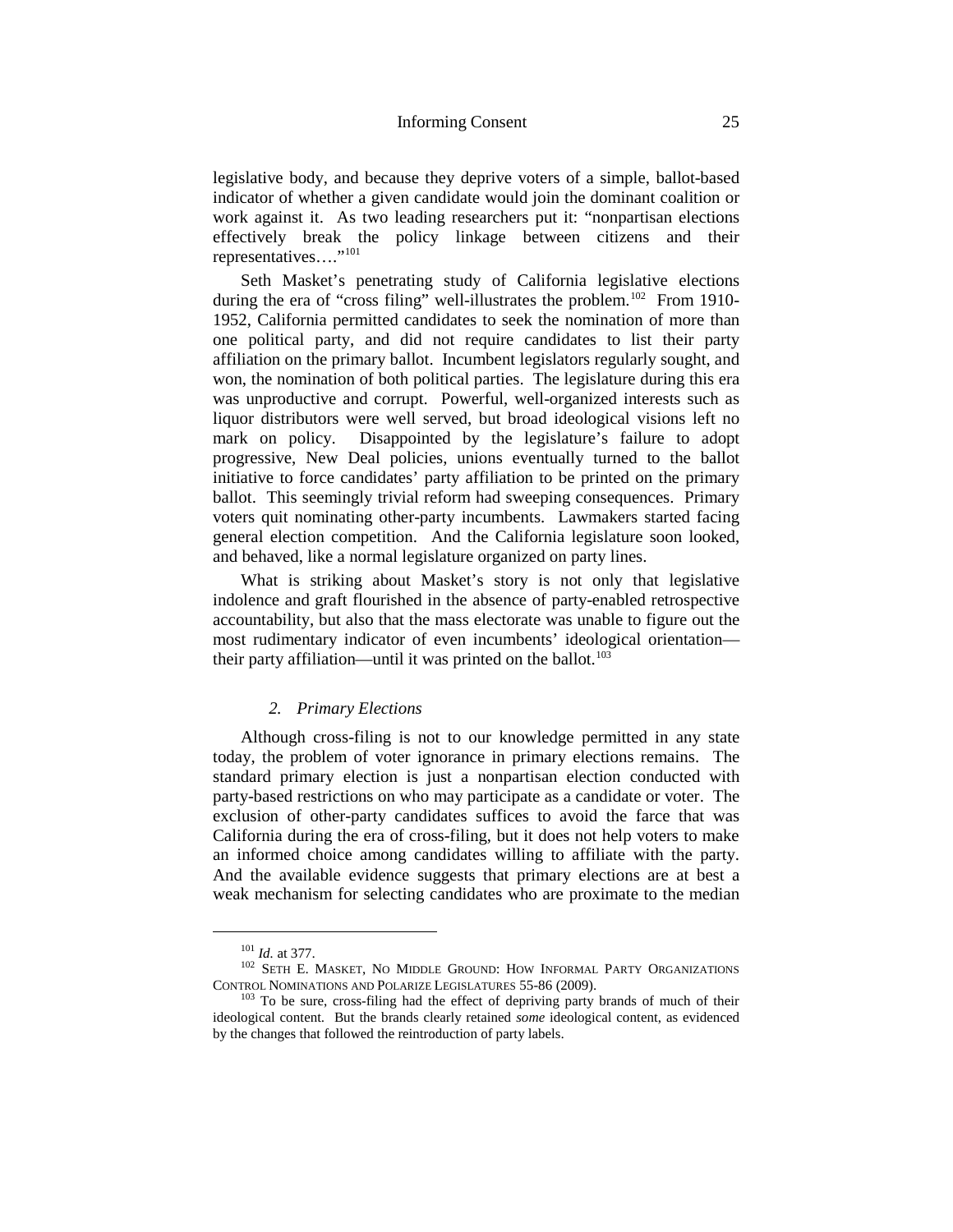primary voter on the issues. $104$ 

Much of what is known about primaries owes to research on congressional elections, where voters are likely to be better informed than in state or local primaries. Even so, the results cast serious doubt on the idea that primaries are meaningful vehicles for representating eligible voters' policy preferences.<sup>105</sup> A massive survey of the ideological position of House candidates from 1874 to 1996 concluded that virtually all candidate positioning was determined by the national parties, "moderating very little to accommodate local ideological conditions."[106](#page-27-2) Other empirical work suggests primary competition does not much affect the propensity of Members of Congress to take extreme positions, i.e., to placate their base.<sup>[107](#page-27-3)</sup> And the form of the primary is not very consequential. Despite the conventional wisdom of the cognoscenti, there is little evidence that using open primaries (in which independents may vote) or closed primaries (which limit participation to party members) has any consistent effect on legislator behavior.<sup>108</sup> Although there is some evidence that goes the other way, particularly as to congressional districts whose boundaries correspond to major media markets,<sup>[109](#page-27-5)</sup> most research shows that the partisan makeup of

<span id="page-27-0"></span><sup>&</sup>lt;sup>104</sup> Whether primaries are better for selecting candidates than the familiar alternatives e.g., caucuses, smoke-filled backrooms—is a separate question and one we do not address. We only mean to suggest that primaries do not do much to bring candidate positioning or official performance in line with median party member preferences. This is a point that has important implications for legal academics' long-running debate over bipartisan gerrymandering. *See* Elmendorf & Schleicher, *supra* not[e 6.](#page-9-3)<br><sup>105</sup> Notably, there has also been a substantial decline over the last 70 or so years in the

<span id="page-27-1"></span>number of primaries in seats featuring incumbents in both the Senate and the House. Stephen Ansolabehre, John Mark Hansen, Shigeo Hirano & James M. Snyder, *More Democracy: The Direct Primary and Competition in U.S. Elections*, 24 STUDIES IN AM. POL. DEV. 190, 196-99

<span id="page-27-2"></span><sup>(2010).</sup> <sup>106</sup> Stephen Ansolabehere & James M. Snyder, *Candidate Positioning in U.S. House Elections*, 45 AM. J. POL. SCI. 136, 136 (2001). In periods where the party system is less strong, candidates take ideological positions that fit their districts to a greater degree. *Id.* <sup>107</sup> *Id.* at 153-53; Stephen Ansolabehere, John Mark Hansen, Shigeo Hirano & James

<span id="page-27-3"></span>Snyder, *Primary Competition and Partisan Polarization in the U.S. Congress*, 5 Q. J. POL. SCI. 169 (2010); Eric McGhee, *Open Primaries* (Public Policy Institute of California, Feb. 2010), http://www.ppic.org/main/publication.asp?i=904. <sup>108</sup> Eric McGhee, Seth Masket, Boris Shor & Nolan McCarty, *A Primary Cause of* 

<span id="page-27-4"></span>*Partisanship? Nomination Systems and Legislator Ideology* (working paper, 2011),

<span id="page-27-5"></span>See, e.g., David W. Brady, Hahrie Han & Jeremy C. Pope, *Primary Elections and Candidate Ideology: Out of Step with the Primary Electorate?*, 32 LEG. STUD. Q. 79 (2007) (showing, in study of U.S. House of Representative primary and general elections from 1958- 1998, that primary electorates favor more ideologically extreme candidates than the generalelection electorate, and that candidates generally respond by positioning themselves closer to the primary electorate median); Marty Cohen, Hans Noel & John R. Zaller, *Without a Watchdog: The Effect of Local News on Political Polarization in Congress* (Paper presented at the Annual Meeting of the American Political Science Association, 2004) (showing that effect of district partisanship on MC ideological position is strongly conditioned by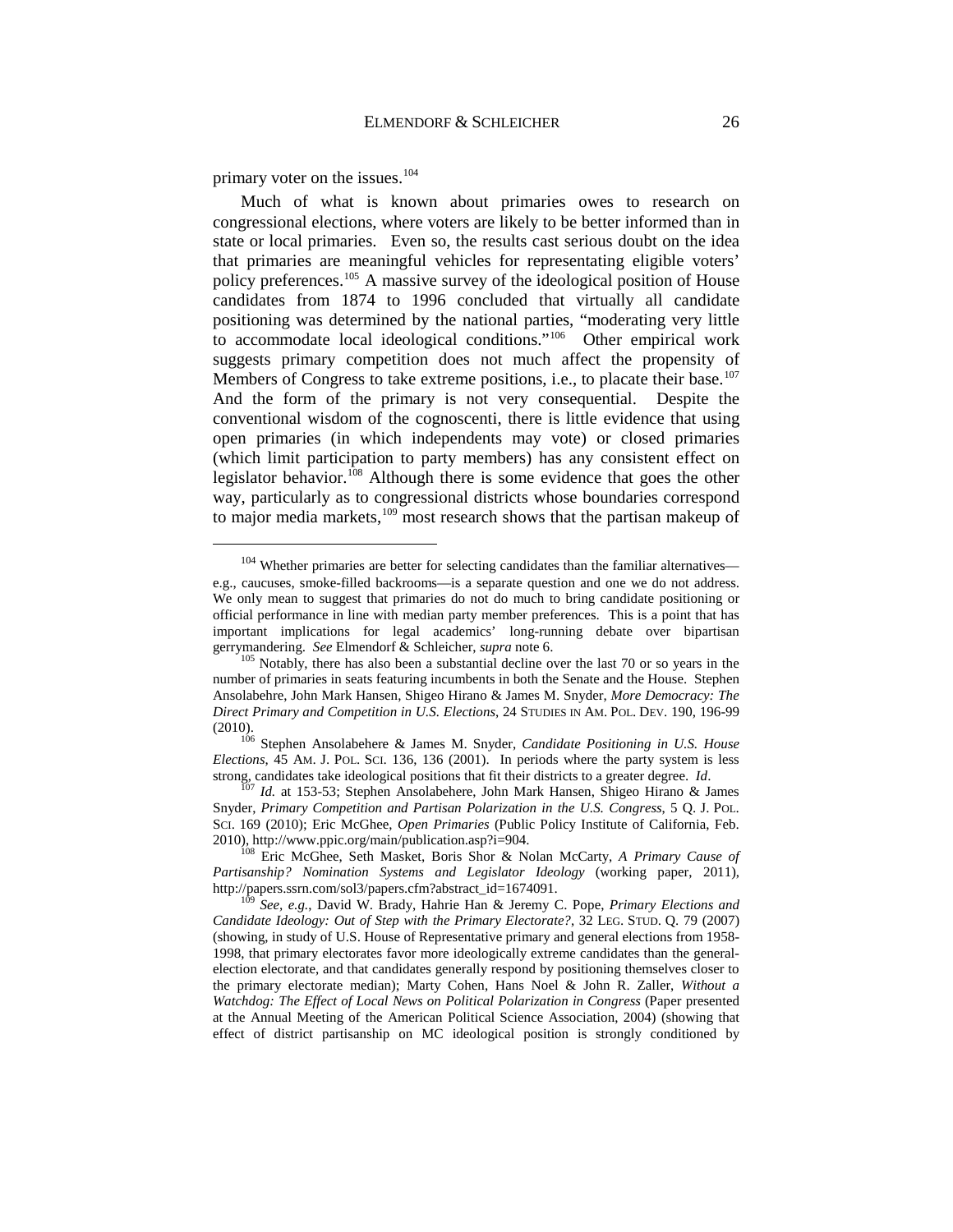a district has only a weak effect on the ideological voting patterns of representatives, beyond determining which party wins the seat.

In keeping with this finding, the authors of a painstaking study of the content of House primary campaigns since 1970 discovered that a huge majority of (increasingly rare) primary challenges to incumbents had no ideological content at all.<sup>[110](#page-28-0)</sup> They centered instead on ethical or corruption scandals, the age of the incumbent, ethnic or geographic conflict inside a district, or redistricting.

Even when ideological competition occurs, there is little reason to expect it to yield a nominee who represents the preferences of most members of the party. There is a long-standing belief (although a disputed one) among political scientists that primary electorates are more extreme than ordinary party members, providing an advantage to more radical candidates.<sup>111</sup> However, to the extent it is true, this effect simply illustrates a larger phenomenon inside primaries – whoever can get organized and get voters to the polls wins. Masket has shown that candidates promoted by strong in-party interest groups and factions dominate primary elections.<sup>112</sup> Some of these groups are ideological, like the Lincoln Club, a group of conservative Republicans in Orange County who organize to elect the most conservative candidate possible in each district; others are more personal machines, like the Allatorre-Torres machine on the Eastside of Los Angeles or Maxine Waters' organization in South Los Angeles.[113](#page-28-3) In either case, it is their organizational muscle rather than their appeal to average voters in the district that counts.

The failures of primary elections are due to the fact that ordinary party members lack the tools--—specifically on-ballot heuristic guides to candidates' issue stances and the performance of party factions--—to turn primary elections into meaningful instances of democratic control. Where primary elections constitute the only check on government performance (i.e. i.e.,in one-party cities and states), accountability and responsiveness will

-

newspaper coverage, and, somewhat more weakly, by congruence between congressional district shape and local media markets); Kathleen Bawn, Marty Cohen, David Karol, Seth Masket, Hans Noel & John Zaller, *A Theory of Political Parties* 52-53 (working paper, Oct. 6, 2005), http://www9.georgetown.edu/faculty/hcn4/Downloads/ToP%20October%205.pdf (showing that media-market congruence has a substantial effect on probability that moderate

<span id="page-28-0"></span><sup>&</sup>lt;sup>110</sup> Robert G. Boatright, *Getting Primaried: The Growth and Consequences of*  $logical$  *Primaries 25 (working paper, October 16, 2009). Ideological Primaries* 25 (working paper, October 16, 2009),

<span id="page-28-3"></span><span id="page-28-2"></span><span id="page-28-1"></span>http://www.uakron.edu/bliss/docs/Boatright\_sotp09.pdf. <sup>111</sup> *See* V.O. Key, AMERICAN STATE POLITICS: AN INTRODUCTION 153 (1956) (arguing that primary electorates are more ideologically extreme than party members generally). *But see* Austin Ranney, *The Representativeness of Primary Electorates*, 12 MIDWEST J. POL. SCI. 224, 224 (1968) (challenging this view). 112 MASKET, *supra* note [102,](#page-26-4) at 8-10. <sup>113</sup> *Id.* at 116-29.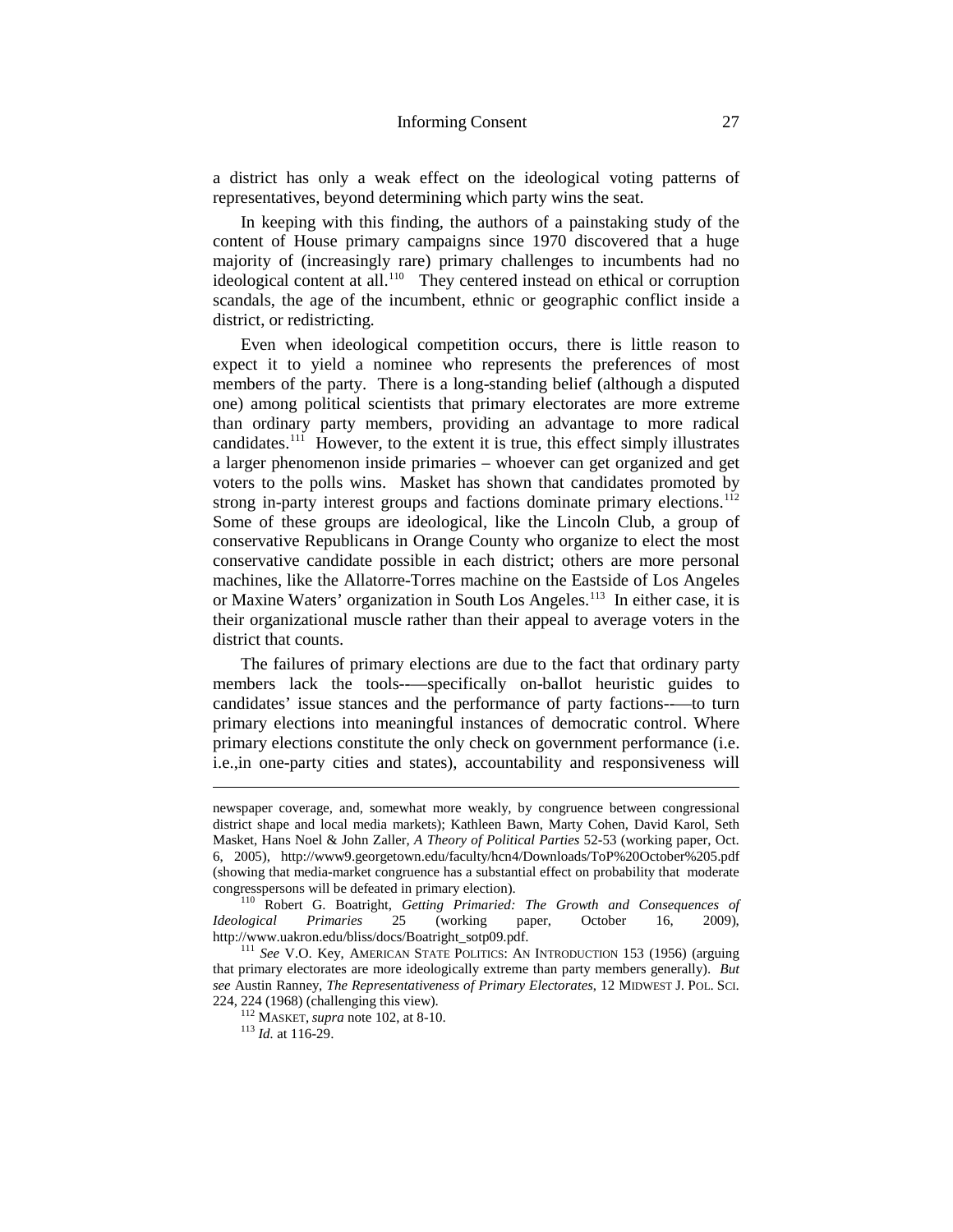suffer.

#### *3. Direct Democracy Elections*

<span id="page-29-0"></span>Initiative and referendum elections pose extraordinary challenges for ordinary voters[.114](#page-29-2) In nonpartisan representative elections, citizens deprived of the party label may rely instead on character judgments, or on the candidates' position-taking with respect to a small number of policies about which the voter has well-formed beliefs, or on the candidates' social-group or religious identities. Not so in initiative and referendum elections, where the choice to be made is whether to enact a law (which may address anything under the sun) rather than to elect a person. Worse, initiative voters are asked to make these choices in an environment that discourages attention to tradeoffs and policy alternatives.<sup>[115](#page-29-3)</sup>

<span id="page-29-10"></span><span id="page-29-9"></span><span id="page-29-1"></span>Worries about voter competence in direct democracy are longstanding.<sup>116</sup> In the late 1990s, however, some political scientists developed a revisionist and more optimistic outlook. The optimists' story draws on several lines of research. One, on the logic and practice of voting based on interest-group cues, $117$  establishes that credible cues can in theory substitute for a detailed understanding of policy; $^{118}$  $^{118}$  $^{118}$  that voters self-report following elite cues;<sup>[119](#page-29-7)</sup> and that the patterns of self-reported cue usage make sense given respondents' stated party affiliations (e.g., Democrats follow labor cues, and Republicans follow anti-tax cues).<sup>[120](#page-29-8)</sup> The second line of research consists of case studies of prominent initiative and referendum elections. The most famous of these studies, which investigated voter support for five competing auto-insurance reforms, showed that citizens who knew insurance industry positions but lacked detailed factual knowledge about the measures voted similarly to citizens who possessed

<span id="page-29-2"></span> $114$  This section will focus on the problems voters face in discrete initiative and referendum elections. However, the indirect effects of direct democracy on the utility of the party cue in representative elections also may be significant and adverse: the more law gets made outside of the legislative arena, the less it makes sense to blame the then-dominant party in the elected branches for outcomes one does not like. Direct democracy also gives interest groups more power over the agenda in candidate elections. *See* STEPHEN P. NICHOLSON, VOTING THE AGENDA: CANDIDATES, ELECTIONS, AND BALLOT PROPOSITIONS 68-

<span id="page-29-3"></span><sup>71 (2005). 115</sup> Thad Kousser & Mathew D. McCubbins, *Social Choice, Crypto-Initiatives, and* 

<sup>&</sup>lt;sup>116</sup> Sean Bowler & Todd Donovan, Demanding Choices: Opinion, Voting, and

<span id="page-29-8"></span><span id="page-29-7"></span><span id="page-29-6"></span><span id="page-29-5"></span><span id="page-29-4"></span>DIRECT DEMOCRACY 7-8 (1998). <sup>117</sup> *See* notes [42](#page-15-6) and accompanying text. <sup>118</sup> Arthus Lupia, *Shortcuts Versus Encyclopedias: Information and Voting Behavior in California Insurance Reform Elections*, 88 AM. POL. SCI. REV. 63, 66 (1994; LUPIA & MCCUBBINS, *supra* not[e 50,](#page-16-3) at 68-93.<br><sup>119</sup> BOWLER & DONOVAN, *supra* note [116,](#page-29-1) at 55-66.<br><sup>120</sup> *Id.* at 64.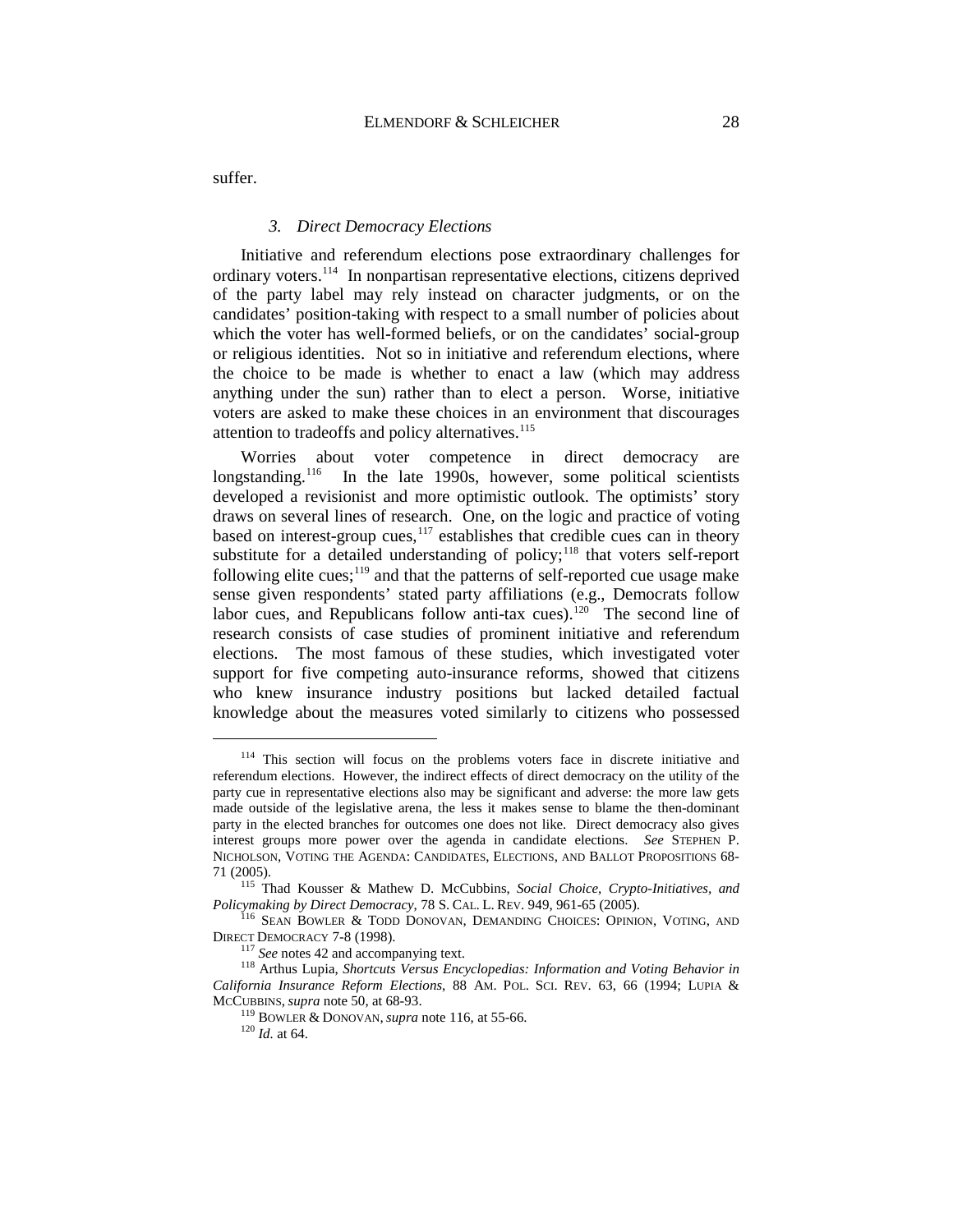such factual knowledge.<sup>[121](#page-30-0)</sup> The third line of research looks at the correspondence between state policy as a whole and median voter preferences. An influential paper by John Matsusaka provided evidence that states with the ballot initiative come closer to the median voter's fiscal preferences than states without it.<sup>122</sup>

Further research has, however, cast considerable doubt on the revisionists' optimism. The question of whether policy is more or less congruent with public opinion in initiative states has become the subject of a running empirical debate.<sup>123</sup> The most recent and methodologically sophisticated investigation found that initiative states performed no better than non-initiative states with respect to thirty-nine policies across eight issue areas.<sup>[124](#page-30-3)</sup>

<span id="page-30-8"></span>Other research questions ordinary voters' ability to make sensible choices based on simple cues in initiative elections. Voters may follow unreliable cues, $^{125}$  $^{125}$  $^{125}$  and ignore probative cues. $^{126}$  $^{126}$  $^{126}$  More basically, voters may be unaware of cue-givers positions, or of the basis for trusting or discounting them.

As Thad Kousser and Mat McCubbins argue, the costs of getting a measure on the ballot skew the direct-democracy agenda toward policies that would yield concentrated benefits for a narrow segment of the population and diffuse costs for everyone else.[127](#page-30-6) Such measures do not induce the well-organized, well-funded opposition campaigns needed to disseminate and explain cues that counsel against a "yes" vote.<sup>128</sup> (Contrast

<span id="page-30-7"></span><span id="page-30-6"></span>knowledge affecting vote choice, in other ballot-initiative election).<br><sup>127</sup> Kousser & McCubbins, *supra* note [115,](#page-29-10) at 951-57.<br><sup>128</sup> To be sure, there is considerable evidence that public opinion does coalescence in a sensibly structured fashion during the course of well-funded campaigns over high-stakes

<span id="page-30-0"></span><sup>&</sup>lt;sup>121</sup> Lupia, *supra* note [118,](#page-29-9) at 63, 72.<br><sup>122</sup> John Matsusaka, *Fiscal Effects of the Voter Initiative: Evidence from the Last 30* 

<span id="page-30-2"></span><span id="page-30-1"></span>*Years*, 103 J. POL. ECON. 587, 587 (1995).<br><sup>123</sup> *See* Jeffrey R. Lax & Justin H. Phillips, *The Democratic Deficit in the States* 23 (working paper, 2010), http://www.columbia.edu/~jrl2124/democratic%20deficit.pdf.

<span id="page-30-4"></span><span id="page-30-3"></span> $(124 \text{ Id. at } 7)$ .<br><sup>125</sup> Cheryl Boudreau, for instance, has shown that experimental subjects will rely on unreliable opinion polls even when concurrently exposed to a cue-giver whom participants know to have the right answer and an incentive to reveal it. Boudreau, *The Market for Political Information: How the Consumption of Information Affects Citizens' Decisions* 22- 25 (working paper, Jan. 17, 2011)<br>http://papers.ssrn.com/sol3/papers.cfm?abstract\_id=1742556.

<span id="page-30-5"></span> $6$  Craig Burnett, Elizabeth Garrett and Mathew McCubbins studied a ballot proposition about renewable energy and found no meaningful differences in voting patterns between voters who knew the details of the measure itself, voters who knew the electricity industry's position, and ignorant voters. Burnett, Garrett, & McCubbins, *The Dilemma of Direct Democracy*, 9 ELECTION LAW J. 305 (2010). *See also* Craig Burnett & Mat McCubbins, *Informed Democracy? How Voter Knowledge of Initiatives Influences Consistent Voting*  (working paper, 2010) (finding low levels of cue knowledge, and little evidence of such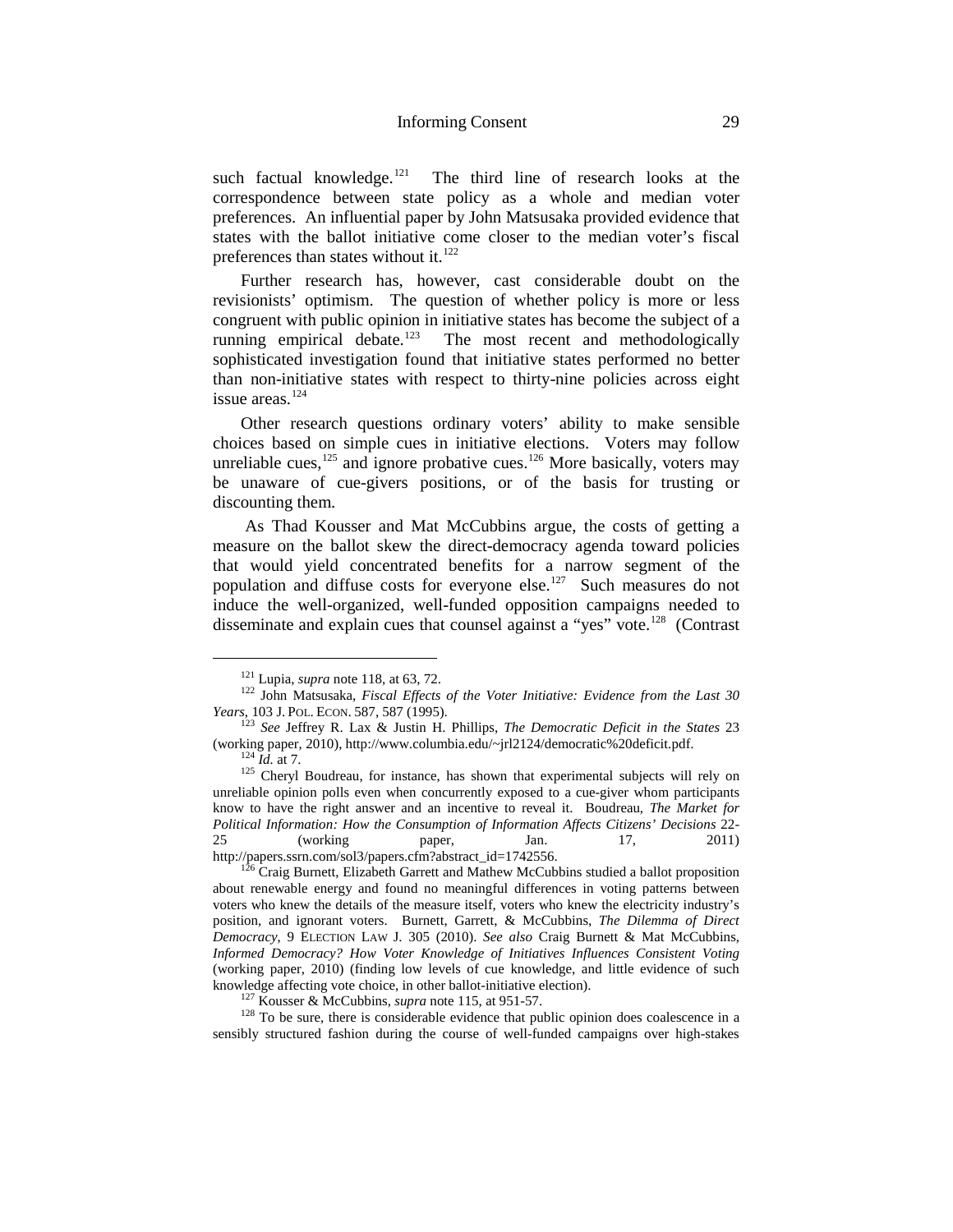healthy partisan elections, where the critical cues are provided on the ballot, linked to the governing coalition's performance, reasonably consistent over time, and endowed with meaning by campaigning on both sides.) The ballot initiatives most studied by academics addressed hotly contested subjects like Prohibition and term limits.<sup>129</sup> But these elections, which featured robust campaigns and intense media coverage, are unrepresentative of the universe of ballot initiatives.

<span id="page-31-0"></span>In ordinary proposition elections, most voters seem to rely heavily on the description of the measure on the ballot proper—and perhaps little else.<sup>130</sup> If the description suggests that the measure will move policy in the direction the voter favors, she supports it; if not, she votes no. To the extent that vote choice in initiative and referendum elections depends on the measure's description on the ballot itself, we should be very worried indeed. The ballot description is often drafted by a less-than-impartial elected official.[131](#page-31-3) Misleading descriptions can have large effects on vote choice, even among voters who receive probative cues.<sup>[132](#page-31-4)</sup>

The very complexity of ballot language can also foil the ordinary voter. A study of 1200 state-level ballot propositions found that the *average* ballot question's complexity placed it beyond the reach of a mere college graduate, and unlikely to be fully understood by more than 25% of Americans.<sup>[133](#page-31-5)</sup>

The bottom line is that a large swath of the electorate in typical

-

ballot measures. This is evident from studies of term limits and redistricting reform, which show voters to be responsive to the positions taken by their parties. *See* BOWLER & DONOVAN, *supra* note [116,](#page-29-1) at 129-46; Caroline J. Tolbert, Daniel A. Smith & John C. Green, *Strategic Voting and Legislative Redistricting Reform: District and Statewide* 

<span id="page-31-1"></span><sup>&</sup>lt;sup>129</sup> See for example Bowler & Donovan's widely cited book, *Demanding Choices*, *supra* not[e 116.](#page-29-1) <sup>130</sup> *See, e.g.*, Garrett et al., *supra* not[e 126](#page-30-8) (finding no meaningful differences in support

<span id="page-31-2"></span>for renewable energy measure across high-information voters, cue-knowing voters, and other voters; across all three groups, there was overwhelming support for the measure among voters who said they "supported renewable energy even if electricity rates may rise," and overwhelming opposition among those who disagreed); Craig M. Burnett & Vladimir Kogan, *The Case of the Stolen Initiative: Were the Voters Framed?* (working paper, September 10, 2010), [http://papers.ssrn.com/sol3/papers.cfm?abstract\\_id=1643448](http://papers.ssrn.com/sol3/papers.cfm?abstract_id=1643448) (using survey experiments to demonstrate effect on public support of ballot-measure wording). *Cf.*  BOWLER & DONOVAN, *supra* note [116,](#page-29-1) at 55-59 (finding that self-interest had a much more powerful effect on respondents' position on a school voucher ballot initiative when respondents were provided with the proposition's ballot description and name, rather than the name alone).<br><sup>131</sup> For instance, the California Attorney General writes ballot titles and summaries for

<span id="page-31-3"></span>ballot initiatives. Richard J. Ellis, *Signature Gathering in the Initiative Process: How* 

<span id="page-31-5"></span><span id="page-31-4"></span><sup>&</sup>lt;sup>132</sup> Burnett & Kogan, *supra* not[e 130.](#page-31-0)<br><sup>133</sup> *See* Shauna Reilley & Sean Richey, *Ballot Question Readability and Roll-Off: The Impact of Language Complexity*, 20 POL. RES. Q. 1, 4-5 (2009).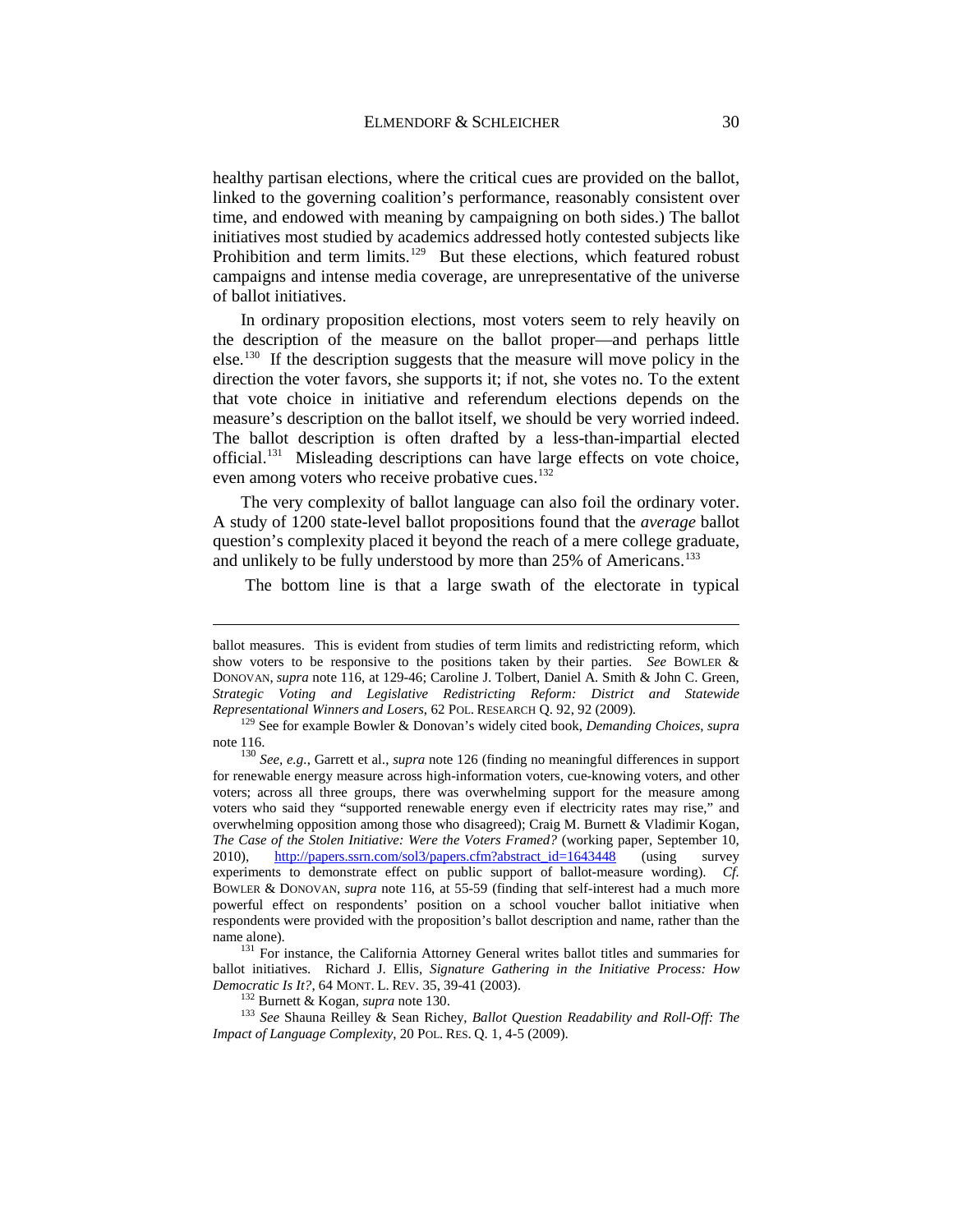initiative and referendum elections brings little policy or cue-based knowledge to bear on their choice. They glean what information they can from the ballot itself, and then take a stab at the question presented.<sup>[134](#page-32-1)</sup> Yet the ballot does little to help voters to learn whether a measure that "seems like a good idea," per its description on the ballot, actually *is* a good idea relative to the voter's values.

# <span id="page-32-0"></span>B. Elections With Dysfunctional Party Brands: Mismatch and Michigan Problems in State and Local Elections

Though nonpartisan elections have problems, the simple corrective of adding party labels to the ballot is not a miracle cure. This section explains why the party-labeled ballot is often a less effective device for securing representative and accountable government at the state and local level than at the national level, for reasons that relate to—but go well beyond—voters' relative lack of attention to lower levels of government.<sup>135</sup> Ironically, the party cue tends to be least reliable in lower profile elections, where voters are most likely to be lost at sea without it. (The principal alternative to electoral accountability at the subnational level—exit, or "voting with one's feet"—is a costly substitute.<sup>[136](#page-32-3)</sup>)

<span id="page-32-1"></span><sup>&</sup>lt;sup>134</sup> Many voters say that they also review the official ballot pamphlet, especially for evidence of elite endorsements, see BOWLER & DONOVAN, DEMANDING, *supra* note [116,](#page-29-1) at 55-5*9.* But survey respondents likely exaggerate their use of this resource, just as they

<span id="page-32-2"></span> $\frac{135}{135}$  This section extends and supplements the theory of mismatch first presented in Schleicher, *Why*, *supra* note [2,](#page-4-4) a 447-65 and Schleicher, *What If*, *supra* note [2,](#page-4-4) at 139-48. Among other things, we provide new foundations in behavioral research on voting and partisanship, and new evidence concerning election and policy outcomes.

<span id="page-32-3"></span> $136$  First, at the individual level, there are high transactions costs to picking up and moving in the face of bad governmental policies, particularly for people who have made substantial location-specific investments in their homes, workplaces, and social and professional networks. Second, when people choose where to locate based on local governmental policies, this distorts land markets and agglomeration economies, as it disturbs which individuals and businesses co-locate. *See* David Schleicher, *The City as a Law and Economic Subject*, 2010 U. ILL. L. REV. 1507, 1540-45 (2010). Finally, the substantial agglomeration economies (or strong preferences for locating near certain combinations of individuals and firms) we see in big cities also reduce the efficiency of sorting and exit as a producer of responsiveness and accountability in local government*. Id.* at 1535-40. As a result, exit produces a much weaker constraint on big city politics — the subject of our study of local elections — than it does on smaller local governments. *See* David Schleicher, *I Would But I Need the Eggs: Why Political Corruption Does Not Cause Exit From Big American Cities and Why Political Competition Fails to Check Local Corruption*, 42 LOY. U. CHI. L. REV. 277, 279-84 (2010). As such, improving local elections is important despite the ability of individuals to relocate.

In a related vein, it has also been argued, most prominently by Paul Peterson, that the threat of exit by residents and businesses explains the lack of meaningful partisan competition in big city elections. The prospect of capital and resident flight is said to render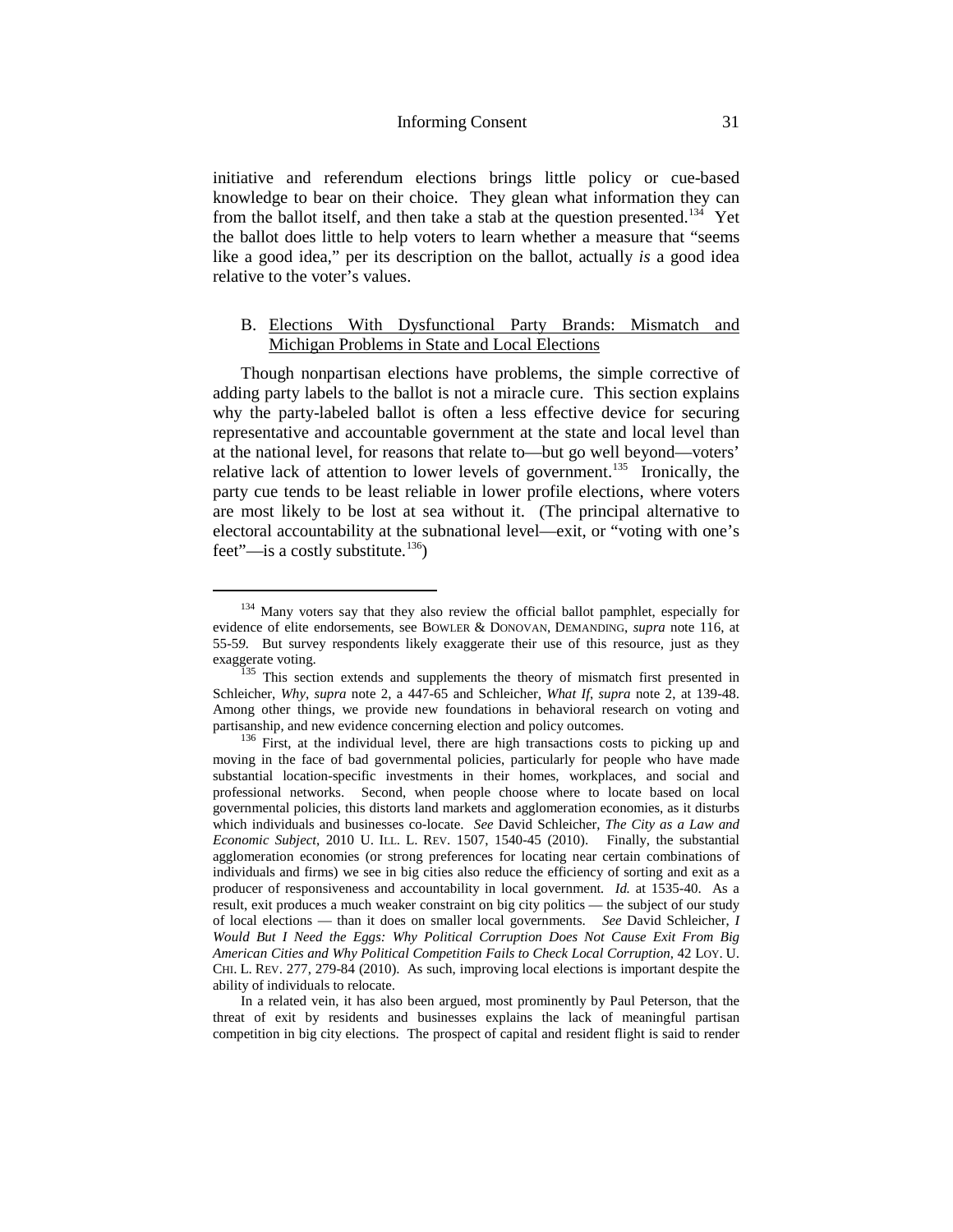In federal systems like ours with first-past-the-post elections, there usually are two major parties, each of which wins a roughly equal share of the vote in national elections.<sup>[137](#page-33-0)</sup> However, the voters who favor each party in national elections may be distributed very unevenly across the country. In a world of highly informed voters and flexible parties, the clustering of citizens by national-party ID would not interfere with the normal workings of partisan competition with respect to state and local governments. If a state or municipality had a median voter to the right of the national median, for example, ordinary Downsian theory predicts that the national center-left party would develop a more conservative sub-brand specific to elections for local offices, tailored to the subnational government's median voter. About half of the voters, upon seeing that the formerly uncompetitive party now takes issues stances they prefer to its opponent, would support it. No level of government should suffer from uncompetitive elections for very long.

This, however, is just a theory. In fact, as we will show below, the party that wins national elections in a state or locality frequently dominates subnational elections in the same jurisdiction with little change in voting patterns based on local or state factors. Voters' preferences about President Obama, for instance, seem to be translated directly into their votes for dog catcher, or city council, or state senator; the actual performance of partyaffiliated officials at the subnational level does not seem to matter.

Whether the enormous *potential* of partisan elections for securing responsive, accountable government is realized depends on three conditions, which state and local elections often do not satisfy. First, the ideological signal conveyed by the major-party brands—what the brands signify about the policy positions of party-labeled candidates—must be well calibrated to the issue-space and the electorate of the government in question. We will call a failure of this condition *party-brand mismatch*. Second, voters must see and respond to the jurisdiction-specific content of the brand, rather than understanding the brand purely or primarily in terms of events elsewhere. When voters instead understand local party brands primarily in terms of

<u>.</u>

local governments incapable of redistribution, and the types of issues that local governments commonly engage—what Peterson calls "developmental" and "allocational" policies allegedly cannot give rise to partisan conflict. However, city governments do in fact enact redistributive policies; they are able to do so because of the stickiness of urban agglomerations. *See* CLAYTON P. GILLETTE, LOCAL REDISTRIBUTION AND LOCAL DEMOCRACY: INTEREST GROUPS AND THE COURTS 50-70, 98-105 (2011). And partisan cleavages certainly can form around developmental and allocational issues, as is clear from national politics (e.g., environmental and education policy) and from the ideological competition we see in high profile mayoral races over issues like policing, schools and development. Schleicher, *Why*, *supra* not[e 2,](#page-4-4)*,* 430-37. In smaller places, local issues may be easier to understand than national ones but, in big cities, policy issues are effectively as complicated and distant from voters as national issues are. 137 This is a function of "Duverger's Law" and the median voter theorem. *See*

<span id="page-33-0"></span>Schleicher, *Why*, *supra* not[e 2,](#page-4-4) at 428-30.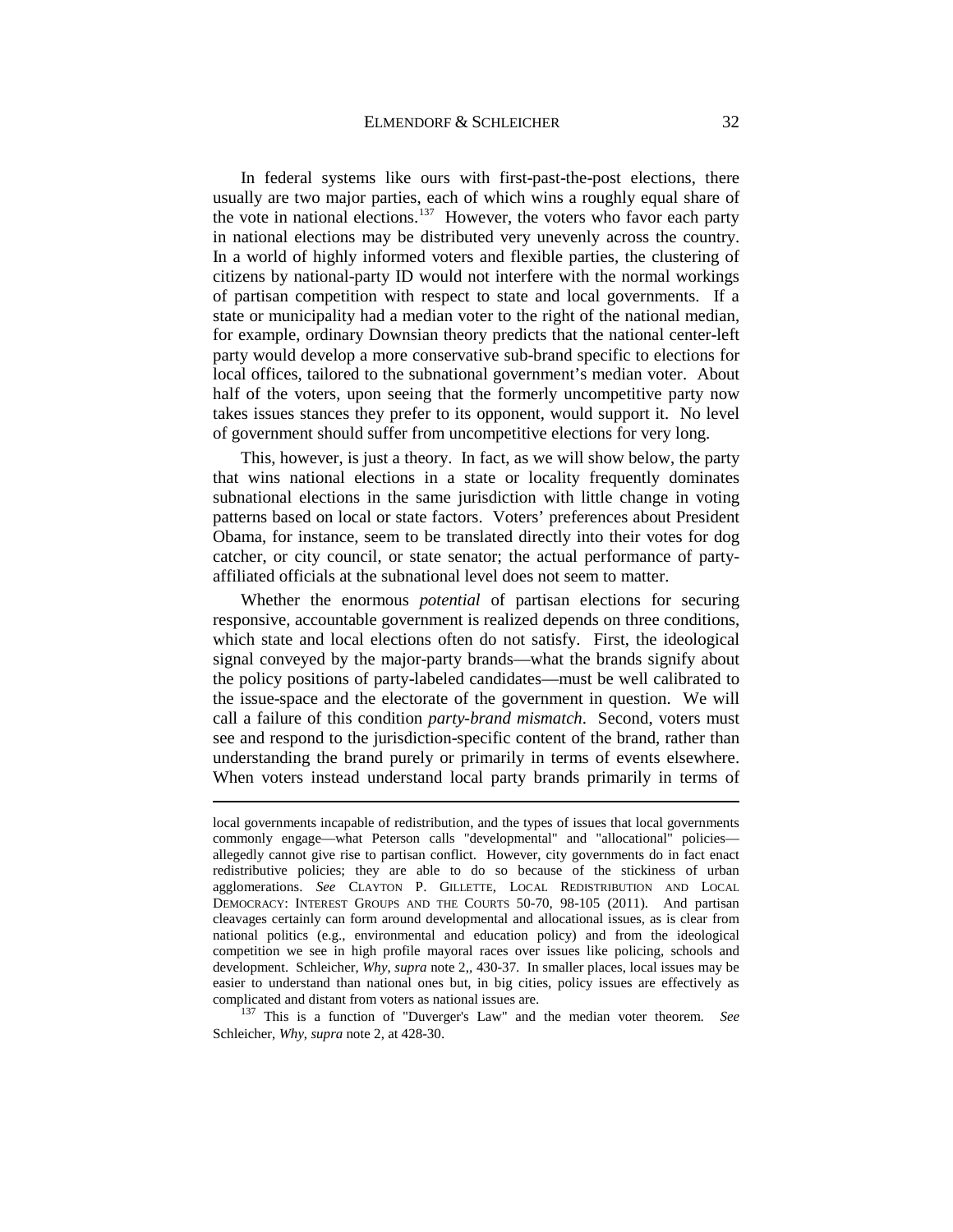#### Informing Consent 33

position-taking or performance by the party at another level, we will say that there is *perceptual mismatch*. Third, Michigan voters in the jurisdiction people whose partisanship is affective rather than informational—must affiliate with each party in roughly equal numbers.<sup>138</sup> We will call a failure of this condition *Michigan voter imbalance.* These problems are related, but for expositional clarity, we will treat them separately.

#### *1. The Problems Defined*

<span id="page-34-0"></span>Before digging into evidence, let us first define the problems more precisely and explain how they are likely to interfere with representation and accountability in federal systems.

Party-Brand Mismatch. The potential of party labels to improve voter competence depends on their substantive calibration to the issue-space and electorate of the government to be elected. In a two-party system, party labels are well calibrated insofar as the issue positions embedded in each major-party label (1) differentiate the parties with respect to the issue-space; (2) track latent preference correlations across issues within the electorate, such that most policy-minded voters, given full information, would have no trouble saying which party's agenda they prefer; and (3) divide the electorate more or less evenly, such that the number of eligible voters who prefer one party's positions roughly equals the number who prefer the other party's positions.[139](#page-34-2) In subnational elections, these conditions frequently are not met.

A few examples will make these abstractions and their relevance for competent voting easier to grasp.

Imagine that half of the Democratic candidates running for city council favor and half oppose a community policing initiative; Republican candidates are similarly divided. On this issue, the party labels fail to differentiate the parties. To the extent that this occurs, the labeling of candidates with party brands will not enable voters to infer candidates' likely positions and to vote accordingly.

Now imagine that most voters who support community policing also favor a "look the other way" approach to nonviolent drug offenses. If the parties were to bifurcate on community policing and drug policy, but the Democrats favored community policing while the Republicans tolerated nonviolent drug offenses, we would have the second type of mismatched

<span id="page-34-1"></span><sup>&</sup>lt;sup>138</sup> Of course, one could say that party cues "function optimally" when there is no Michigan vote at all. But affective partisanship is a reality, so the most one can realistically hope for is that the Michigan vote will be self-neutralizing with respect to party control of the government.

<span id="page-34-2"></span><sup>&</sup>lt;sup>139</sup> This assumes a two-party system, rather than a multi-party regime with proportional representation.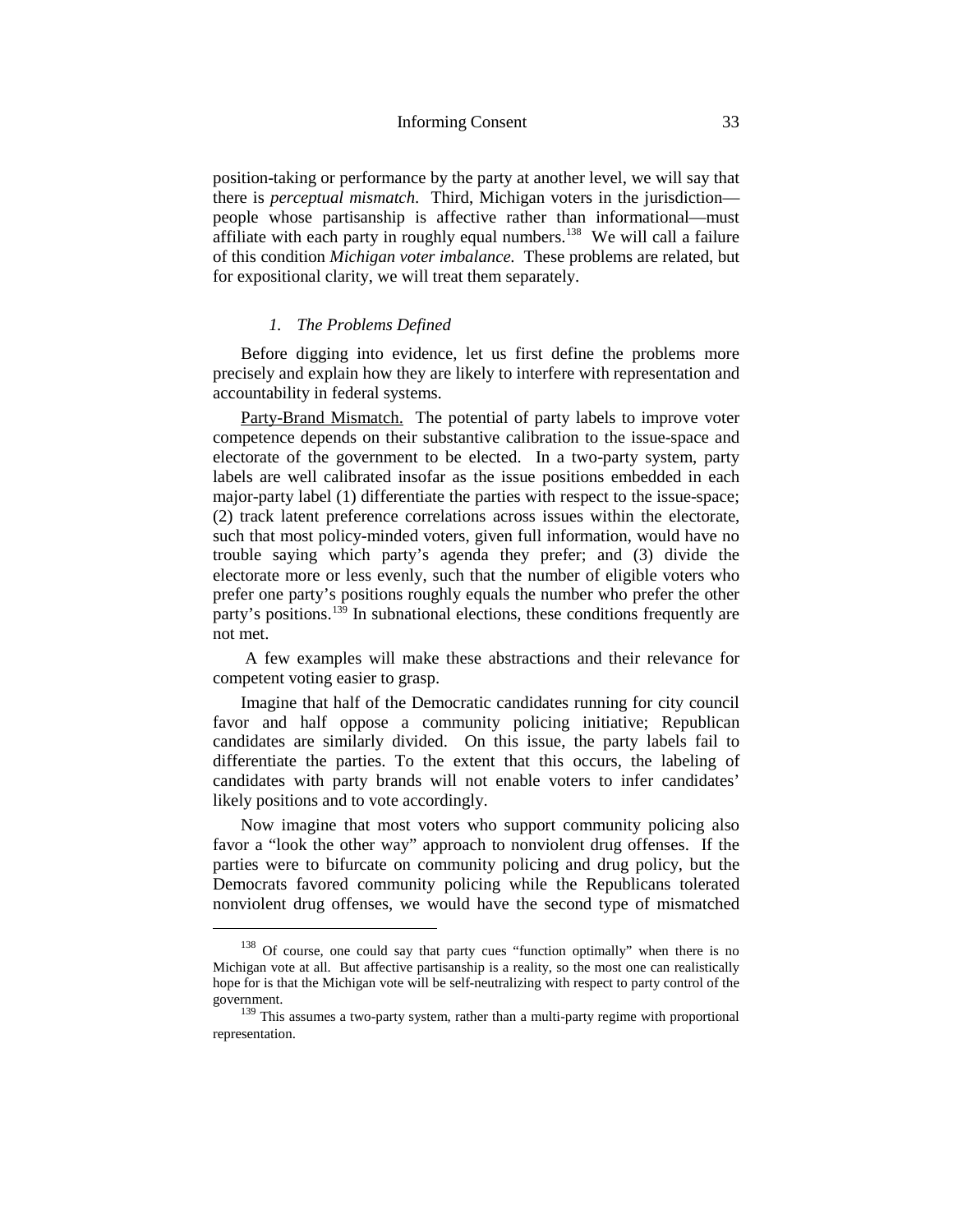brand: differentiation would have occurred, but not in a manner that helps voters decide which party to support because the bundling of positions into party platforms goes against the grain of preference correlations within the electorate.

The third variety of party-brand mismatch would arise if one party took systematically extreme positions relative to the median voter in the electorate (for example, fiscal policy positions that appeal only to voters on the far left) and the other party positioned itself to appeal to all of the moderates. Here party labels would differentiate candidates cleanly but not *usefully* for the purpose of elections that properly determine the balance of power in government, i.e., legislative elections in districts whose median voter is ideologically similar to the median voter in the polity. If one party holds vastly more appeal for centrist voters than the other, the former party will have a lock on what should be "swing districts," and by extension on control of the government. The only elections that will matter are the dominant party's primaries, and as we have seen, primary elections are weak instruments of popular control. $^{140}$  $^{140}$  $^{140}$ 

Perceptual Mismatch. For a low-information electorate to perform reasonably well, it is not enough that voters be provided with party-labeled ballots, and that the labels be ideologically calibrated to the issue-space and electorate for the government in question. Voters in the aggregate must also *see and respond* to the labels' government-specific content. If voters do not know what the party labels signify about candidate positions on local policy disputes, policy-minded voters will not be able to use the labels as shortcuts. Similarly, if voters cannot determine (or have biased perceptions about) whether local, state or national officials are responsible for certain policies or conditions, voters' "running tally" evaluations of local (and national) party brands will be off.

Citizens who do not see the local content of major-party brands are likely to rely on their national party preferences when voting. This is rational when there is a positive (even if weak) correlation between local candidates' national party affiliation and local candidates' support for local policies the voter favors.<sup>141</sup>

<span id="page-35-1"></span><span id="page-35-0"></span><sup>&</sup>lt;sup>140</sup> *See* Section III(A)(2).  $141$  To be sure, even for voters who do observe the doings of local party-affiliated officials, it is probably rational to put some weight on the doings of national officials when judging the local content of the party brand. The latter observations are not altogether irrelevant to the question of what local officials are likely to do with respect to issues found on both the local and the national policy agenda. But if party cues are ever to realize their potential as sources of prospective guidance and enablers of retrospective accountability in subnational jurisdictions whose median voter is unlike the national median, subnational electorates must be capable of seeing and responding to subnational party cues *primarily* in terms of the doings of party officials at the level of government in question.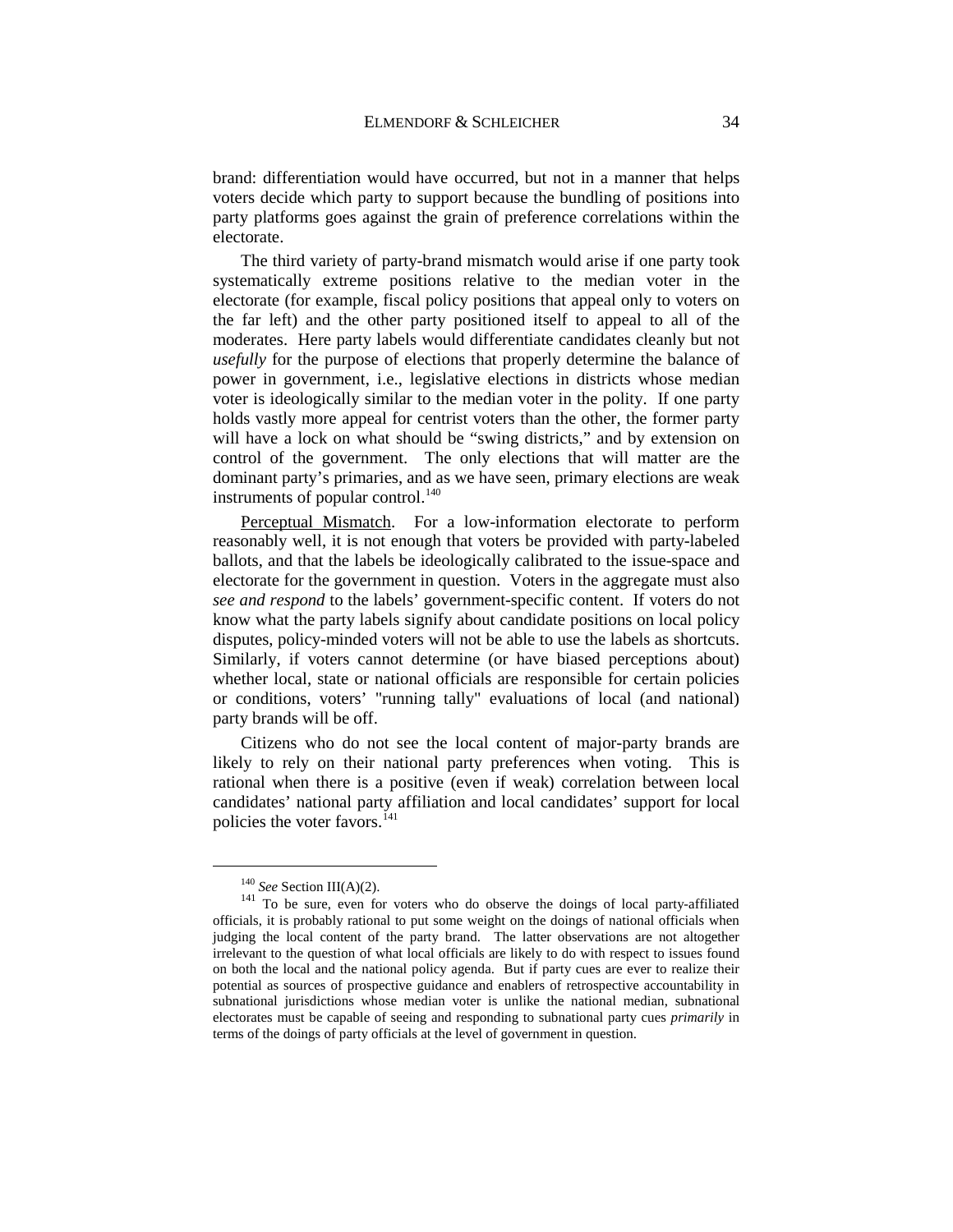### Informing Consent 35

Michigan Voter Imbalance. The existence of "Michigan voters" affective partisans whose voting decisions reflect their cultural ties to a political party rather than the parties' positions and performance — should not much impede representation and accountability *if* the number of Michigan voters affiliated with each party is roughly equal. Though individual seats may be essentially pre-assigned to one party or the other by a local predominance of affective Democrats or Republicans, the partisan balance of power in the legislative chamber will generally be determined by Bayesian updaters because Michigan types will cancel each other out. This may be a fair approximation of how national politics works.

But in subnational jurisdictions that are more Democratic or Republican than the nation as a whole, the locally dominant party by national ID will probably enjoy a "Michigan bonus." To illustrate, imagine an electorate divided 50:50 between pure Michigan voters and pure Bayesians, and 60:40 between Democrats and Republicans. If there is an even distribution of Michigan types across parties, the Democrats will be guaranteed 30% of the vote in each election (to the Republicans' 20%), and the Republicans will need to win the "votes in play"—the votes of people responsive to information—by a landslide 60:40 margin *in order to make the outcome a tossup*. The Democrats, understanding this, will not be too concerned about losing median-Bayesian-voter support. The Michigan voter imbalance gives them a lot of slack.

We will have more to say in a moment about the probable causes of party-brand mismatch, perceptual mismatch, and Michigan imbalances. But it will be helpful first to survey the evidence of how state- and localgovernment elections in fact perform. What evidence we have indicates that they perform poorly, in ways that are suggestive of each of these problems.

### *2. Empirical Findings*

a. Evidence from Municipal Elections

If national political parties successfully rebranded vis-à-vis the issuespace and local electorate in municipal elections—and if voters correctly perceived the parties' local brands and voted accordingly—then one would expect to see robust partisan competition in municipal elections, with neither party enjoying long runs of dominance on city councils. There should also be consistent policy changes whenever control of the mayoralty switches from one party to the other. Yet in big city elections, as one of us has elsewhere noted, we observe nothing of the sort. $142$ 

<span id="page-36-0"></span>Most big American cities support Democratic candidates for President by huge ratios, and vote shares in city council races closely track the

 <sup>142</sup> Schleicher, *Why*, *supra* not[e 2,](#page-4-0) at 419-20.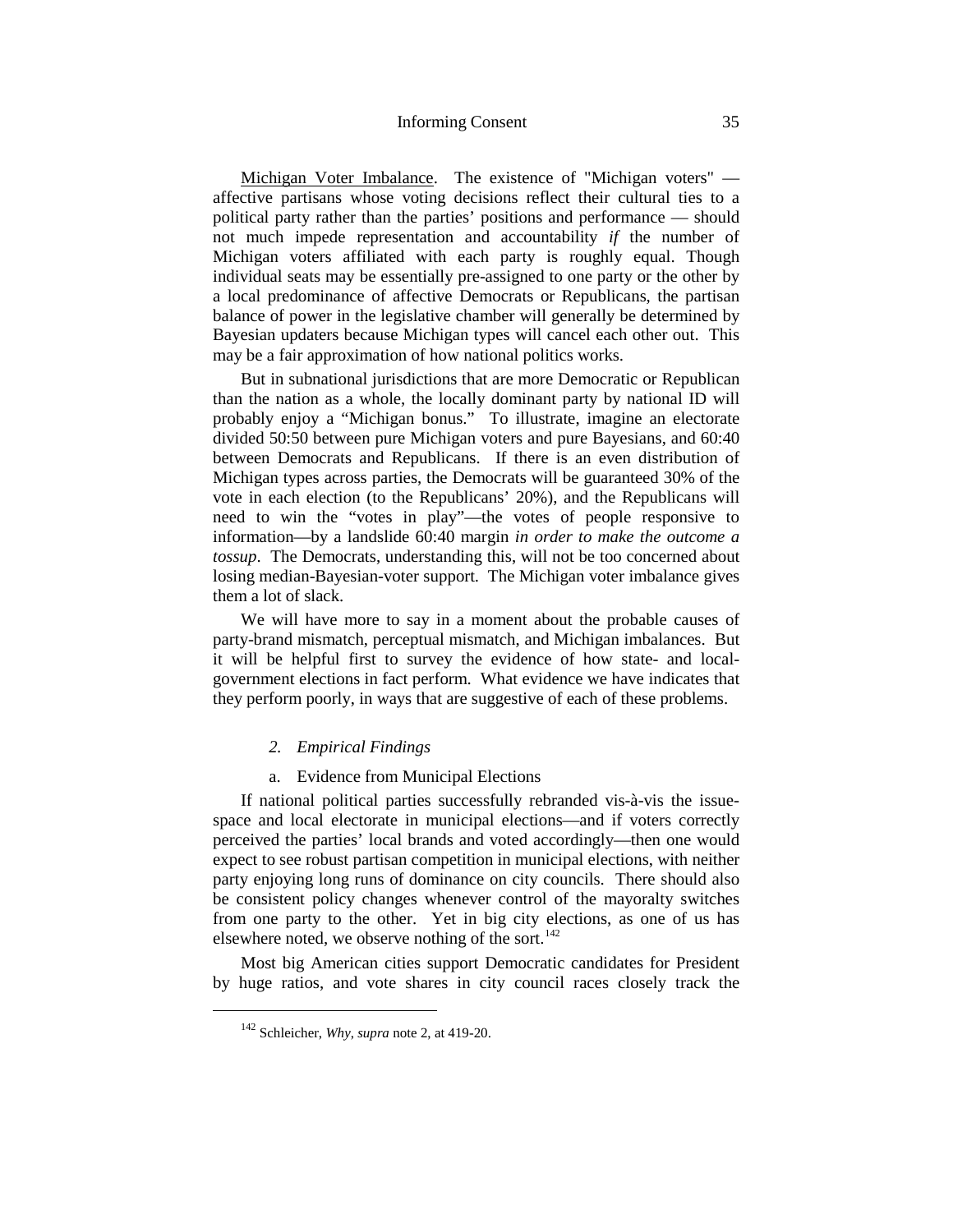presidential balloting.<sup>[143](#page-37-0)</sup> City councils have been dominated by one party not for the decade-long spans common in national and state legislatures, but for spans of a half-century or more. The only big-city councils subject to oscillating party control are found in cities whose electorates are pretty evenly divided in terms of national-party identification.<sup>[144](#page-37-1)</sup>

The election of more candidates of a given political party, which at the national level changes the direction of public policy, does not have similarly consistent effects at the local level. In a study of close mayoral races in Pennsylvania, Fernando Ferriera and Joseph Gyourko found no effect of Democratic (as opposed to Republican) control on the size of local government, the allocation of local spending, or crime rates[.145](#page-37-2) This is direct evidence that the parties do not have well-developed and differentiated local brands.

In summary, local elections appear to suffer substantially from mismatch in party brands and in perceptions. The major-party brands contain little meaning specific to local governments. Voters, discerning little meaning, simply use their preferences about national politics when voting at the local level.

#### b. Evidence from State-Level Elections

While local elections have all the indicia of mismatch, the evidence from state elections is a bit more complicated. Voting patterns and policy outputs speak to substantial mismatch in branding and/or perceptions. But new research suggests that state parties do try to rebrand themselves in the direction of the state's median voter. However, state electorates seem fairly unresponsive to these rebranding efforts. Consider the following:

Within-State Competitiveness Across Levels of Government. If the major parties had well tailored, state-level brands—and if state electorates discerned and responded to those brands—then there should be greater *within state* partisan competitiveness, on average, in elections for state than for national office. To see this, imagine a very liberal state. Few congressional districts in this state will be competitive, because the state's voters will overwhelmingly favor the national Democratic Party on ideological grounds. If partisan competition was responsive to local concerns at the state level, however, the state-level wing of the Republican would rebrand itself vis-à-vis the state-government issue-space and electorate, and end up winning (or being competitive in) roughly half of the state-level elections. Averaged across the nation as a whole, then, within-

<span id="page-37-2"></span><span id="page-37-1"></span><span id="page-37-0"></span><sup>&</sup>lt;sup>143</sup> *Id.* at 419-20, 424, 438 n.65.<br><sup>144</sup> *Id.* 145 Ferriera & Gyourko, *Do Political Parties Matter? Evidence from U.S. Cities*, 124 Q. J. ECON. 349 (2009).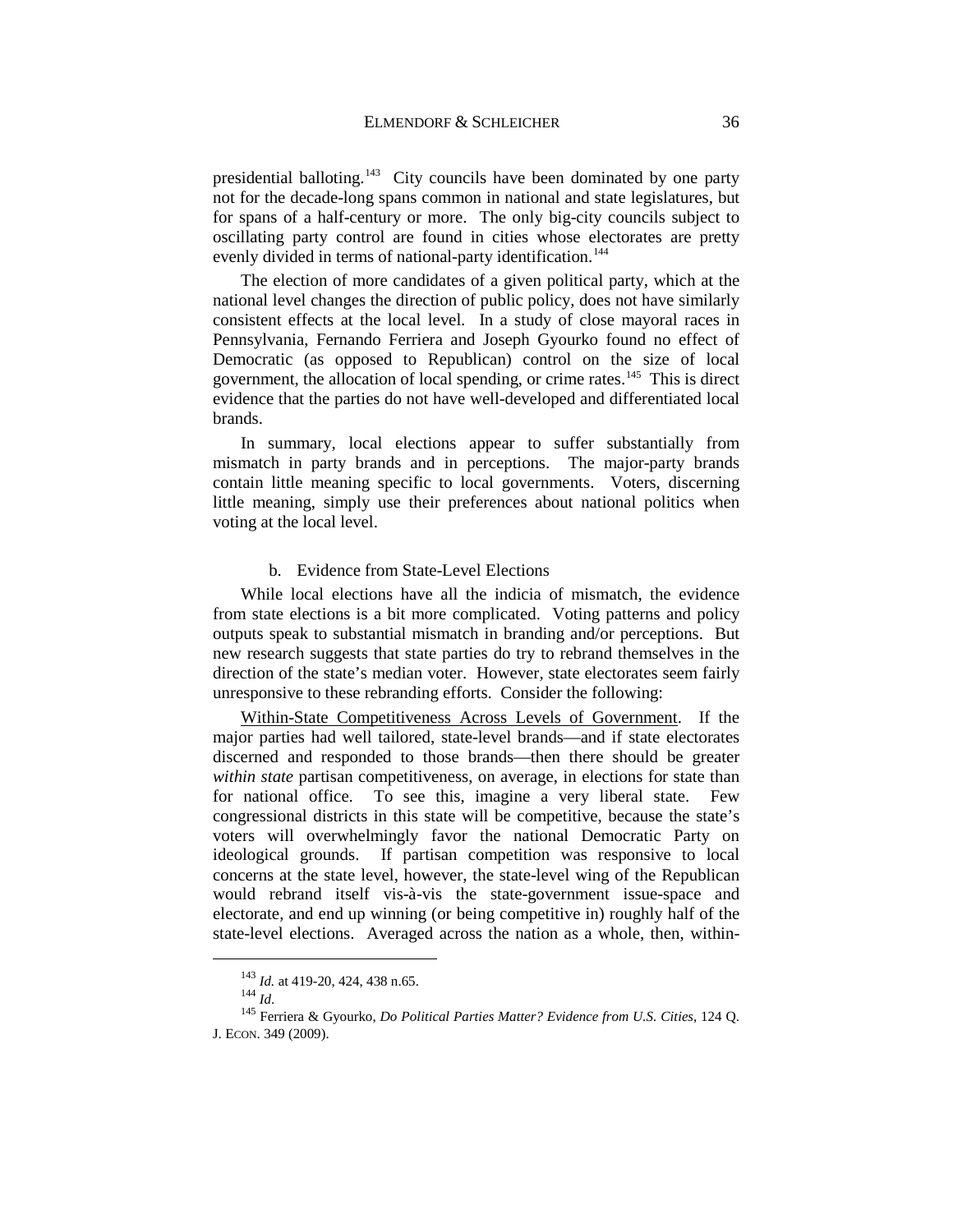state competitiveness should be much higher in state than in national elections. Yet the available data show precisely the opposite pattern: state legislative elections are *less* competitive than national elections in the state. $146$ 

Vote Swings in State and National Elections. If state-level party brands were well calibrated to state electorates—and heeded by voters in state elections—then one would not expect to see swings in the vote share of a given party in elections for state office closely track the vote-share of that party in elections for national office. To be sure, leftward or rightward shifts in the "public mood" ought to register similarly at the state and national level, but other factors should tend to differentiate state and national election results. If Congress or the President moves too far to the right or left, enacts an unpopular law, or simply performs badly, state elections should be unaffected.<sup>[147](#page-38-1)</sup> Nor should national-level vote swings echo in the states when driven by issues for which the national government is principally responsible (such as foreign policy).

Yet as the following graph shows,<sup>148</sup> seat losses by the President's party in Congress and in the lower house of state legislatures move in tandem. To the extent that mid-term congressional elections are a referendum on the President, the sentiments behind that referendum are just as forcefully manifested in state legislative races.

<span id="page-38-0"></span><sup>&</sup>lt;sup>146</sup> Robert D. Brown & John M. Bruce, *Political Parties in State and Nation*, 8 PARTY POL. 635 (2002) (finding substantially more competition in national than in state elections).

<span id="page-38-1"></span> $147$  Here's another example. In national mid-term elections, there is evidence that the reason voters "swing" away from the President's party at the national level is that moderates seek to achieve centrist policy outcomes by strengthening the position of the other party in Congress. Joseph Bafumi, Robert S. Erikson & Christopher Wlezien, *Balancing, Generic Polls and Midterm Congressional Elections*, 72 J. POL. 705 (2010). This should not matter in state elections. 148 John Sides, *Seat Losses Everywhere*, The Monkey Cage, Nov. 1, 2010,

<span id="page-38-2"></span>http://www.themonkeycage.org/2010/11/seat\_losses\_everywhere.html (graph produced by John Coleman).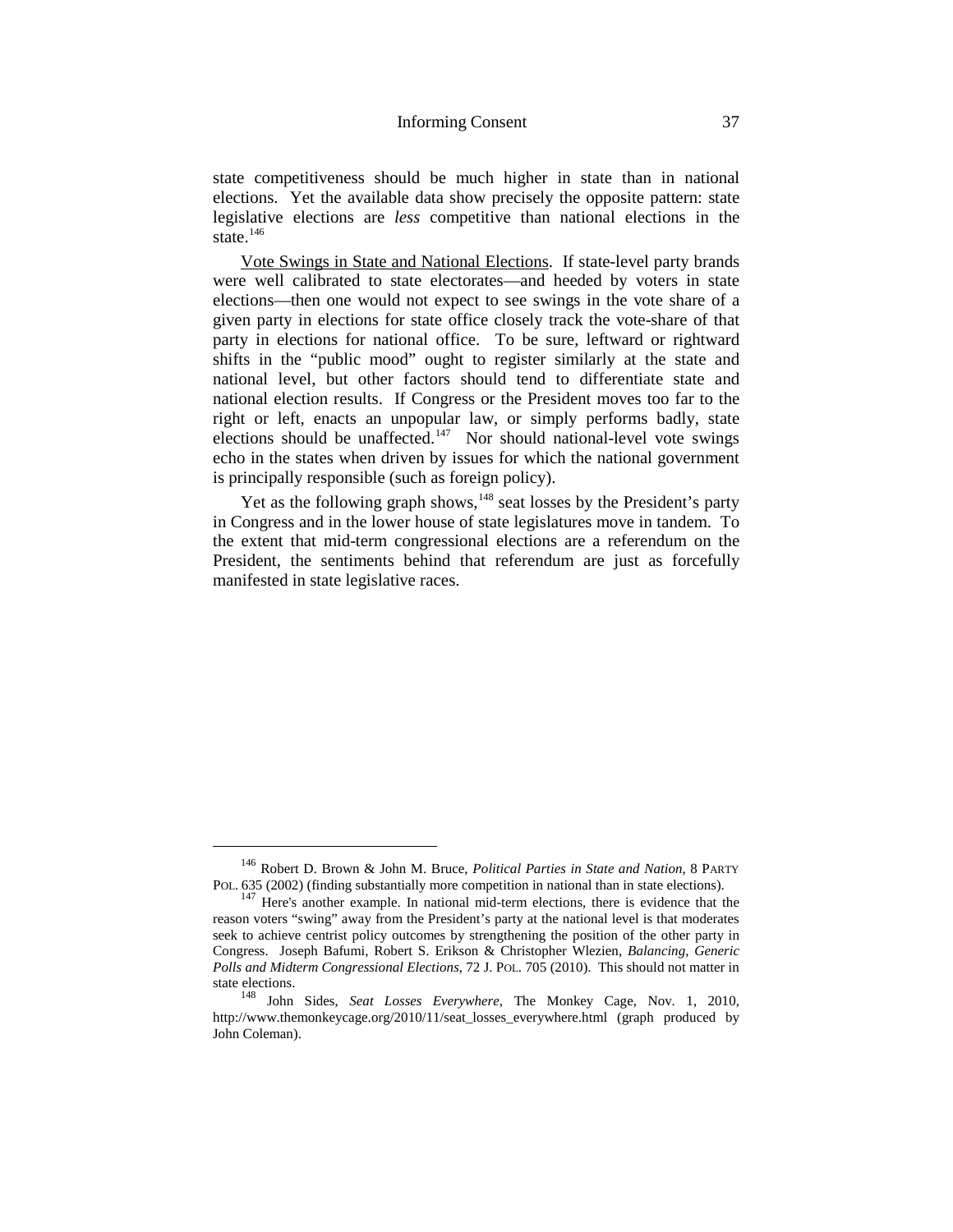

European political scientists have a name for this phenomenon: the second-order election.<sup>149</sup> A second-order election is one in which voters respond to candidates, and candidates appeal for votes, on the basis of political developments *in a different arena*.<sup>[150](#page-39-1)</sup> In some settings this is healthy. For example, it is a good thing for national political responsiveness and the coherence of national-party brands that voters in mid-term congressional elections reward (punish) candidates of the President's party if they like (dislike) the President's performance. This is so because the issue-space over which each actor (the President and Congress) has influence is quite similar; and because the President's ability to implement his or her agenda depends on the relative strength of the President's party in Congress.

<span id="page-39-0"></span> <sup>149</sup> The seminal paper is Karl H. Reif & Hermann Schmitt, *Nine Second-Order National Elections: A Conceptual Framework for the Analysis of European Election Results*, 8 EURO.<br>J. POL. RES. 3 (1980).

<span id="page-39-1"></span><sup>&</sup>lt;sup>150</sup> *Id.* at 8-15 (developing hypotheses about characteristics of second-order elections); SIMON HIX, WHAT'S WRONG WITH THE EUROPEAN UNION AND HOW TO FIX IT 80-84 (2008) (regarding European Parliament elections as second-order elections.).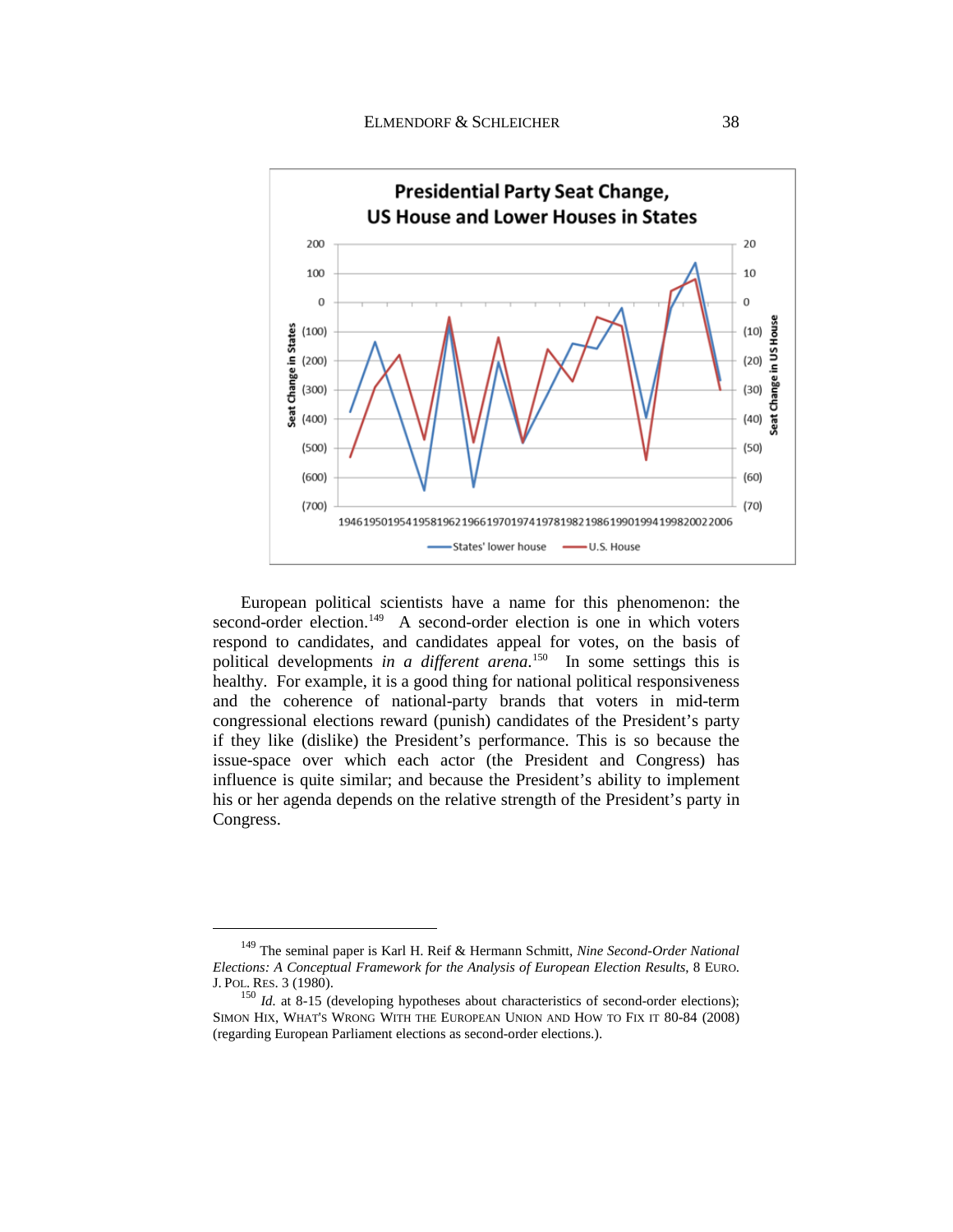### Informing Consent 39

But when party branding at a subnational (or supranational<sup>151</sup>) level of government with a distinctive issue-space and electorate is substantially determined by the party's national-level doings, partisan competition will not yield its usual benefits at the "secondary" level. Lawmakers whose hold on office at secondary levels is largely determined by their party's performance at the national level have little electoral incentive to govern effectively and in a manner responsive to the preferences of the subnational median voter. European political scientists have shown that both European Parliament and subnational elections in Europe are largely "second order," and this suggests that U.S. state legislative elections are as well.

Policy Congruence and Partisan Competition. A third source of doubt about the workings of major-party brands at the state level is Jeffrey Lax and Justin Phillips' cutting-edge study of the "congruence" (fit) between state policies and state public opinion.<sup>[152](#page-40-1)</sup> Across states, policies track popular opinion very weakly: "[R]oughly half the time, opinion majorities lose—even large supermajorities prevail less than 60% of the time. In other words, state governments are not more effective in translating opinion majorities into public policy than a simple coin flip."[153](#page-40-2) Further, and contrary to expectations, Lax and Phillips found that one-party dominance does not diminish congruence; states with competitive elections are just as unresponsive to public opinion as one-party states.<sup>154</sup>

<span id="page-40-4"></span>Normally, greater competition should create pressure on incumbents to produce responsive policies. But this dynamic will not work at the state level if vote swings in state elections are artifacts of national politics, rather than being driven by the achievements and failings of the state's governing coalition. Lax and Phillips' results therefore corroborate the hypothesis that state voters do not see and respond to state party brands in terms of the parties' actual accomplishments at the state level.

However, there is some evidence that state parties *try* to rebrand by fielding more liberal candidates in liberal states, and conservative candidates in conservative states. In the latest and best work on the subject, Boris Shor

<span id="page-40-0"></span><sup>&</sup>lt;sup>151</sup> The theory of second-order elections was developed in response to election to European Parliament, in which national party preference determines almost all variation in elections to the supranational Parliament. *See* Schleicher, *What If, supra* note 2, at 119-30.

<span id="page-40-2"></span><span id="page-40-1"></span><sup>&</sup>lt;sup>152</sup> Lax & Phillips, *supra* note [123,](#page-30-0) at 1.<br><sup>153</sup> *Id.* at 3 (reporting that one-party control bears on the direction of incongruence, but not the amount).

<span id="page-40-3"></span><sup>&</sup>lt;sup>154</sup> Other research has found evidence consistent with the hypothesis that the imminent prospect of winning or losing control of state government induces lawmakers to invest in building statewide party brands. *See* Gerald Gamm & Thad Kousser, *Broad Bills or Particularistic Policy? Historical Patterns in American State Legislature*, 104 AM. POL. SCI. REV. 151 (2010) (finding, in study of 13 states over 120 years, that balance between "particularistic" (district oriented) and "general" (issue oriented) policymaking shifts toward the latter when parties are evenly balanced).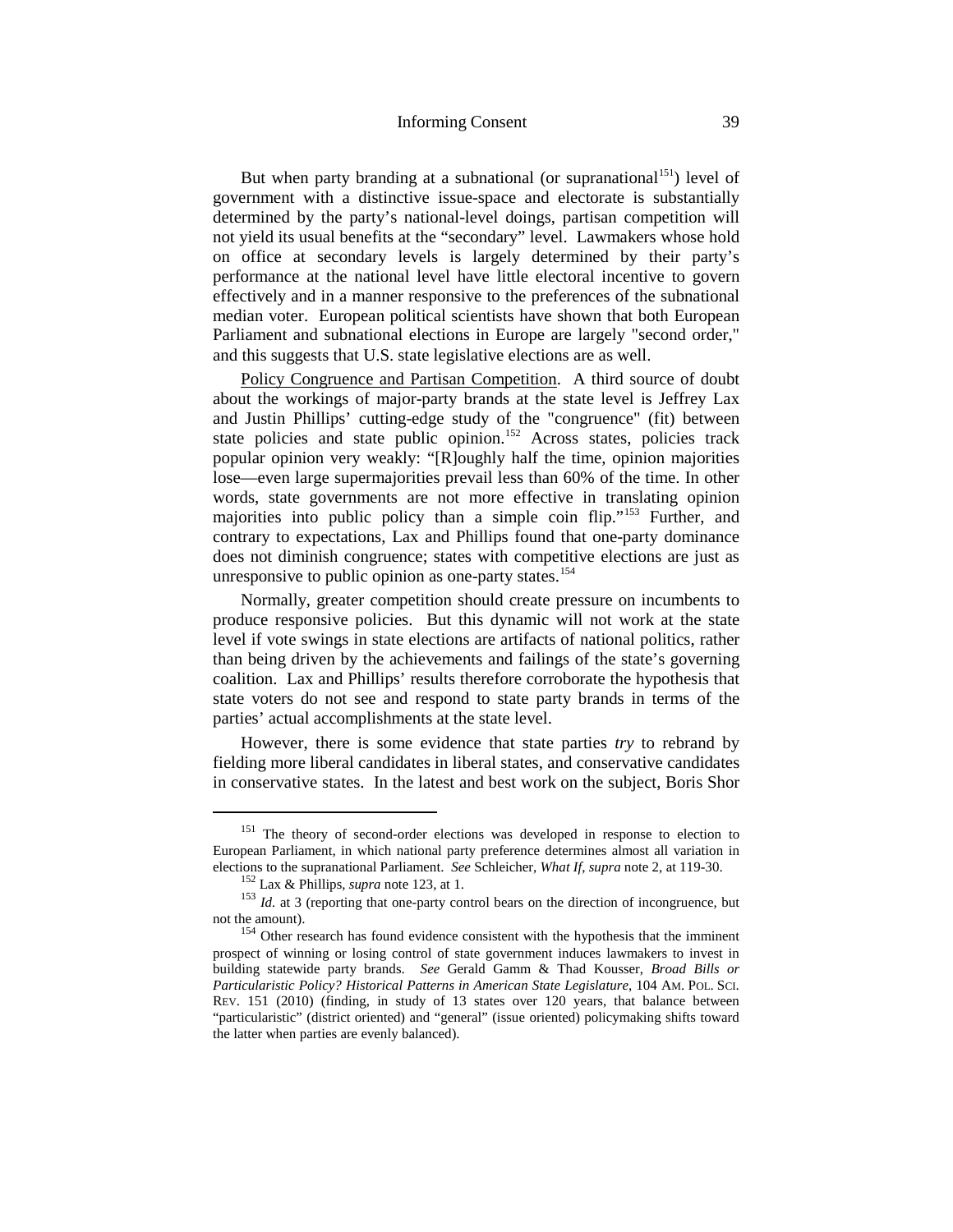and Nolan McCarty used roll-call votes and surveys of candidates to map the ideological position of every state legislator, Member of Congress, and general-election candidate into a single common space.<sup>155</sup> Then, using survey-based estimates of voters' policy preferences, Shor mapped each state's median voter into the same common space,<sup>[156](#page-41-1)</sup> enabling a comparison of what politicians say (and how they vote) with what voters say they want.

<span id="page-41-5"></span>This research reveals considerable state-by-state variation in the position of the median legislator in the Democratic and Republican state legislative caucuses, variation that is at least weakly correlated with public opinion.<sup>157</sup> The median Democratic legislator in Mississippi, for example, is actually to the right of the median Republican legislator in New York, in keeping with the very conservative Mississippi electorate.<sup>[158](#page-41-3)</sup> Not all parties come near the median voter in their state, but some do.

However, the degree of rebranding does not seem to matter much to voters. More specifically, there appears to be little correlation between the relative proximity of the median member of each party's legislative caucus to the state's median voter, and the partisan balance of power in the legislature. For instance, Shor finds that the expressed preferences of Republican state legislators in Massachusetts are extremely close to those of the median voter in the state—and much closer than the preferences of Democratic state legislators—yet Republicans have been a minority party (and usually a very small one) in the Massachusetts legislature since 1958[.159](#page-41-4)

To sum up: there is some evidence of ideological recalibration by state parties to state electorates, but the stunning correlation between presidential party seat changes in the House of Representatives and state legislative chambers, the surprising shortage of competitive elections at the state level, and the null effect of partisan competition on state-policy congruence, all suggest that rebranding is at best incomplete—and at worst irrelevant (as may result from mismatched perceptions and/or severe Michigan imbalances).

<span id="page-41-0"></span> <sup>155</sup> Boris Shor & Nolan McCarty, *The Ideological Mapping of American Legislatures* (working paper, July 2, 2010), [http://papers.ssrn.com/sol3/papers.cfm?abstract\\_id=1676863.](http://papers.ssrn.com/sol3/papers.cfm?abstract_id=1676863) Shor and McCarty build on a classic: ROBERT S. ERIKSON, GERALD C. WRIGHT & JOHN P. MCIVER, STATEHOUSE DEMOCRACY: PUBLIC OPINION AND POLICY IN THE AMERICAN STATES 96-119 (1993). Note that these works *assume* that state and national politics have the same ideological structure, notwithstanding that some issues (like foreign policy) are part of one issue-space but not the other.

<span id="page-41-1"></span><sup>156</sup> Boris Shor, *All Together Now: Putting Congress, State Legislatures and Individuals in a Common Ideological Space to Assess Representation at the Macro and Micro Levels* (working paper, Jan. 20, 2011), <u>http://papers.ssrn.com/sol3/papers.cfm?abstract\_id=1697352</u>. <sup>157</sup> Shor & McCarty, *supra* not[e 154](#page-40-4), at 19, fig. 6. <sup>158</sup> *Id.* 

<span id="page-41-4"></span><span id="page-41-3"></span><span id="page-41-2"></span> $^{159}$  MICHAEL J. DUBIN, PARTY AFFILIATIONS IN THE STATE LEGISLATURES: A YEAR BY YEAR SUMMARY, 1796-2006 94 (2007).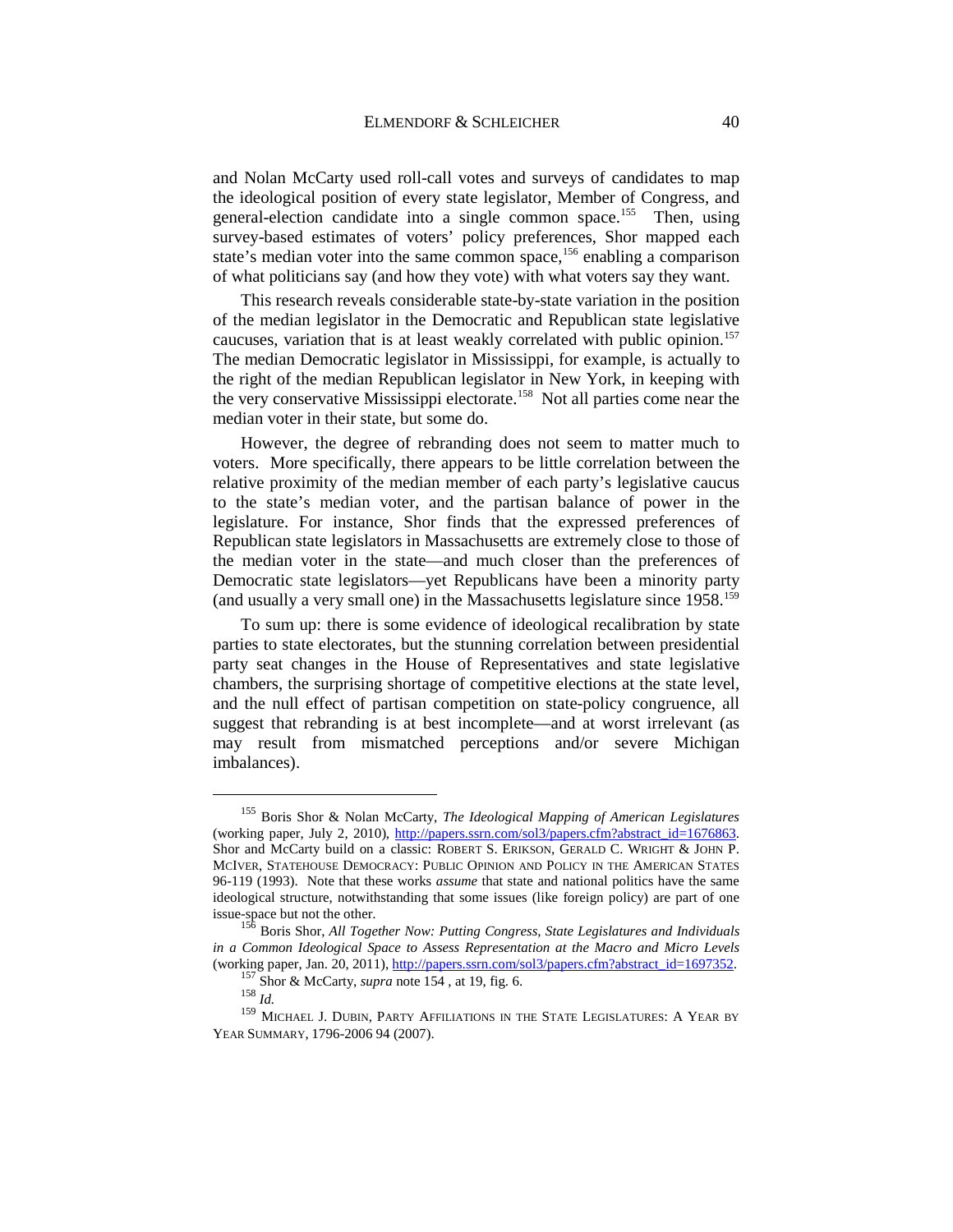### Informing Consent 41

## *3. The Mechanics of "Party Breakdown" in Subnational Democracies*

We have identified three phenomena that can explain the stylized facts of legislative elections at the state and local levels: mismatch in branding; mismatch in perceptions; and Michigan voter imbalances. It remains to consider why these problems arise.

The first thing to observe is that the three problems are functionally interrelated. Mismatched perceptions and Michigan voting (based on national party ID) in local elections would probably dissipate to some extent if the local wings of the national parties developed consistent, well-tailored local brands. Eventually some citizens would see the local content of the party brands and start to vote accordingly. With the passage of time, even affective ties to party would probably be influenced by local branding.

Yet mismatched perceptions and Michigan imbalances are themselves impediments to rebranding. They reduce the electorate's responsiveness to the local content (if any) of the party brands, and the less responsive the electorate, the weaker the incentives for local party elites to undertake rebranding. Substantial investments in rebranding will only occur if local elites have very long time horizons, and believe that mismatched perceptions and Michigan imbalance would dissipate sufficiently in the long run to make the local minority party competitive.

For these reasons, it does not make sense to think of mismatched brands, mismatched perceptions, and Michigan imbalances as independent problems even though, as the balance of this section will explain, certain forces may exacerbate or ameliorate each of the problems more or less independently of the others. $160$ 

## a. Michigan Voter Imbalance

Though the causes of Michigan-style party identification are not well understood, an imbalance of Michigan types seems likely whenever culturally and socio-economically similar voters congregate in the same cities, suburbs, and regions. Citizens do seem to cluster in this way,  $^{161}$  $^{161}$  $^{161}$ resulting in an overwhelming predominance of Democrats or Republicans (by national party ID) in some locales. There is some evidence that clustering is growing,<sup>[162](#page-42-2)</sup> and if some constaint percentage of voters exhibit

<sup>&</sup>lt;sup>160</sup> There are corresponding opportunities for policy interventions, the topic to which we

<span id="page-42-2"></span><span id="page-42-1"></span><span id="page-42-0"></span>will turn in Part III. <sup>161</sup> *See* BILL BISHOP, THE BIG SORT: WHY THE CLUSTERING OF LIKE MINDED AMERICA IS TEARING US APART 2-16 (2008). <sup>162</sup> *Id.*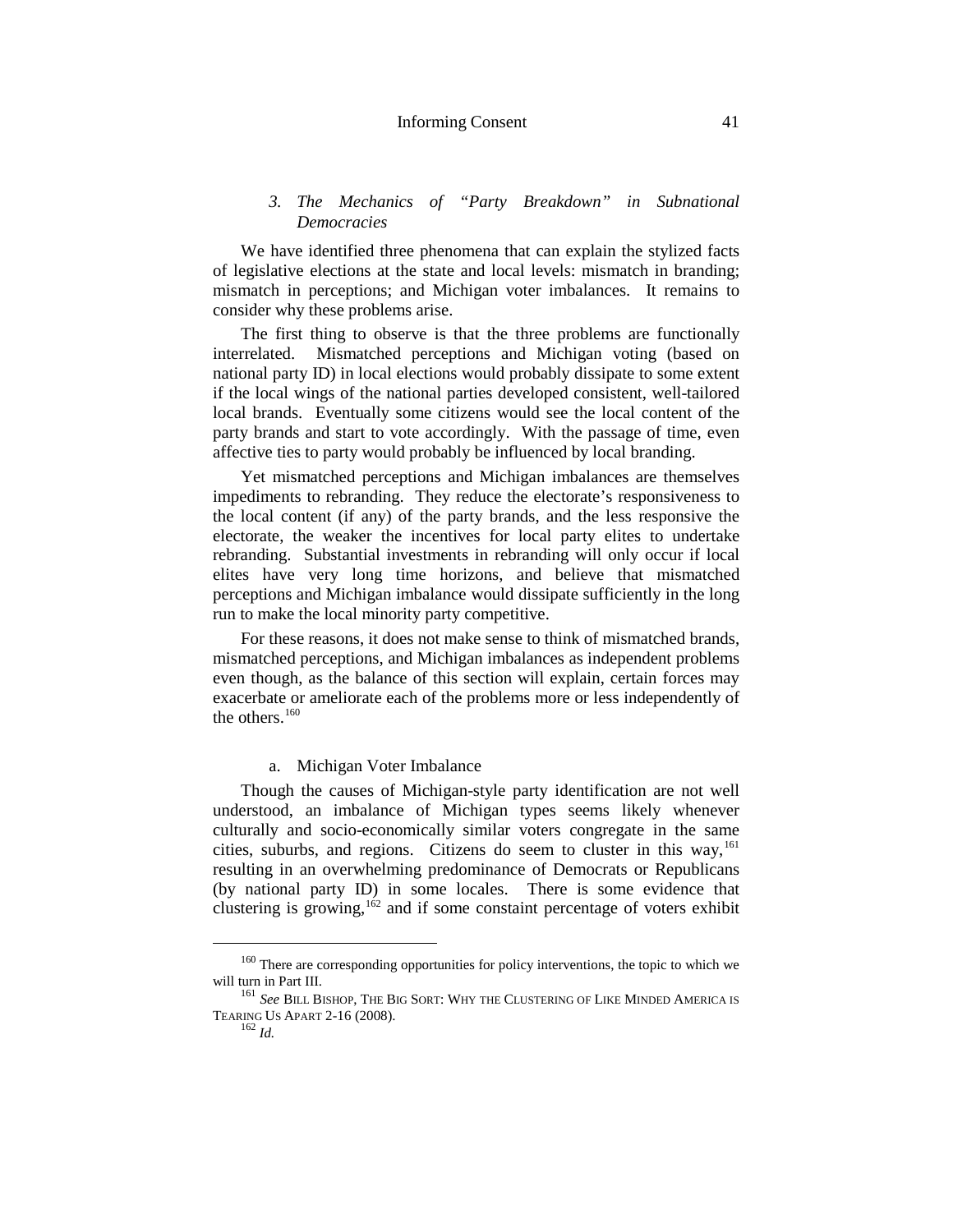Michigan traits, this trend means that the problem of non-self-canceling Michigan votes will make the general election pointless in an increasing number of state and local governments, irrespective of rebranding by the local minority party.

## b. Mismatched Perceptions

Mismatch at the level of perceptions is also pretty easy to understand. It can result from voters' sheer obliviousness to subnational political events and governmental responsibilities, or from party-biased attribution of responsibility among levels of government when different parties control each level.

Voters in a federal system face competing demands for their political attention. If national politics dominates media coverage and the political conversation—as is likely owing to the higher stakes of national politics the ideological meaning of party brands will probably be determined by what voters observe about the parties at the national level.<sup>163</sup> For voters who are otherwise uninformed about subnational parties, it will be rational to rely on the national party labels in subnational elections so long as there is at least a weakly positive correlation between national-party membership and subnational-policy preferences.<sup>164</sup>

Voters may also revert to their national party preferences in local elections because they lack the minimum information required for retrospective voting at subnational levels. To vote retrospectively in state and local elections, one must understand the partisan balance of power at different levels of government, and the distribution of public responsibilities across governments. One must also link changes in social and economic conditions to the responsible government. Voters have all sorts of trouble with these tasks.<sup>[165](#page-43-2)</sup>

Further, the mistakes they make often run together in the aggregate owing to partisan bias in perceptions. As Adam Brown has shown, when the President and the Governor belong to different parties, voters rate the

<span id="page-43-0"></span><sup>&</sup>lt;sup>163</sup> This is an assumption, but one with substantial support in the literature. See Schleicher, *Why?*, *supra* note 2, at 454-56.

<span id="page-43-2"></span><span id="page-43-1"></span><sup>&</sup>lt;sup>164</sup> *Id.* at 451. <sup>165</sup> See notes [64-](#page-19-0)[71](#page-20-0) and accompanying text. This is true at a level of government as well as between levels—if voters blame Members of House for actions taken by the Federal Reserve, for example, accountability withers. *See* Bryan Caplan, Eric Crampton, Wade Grove & Ilya Somin, *Systematically Biased Beliefs About Political Influence: Evidence from the Perceptions of Political Influence on Policy Outcomes Survey* (working paper, 2011) (on file with authors) (finding that, when compared to the opinions of political scientists, ordinary citizens make systematic errors in attributing responsibility to different branches of government); Fred Cutler, *Whodunnit? Voters and Responsibility in Canadian Federalism*, 41 CANAD. J. POL. SCI. 627 (2007) (same, but with Canadian data).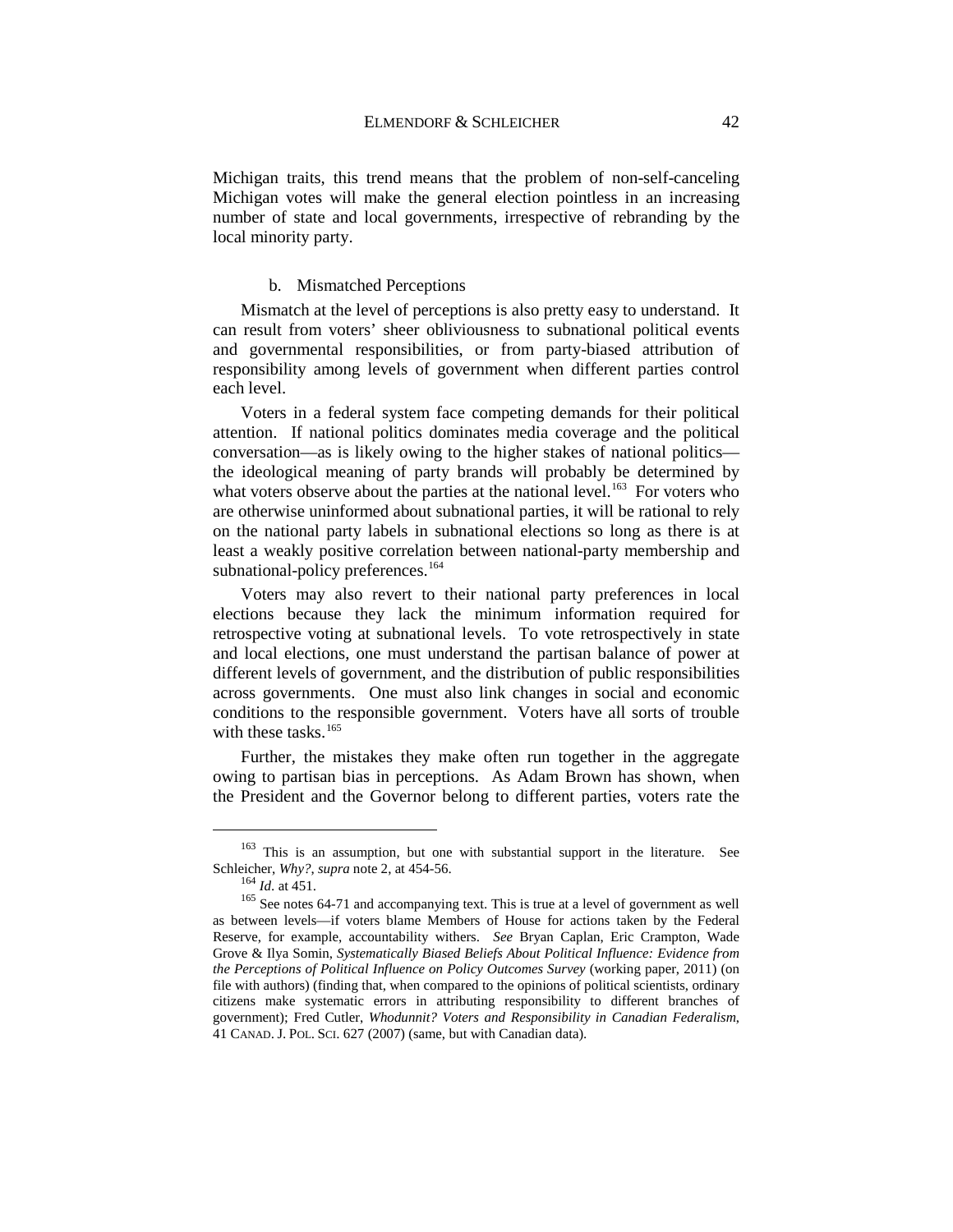relative performance of the state and national economies in line with their partisan predispositions.<sup>166</sup> That is, underlying "policy outcomes" are perceived differently, depending on respondents' partisanship. Partisanship also biases attributions of responsibility: good outcomes (in fact or perception) are attributed to the level of government controlled by the voter's party, whereas bad outcomes are blamed on the level of government controlled by the other party.<sup>[167](#page-44-1)</sup>

The bottom line is that, owing to inattentiveness and/or biased perceptions, voter perceptions of local and state party brands may have little to do with the actual performance of officials and candidates at the corresponding level of government.

## <span id="page-44-6"></span>c. Party-Brand Mismatch and Barriers to Rebranding

When one party dominates a subnational government because of residents' national political preferences, one might expect the local branch of the national party that regularly loses elections to rebrand itself vis-à-vis the local median voter.<sup>168</sup> However, political entrepreneurs who would carry out this rebranding confront a suite of challenges. Some of these arise from legal regulations of the electoral process;<sup>[169](#page-44-3)</sup> others are the result of regular facts about voter and candidate behavior that occur whenever parties of the same name contest elections at different levels.

In the United States, as one of us has elsewhere argued, election law unnecessarily unifies parties across levels of government.<sup>[170](#page-44-4)</sup> Most significantly, voter registration laws do not permit citizens to belong to different parties at different levels of government.<sup>[171](#page-44-5)</sup> A New York City

<span id="page-44-0"></span><sup>&</sup>lt;sup>166</sup> Adam R. Brown, *Are Governors Responsible for the State Economy? Partisanship, Blame, and Divided Federalism, 72 J. POL. 605 (2010).* 

<span id="page-44-1"></span><sup>&</sup>lt;sup>167</sup> *Id.* For a review of the literature on party-biased perceptions and retrospective voting, see Christopher J. Anderson, *The End of Economic Voting? Contingency Dilemmas and the Limits of Democratic Accountability*, 10 ANN. REV. POL. SCI. 271, 278-81 (2007).<br><sup>168</sup> One might also expect third-party entry, but there are almost no successful third

<span id="page-44-2"></span>parties in local government elections in American cities. *See* Schleicher, *Why*, *supra* not[e 2,](#page-4-0) at 447. This is likely due to many of the same forces that hinder major-party rebranding, discussed in this section.

<span id="page-44-3"></span><sup>&</sup>lt;sup>169</sup> Here we touch briefly on certain election laws that may operate as barriers to rebranding. We leave for another day an investigation of how the structural constitution (e.g., separated powers, supermajority decision rules, the ballot initiative, term limits, redistricting) and legislative compensation may bear on party elites' incentive to develop competitive state

<span id="page-44-4"></span><sup>&</sup>lt;sup>170</sup> This argument draws on Schleicher, *Why*, *supra* note [2,](#page-4-0) at 453-57 (introducing the concept of "unified party laws").

<span id="page-44-5"></span> $1^{71}$  Here's another example: In many states, parties earn automatic ballot access for down-ballot races—including races for city offices—through a strong showing in the gubernatorial race. *Id.* at 450, 450 n. 108. Automatic ballot qualification makes it likely that the "number two" party in local elections will be the locally disfavored national party, rather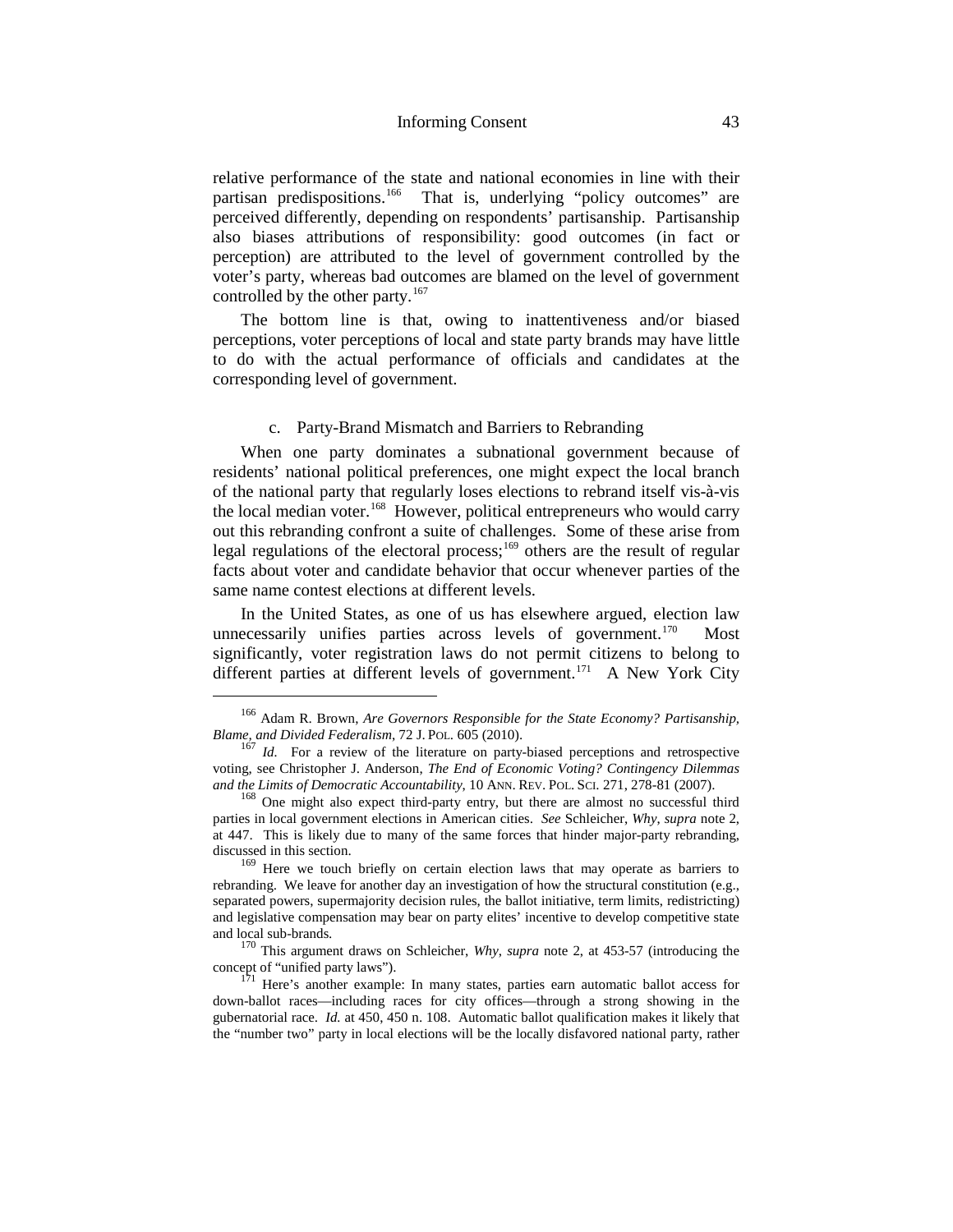resident who is "center left" on the national political spectrum and "right" on the City's political spectrum cannot register as a national Democrat and a municipal Republican.

Unified registration rules make it hard for the local minority party to field a competitive slate of candidates in municipal elections, since the party's primary electorate will be comprised entirely of voters on a distant fringe of the municipality's ideological spectrum.<sup>[172](#page-45-0)</sup> Unified registration rules also impede efforts to develop clear, differentiated party brands on local issues that are orthogonal to or weakly correlated with the main dimension of national politics.<sup>173</sup> For example, if half of the Democrats and half of the Republicans in the New York City primary electorate support community policing and the rest oppose it, the parties are unlikely to develop clearly differentiated positions on this subject, notwithstanding the strong divide within the electorate. If voters could separately enroll in local and national parties, it would be easier for community policing advocates to throw their weight to one of the parties and for party leaders to recruit new registrants on this basis, reshaping the primary electorate in the process.

In theory, states and cities could respond to the difficulty of rebranding by banning national parties from fielding candidates, leaving the field to local-only parties. But here the First Amendment stands in the way. State efforts to ban political party endorsements in nonpartisan and primary elections have been invalidated on First Amendment grounds,<sup>[174](#page-45-2)</sup> and it's likely that a state law otherwise excluding national parties from local partisan elections would face substantial constitutional challenges.<sup>[175](#page-45-3)</sup>

On top of these hard barriers to rebranding, there are a number of softer barriers resulting from voter psychology, residential choice, and candidate

-

stances on local issues. <sup>173</sup> There are reasons to believe that most local government issues work this way. *See*

<span id="page-45-2"></span><span id="page-45-1"></span>Schleicher, *Why, supra* not[e 2,](#page-4-0) at 437-44.<br><sup>174</sup> Eu v. San Francisco County Democratic Central Comm., 489 U.S. 214, 216 (1989);<br>Cal. Democratic Party v. Lungren, 919 F. Supp. 1397, 1399 (N.D. Cal. 1996).

than a new entrant that lacks the baggage of the locally disfavored national party. Once the nationally disfavored party is on the ballot at the local level, it becomes harder for new entrants to attract voters and candidates.<br><sup>172</sup> Notably, this assumes that voters develop partisan identification on the basis of

<span id="page-45-0"></span>national, and not local, issues, an assumption for which there is substantial evidence. Schleicher, *Why*, *supra* note [2,](#page-4-0) at 454-57. It also assumes that the primary election outcomes are at least somewhat responsive to the ideological makeup of the primary electorate, which is more doubtful. *See supra* Part II.A.2. However, this second assumption need only be weakly true for the argument to work. For primary and registration laws to be a cause of mismatch, it only has to be the case that the absence of agreement among party members on local issues negatively affects the party's ability to field candidates with consistent, popular

<span id="page-45-3"></span><sup>&</sup>lt;sup>175</sup> See Schleicher, *Why, supra* note [2,](#page-4-0) at 468-72 (analyzing the constitutionality of such proposals).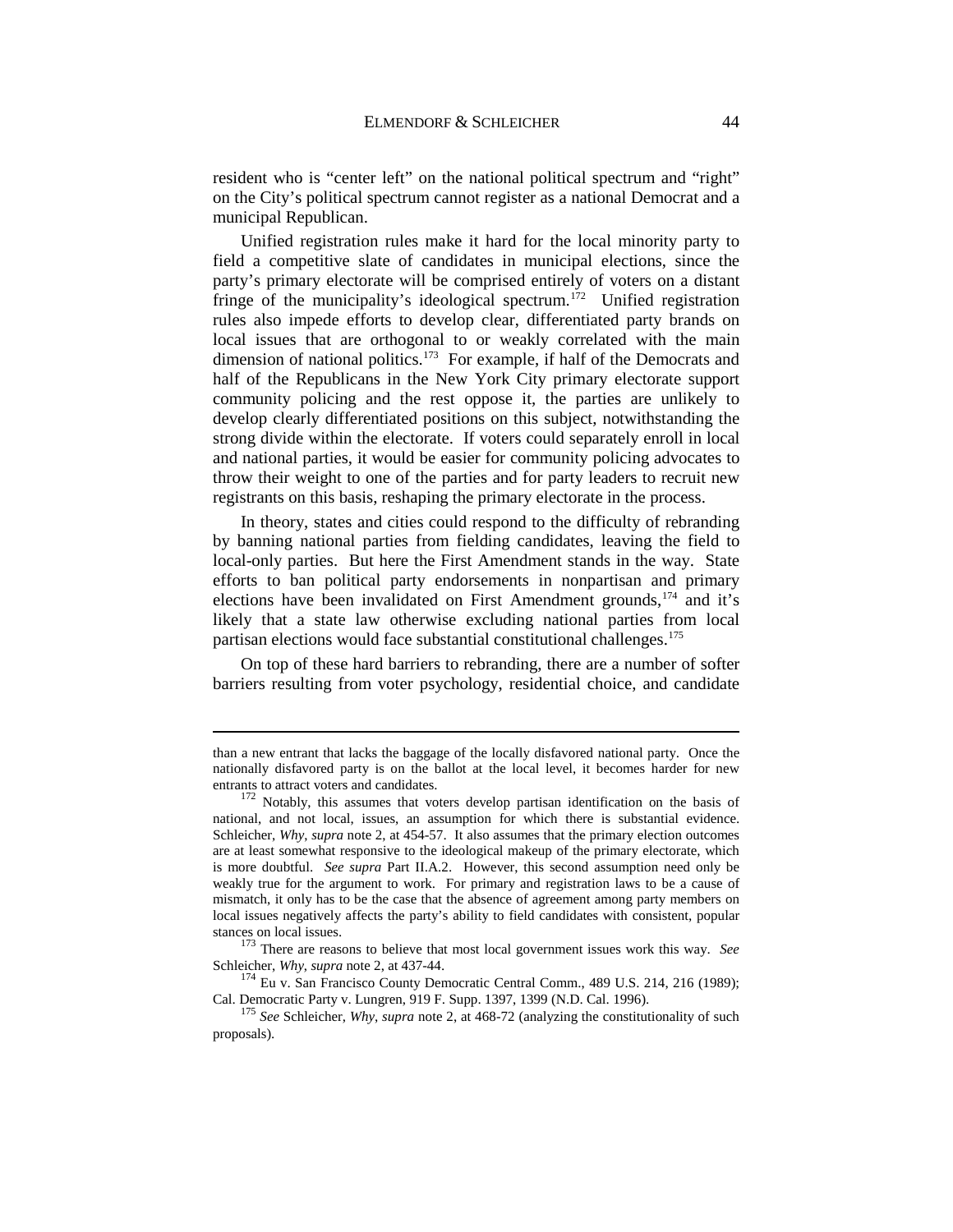incentives, rather than state interventions in the political marketplace, which likely prove equally important in retarding localized rebranding.

First, political entrepreneurs who undertake rebranding must sell their subnational party brand to an electorate whose attention is generally elsewhere. In the few subnational races with substantial media coverage and higher stakes, the development of local brands may be possible. Mayoral and gubernatorial candidates from the local minority party are sometimes successful because they garner enough attention to develop and sell their own brand. But for down-ballot candidates or for a local party as a whole, voter inattention raises the cost of rebranding substantially. So too do Michigan-voter imbalances. A minority-party entrepreneur who sees a huge mass of inert voters on the other side will understand that a rebranding campaign might not be worth the effort.

Even if the electorate is not inert, the minority-party entrepreneurs face a credible-commitment problem. They must convince voters that what they *say* is what they will *do* if put in power.<sup>[176](#page-46-0)</sup> Talk is cheap; so too is voting if you are a legislator whose party is perpetually in the minority. If a party has been so long out of power that even the most attentive voters have no subnational "running tally" to draw upon in judging it, and if the subnational median voter's running-tally assessment of the party at the national level is decidedly negative, it will be no easy task to convince the subnational electorate to give the minority party a chance to prove itself at the reins of state or local government.

Supply-side factors--specifically, the desire of local candidates or activists to move up through a vertically integrated party to higher, more powerful levels of government--may also thwart rebranding. Consider a city outside of the national political mainstream, like San Francisco. Imagine that a local group of moderate Republicans tries to create a distinctive "San Francisco Republican" brand, and does careful polling to identify wedge issues that could split municipal Democrats, such as public-sector pensions, school reform, and aggressive panhandling. However, to have any traction with the median voter in San Francisco, the Republicans discover that they would also have to stake out positions that are anathema to national Republicans, like supporting same-sex marriage and city-funded abortion clinics. If they have any ambitions to go further in politics, these San Francisco Republicans would face a dilemma. Becoming competitive locally would ruin their careers in state and national politics, and diminish

<span id="page-46-0"></span> $176$  Recall Shor's perplexing discovery that Republican state legislators in Massachusetts are much closer to the state's median voter than their Democratic counterparts. See Shor, *supra* note [156,](#page-41-5) at 19, fig. 6. It may be that the Republicans' failure to convert their ideological proximity into majority status owes to many voters' disbelief that Republican lawmakers would continue to vote this way if given control of the statehouse.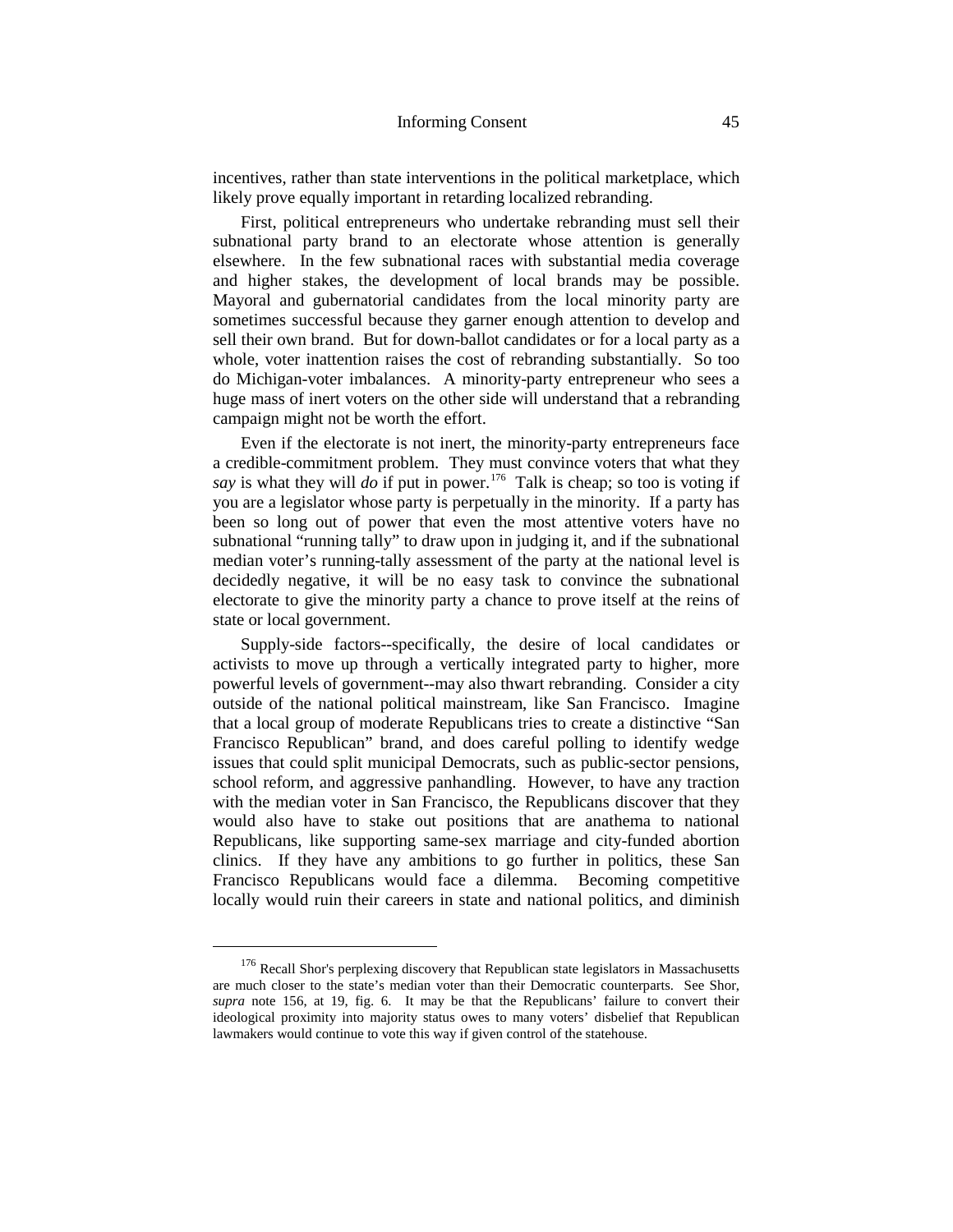their access to state and national networks of party funders. The smart play may be to avoid getting involved in local politics at all.<sup>[177](#page-47-0)</sup>

Finally, it bears emphasis that rebranding entrepreneurs do not write on clean slates. The major party brands already have well-developed meanings, established through national politics. Rebranding the Republican Party for San Francisco is like rebranding the local McDonalds as a purveyor of haute cuisine.

### *4. Summary*

Commentators have long sung the virtues of government "closer to the people." But empirical research on state and local elections casts doubt on this position. Many subnational elections appear to be plagued by mismatch between the ideological content of the major-party brands and the issuespace and electorate of the subnational government; and/or mismatch between voters' perceptions of the party brands and the parties' actual positions and achievements in the subnational government. These problems can be compounded by disparities in the number of Michigan voters affiliated with each party in the jurisdiction.

### III. IMPLICATIONS

Ever since *The American Voter*, the question for political scientists studying voter ignorance has been "whether democracy works" given how little voters know about politics. The main lesson of Part II was that that question has no single answer—democracy is likely to work less well in some places and better in others, holding constant the level of voter knowledge. We turn now to the question of what this implies for the field of election law, beginning with policy and then moving to constitutional law.

We argue that policymakers concerned with voter competence face a threshold, fork-in-the-road choice: Whether to provide partisan information on the ballot, while adopting other reforms meant to foster voter understanding of party brands and major-party rebranding to the issue-space and electorate in question, or whether to suppress partisan information on the ballot and provide what we will call *party substitute cues* instead. At present, the choice between these strategies is largely a matter of guesswork, because so little is understood about either the dynamics of party rebranding

<span id="page-47-0"></span><sup>&</sup>lt;sup>177</sup> The extent to which such strategic considerations retard rebranding is probably context dependent. It depends on how pervasive and strong the desire to "move up" is within the pool of potentially strong local candidates (and how big that pool is). And it depends on whether national-level actors and primary voters in a jurisdiction are willing to tolerate local efforts to develop "deviant," competitive sub-brands, or whether they are too worried that such brands will muddy voters' apprehension of what the national party stands for.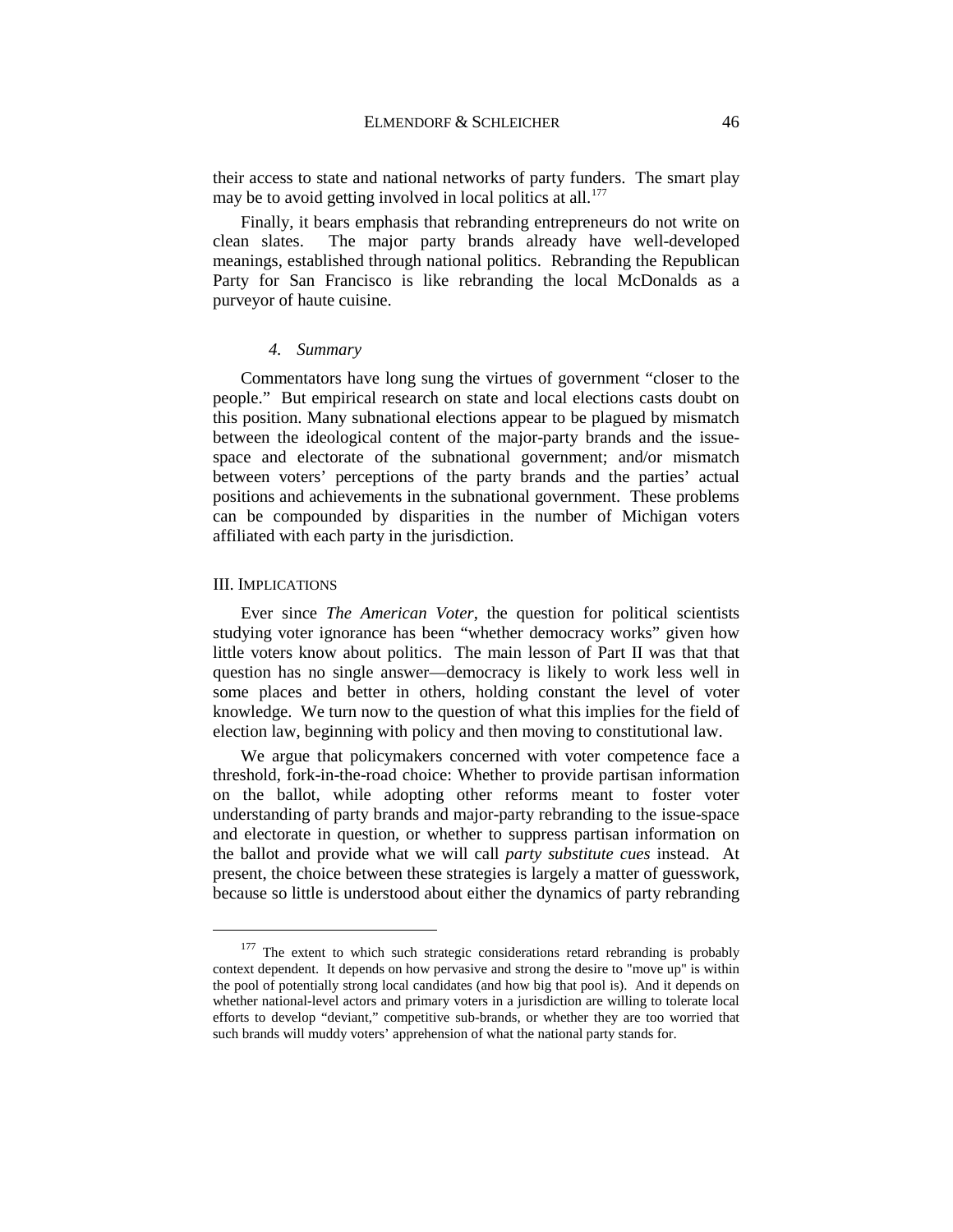or the efficacy of party substitutes. We will offer a number of hypotheses and reform suggestions meant to inform subsequent research and institutional tinkering.

Our analysis of the voter information problem also has implications for the courts. We argue that the Supreme Court has badly flubbed the "state interest" side of the balance in its party-rights cases. More tentatively, we also propose a new way to think about rights of association with political parties. Our proposal would resolve a number of longstanding conundrums in this body of law.

## <span id="page-48-0"></span>A. Better Voting: On Parties and Party Substitutes

Legal-academic commentary on the problem of informed voting has been focused almost entirely on campaign-finance disclosure regimes.<sup>[178](#page-48-1)</sup> Relying on the "cues" literature, a number of scholars have argued that a central objective of campaign finance law should be to reveal, promptly, the "real party in interest" behind large donations to candidates, issue-advocacy campaigns, and ballot measure committees.<sup>179</sup> Once this information enters the public domain, the argument goes, opposition figures and the news media will bring it to the attention of voters for whom it is useful.<sup>[180](#page-48-3)</sup> Some advocate even stronger measures. Michael Kang and Justin Levitt, for instance, have argued that source information should be disclosed to voters as part of the political communication itself, with state-mandated voiceovers and labels. $181$ 

Elizabeth Garrett, the election law scholar most attuned to the information problem, has also recognized that the ballot itself represents a uniquely promising medium through which to educate low-information voters.[182](#page-48-5) Information provided on the ballot is available at low cost to voters, and accessible precisely when it's needed. (As discussed in Section II, there is compelling evidence that party labels on the ballot substantially affect vote choice, as does the language used to describe ballot measures.)

<span id="page-48-2"></span><span id="page-48-1"></span><sup>&</sup>lt;sup>178</sup> For some exceptions, see not[e 2.](#page-4-0)<br><sup>179</sup> *See*, *e.g.*, Elizabeth Garrett & Daniel A. Smith, *Veiled Political Actors and Campaign Disclosure Laws in Direct Democracy*, 4 ELECTION L.J. 295 (2005); Richard L. Hasen, *The Surprisingly Complex Case for Disclosure of Contributios and Expenitures Funding Sham Issue Advocacy*, 48 UCLA L. REV. 265 (2000); Michael S. Kang, *Democratizing Direct Democracy: Restoring Voter Competence Through Heuristic Cues and "Disclosure Plus,"* 50 UCLA L. REV. 1141, 1176-83 (2003). *But see* Lloyd Hitoshi Mayer, *Disclosures About Disclosure*, 44 IND. L. REV. 255, 257-71 (2010) (critiquing disclosure advocates for

<span id="page-48-5"></span><span id="page-48-4"></span><span id="page-48-3"></span><sup>&</sup>lt;sup>180</sup> Garrett & Smith, *supra* not[e 179,](#page-48-0) at 296. <sup>181</sup> Kang, *supra* note [179,](#page-48-0) at 1176-83 (regarding voiceovers); Levitt, *Confronting the Impact of Citizens United, 29 YALE L. & POL'Y REV. 217, 225-29 (2010) (proposing "democracy facts" label).* 

<sup>&</sup>lt;sup>182</sup> Garrett & Smith, *supra* not[e 179,](#page-48-0) at 296.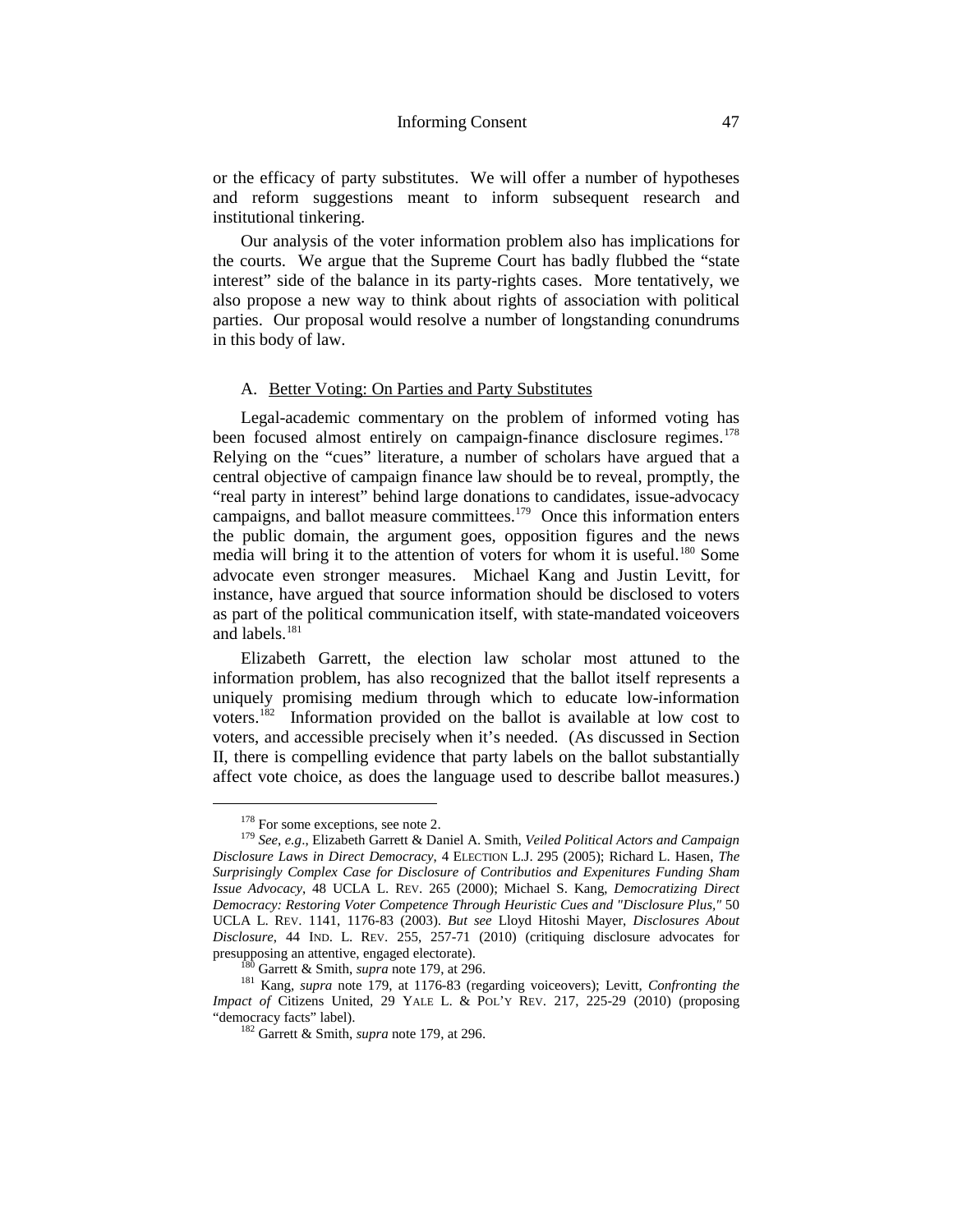Garrett has suggested that candidates be allowed to make statements of 250- 500 words on the ballot, with which candidates could identify their key endorsers as well as dubious sources of support for their opponents.<sup>183</sup> Garrett has also proposed that a public agency be given authority to identify issues of top priority to the electorate, to poll candidates for their positions on those issues, and to print the candidates' responses on the ballot.<sup>[184](#page-49-1)</sup>

We are intrigued by Garrett's ballot-improvement project, and quite sympathetic to the goal of revealing the identity of major donors. But the legal-academic commentary has missed something important: the singular virtues (for informed voting) of well-calibrated party cues, and of transparent, low-cost information about party control of government.

For reasons that should be clear by now, a well-calibrated partisan cue, provided on the ballot for easy consumption by ordinary voters, likely has far more potential to improve voter performance than does disclosure of bigmoney interest-group and corporate donors. For the disclosure model to pay dividends, the election campaign must be high profile so that ordinary voters are actually aware of the interest-group cues. Further, the electorate must be pretty sophisticated, consisting of voters who can successfully link interestgroup cues to their own interests or ideological beliefs, and who are not bamboozled by warring cues.<sup>[185](#page-49-2)</sup>

The disclosure model would have more of an upside, as Garrett has recognized, if it were feasible to provide interest-group cues on the ballot itself. But here great danger lurks. As James Gardner points out, statements on the ballot amount to unrebutted arguments with the potential to similarly affect large numbers of poorly informed voters.<sup>186</sup> What would otherwise have been self-canceling errors in voter beliefs can become correlated errors as a result, reducing the aggregate competence of the voting public. Even if voters are not misled, ballots filled with candidate statements and interestgroup cues would be considerably longer, and longer ballots result in more "rolloff"—abstention from down-ballot races—reducing the representativeness of the electorate in those races.<sup>187</sup>

<span id="page-49-2"></span><span id="page-49-1"></span><span id="page-49-0"></span><sup>&</sup>lt;sup>183</sup> Garrett, *supra* not[e 2,](#page-4-0) at 1584-86.<br><sup>184</sup> *Id.* at 1582-86.<br><sup>185</sup> The political scientist Cheryl Boudreau recently began an important research project on the comparative operation of party and interest-group cues. Her initial laboratory experiments show that party cues are much more powerful than endorsements by partyaffiliated interest groups. Boudreau, *Conflicting Cues, Consistent Opinions? How Party Cues and Endorsements Affect Public Opinion* (working paper, 2011) (on file with authors). 186 James A. Gardner, *Neutralizing the Incompetent Voter: A Comment on* Cook v.

<span id="page-49-3"></span>Gralike, 1 ELECTION L.J. 49, 53 (2001).<br><sup>187</sup> *See* Peter Selb, *Supersized Votes: Ballot Length, Uncertainty and Choice in Direct* 

<span id="page-49-4"></span>*Legislation Elections*, 134 PUB. CHOICE 319, 319, 325 (2008) (finding that longer initiative ballots result in greater roll-off, more confusion and a reduction in "voters' ability to translate their political preferences into consistent policy choices.")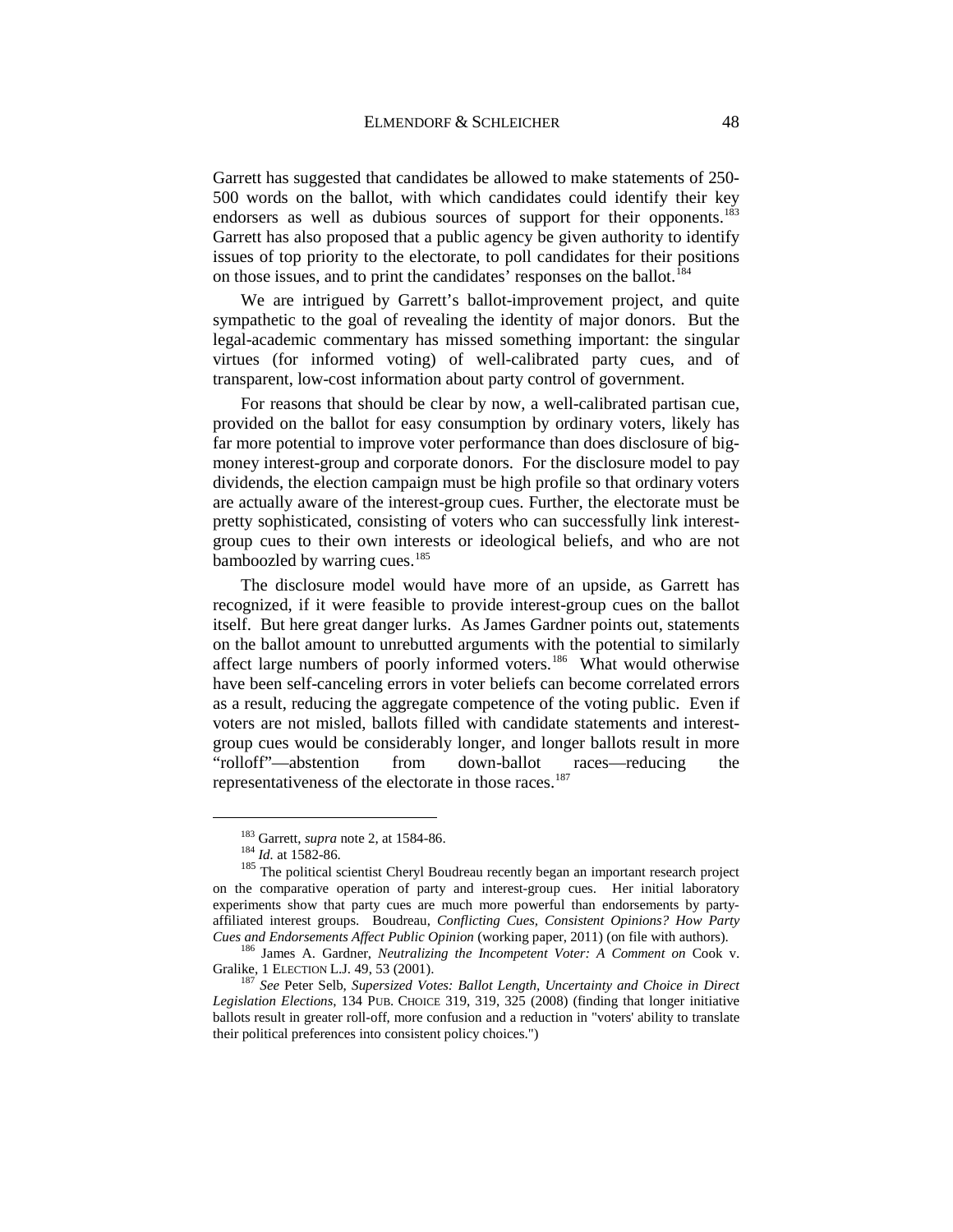## Informing Consent 49

Well-calibrated partisan cues are uniquely suited to inclusion on the ballot itself. They are succinct, encapsulating within a single word or phrase a host of issue positions. They matter to all ideological voters because they separate the leading candidates on the main divisions of politics. (By contrast, an interest-group cue is germane only to particular issues, which generally matter only to narrow issue-oriented publics.) And partisan cues are useful even to non-ideological voters—so long as the voter has an opinion about the government's performance—because partisan cues, unlike interest group cues, enable voters to relate candidates to the incumbent governing coalition. Finally, the meaning of party cues cannot easily be shaded by the manner of their presentation on the ballot. They are just labels after all, not exercises in political rhetoric.

So the question arises, what can law do to improve party labels, especially in light of party-brand failures? And, further, is there anything that law can do when well calibrated party labels are not enough—when attribution errors, or non-self-canceling Michigan votes, or a simple lack of knowledge about which party was in control deprives the party label of its ordinary utility as an aid to collective choice and accountability? We think there is.

But reformers must make a threshold choice between two mutually incompatible strategies. We shall call these the *better partisan voting* strategy, and the *party substitutes* strategy. The former entails clarifying linkages between the government, the major parties, and candidates for office; lowering the cost to voters of acquiring this information; and structuring the legal regulation of political parties so as to enable and encourage rebranding to the issue-space and electorate associated with the government in question. The party-substitutes strategy suppresses the very same information—raising the cost to voters of learning about partycandidate and party-government linkages—while inducing the creation of alternative, party-like cues and furnishing these on the ballot.

There are significant tradeoffs between these strategies, which we cannot fully explore given space limitations. Party-substitute cues can be more precisely tailored to the subnational government in question, and they offer more leverage against Michigan-voter imbalances and party-biased perceptions. But, because party-substitute cues would vary by name from one jurisdiction to the next, voters would face higher search costs than if the conventional party labels were used everywhere (and correlated in their content across jurisdictions). Potential economies of scale in branding would also be lost.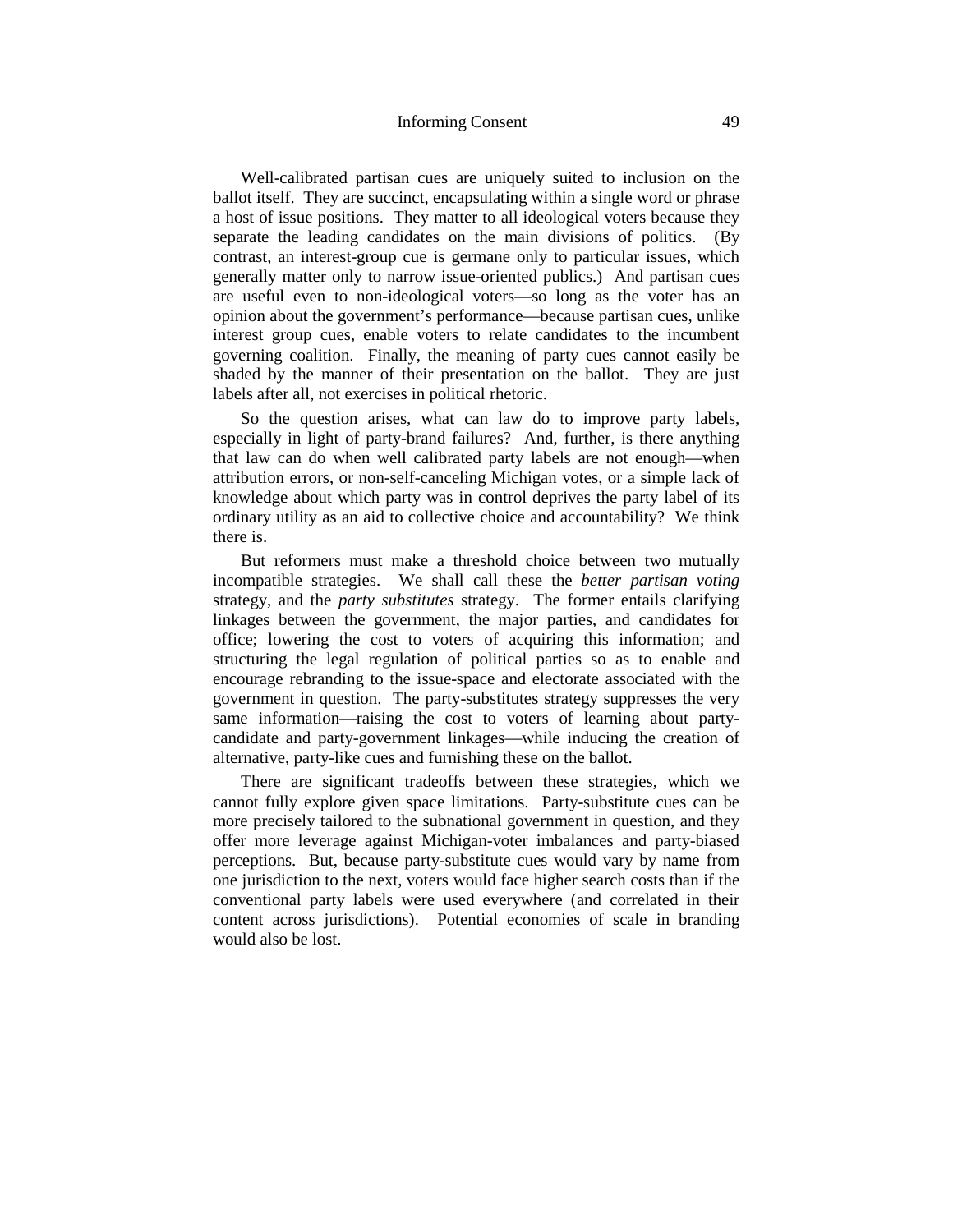### ELMENDORF & SCHLEICHER 50

#### *1. Better Partisan Voting (Through Law)*

Reformers who opt for the "better partisan voting" strategy may pursue it on a number of levels. They may undertake to improve the *availability* of major-party cues, voters' *apprehension* of the cues, the *consistency* of the cues, and the *tailoring* of the cues to issue-space and electorate in question. The balance of this section presents a number of reform suggestions, but we offer them more as ideas worth exploring and testing rather than as confident prescriptions.

#### a. Availability

Partisan cues are available to the extent that voters know the cue at the moment of decision. The most obvious availability-oriented reform is to convert formally nonpartisan representative elections into formally partisan elections, with candidates nominated by political parties and labeled accordingly on the ballot. Availability strategies may also prove fruitful in other presently unlabeled elections, such as initiative and referendum elections, and primary elections. These elections could be given partisan form by authorizing party organizations<sup>[188](#page-51-0)</sup> or party caucuses in the legislature to make ballot-printed endorsements.<sup>[189](#page-51-1)</sup>

### b. Apprehension

A party label has been apprehended to the extent (1) that voters correctly infer what the party label signifies about candidate issue positions with respect to the government in question (*ideological apprehension*), and (2) that voters understand the partisan balance of power in the government (*retrospective apprehension*).[190](#page-51-2) Small election law changes (as well as big

<span id="page-51-0"></span> <sup>188</sup> In the case of primary elections, it might also be useful to empower *minor parties* to make ballot-printed endorsements in the primaries of either or both major parties. Knowing which candidates have been endorsed by significant minor parties could help primary voters to differentiate candidates for the party's nomination. (A Christian Coalition-Republican is likely to govern quite differently than a Libertarian Republican.) Giving minor parties this role might also help to bring disaffected factions into the two-party system, which should improve voter performance as third-party candidates result in more incorrect voting. *See*

<span id="page-51-1"></span><sup>&</sup>lt;sup>189</sup> In the wake of California's adoption of the top-two primary, California Republicans have chosen to hold a mail-in pre-primary poll to choose the official candidate of the party. Seema Mehta, *State GOP Tries to Craft Its Own Mail-In Primary Before Prop 14. Takes Effect*, L.A.TIMES, Mar. 28, 2011. Similarly, county party organizations are sometimes allowed to "bracket" candidates together to create slates. *See Andrews v. Rajoppi*, 2008 N.J. Super. Unpub. LEXIS 1111 (App.Div. Apr. 29, 2008) at \*6-8.

<span id="page-51-2"></span><sup>&</sup>lt;sup>190</sup> It should be noted that clarity or distinctness between parties is a different thing from ideological distance between the parties, although both make voting decisions easier. Parties can be completely distinct — i.e., all Democrats being to the left of all Republicans— and quite close together on an ideological scale. In fact, distinctness might increase competition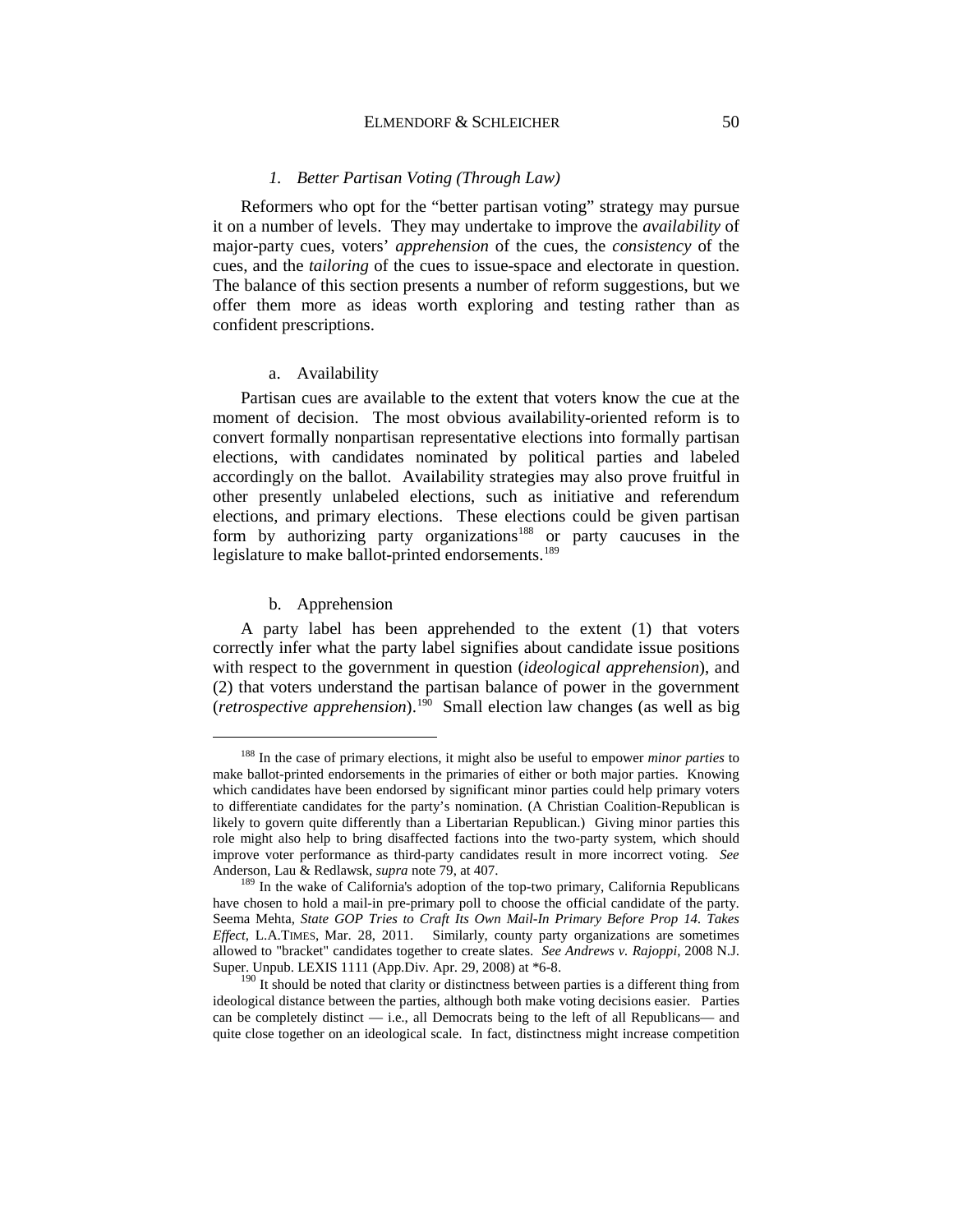constitutional changes) could improve apprehension along both dimensions, thereby diminishing the problem of mismatched perceptions.

*Retrospective Apprehension.* We suspect that one minor reform to ballot design would dramatically improve retrospective apprehension, especially among less attentive voters. Ballots should "label" the existing partisan balance in government, not just the endorsement of candidates by political parties. A large fraction of the electorate does not know the existing partisan balance even in national elections.<sup>191</sup> Designating party control on the ballot itself would enable many more citizens to vote retrospectively.

Another, more far-reaching technique for facilitating retrospective apprehension is to consolidate offices and functions at a given level of government. Political scientists have shown repeatedly that retrospective voting is sensitive to the clarity of control.<sup>[192](#page-52-1)</sup> Multi-party governments and separated powers undermine retrospective accountability; single-party control enables it. Seen in this light, the existing separation-of-powers pattern in the United States is strange. As one moves down the governmental hierarchy (from national, to state, to local), one typically finds more rather than less separation of powers and functions. Thus, many states have plural executives, with separately elected governors, attorneys general, comptrollers, and the like, in addition to bicameral legislatures and a separately elected governor.<sup>193</sup> At the local level, one finds not only separately elected city councils, mayors, prosecutors, and city attorneys, but also a division of power and functions between the general purpose municipal or county government, the school board, and any number of "special districts" with narrowly defined responsibilities.<sup>194</sup>

For purposes of democratic accountability, this makes little sense.<sup>195</sup> The less informed the electorate about a given level of government, the more important it is to limit the electorate's monitoring responsibilities and to simplify its choices.

<u>.</u>

for the median voter, as party members and leadership do not have to take far-left or right votes to make clear to their base that they are really Democrats or Republicans and not DINOs or RINOS. *See* James M. Snyder, Jr. & Michael Ting, *An Informational Rationale for Political Parties*, 46 AM. J. POL. SCI. 90, 90 (2002) (developing a model that suggests that clarity of party labels increases centrism).<br> $^{191}$  See supra note 64.

<span id="page-52-2"></span><span id="page-52-1"></span><span id="page-52-0"></span><sup>&</sup>lt;sup>192</sup> *See* Anderson, *supra* note [167,](#page-44-6) at 281-86 (2007).<br><sup>193</sup> On the costs of plural executives, see Daniel B. Rodriguez, *State Constitutional Failure*, 2011 U. ILL. L. REV. 1243 (2011)

<span id="page-52-3"></span><sup>&</sup>lt;sup>194</sup> *See generally* RICHARD BRIFFAULT & LAURIE REYNOLDS, CASES AND MATERIALS ON STATE AND LOCAL GOVERNMENT LAW 8-16 (7th ed. 2009).

<span id="page-52-4"></span> $195$  It also makes little sense in terms of the conventional diffusion-of-power rationale for separated powers. Lower-level governments have fewer powers than higher-level governments, and abuses may be checked by corrective action taken at a higher level.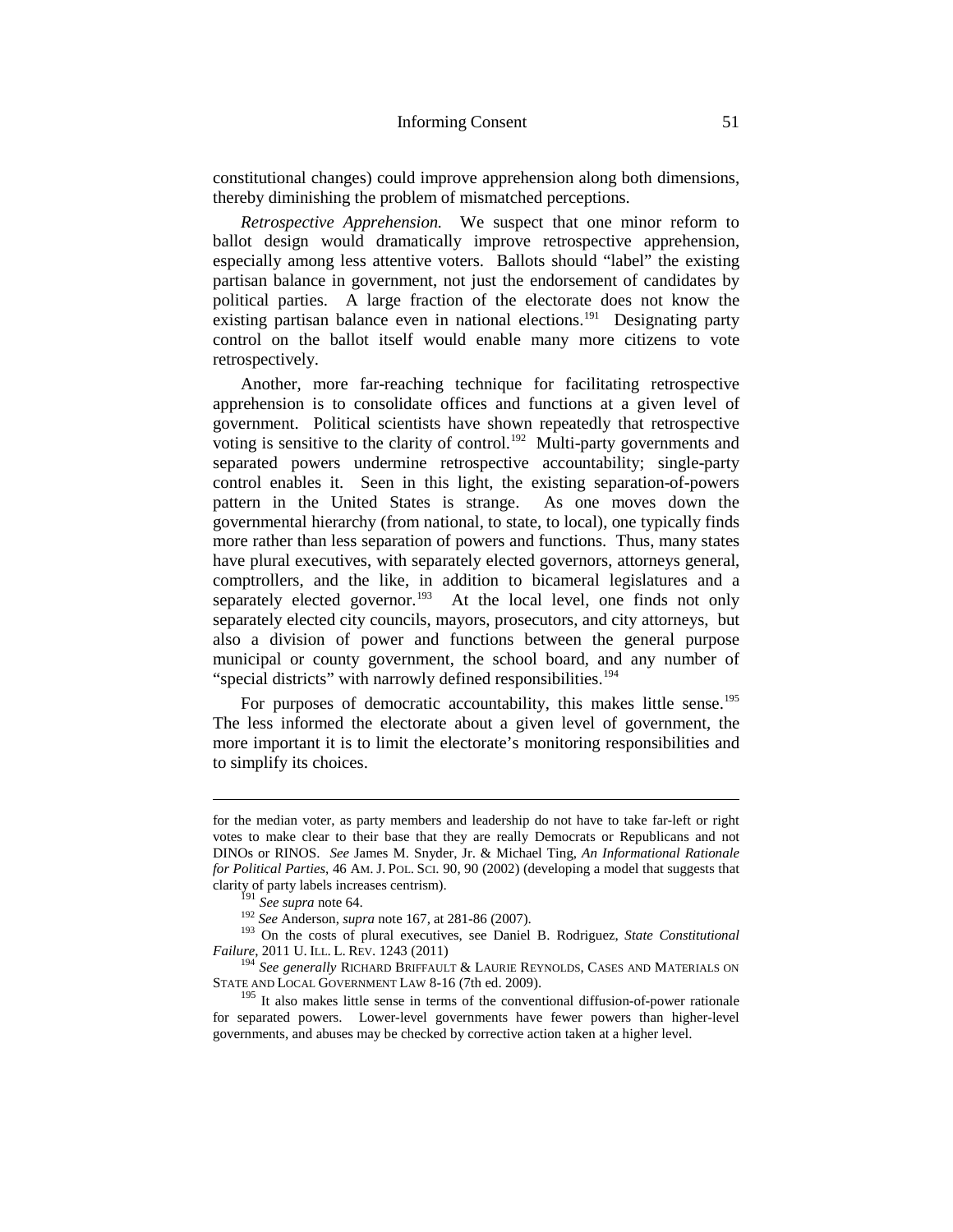*Ideological Apprehension.* Any reform that improves retrospective apprehension will also enhance ideological apprehension. Voters who know which party is responsible for policies recently in the news will also have a better sense of what that party stands for ideologically.

There are also, we think, unexplored opportunities for improving ideological apprehension via direct democracy. The inclusion of a line below each ballot initiative that told voters which political parties supported it would help voters who know something about the initiative to learn something about the party, as well as voters who know something about the party to learn something about the initiative.

Ideological apprehension might also be advanced by introducing a modified, party-based version of the referendum. Suppose that each majorparty caucus in the legislature were authorized to put one referendum measure on the ballot during each legislative election. These would likely be seen by voters as representing the party caucuses' preeminent legislative objectives,[196](#page-53-0) and as such would convey more information about party ideology than would the caucus's decision to endorse (with a ballot label) a quotidian ballot initiative. The party referendum measures would probably receive lots of campaign attention, both because of their signification about what the party stands for, and because the caucuses and the candidates they support would invest in spreading the message.<sup>197</sup> We suspect that the "party-caucus referendum" would be particularly helpful in jurisdictions that have long been dominated by one party, where voters trying to gauge the likely policy consequences of voting the opposition party into power have no reservoir of experience with its rule to draw upon.<sup>[198](#page-53-2)</sup>

## c. Consistency

Party cues are consistent insofar as candidates running under the party label espouse the same positions and stick to them over time. Consistent cues are easier for voters to use, but there is a tradeoff to be struck because too much consistency would impede party adaptation and eventually result in uncompetitive elections. Reformers should ask whether the person or entity who ascribes the party label – primary voters, caucus goers, etc. – is

<span id="page-53-0"></span><sup>&</sup>lt;sup>196</sup> At least with respect to the minority party, which is blocked from achieving its objectives through the ordinary legislative process.<br><sup>197</sup> Contrast the abstract and lengthy platforms that party activists draw up. These do not

<span id="page-53-1"></span>become law when the party is voted into power, and, having been drafted by activists rather than legislators, they may not well reflect the views of the figures who really count, i.e., government officials elected on the party label.

<span id="page-53-2"></span><sup>&</sup>lt;sup>198</sup> Note that improving voters' understanding of the principal opposition party should also facilitate retrospective voting against the party in power. *See* Anderson, *supra* not[e 167,](#page-44-6) at 284-85 (reviewing studies showing that retrospective voting is contingent on voters "perceiv[ing] viable alternatives").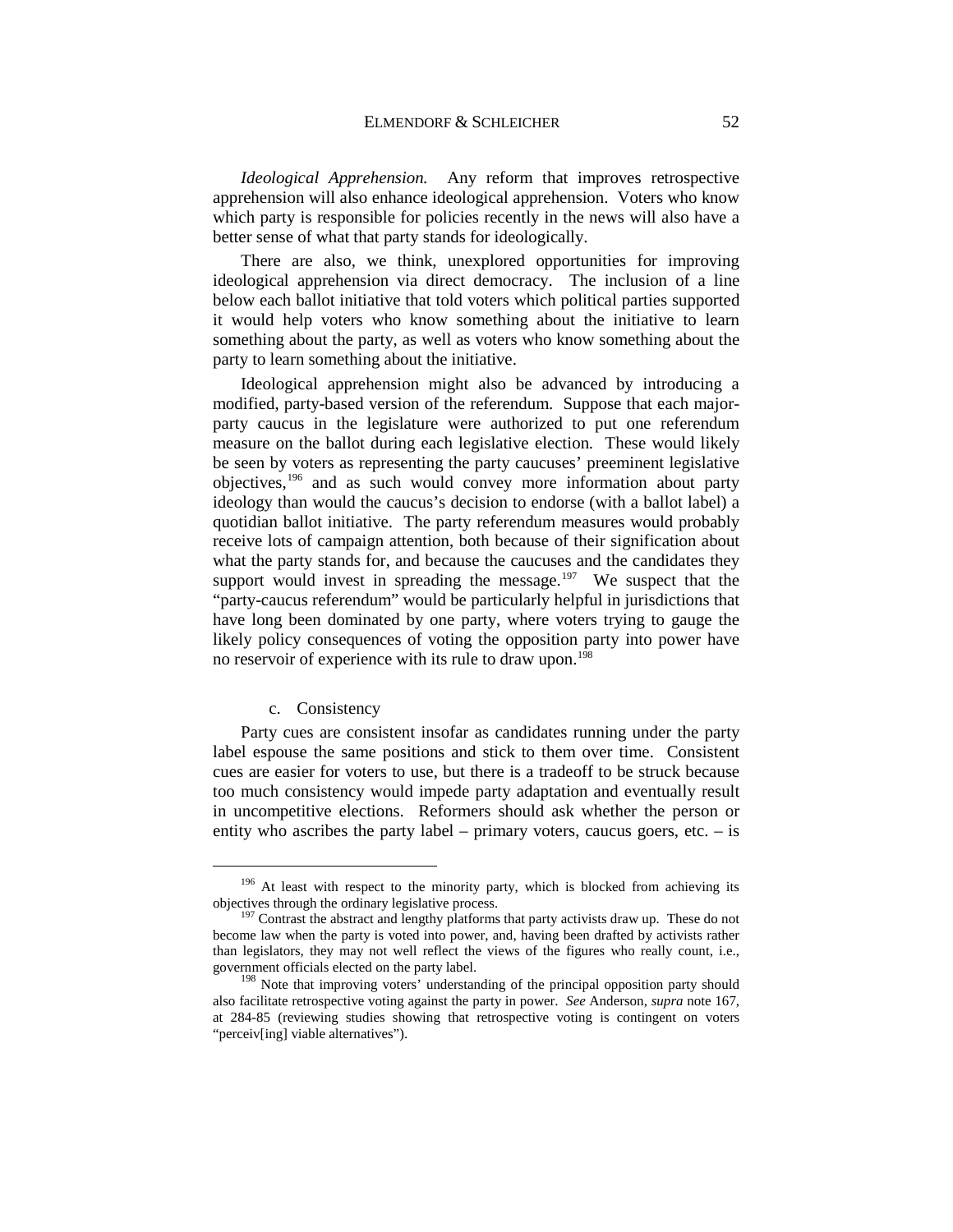well placed to make the tradeoff. We do not have particularly ingenious ideas for how best to strike the balance, but we are skeptical of regimes such as Washington State's "top two" primary, which permit candidates to selfascribe the party label. $199$ 

# d. Tailoring (Undoing Party-Brand Mismatch)

The most difficult and delicate task for reformers pursuing the "better partisan voting" strategy is figuring out how to induce the development of differentiated, well-tailored party sub-brands that are legible to voters at the state- and, especially, the local-government levels. The difficulty of this task owes to the variety of forces that can cause party-brand and perceptual mismatch; to the intractability of some of those forces (such as voter inattention to lower-stakes governments); to the lack of empirical research on the dynamics of rebranding; and to the U.S. Supreme Court's jurisprudence of political party rights. $200$ 

But one should not infer that the project of "better tailoring through law" is hopeless. One positive step, mentioned earlier, is to permit voters to register as members of different parties for purposes of different levels of government.[201](#page-54-2) Comparatively conservative Democrats in liberal states and cities would be free to participate in state and local Republican primaries without abandoning the Democratic primary for national office; vice-versa for relatively liberal Republicans in conservative states and cities. This should help the local minority party to become more competitive vis-à-vis the median voter in the locale.<sup>[202](#page-54-3)</sup> (While this reform would face a substantial constitutional challenge, other reforms that enable party switching on Election Day, such as "same-day registration," could also help and would likely be on safer ground. $^{203}$ )

<span id="page-54-0"></span> <sup>199</sup> *Cf.* Matthew Manweller, *The Very Partisan Non-Partisan Top Two Primary: Understanding what Voters Don't Understand*, 10 ELECTION L.J. (forthcoming 2011) (documenting extensive voter confusion about the signification of party labels under

<span id="page-54-2"></span><span id="page-54-1"></span>Washington's system). 200 *See infra* Part III.C. <sup>201</sup> Similarly, laws giving automatic ballot places in local elections to parties that do well state-wide could be repealed. *See* Schleicher, *Why*, *supra* not[e 2,](#page-4-0) at 468-70. <sup>202</sup> To be sure, one-party dominance might still be hard to dislodge, for strategic voters

<span id="page-54-3"></span>may be reluctant to leave the one primary that matters in any given election. However, shocks to the political system, like a scandal followed by a particularly attractive candidate opting into the opposing primary, could shake the party system at the local level into some kind of competitive balance.<br><sup>203</sup> Rebranding might also be encouraged by structural reforms that increase the payoff

<span id="page-54-4"></span>to winning (subnational) median-voter support, and that lengthen the time horizon of legislators serving in subnational government. In the first category are things like eliminating supermajority requirements for the passage of legislation, and crafting legislative districts so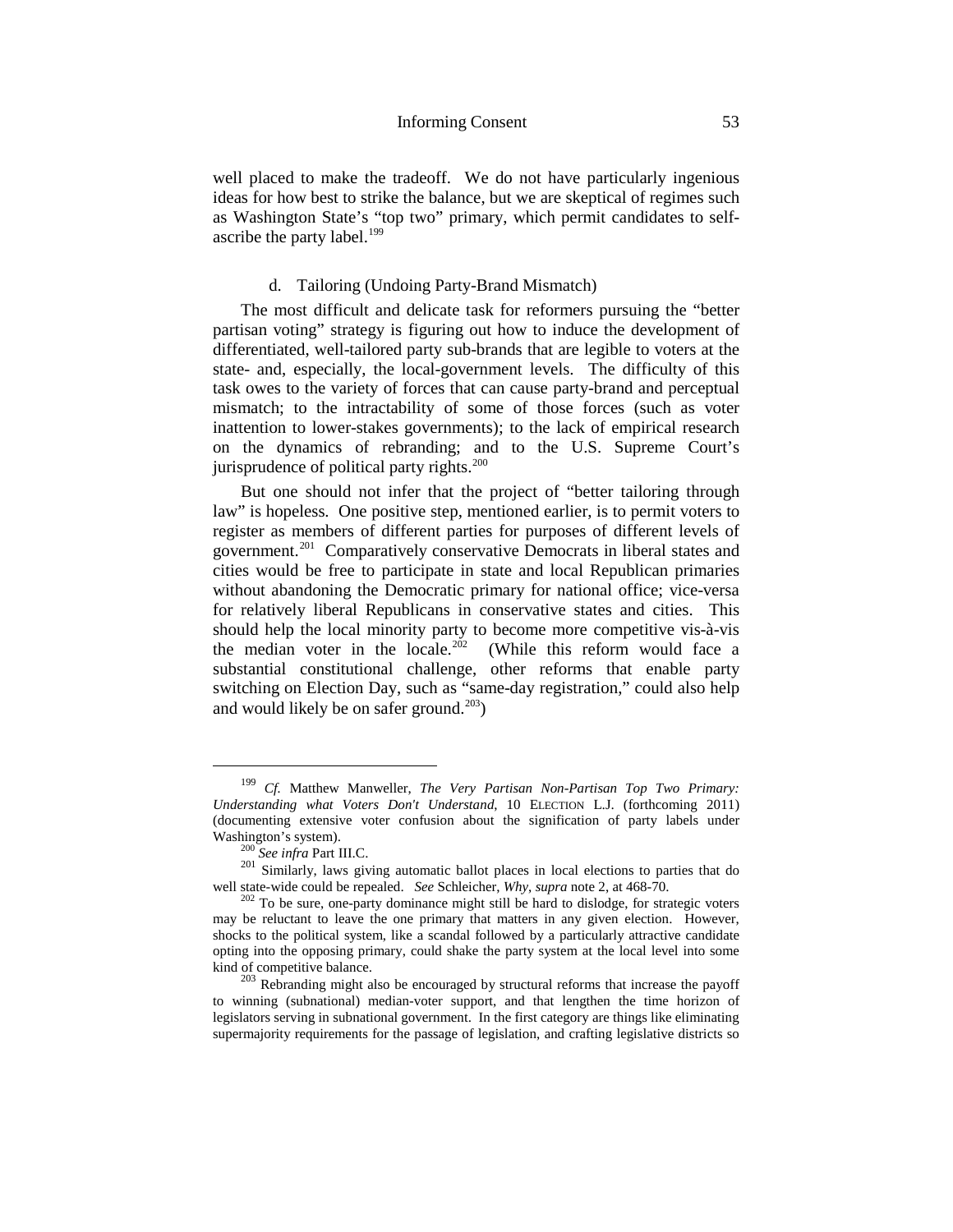Local party activists and officials will not, of course, be motivated to build a competitive local brand unless citizens are willing and able to vote in state and local elections on the basis of local rather than national party preferences. The main barriers here are cognitive and affective, though strategic voting could be a factor too if lower-level governments can shape the partisan balance of power at higher levels. $204$ 

Ballot designers may be able to soften affective barriers to voting against one's national party preference by describing party brands in terms of the government at issue. If this reform were implemented, San Francisco voters (for example) would receive a ballot labeling candidates for national office "National Democrat" or "National Republican," candidates for statelevel office "California Democrat" or "California Republican," and candidates for municipal office "San Francisco Democrat" or "San Francisco Republican."<sup>205</sup> The geographic signifier would remind San Francisco liberals that "Republican" might not have the same meaning at different levels of government.

More generally, anything that gives voters access to low-cost, reliable information about governmental performance should help to solve the mismatch problem.<sup>206</sup> Better information about subnational government performance will reduce mismatch at the level of perceptions, and thereby incentivize minority-party activists to rebrand their party so that it represents an ideologically plausible alternative for the subnational median voter who is dissatisfied with the incumbent regime's performance.

### *2. Substitutes for the National Party Labels*

-

The last section provided a grab bag of ideas for improving the quality of party labels. But what can be done for states and cities where the quality of major-party labels is essentially irrelevant (as may result from an imbalance of Michigan voters), where mismatch proves incurable, or where entrenched legal norms require nonpartisan elections? The simplest remedy

as to create a large "winner's bonus" for whichever party draws the most votes. In the second category are things like eliminating term limits and increasing legislative pay. 204 The most significant current tie between state-level elections and party control over

<span id="page-55-0"></span>the federal government is state legislatures' control over congressional redistricting. The adoption of independent redistricting for congressional elections might, on the margins, increase citizens' willingness vote in state elections on the basis of state rather than national considerations. 205 This example presumes that municipal officeholders compete in partisan elections.

<span id="page-55-1"></span>In California as in many other states, local government elections are presently nonpartisan. See CAL. CONST. art. 2,  $\S$  6(a) (requiring all local elections to be nonpartisan).

<span id="page-55-2"></span><sup>&</sup>lt;sup>206</sup> Consider for example Heather Gerken's promising proposal for a "Democracy Index," designed to inform voters in Secretary of State elections about the relative quality of their state's election administration system. GERKEN, *supra* note, at 15-26..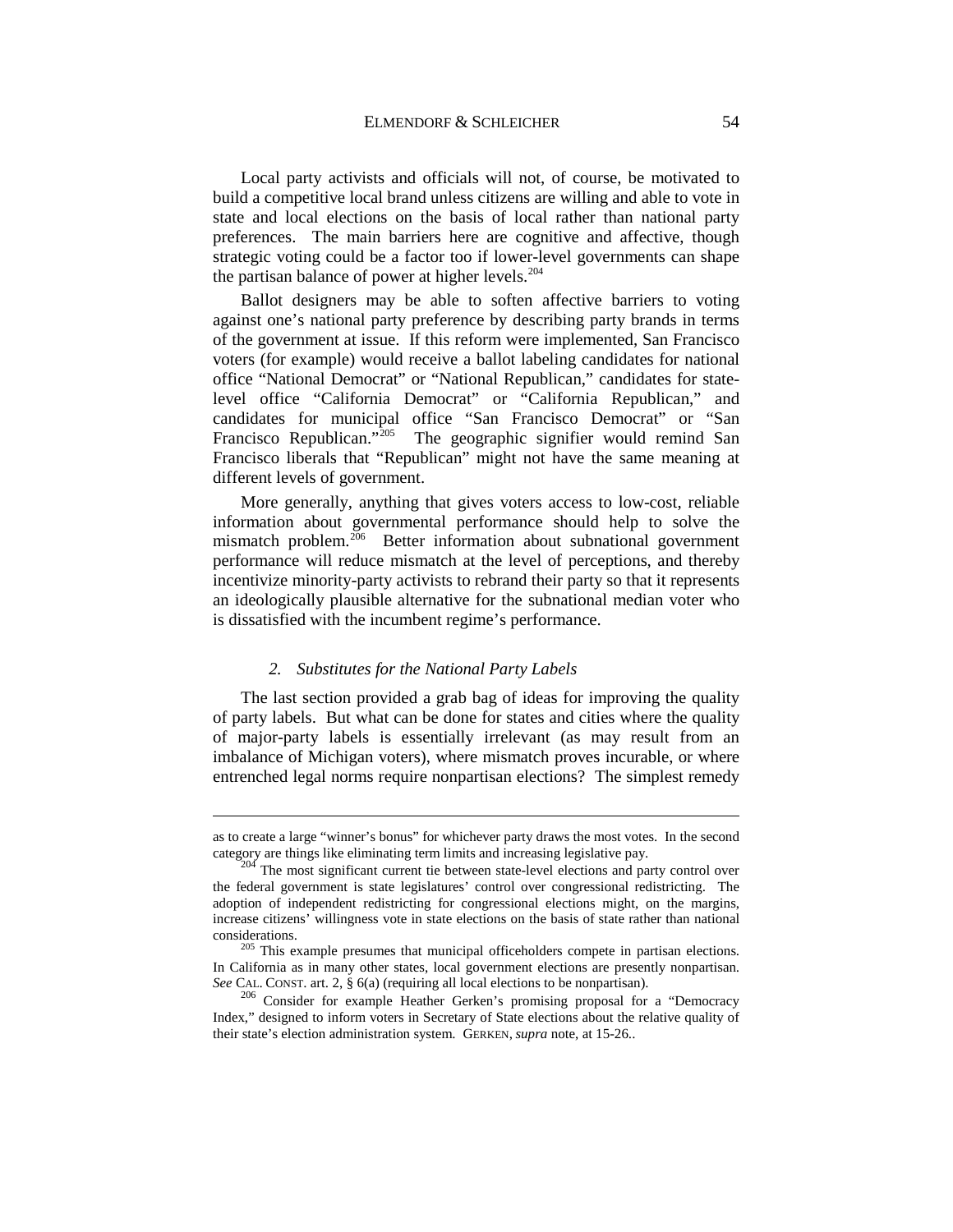is to permit home-grown parties to contest local elections while excluding the national parties.<sup>207</sup> But this would face a substantial First Amendment challenge.<sup>[208](#page-56-1)</sup>

Alternatively, the subnational government could adopt formally nonpartisan elections--candidates would qualify for the ballot by gathering signatures or paying filing fees--while providing voters with *party label substitutes* on the ballot. A party-label substitute, as we use the term, is an alternative notation that functions like a well-calibrated major-party cue, in that it (1) locates candidates along the main ideological dimension of politics at the level of government in question; (2) is binary in character, (3) divides the electorate pretty evenly along the main ideological dimension; (4) develops meaning as voters observe politics and link conditions in the world around them to the figures then in charge of government; and (5) resists manipulation through the manner of its presentation on the ballot.<sup>[209](#page-56-2)</sup>

What alternatives to conventional party labels would function in this way? In the balance of this, we section sketch a couple of proposals, one modest and the other more ambitious. The modest option is to authorize the most powerful elected official in the jurisdiction (e.g., the mayor or governor) to make ballot-printed endorsements in legislative races. The more ambitious alternative is to establish a novel system of advisory primaries, which would be open to voters and candidates without regard to party affiliation and would incentivize participants to sort into competing umbrella coalitions on the basis of their local policy preferences.

## a. The Executive Cue $^{210}$  $^{210}$  $^{210}$

Voters are better informed in mayoral and gubernatorial elections than in other local and state elections.<sup>[211](#page-56-4)</sup> These executive officials receive much

<span id="page-56-0"></span> <sup>207</sup> *See* Schleicher, *Why*, *supra* note [2,](#page-4-0) at 470-73. *Cf.* Schleicher, *What If*, *supra* note [2,](#page-4-0) at 117-18, 152-56 (proposing a supranational vote distribution requirement to induce the formation of new, supranational parties for purposes of European Parliament elections elections that are presently contested and won in each member state by national parties competing on the basis of domestic rather than EU issues).

<span id="page-56-2"></span><span id="page-56-1"></span><sup>&</sup>lt;sup>208</sup> *See* Schleicher, *Why*, *supra* not[e 2,](#page-4-0) at 470-73. <sup>209</sup> As explained above, the interest-group cues that many legal commentators and some <sup>209</sup> As explained above, the interest-group cues that many legal commentato political scientists see as critical to competent, low-information voting do not have these properties. See notes 115-131 and accompanying text.

<span id="page-56-3"></span><sup>&</sup>lt;sup>210</sup> The argument of this section was first sketched in Chris Elmendorf & David Schleicher, *Making Democracy Work in San Francisco*, S.F. CHRONICLE, Feb. 28, 2010 at

<span id="page-56-4"></span>E4. <sup>211</sup> Recent experimental and survey research by David Anderson shows that voters focus on presidential and gubernatorial races at the expense of concurrent congressional races, and that voter search in each race is strongly correlated with correct placement of the candidate on a seven-point ideology scale. David Anderson, Pushing the Limits of Democracy: Concurrent Elections and Cognitive Limitations of Voters (Ph.D. dissertation, Rutgers University, 2011), *available at* http://mss3.libraries.rutgers.edu/dlr/showfed.php?pid=rutgers-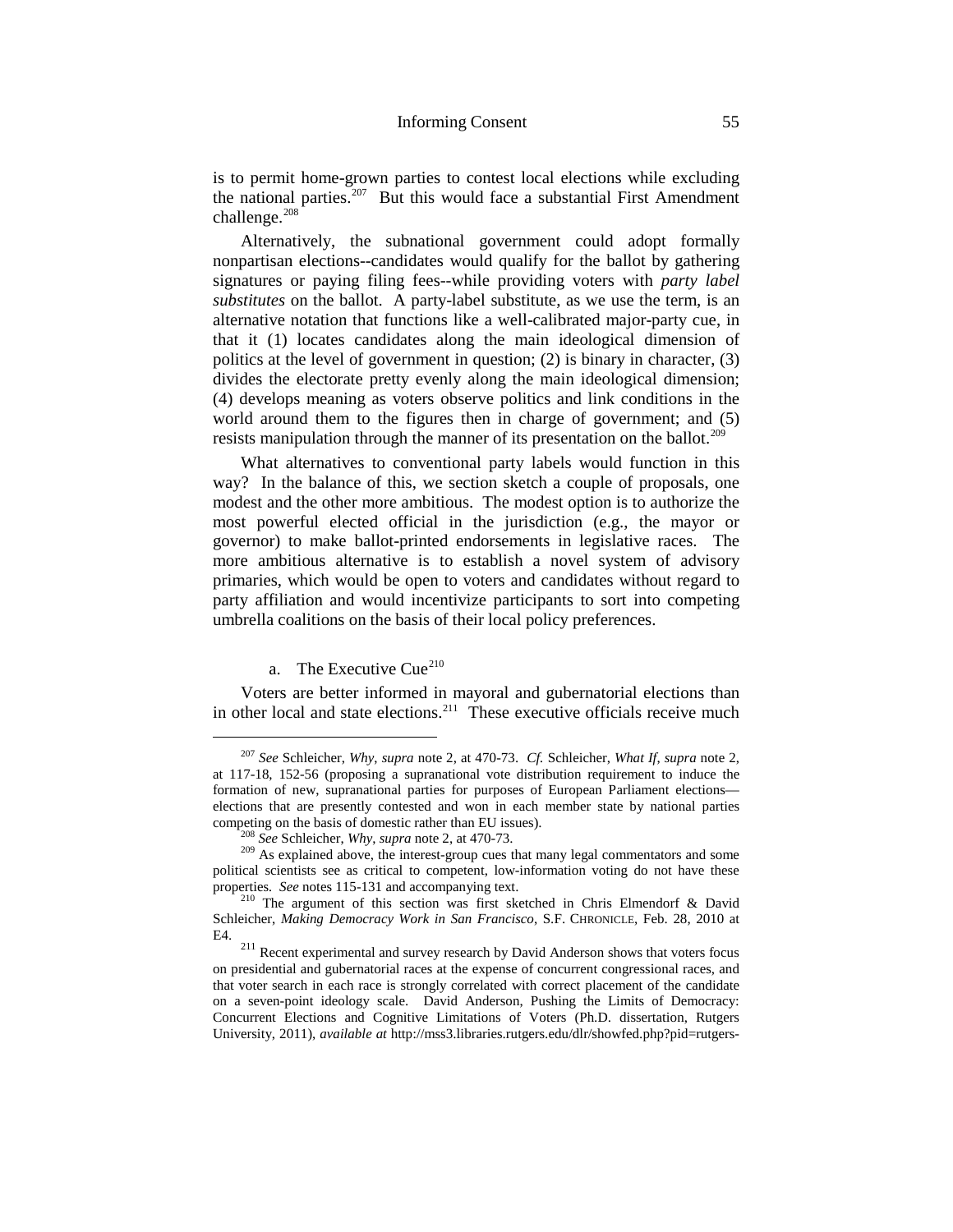more media coverage than their counterparts in state and local legislatures, $212$  and candidates and interest groups spend much more money on gubernatorial and mayoral races than on races for the state and local legislatures.

The information differential is evidenced by the fact that out-party candidates for mayor and governor in one-party-dominated states and cities occasionally win, notwithstanding the ubiquitous failure of their copartisans' efforts to gain control of the legislative chamber. A Democrat, Brad Henry, is the governor of inveterately Republican Oklahoma; Giuliani and Bloomberg won the mayoralty in deep-blue New York City.

Mayors and governors are also distinctive because of the electoral pressures they face. They are elected at large, so they must appeal to the median voter in the jurisdiction as a whole--much moreso than local legislators, whose district-level constituencies may not resemble the jurisdiction as a whole, and who are elected in lower turnout contests.<sup>213</sup> But mayors and governors are not slaves to the median voter; they must also answer to the coalition of interest groups and foot soldiers that backed their campaigns. As a result of these cross-cutting pressures—and relatively high levels of media coverage and public attention—mayors and governors may become "brand names" that resemble, in their ideological content, a majorparty brand within a healthy two-party system.

Our proposal is simple: Give the Mayor or Governor the power to make on-ballot endorsements. This "executive cue" would position voters to leverage their opinions, positive or negative, about the most widely recognized official with a locale-specific platform in elections where they are relatively poorly informed. And, like a party cue, the executive cue would enable voters to empower or check the political coalition at the helm of government by voting for or against that coalition's candidates in legislative races.

To be sure, the executive cue is an imperfect substitute for true, wellcalibrated party cues. The cue would prove harder for voters to use than true party brands, because the trademark would change every time a new person obtains the executive's office. The utility of the executive cue is also

<u>.</u>

lib:33379. Anderson did not investigate voter search in concurrent state legislative races, but it is unlikely that voters pay more attention to concurrent state legislative races than to concurrent congressional races. 212 *See*, *e.g.*, Scott L. Althaus & Todd C. Trautman, *The Impact of Television Market* 

<span id="page-57-0"></span>*Size on Voter Turnout in American Elections*, 36 AM. POL. RES. 824, 829-31 (2008) (citing studies and explaining economic incentives for local television stations to focus on statewide elections rather than districted legislative races, especially in large media markets).

<span id="page-57-1"></span><sup>&</sup>lt;sup>213</sup> Cf. ZOLTAN L. HAJNAL, AMERICA'S UNEVEN DEMOCRACY: RACE, TURNOUT, AND REPRESENTATION IN CITY POLITICS 88-90, 151-52 (noting that cities with council-manager governments, where the city council appoints a nonpartisan manager, have lower turnout than cities with mayoral elections).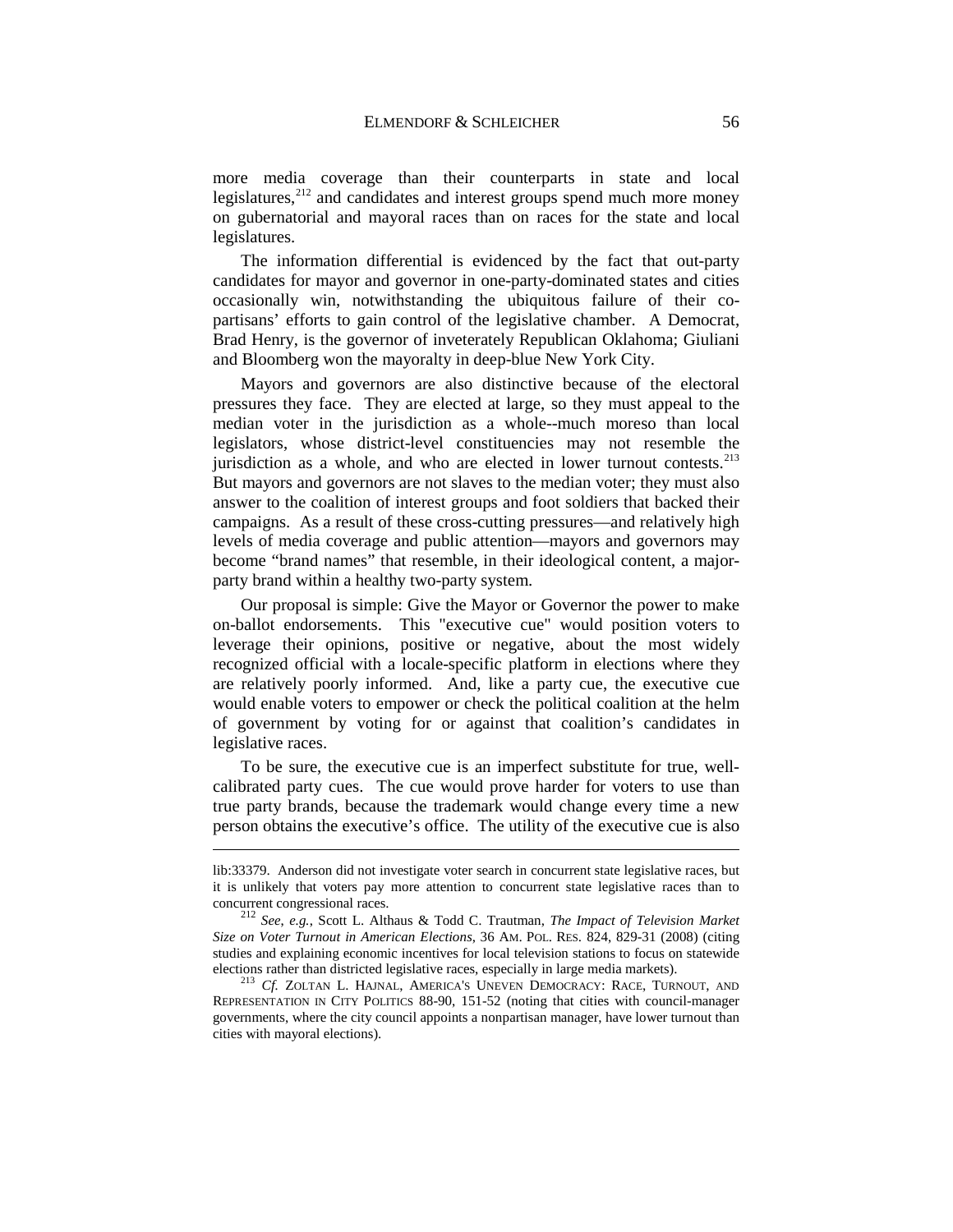limited by its one-sidedness. Knowing that a candidate for a lesser office has been endorsed by the mayor or governor tells voters that that candidate would support the endorser's agenda, but it doesn't inform voters about which of the other candidates would be most responsive to the agenda of the primary opposition coalition. Unlike a true party cue, the executive cue would not solve the opposition's coordination problem in plurality-winner elections. Finally, unpopular executives might strategically withhold the executive cue, or assign it disingenuously to an uncompetitive candidate so as not to hurt a stronger ally.

All that said, if the major party cues are persistently dysfunctional in a city or state, formally nonpartisan elections coupled with ballot-printed mayoral (gubernatorial) endorsements may enable a low-information electorate to achieve better results than would conventional partisan elections.<sup>[214](#page-58-0)</sup>

# b. Advisory Primaries

We think it is possible to improve on the executive cue by inducing the creation of *de facto* local political parties and labeling candidates accordingly on the ballot. The regime we envision would be designed to mimic a genuinely local two-party system, while standing a better chance of surviving constitutional challenge than a regime of ordinary partisan elections from which successful national parties have been banned. Here's how we would organize it:

> • Candidates would qualify for the general-election ballot through a conventional nonpartisan process, such as gathering signatures or paying a filing fee.

> ● Any self-selected group of citizens (of a certain size) could petition to sponsor a state-organized, stateadministered advisory primary, setting forth in their petition a name for the primary and a statement of principles meant to attract candidates and voters to the event. Signers of the petition need not be members of any organization or have any prior legal identity, except as individuals.

> ● Petitioners, in naming the primary, could not use the names of ballot-qualified political parties that field candidates in partisan elections.

> • The advisory primaries would be open by law to candidates and voters without regard to party affiliation. But candidates and voters would be permitted to enter only

<span id="page-58-0"></span><sup>&</sup>lt;sup>214</sup> The executive cue might also be used to good effect in other city elections for which state law mandates a nonpartisan ballot.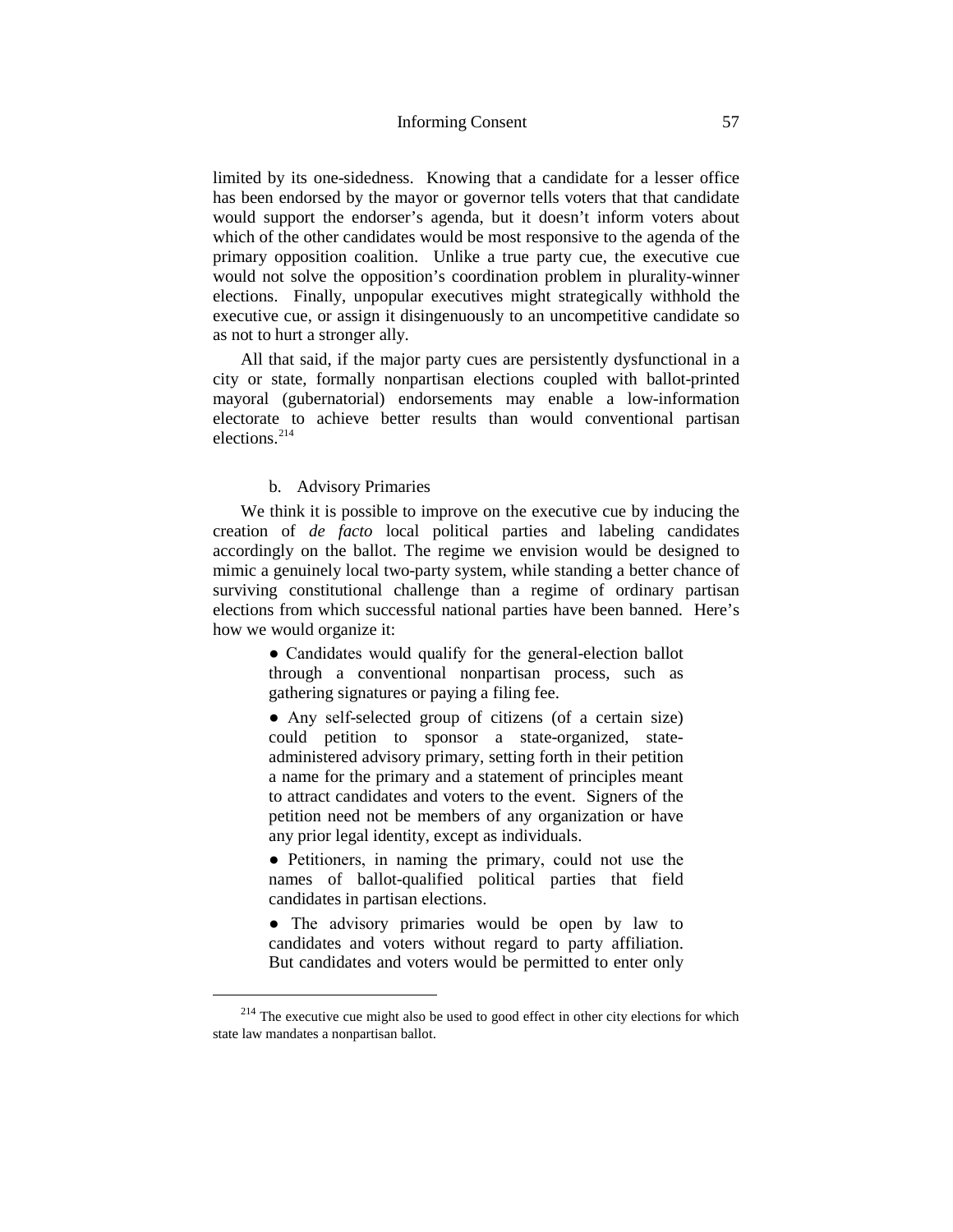one such primary per election cycle for the level of government in question.

● The winners of the two advisory primaries that achieved the *highest levels of voter participation* would be designated on the general election ballot as the winners of their respective advisory primaries. The ballot would not designate the winners of other advisory primaries, or of any nomination process that a political party might carry out on its own.

• The winner of the most popular advisory primary (by number of voters participating) would appear first on the ballot; the winner of the next most popular primary would appear second; and the remaining candidates would appear in random or alphabetical order.

• Public funding, if any, would be distributed to advisory primary winners in proportion to the number of voters participating in each primary.

This regime would create powerful incentives for interest groups, candidates, and voters to band together into a pair of competing umbrella coalitions, akin to the major parties in a well-functioning two-party system. Aiming for the perks of "top two" status—ballot label, ballot position, and money—advisory-primary organizers would craft initial platforms that are attractive to large swaths of the electorate. Candidates hoping to benefit from a ballot label will participate only in what look to be the two most popular of the advisory primaries, lest the candidate end up the "winner" of an advisory primary that does not yield a ballot label. Similarly, engaged voters will opt into the two most popular of the advisory primaries because that is where they will find the strongest candidates, and where they will avoid wasting their vote in a primary that does not yield a ballot notation.

This regime would also provide strategic advisory primary voters with very good reasons not to "raid" the main alternative primary to the one they prefer (in the hopes of making an unattractive candidate the winner). Raiding under the system we propose would operate to transfer tangible benefits—money and ballot position—from the winner of the voter's preferred advisory primary to his or her principal opponent. These deterrents to raiding should help to stabilize the meaning of the ballot labels.

The provisions that deter raiding will simultaneously incentivize elites to mobilize broad primary turnout. This should help to educate the masses about what each coalition stands for, and to further stabilize the meaning of the labels. (The more voters who participate, the harder it is for a highly mobilized fringe of the electorate to determine the winner.)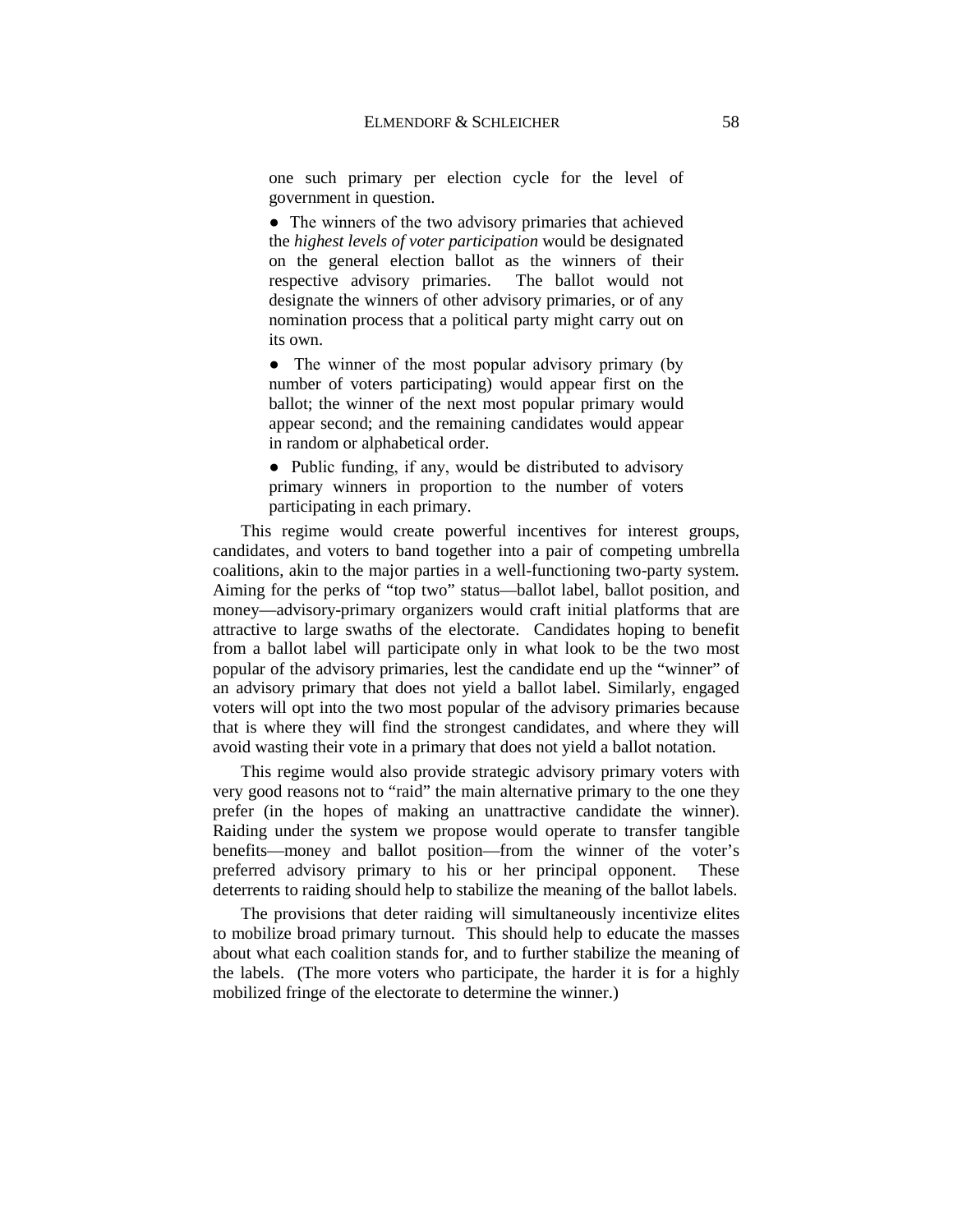In short, this regime should result in a fully functional two *de facto* party system, in which the advisory primary brands are well calibrated to the issue-space and electorate for the government in question. Elected officials will customarily have affiliated with one or the other of the dominant advisory primary coalitions, enabling citizens to link government performance to the "team" in charge, and to vote accordingly in the next election. And the leading advisory primary brands would be reused in successive elections, giving them some of the consistency of real party brands. $^{215}$  $^{215}$  $^{215}$ 

Indeed, our advisory primary regime might well outperform the conventional party system with primary elections in some respects, even apart from mismatch or failures due to an imbalance of Michigan voters. By linking public financing and ballot position to primary-election turnout, our model creates stronger incentives for elites to mobilize broad participation and does away with the need for restrictive advance-registration rules (conventionally defended as antidotes to raiding). [216](#page-60-1) It is a fair hope too that voters would have weaker affective ties to "their" advisory primary than to "their" political party, with a corresponding reduction in cognitive bias and Michigan-style voting.<sup>217</sup> Voters would not need to "register" or "enroll" in an advisory primary group to cast a primary ballot, nor would the groups that request advisory primaries necessarily have any legal life between elections. .

Would the advisory primary regime survive a constitutional challenge? We cannot be sure—no one has a very good record predicting Supreme Court decisions in party rights cases—but we think it would. For reasons we have made clear, states and cities have a very strong interest in providing voting cues that will not be read through the lens of national politics. And, in contrast to a system of formally partisan elections from which the

<span id="page-60-0"></span><sup>&</sup>lt;sup>215</sup> The consistency, both across time and across offices at a level of government, and the tailoring of the advisory-primary labels are what set our regime apart from California's "top 2" nonpartisan primaries with self-labeling of candidates.

<span id="page-60-1"></span><sup>&</sup>lt;sup>216</sup> In conventional primaries, each candidate has incentives to mobilize only his own supporters—while discouraging turnout by the other candidates' supporters. The party as a whole has no interest in boosting primary turnout.

<span id="page-60-2"></span> $2^{217}$  Our advisory primary system is also likely to outperform its nearest real-world counterpart: "fusion" systems, under which several parties can nominate the same candidate, allowing candidates to have more bespoke brands. *See* Schleicher, *Why*, *supra* not[e 2,](#page-4-0) at 469. Fusion is now allowed only in New York, where it has helped mayoral candidates like Rudy Giuiliani and Michael Bloomberg distance themselves from their national parties *Id.* Fusion differs from our proposal in critical respects, however, in that it leaves the major parties on the ballot (we would exclude all de jure parties), and encourages the formation of numerous minor parties (we aim for just two advisory primary brands). The proliferation of minor parties under fusion taxes a low-information electorate. Tellingly, fusion has *not* enabled Republican candidates to seriously challenge the Democratic dominance of New York City Council, notwithstanding the contemporaneous success of Giuliani and Bloomberg. *Id.*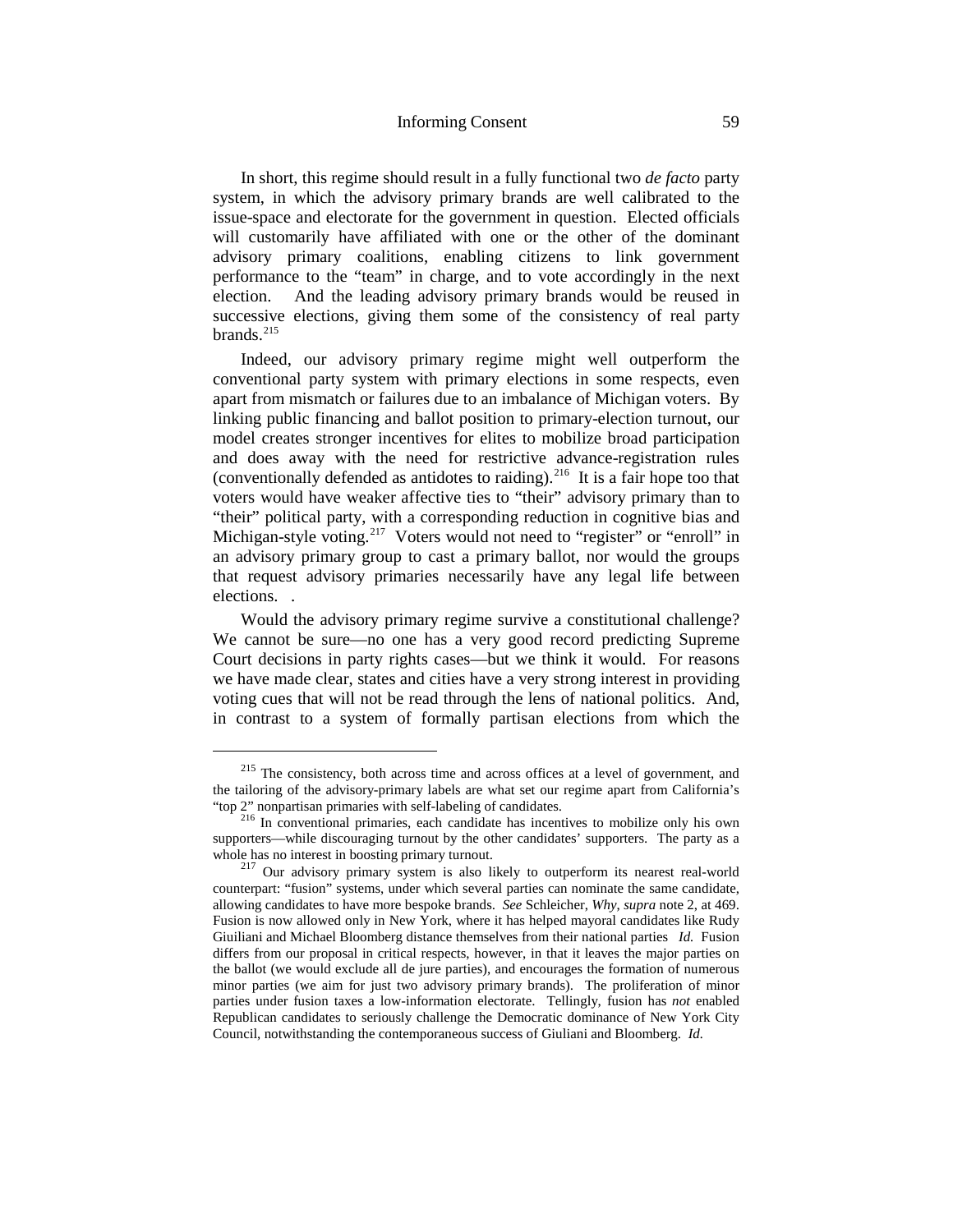national parties have been excluded, our regime does not discriminate against any subgroup of recognized political parties.<sup>218</sup> The parties would be free to nominate candidates however they wish, subject to the proviso that their nominees will not be designated as such on the ballot, just as they can under the familiar, long-established protocols for formally nonpartisan elections.

To be sure, our advisory primary regime would discriminate against political parties as a class, in that they alone—relative to the larger class of organized associations—could not be featured in the name of an advisory primary label. But this naming restriction is minor, and could be justified as a truth-in-advertising measure.<sup>219</sup> Because the advisory primary must be open to all voters without regard to their party registration, the organizers' decision to name an advisory primary after an already recognized political party would be deceptive, as it would falsely imply that candidates bearing the advisory primary ballot label were endorsed by a political party.<sup>220</sup> Save for the fact that they may not give their collective name to an advisory primary ballot label, political party members who want to organize an advisory primary would stand in exactly the same position as members of any other assemblage of citizens. $221$ 

Petitioners for an advisory primary might also challenge the openness requirement on associational grounds, but here too they would probably fail. Unlike an ordinary primary, an advisory primary would not have the effect of deciding the endorsement of any existing private or quasi-private

<span id="page-61-0"></span><sup>&</sup>lt;sup>218</sup> The Supreme Court has applied generally deferential review to formally nondiscriminatory restrictions on political-party participation in the electoral process. *See*, *e.g.*, Timmons v. Twin Cities Area New Party, 520 U.S. 351, 358 (1996).

<span id="page-61-1"></span><sup>&</sup>lt;sup>219</sup> Minor burdens on political organization and expression created by election law receive exceedingly deferential review. *See generally* Christopher S. Elmendorf, *Structuring Judicial Review of Electoral Mechanics: Explanations and Opportunities*, 156 U. PA. L. REV.

<span id="page-61-2"></span><sup>313, 335-38 (2007).&</sup>lt;br><sup>220</sup> Some courts have recognized a very strong state interest in avoiding voter confusion<br>about the meaning of ballot labels. *See*, *e.g.*, Dart v. Brown, 717 F.2d 1491 (5th Cir. 1983).

<span id="page-61-3"></span><sup>&</sup>lt;sup>221</sup> The naming restriction could also be justified as an exclusion from a nonpublic forum— the space on the ballot reserved for advisory primary labels—of a class of putative "speakers" whose message-content falls outside the purpose of the forum. Courts faced with constitutional challenges to restrictions on what may be said in state-published voter guides, or on the ballot itself, generally treat these venues as nonpublic or limited-public fora in which the state has free hand to limit the *topics* (content) that may be addressed, and, related to this, the *speakers* who may do the addressing, so long as the state remains neutral as to *viewpoints* with respect to the content of the forum. *See*, *e.g.*, Cogswell v. City of Seattle, 347 F.3d 809 (9th Cir. 2003) (classifying voter guide as a limited public forum); Schrader v. Blackwell, 241 F.3d 793 (6th Cir 2001) (treating ballot labels as a nonpublic forum). The state's purpose in setting up the forum, as it were, is to communicate to voters where candidates stand on local issues. Naming an advisory primary after a national party would introduce information inappropriate for the forum.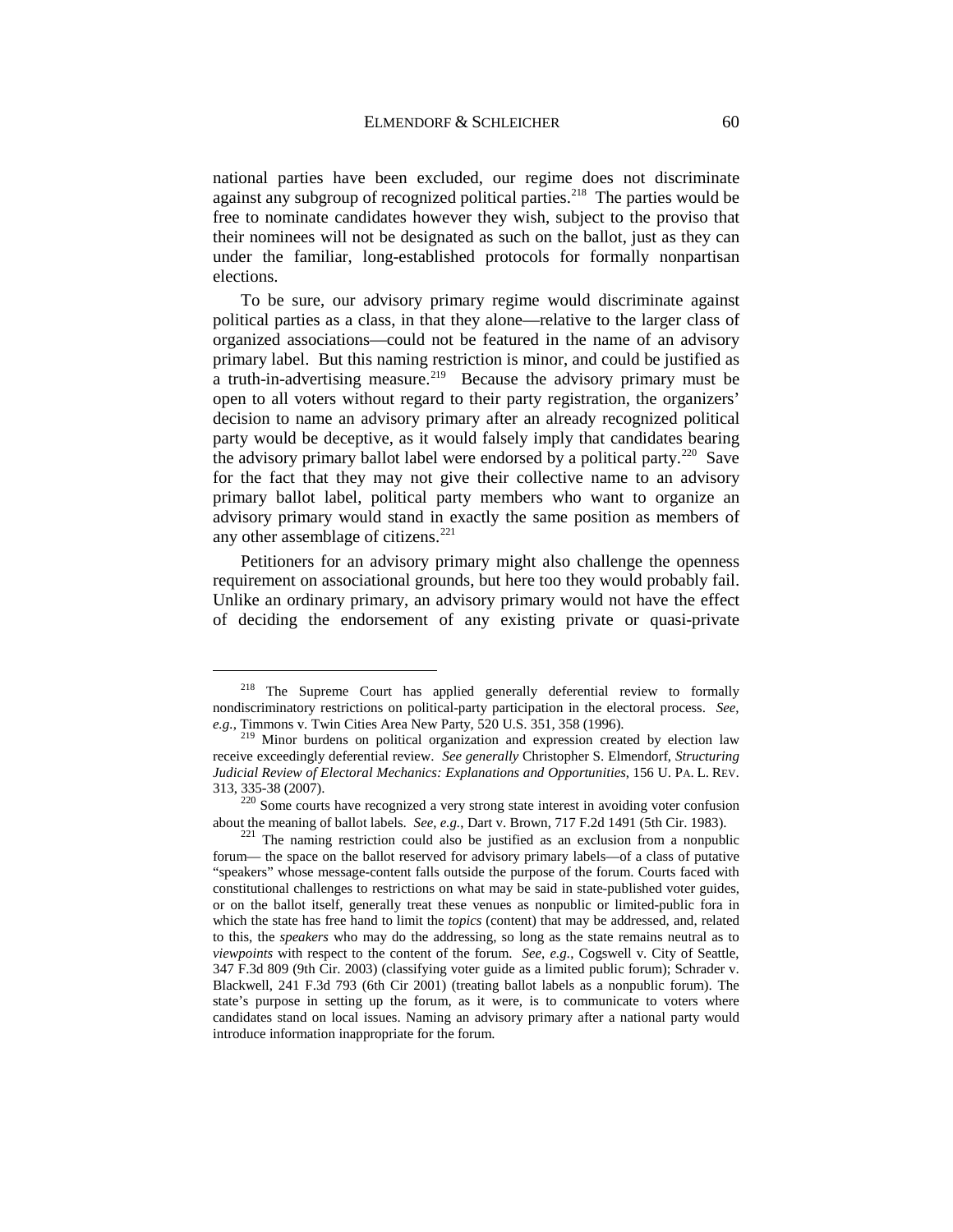group.<sup>[222](#page-62-0)</sup> No existing organization would be deprived of anything, relative to the constitutionally permissible baseline of a conventional nonpartisan election.[223](#page-62-1) The citizens who petition for an advisory primary would have more in common with the people who sign papers to get an initiative on the ballot than with members of an organized group bearing conventional rights of association.[224](#page-62-2) These citizens, operating under ground rules specified in advance, would not have a protected interest in the labeling of candidates apart from the interest of voters who affiliate by participating in the organizers' primary.

But whatever holes, constitutional or otherwise, exist in our proposal should not be taken as fatal. The advisory primary concept can be modified in any of a number of ways. Don't like the selective exclusion of political parties from lending their name to advisory primary labels? Expand the ban to include all existing organizations. Think that's a problem? Have the government create two generically named advisory primaries—Yellow and Purple —that people can sort into. There will be no private advisory primary organizers to assert First Amendment claims and the Yellow and Purple labels will eventually develop political identities through repeated practice (although with less certainty and less quickly than under our proposal). Object to the top-two limitation in the labeling rules? Get rid of it. A two-label regime will likely evolve anyway, for the ordinary Duvergian reasons,  $225$  although again with less certainty and less quickly than under our proposal.

Perhaps advisory primaries are not the answer. But something like them—a party-like substitute—would be enormously useful in jurisdictions where the Michigan vote is not neutralized through aggregation, where the major parties cannot be induced to develop well-tailored local brands, and

<span id="page-62-0"></span> <sup>222</sup> *See* Washington State Grange v. Wash. State Republican Party, 555 U.S. 442, 454, (2008) (rejecting party-organization's facial challenge to rule allowing candidates to list their party preference on the ballot in a formally nonpartisan "top two" primary because it did not determine the endorsement of a party nor were voters likely to be confused that it did).

<span id="page-62-1"></span><sup>&</sup>lt;sup>223</sup> To be sure, an advisory primary organizer could conceivably misappropriate an existing organization's brand. In that case, the organization might have a cause of action for trademark infringement, but not a constitutional basis for objecting to the state law.

<span id="page-62-2"></span> $t<sup>224</sup>$  Organizers of ballot petition drives do have protected "associational" interests in the actual process of gathering signatures, see, e.g., Buckley v. Amer. Const. Law Found., Inc., 525 U.S. 182 (1999); McLaughlin v. N.C. Bd. of Elections, 65 F.3d 1215 (4th Cir. 1995). First Amendment associational interests would not, however, be implicated by restrictions on what may be achieved, as a matter of law, through the ballot petition process. *Cf*. Gordon v. Lance, 403 U.S. 1 (1971) (upholding supermajority vote requirements for the enactment of certain referendum measures). A challenge brought by petitioners for an advisory primary to the ground rules for the primary itself would fall into the latter category.<br><sup>225</sup> Assuming first-past-the-post elections, Duverger's Law holds that the political system

<span id="page-62-3"></span>will tend towards having two major parties. MAURICE DUVERGER, POLITICAL PARTIES: THEIR ORGANIZATION AND ACTIVITY IN THE MODERN STATE (Barbara North & Robert North, trans. 1959).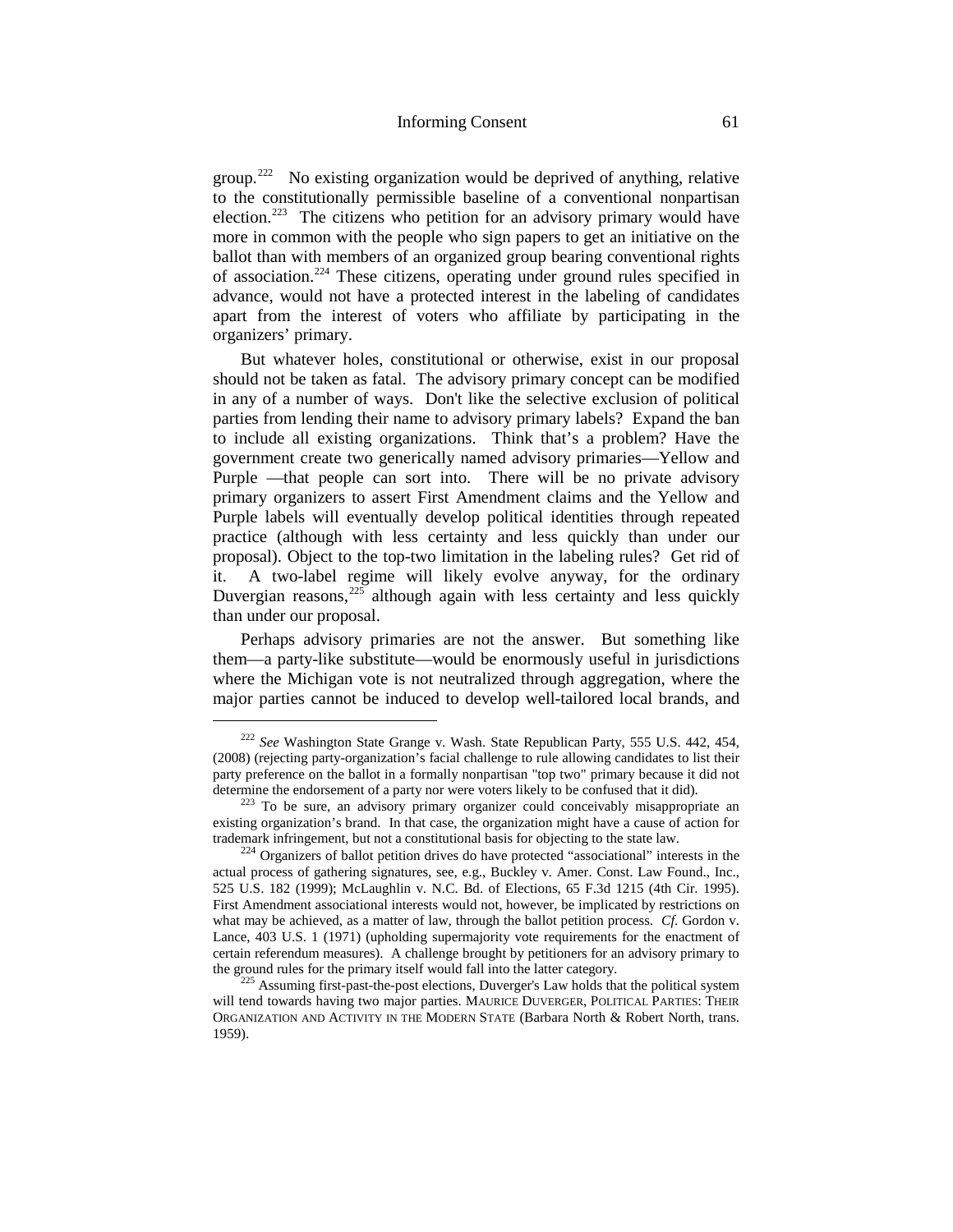where voter perceptions of the local content of the major-party brands are swamped or distorted by the voter's take on the parties as national-level actors.<sup>[226](#page-63-0)</sup>

## B. The Constitutional Law of Party Rights

Our account of the voter information problem has implications not only for policymakers, but also for judges faced with constitutional challenges to the regulation of political parties. The Supreme Court has treated the First Amendment as a source of protections for the autonomy of political parties, and for parties' access to the ballot in formally partisan elections. The Court has held, for example, that the state may not bar a political party from inviting unaffiliated voters to participate in its primary; $^{227}$  $^{227}$  $^{227}$  or require parties to nominate candidates through "blanket primaries" open to nonmembers; $^{228}$ or impose on party organizations a particular corporate form, or an obligation not to endorse primary-election candidates.<sup>229</sup>

Prevailing doctrine subjects "severe" burdens on political parties' First Amendment interests to strict scrutiny, whereas "reasonable, nondiscriminatory restrictions" (sometimes called "lesser burdens") receive very lax review.<sup>[230](#page-63-4)</sup> To implement this framework, courts must be able to evaluate the strength of state interests brought forth on behalf of challenged regulations, and have some principled basis on which to distinguish severe from lesser regulatory burdens. Our analysis of the voter-information problem casts serious doubt on much that the Supreme Court has said when evaluating state interests. It also points toward a potentially useful way of thinking about burden severity.

## *1. State Interests in the Regulation of Political Parties*

States have often defended public regulation of political parties and the candidate-nomination process by arguing that the First Amendment burdens of the election law at issue are outweighed by the law's benefits for voter competence or, one step removed, for the "integrity" of the major parties.

<span id="page-63-0"></span> $226$  We do not mean to imply that "party substitutes" are the only way to attack the voter information problem when party cues are absent or unavailing. As the introduction to Part III noted, many other questions about the effects of law on voter competence are worth investigating.<br>
<sup>227</sup> Tashjian v. Republican Party of Conn., 470 U.S. 208 (1986).<br>
<sup>228</sup> *Jones*, 530 U.S. at 567.<br>
<sup>229</sup> *Eu*, 489 U.S. at 214.<br>
<sup>230</sup> *See generally* Christopher S. Elmendorf & Edward B. Foley, *Gatekeep* 

<span id="page-63-4"></span><span id="page-63-3"></span><span id="page-63-2"></span><span id="page-63-1"></span>*Balancing in the Constitutional Law of Elections: Methodological Uncertainty on the High Court*, 17 WM & MARY BILL RTS. J. 507 (2008).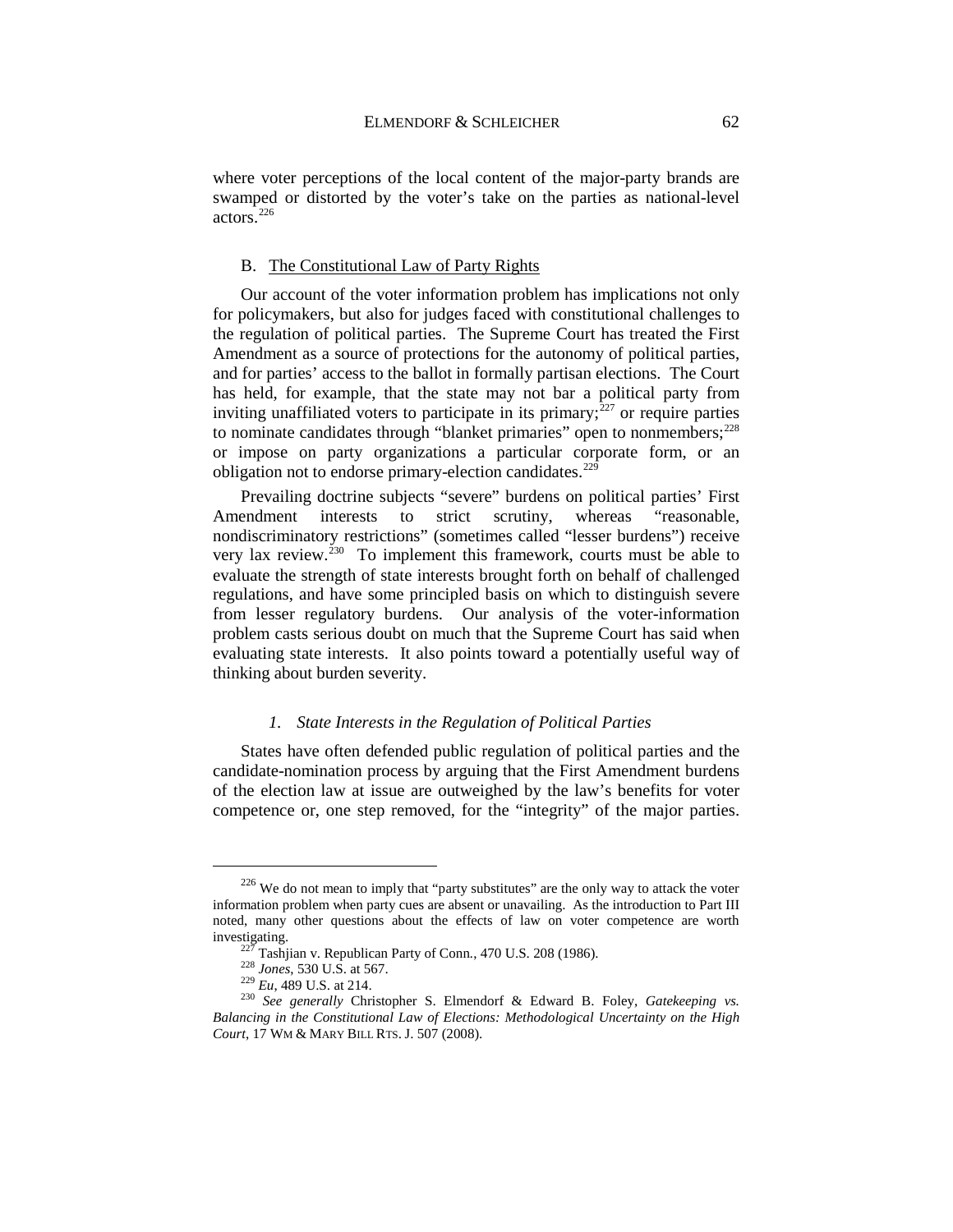The Supreme Court's responses to these arguments run the gamut from equivocal and naïve to ludicrous and possibly disastrous.

Three problems concern us particularly. One, the Court has been evasive about whether the promotion of informed voting is a "compelling" state interest, and as such potentially capable of sustaining a law subject to strict scrutiny. For years the Court danced around this issue; $^{231}$  $^{231}$  $^{231}$  nowadays, it tends to describe the interest as "important," placing it in the netherworld between "legitimate" and "compelling."<sup>232</sup>

The second problem lies in the Court's default empirical suppositions about what voters know and how they behave. On more than one occasion the Court has answered arguments about the importance of consistent party labels by declaring:

> [The defendant's] argument depends upon the belief that voters can be "misled" by party labels. But our cases reflect a greater faith in the ability of individual voters to inform themselves about campaign issues. $233$

On the basis of this faith the justices cavalierly dismissed both the state's defense of mandatory closed primaries in *Tashjian v. Republican Party of Connecticut*, [234](#page-64-3) and the major parties' attack on Washington's "top two" primary regime with candidate self-ascription of party labels.<sup>235</sup> A similar faith in the diligence and attentiveness of the voting public underwrote the Court's rejection of early filing deadlines for independent candidates in Anderson v. Celebrezze,<sup>[236](#page-64-5)</sup> and durational residency requirements for voting

<span id="page-64-0"></span> <sup>231</sup> *See*, *e.g.*, Kramer v. Union Free Sch. Dist. No. 15, 395 U.S. 621, 631-33 (1969) (avoiding question of whether the state may "in some circumstances . . . limit the exercise of the franchise to those 'primarily interested' or 'primarily affected'" in response to voter ignorance); Dunn v. Blumstein, 405 U.S. 330, 356-57 (1972) ("[W]ithout deciding as a general mater the extent to which a State can bar less knowledgeable or intelligent citizens from the franchise, we conclude that durational residency requirements cannot be justified on

<span id="page-64-1"></span>this basis.") (internal citations omitted). <sup>232</sup> The "important" formulation traces to *Jenness v. Fortson*, 403 U.S. 431, 442 (1971) ("There is surely an *important* state interest in requiring some preliminary showing of a significant modicum of support before printing the name of a . . . candidate on the ballot—the interest . . . in avoiding *confusion*, *deception*, and even frustration of the democratic process

<span id="page-64-2"></span>at the general election.") (emphasis added).<br>
<sup>233</sup> Tashjian, 479 U.S. at 220 (internal quotation marks and citations omitted).<br>
<sup>234</sup> Id.<br>
<sup>235</sup> Wash. State Grange, 552 U.S. at 454 (Roberts, J., concurring) ("[R]esponden

<span id="page-64-4"></span><span id="page-64-3"></span>assertion that voters will misinterpret the party-preference designation . . . depends upon the belief that voters can be 'misled' by party labels. But our cases reflect a greater faith in the ability of individual voters to inform themselves about campaign issues.") (internal citations and quotation marks omitted). <sup>236</sup> 460 U.S. 780, 797 (1983) ("[T]oday the vast majority of the electorate not only is

<span id="page-64-5"></span>literate but is informed on a day-to-day basis about events and issues that affect election choices and about the ever-changing popularity of individual candidates.")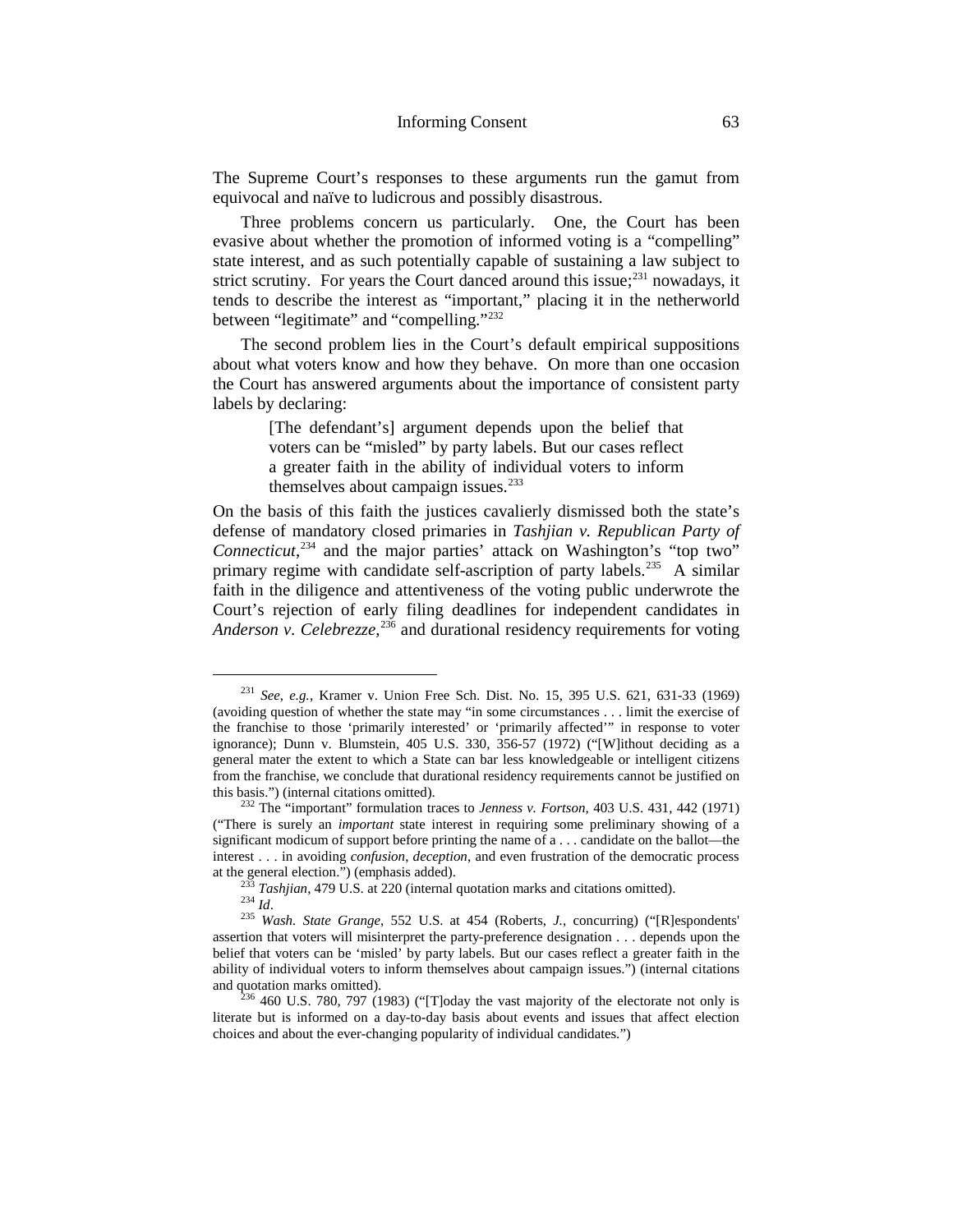in *Dunn v. Blumstein*. [237](#page-65-0) "Faith" is the key word here. The Court has shown little interest in what political scientists actually understand about voting.<sup>[238](#page-65-1)</sup> It has simply presumed a "well informed electorate,["239](#page-65-2) one in which "the vast majority" of voters follow "on a day-to-day basis [the] events and issues that affect election choices."[240](#page-65-3)

This may explain the third and most glaring flaw in the political rights jurisprudence: The Court's repeated suggestion that the most promising means for improving voter competence—the adoption of regulations meant to strengthen political parties and better calibrate their cues—is not even a *legitimate object* of state action.

In *Tashjian*, for example, the Court shockingly concluded that the "relative merits of closed and open primaries" for "promot[ing] responsiveness by elected officials and strengthen[ing] the effectiveness of the political parties" are flat-out irrelevant to whether the state may require major political parties to close their primaries to non-members.<sup>241</sup> Similarly, in *California Democratic Party v. Jones*, the Court pronounced that states may not regulate partisan primaries with the goal of "producing elected officials who better represent the electorate."<sup>242</sup> This, the Court said, was "simply circumlocution for producing nominees and nominee positions other than those the parties would choose if left to their own devices" and as such "a stark repudiation of freedom of political association."[243](#page-65-6) And in *Eu v. San Francisco County Democratic Central Committee*, the Court held that states may not regulate the structure and governance of party organizations, or prevent party organizations from making endorsements in primary elections, because the state has no legitimate interest in preventing a major

<span id="page-65-0"></span> $237$  405 U.S. 330, 358 (1972) ("The State cannot seriously maintain that it is 'necessary' to reside for a year in the State and three months in the county in order to be knowledgeable about . . . elections.") (internal citations omitted). <sup>238</sup> A partial exception is *Dunn v. Blumstein*, where the Court did point to evidence

<span id="page-65-1"></span>suggesting that most learning about candidates occurs during a brief period before the election. See 405 U.S. at 358 n. 30 (citing studies).<br><sup>239</sup> Wash. State Grange, 552 U.S. at 454 (Roberts, J., concurring).<br><sup>240</sup> Anderson, 460 U.S. at 797. As one would expect, the Supreme Court's error has

<span id="page-65-3"></span><span id="page-65-2"></span>ramified through the lower courts. See, e.g., Wash. State Republican Party v. Wash. Grange, No. 11-35125, slip op. at 480-83 (9th Cir. Jan. 19, 2011) (sustaining grant of summary judgment to defendants in First Amendment challenge to "top two" primary with partypreference ballot notations, and reasoning that, even though plaintiffs introduced statistical evidence of voter confusion, they had not created a triable issue fact on whether a "wellinformed electorate will interpret a candidate's party preference designation to mean that the candidate is the party's chosen nominee or representative or that the party associates with or approves of the candidate"). 241 479 U.S. at 222-23 (1986). <sup>242</sup> 530 U.S. at 582 (2000). <sup>243</sup> *Id*.

<span id="page-65-6"></span><span id="page-65-5"></span><span id="page-65-4"></span>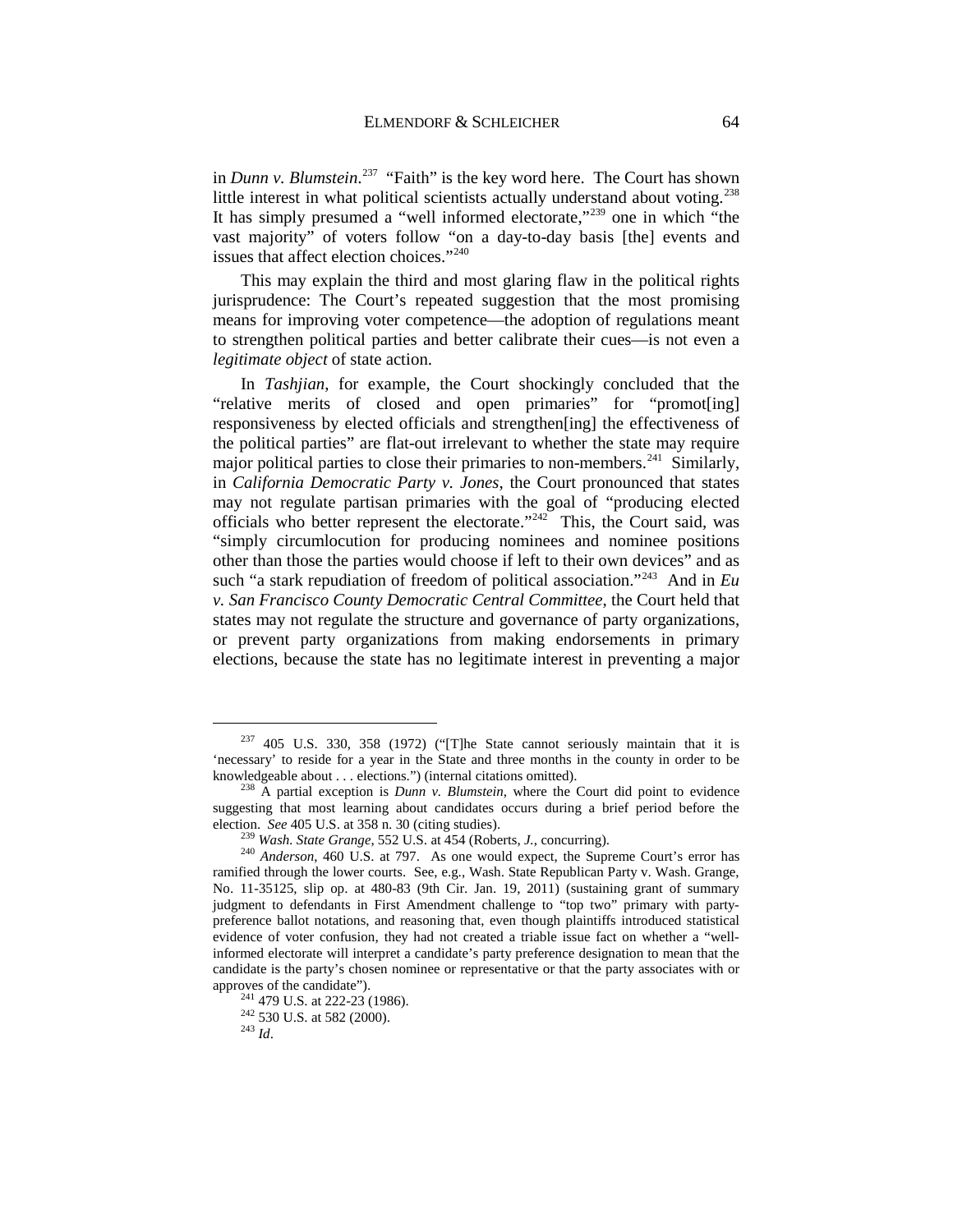party from "undertaking a course of conduct destructive of its own [electoral] interests."<sup>[244](#page-66-0)</sup>

Whatever one makes of the asserted First Amendment interests on the other side of the balance, the Court's position that there can be no legitimate state interest in regulating the major parties' internal organization or candidate nomination procedures for the purpose of maintaining reliable party cues and better representing the electorate is indefensible. In our twoparty system, these are the major parties' principal social functions.<sup>245</sup> Their importance is clear from the evidence, surveyed above, about the performance of nonpartisan elections and nonpartisan legislatures. Moreover, there is no reason to believe that a vertically integrated political party—one which fields candidates at multiple levels of government—will, if left to its own devices, perform these social functions well at each level. The Court's holdings in *Tashiian*, *Eu*, and *Jones* may be justifiable, <sup>246</sup> but the reasoning the Court offered, if taken at face value, denies the very legitimacy of corrective state action in response to critical failures of the political market.

This cannot be right. But until the Court recognizes its error, "tailoring" reforms meant to influence the ideological content of the major-party cues such as forcing parties to allow primary-election participation by members who enroll "for that level of government only"—will face substantial constitutional roadblocks. This is further impetus for our party-substitutes strategies.

## <span id="page-66-5"></span><span id="page-66-4"></span>*2. How to Think About "Burdens" on Political Party Association*

Two postulates about the associational rights of political parties command broad agreement among legal scholars. First, political parties must enjoy some constitutional protections; they cannot be treated simply as playthings of the government. As Daniel Lowenstein put it, "[t]he idea of parties as 'public' is in tension ... with the need to assure that the party system maintains a basic autonomy from the state so that the parties may serve as vehicles for expressing the public's needs and sentiments."<sup>[247](#page-66-3)</sup>

Second, the autonomy or associational claims of major political parties must rest on something beyond a simple analogy to private expressive

<span id="page-66-1"></span><span id="page-66-0"></span><sup>244</sup> 489 U.S. 214, 227-28 (1989). <sup>245</sup> To be sure, the parties can and do perform other important functions. *See generally* Ethan J.Leib & Christopher S. Elmendorf, *Why Party Democrats Need Popular Democracy and Popular Democrats Need Parties*, 100 CAL. L. REV 69, 83-91 (2012). <sup>246</sup> *See*, *e.g.*, David Schleicher, *"Politics as Markets" Reconsidered: Natural* 

<span id="page-66-2"></span>*Monopolies, Competitive Democratic Philosophy and Primary Ballot Access in American Elections*, 14 S. CT. ECON. REV. 163, 202-09 (2006) (defending *Jones*). 247 Daniel Hays Lowenstein, *Associational Rights of Major Political Parties: A* 

<span id="page-66-3"></span>*Skeptical Inquiry*, 71 TEX. L. REV. 1741, 1750 (1993).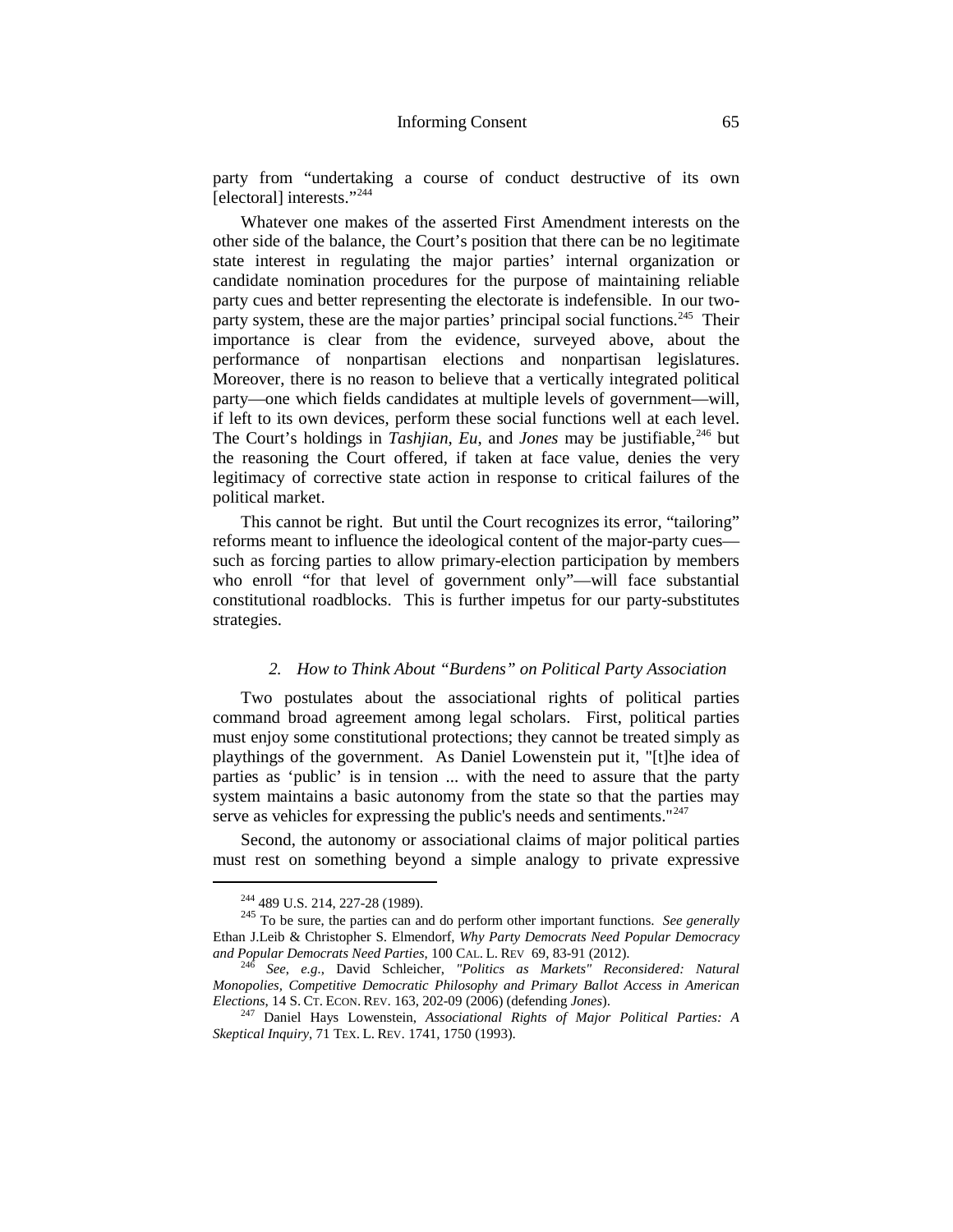<span id="page-67-9"></span>associations such as the Boy Scouts<sup>[248](#page-67-0)</sup> or the NAACP,<sup>[249](#page-67-1)</sup> the analogy on which the Supreme Court has relied.<sup>250</sup> Parties do not have definite which the Supreme Court has relied. $250$ organizational boundaries, but instead consist of loose, often fractious, and sometimes shifting coalitions of interest groups, candidates, activists, and voters.<sup>[251](#page-67-3)</sup> Identifying who speaks for a private organization is easy enough; a charter of incorporation usually provides the answer. It is not so obvious, however, that the "official party charter," such as it is, should define who may speak for the party. Lowenstein pointed out that the "party-ingovernment"—consisting of elected officials who were nominated by the party membership (usually in primary elections) and subsequently voted into office—has at least as strong and probably a stronger claim to speaking for the party than little known officials of the nominal party organization.

<span id="page-67-8"></span>Further, and more basically, the major parties don't exist primarily for expressive purposes[.252](#page-67-4) The affiliates of a major party band together *to elect candidates* and to pressure those candidates, once elected, to heed the partycoalition's concerns. The Supreme Court recognized as much when it held, in *Tashjian* and *Jones*, that political parties have constitutionally protected interests not only in their private or "internal" domain,<sup>[253](#page-67-5)</sup> but also with respect to their "external" role of nominating ballot-qualified candidates for elective office.<sup>[254](#page-67-6)</sup>

Finally, unlike most private associations, major parties under the American system of plurality-winner elections enjoy a "natural duopoly."<sup>255</sup> Entry by third parties is difficult because most citizens don't want to waste

<span id="page-67-2"></span><span id="page-67-1"></span><span id="page-67-0"></span><sup>&</sup>lt;sup>248</sup> Boy Scouts of Amer. v. Dale, 530 U.S. 640 (2000).<br><sup>249</sup> NAACP v. Alabama ex rel. Patterson, 357 U.S. 449 (1958).<br><sup>250</sup> *See* Richard H. Pildes, *Foreword: The Constitutionalization of Democratic Politics*, 118 HARV. L. REV. 28, 105-08 (2004) (noting and criticizing this reliance). <sup>251</sup> Lowenstein, *supra* note [247](#page-66-4)*. See also* Elizabeth Garrett, *Is the Party Over? Courts* 

<span id="page-67-3"></span>*and the Political Process*, 2002 SUP. CT. REV. 95 (2002); Michael S. Kang, *The Hydraulics and Politics of Party Regulation*, 91 IOWA L. REV. 131, 142-46, (2005). <sup>252</sup> *See* Bawn et al., *supra* note [109](#page-27-0) (developing theory of why activists form parties);

<span id="page-67-4"></span>Nathaniel Persily, *Toward a Functional Defense of Political Party Autonomy*, 76 N.Y.U. L. REV. 750 (2001).

<span id="page-67-5"></span> $253$  Over the years, many courts have tried to cabin party associational rights by distinguishing the parties "internal" and "external" activities, treating the former as constitutionally protected by analogy to private expressive associations and the latter as fully regulable state action. *See*, *e.g*., Smith v. Allwright, 321 U.S. 649 (1944) (holding that Democratic Party is state actor in nominating ballot-qualified candidates); Republican Party of Tex. v. Dietz, 940 S.W.2d 86 (Tex. 1997) (holding that allocation of booths at party convention, and of advertising space in party publication, were "internal party affairs" as opposed to state action); *Eu*, 489 U.S. at 231-33 (distinguishing state regulation of a party's

<span id="page-67-7"></span><span id="page-67-6"></span><sup>&</sup>quot;external responsibilities" from "direct regulation of a party's leaders" and "internal affairs"). 254 *Tashjian*, 479 U.S. at 215-16 (treating the selection of candidates as the "basic function" of major parties); *Jones*, 530 U.S. at 575 ("In no area is the political association's right to exclude more important than in the process of selecting its nominee.")

<sup>&</sup>lt;sup>255</sup> Schleicher, "Politics as Markets" Reconsidered, *supra* note a[t 246,](#page-66-5) at 190-96.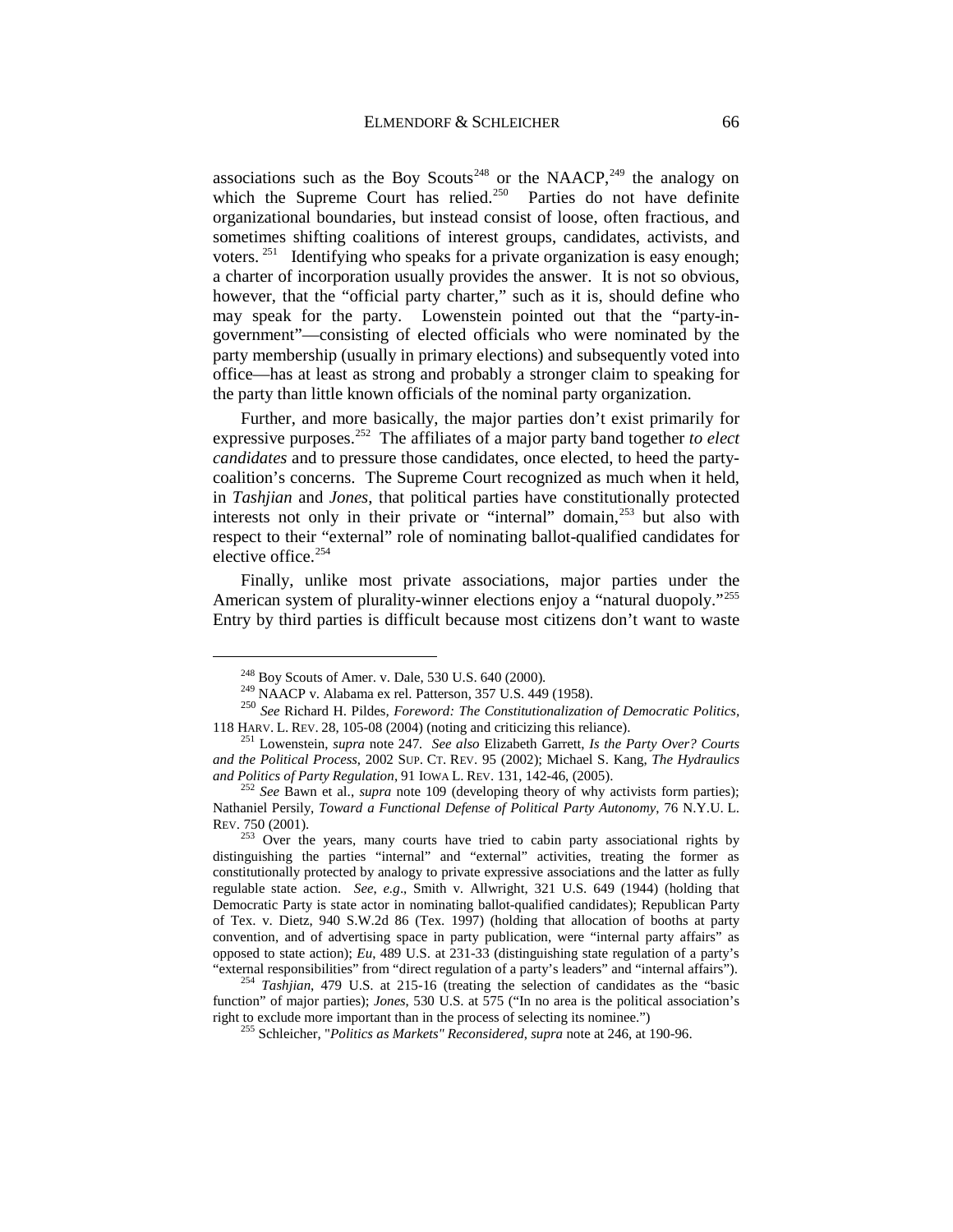their votes on an impossible long shot, and because most talented candidates want a realistic shot at winning. The duopolistic nature of the major parties means that a party's decision to exclude a would-be joiner imposes much higher costs on the excluded person than analogous exclusionary acts by private expressive associations.

None of this is controversial. But despite sharing a common diagnosis of the "problem" of party associational rights, legal commentators have offered diametrically opposed solutions. Some would have the courts establish a near-absolute right for party organizations to structure candidate nomination processes as they wish; others would have the courts defer to the state—strongly in most cases, and almost categorically when the state action at issue was supported by elected officials from the plaintiff's political party.

On the pro-autonomy side, Nathaniel Persily argues that major-party organizations must be allowed to structure their candidate nomination procedures largely as they wish, because "[p]arty autonomy . . . acts as a critical mechanism for counteracting the majoritarian bias of America's plurality-based electoral systems."[256](#page-68-0) Persily sees in the major parties a healthy tension between, on the one hand "the demands of competition" (pressure to nominate candidates who will appeal to the median voter), and the "demands . . . of representation" (attending to groups in proportion to intensity of interest).<sup>[257](#page-68-1)</sup> Party organizations, rather than the state, should mediate these competing demands because this will "protect minorities' ability to band together into electoral coalitions with a real chance of gaining access to power."<sup>258</sup> Similarly, Michael Kang argues that absolute protection for "party autonomy" is the best way to ensure "a healthy balance of cooperation and competition" among players within the party coalition.<sup>[259](#page-68-3)</sup>

Persily and Kang both assume that autonomous party organizations would create coherent, competitive political parties. But our analysis shows that this is not always the case: robust partisan competition, so important for competent voting and responsive government, is not an inevitable or natural state of affairs.<sup>260</sup> Within a federal system, subnational governments are frequently dominated by one party for decades at a time. Indeed, a number of the Supreme Court's leading cases arose from one-party-dominated subnational jurisdictions—from the White Primary Cases, which dealt with racial minorities' access to primary ballots in Jim Crow Texas,<sup>[261](#page-68-5)</sup> to the

<span id="page-68-5"></span><span id="page-68-4"></span><span id="page-68-3"></span><span id="page-68-2"></span><span id="page-68-1"></span><span id="page-68-0"></span><sup>&</sup>lt;sup>256</sup> Persily, *supra* note [252](#page-67-8)<br><sup>257</sup> *Id*, at 819-20.<br><sup>258</sup> *Id*. at 820.<br><sup>259</sup> Kang, *supra* not[e 251,](#page-67-9) at 175.<br><sup>260</sup> See supra Part II.B.<br><sup>260</sup> See generally SAMUEL ISSACHAROFF, PAMELA S. KARLAN & RICHARD H. PILDES, THE LAW OF DEMOCRACY: LEGAL STRUCTURE OF THE POLITICAL PROCESS 208-225 (3d. ed, 2007).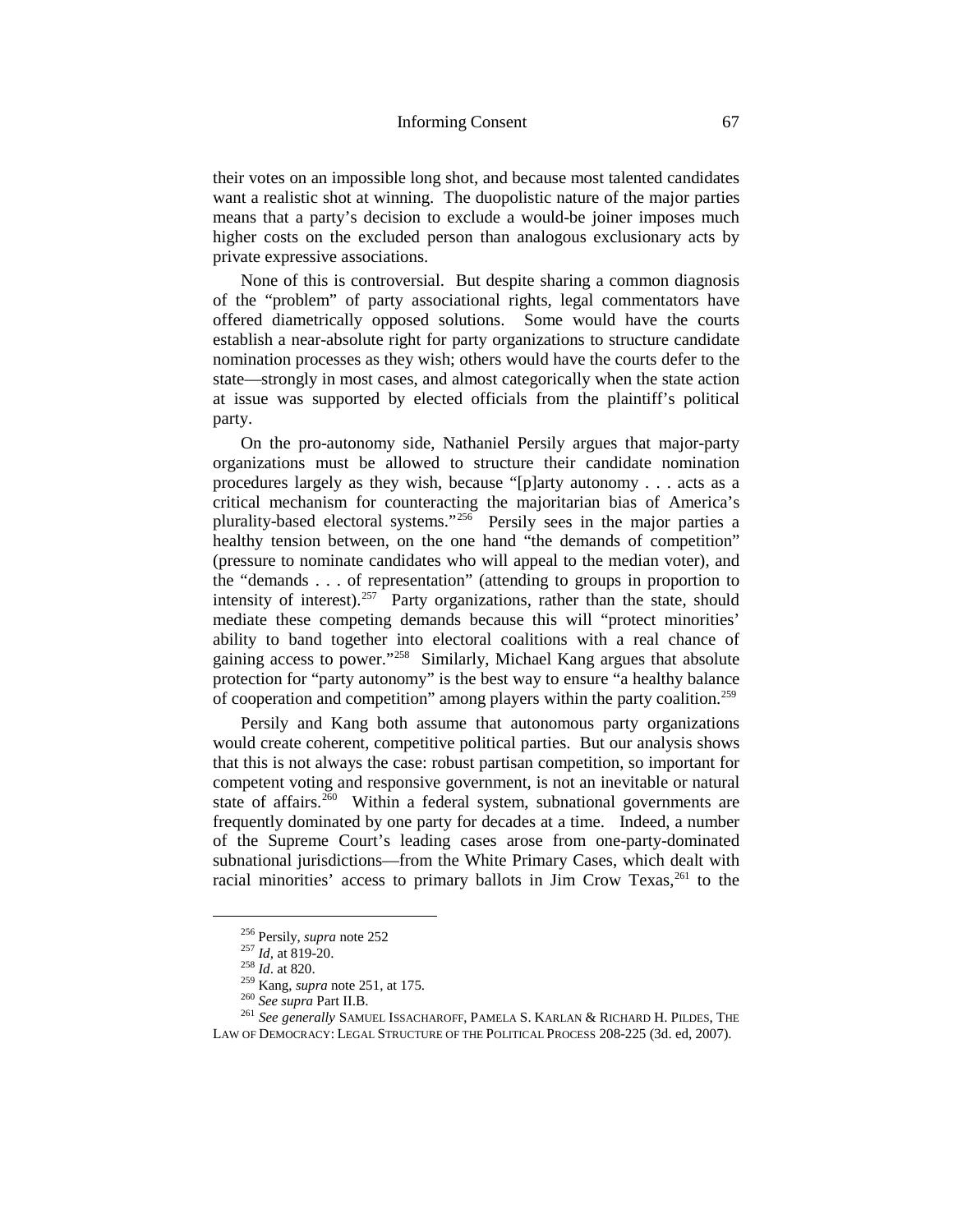recent decision in *New York State Board of Elections v. Lopez Torres*, [262](#page-69-0) which concerned the process for nominating major-party judicial candidates in perennially uncompetitive New York City.

The other pole in the party-rights debate was staked by Lowenstein, who prescribed judicial deference to the state in major-party autonomy cases.<sup>263</sup> Most "party rights" claims are really just conflicts between different parts of the party coalition, Lowenstein observed, and no one has a better claim to resolve these disputes—to speak for the party as a whole—than the officials who have been nominated and elected to public office on the party label.<sup>264</sup>

Whereas Persily and Kang place their faith in the party organization, Lowenstein puts his in the party-in-government. He makes a plausible argument that the party-in-government is more likely to represent the views of party-affiliated voters than are the titular leaders of the party organization.[265](#page-69-3) But it hardly follows that legislators elected on the party label will devote themselves to making the party into a competitive, coherent brand at the level of government in question. As a group, they may care more about holding onto their seats than building or maintaining a legislative majority.[266](#page-69-4) As individuals, their interests may lie in creating personal brands independent of their political parties, in running for office at a different level of government, or in becoming lobbyists.

Ultimately, we see little basis for privileging *ex ante* the judgments of the party organization or the party-in-government. If the ultimate goal is a system of competitive, coherent political parties, there is little choice but to examine, on a case-by-case basis, whether particular reforms would further or retard that objective.<sup>267</sup> While this may be a difficult inquiry, it is far more likely to produce representation-enhancing rules than attempting to decide, once and for all, who speaks for the party.

As a doctrinal matter, courts could move in our direction by jettisoning the notion that there exists some tangible collective of persons ("the membership") that constitutes the party, and a corporeal leadership body

 <sup>262</sup> 552 U.S. 196 (2008).

<span id="page-69-1"></span><span id="page-69-0"></span><sup>&</sup>lt;sup>263</sup> Lowenstein, *supra* note [247.](#page-66-4) For a related perspective, updating Lowenstein's argument, see Garrett, *supra* note 251.<br><sup>264</sup> Lowenstein, *supra* note 247, at 1764-77.

<span id="page-69-3"></span><span id="page-69-2"></span><sup>&</sup>lt;sup>265</sup> After all, does anyone know for whom he voted the last time they cast a ballot for party selectman?<br><sup>266</sup> For each party caucus, redistricting presents a tradeoff between expanding the

<span id="page-69-4"></span>number of seats the party has a chance of winning (by redistributing reliable party voters from the caucus members' districts to other, potentially winnable districts), and protecting the security of the existing members of the caucus (who are more likely to lose a general election challenge if their core supporters are assigned to other districts).

<span id="page-69-5"></span><sup>&</sup>lt;sup>267</sup> For a related suggestion, see Samuel Issacharoff, *Private Parties with Public Purposes: Political Parties, Associational Freedoms, and Partisan Competition*, 101 COLUM. L. REV. 274, 315 (2001).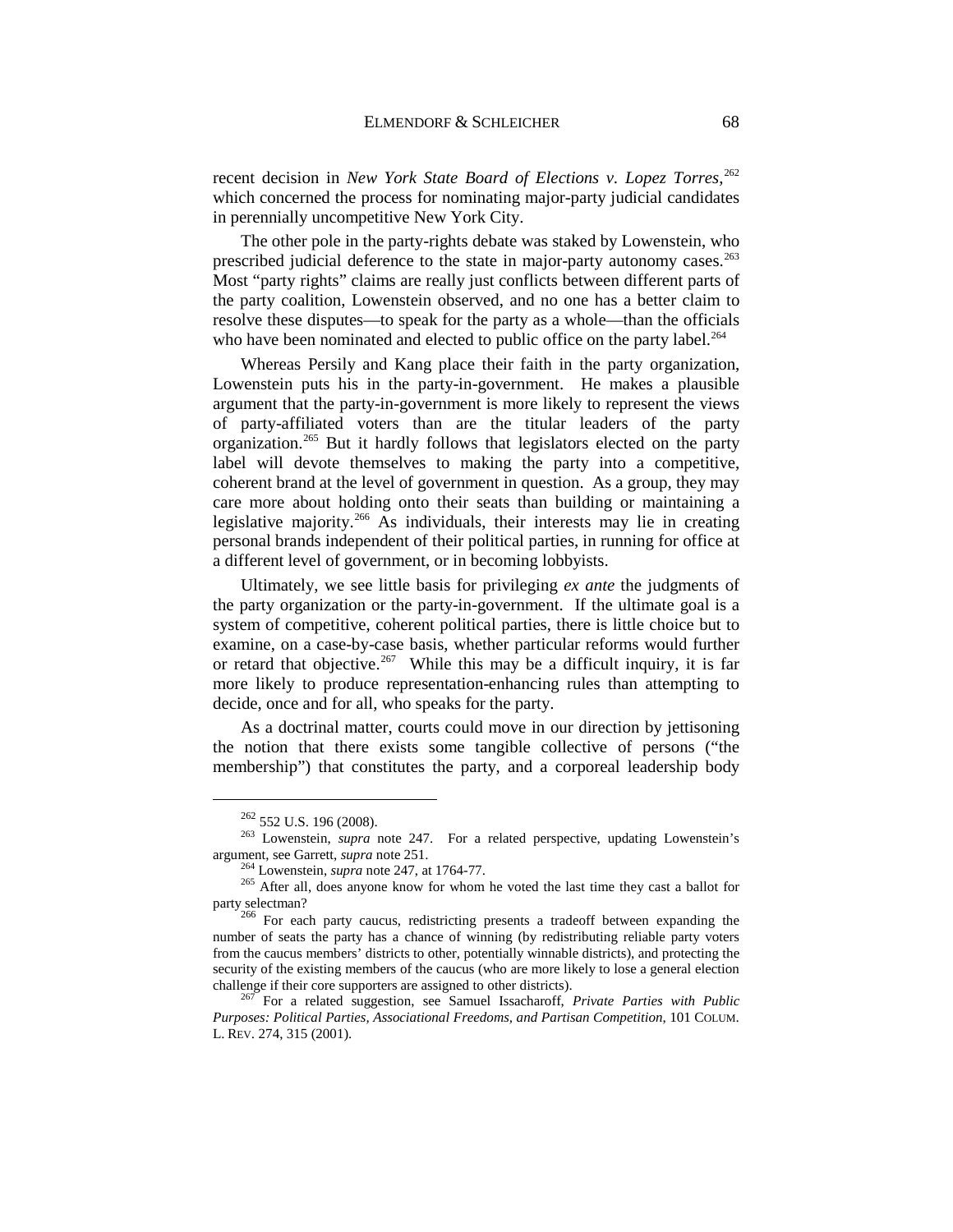that is presumptively entitled to govern the party and to determine what it stands for. The dominant parties in a two-party system should instead be understood as, in effect, publicly chartered corporations with a constitutionally conferred public function: to integrate voters and interest groups into coherent, competitive coalitions with respect to the government at issue, thereby enabling low-information voters to obtain representation and enforce accountability.<sup>[268](#page-70-0)</sup>

*Anyone* who wishes to associate *in any manner* with one of these umbrella coalitions should be permitted to bring an "associational rights" claim against state action that hinders the desired association,<sup>[269](#page-70-1)</sup> and *no* party-affiliated actors should have a constitutionally protected right to accept or reject the proposed association. Rather, the presumptive accept or reject the proposed association. permissibility of the challenged barrier to association—the "severity" of the "burden," as a matter of law—should depend entirely on whether the regulation tends to enhance or to retard the parties' performance of their designated public function. If it retards performance, it burdens associational rights within the meaning of the First Amendment; if it does not, there is no constitutionally cognizable harm.

A caveat: it is not our position that the First Amendment necessarily should be read in this way. That ultimate judgment requires a weighing of various interpretive and historical considerations we omit from our pragmatic analysis. Our point is simply that *if* one is willing to think about party rights in expressly functional terms, there is little basis for treating either the party organization or the party-in-government as presumptively entitled to control the candidate-nomination process.

## IV. CONCLUSION: ELECTION LAW IN LIGHT OF VOTER IGNORANCE

As a legal-academic field of study, election law has been centrally concerned with questions about the exclusion of disadvantaged voters, and the use of law to tilt the political field in favor of incumbents or the thendominant party. These are important issues, but they exist on the abusive edge of the electoral arena. What we hope this paper shows is that there are very important election law questions that affect *all* voters in *all* elections, on the mainland of everyday politics and not just on its problematic shore.

Questions about voter competence are not about a distant "they," but rather are about "we," because, as E. E. Schattschneider noted over 50 years

<span id="page-70-0"></span> $^{268}$  We shall bracket for the time being whether there are other party functions that the party rights jurisprudence should protect.

<span id="page-70-1"></span>Justice O'Connor's concurring opinion in *Clingman v. Beaver*, 544 U.S. 581 (2005) steps tentatively in this direction. *See id.* at 600-02 ("I question whether judicial inquiry into the genuineness, intensity, or duration of a given voter's association with a given party is a fruitful way to approach constitutional challenges to [primary regulations].")